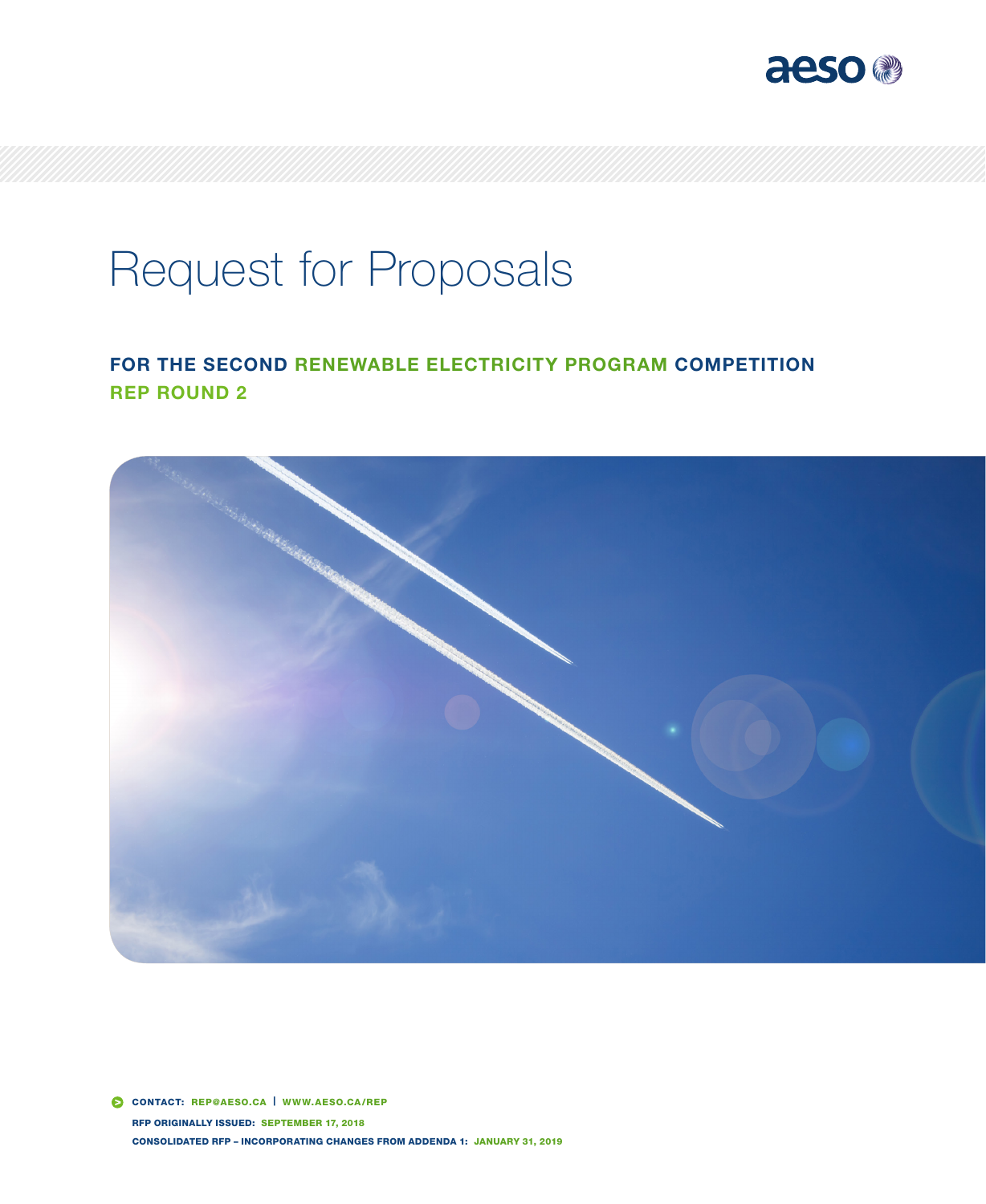

# **ALBERTA ELECTRIC SYSTEM OPERATOR**

# **REQUEST FOR PROPOSALS**

# **REP Round 2**

**RFP Issued: September 17, 2018**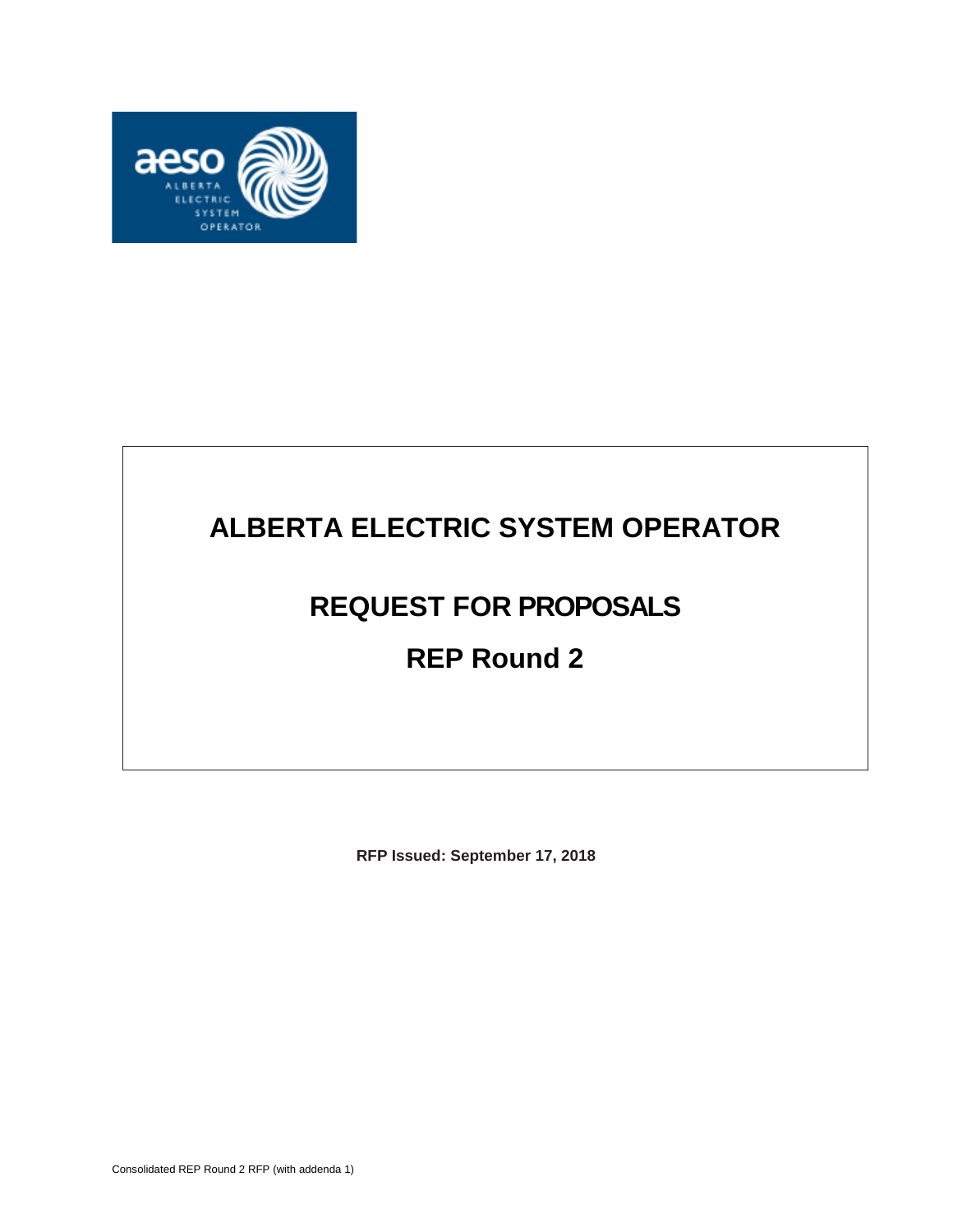#### **Part A: Terms and Conditions**

| $\mathbf{1}$ |      |                                                                            |  |
|--------------|------|----------------------------------------------------------------------------|--|
|              | 1.1  |                                                                            |  |
|              | 1.2  |                                                                            |  |
|              | 1.3  |                                                                            |  |
|              | 1.4  |                                                                            |  |
|              | 1.5  |                                                                            |  |
|              |      |                                                                            |  |
| 2            |      |                                                                            |  |
|              | 2.1  |                                                                            |  |
|              | 2.2  |                                                                            |  |
|              | 2.3  |                                                                            |  |
|              | 2.4  |                                                                            |  |
|              | 2.5  |                                                                            |  |
|              | 2.6  |                                                                            |  |
|              | 2.7  |                                                                            |  |
|              | 2.8  |                                                                            |  |
|              | 2.9  |                                                                            |  |
|              | 2.10 |                                                                            |  |
|              | 2.11 | Execution Version of RESA, Performance Security and Solicitor's Opinion  6 |  |
|              | 2.12 |                                                                            |  |
|              | 2.13 |                                                                            |  |
| 3            |      |                                                                            |  |
|              | 3.1  |                                                                            |  |
|              | 3.2  |                                                                            |  |
|              | 3.3  |                                                                            |  |
|              | 3.4  |                                                                            |  |
|              | 3.5  |                                                                            |  |
|              | 3.6  |                                                                            |  |
| 4            |      |                                                                            |  |
|              |      |                                                                            |  |
|              | 4.1  |                                                                            |  |
|              | 4.2  |                                                                            |  |
|              | 4.3  |                                                                            |  |
|              | 4.4  | No Public Disclosure                                                       |  |
|              | 4.5  |                                                                            |  |
|              | 4.6  |                                                                            |  |
|              | 4.7  |                                                                            |  |
|              | 4.8  |                                                                            |  |
|              | 4.9  |                                                                            |  |
| 5            |      |                                                                            |  |
|              | 5.1  |                                                                            |  |
|              | 5.2  |                                                                            |  |
|              | 5.3  |                                                                            |  |
|              | 5.4  |                                                                            |  |
|              |      |                                                                            |  |
| 6            |      |                                                                            |  |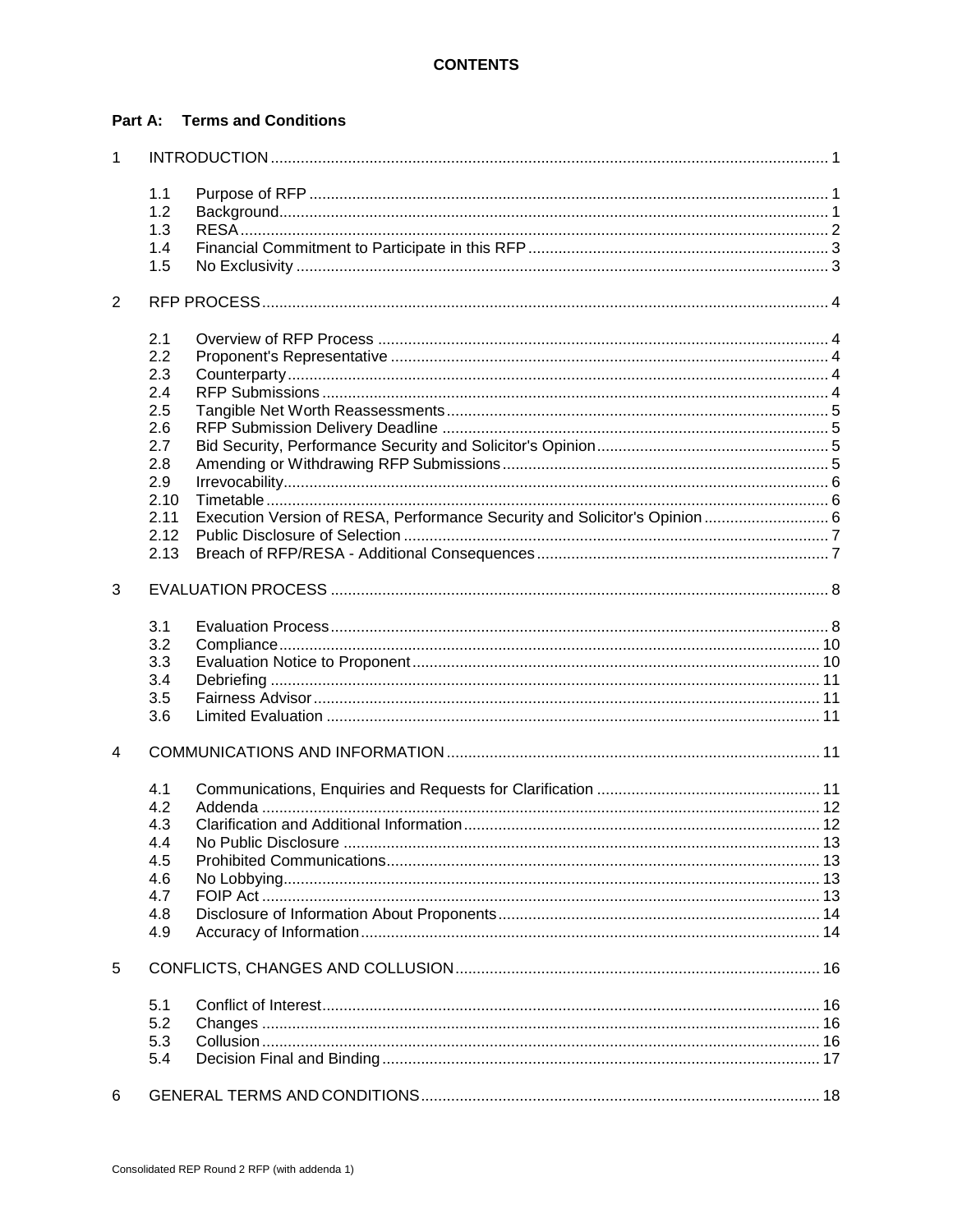#### **CONTENTS**

| 6.1  |  |
|------|--|
| 6.2  |  |
| 6.3  |  |
| 6.4  |  |
| 6.5  |  |
| 6.6  |  |
| 67   |  |
| 6.8  |  |
| 6.9  |  |
| 6.10 |  |
| 6.11 |  |
| 6.12 |  |
|      |  |

### Part B: RFP Submissions - Instructions and Requirements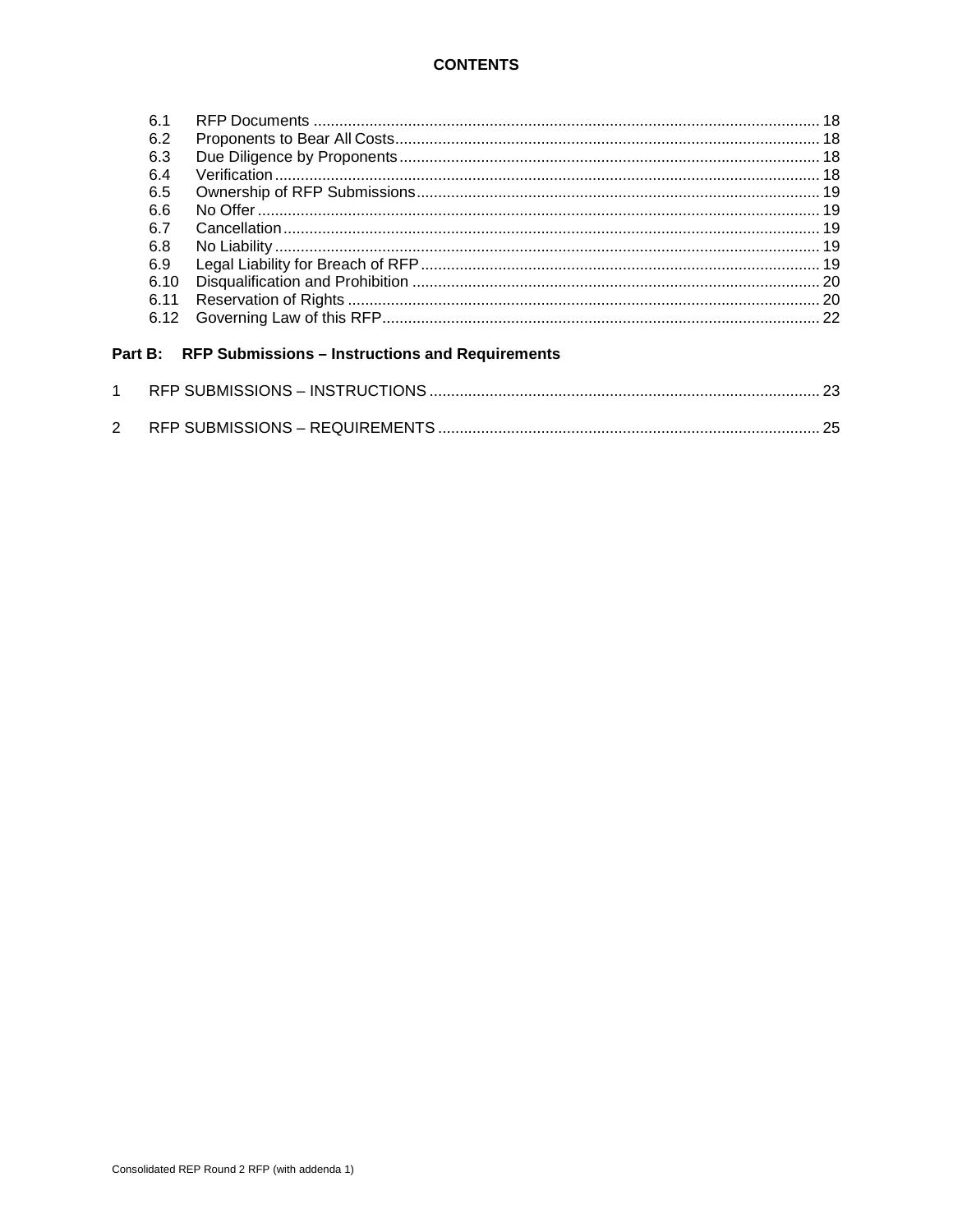#### **APPENDICES**

- APPENDIX A GLOSSARY OF TERMS AND RFP INTERPRETATION PROVISIONS
- APPENDIX B FINAL FORM OF RESA
- APPENDIX C PRESCRIBED FORM BID SECURITY
- APPENDIX D PRESCRIBED FORM CONFIRMATION, BID SECURITY, RESA PROVISIONS AND RELEASE AND INDEMNITY AGREEMENT
- APPENDIX E PRESCRIBED FORM PROPONENT DECLARATIONS
- APPENDIX F PRESCRIBED FORM SOLICITOR'S CONFIRMATION OPINION RESPECTING INDIGENOUS SITE CONTROL
- APPENDIX G PRESCRIBED FORM SECTION 89 WAIVER
- APPENDIX H PRESCRIBED FORM STRIKE PRICE OFFER
- APPENDIX I PRESCRIBED FORM SOLICITOR'S OPINION
- APPENDIX J PRESCRIBED FORM RFP SUBMISSION AMENDMENT OR WITHDRAWAL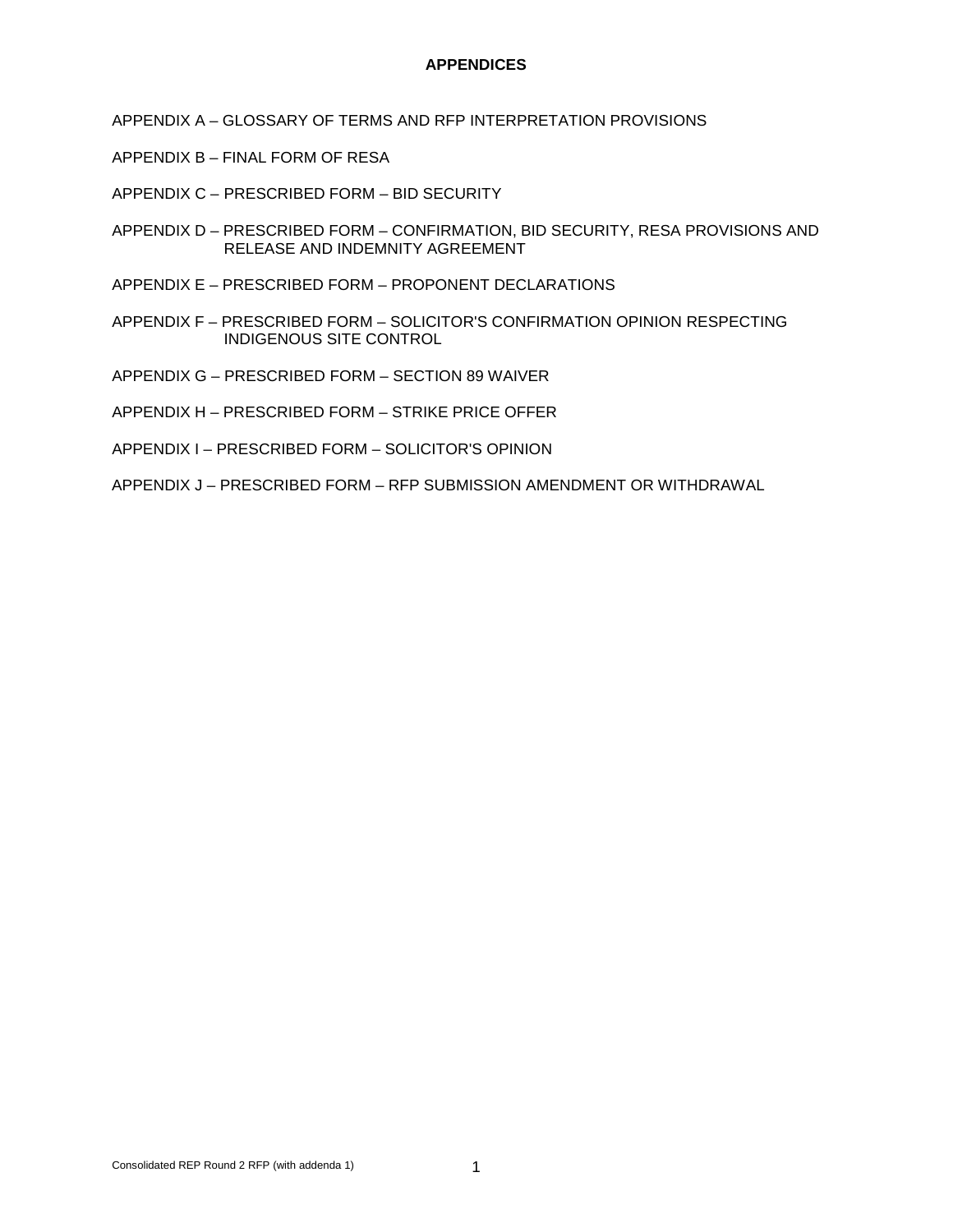# **REQUEST FOR PROPOSALS**

# **PART A: TERMS AND CONDITIONS**

#### <span id="page-5-1"></span><span id="page-5-0"></span>**1 INTRODUCTION**

#### 1.1 **Purpose of RFP**

The purpose of this RFP for the second Renewable Electricity Program competition is to: (i) invite Proponents to provide confirmation of their qualifications to develop, finance, build, own, operate and maintain Renewables Projects qualified through the RFQ; (ii) invite Proponents to confirm that they satisfy the Indigenous Participation Requirement; (iii) if any portion of the Site for a Renewables Project is located on Indigenous Land, confirm Indigenous Site Control, (iv) invite Proponents to offer the Strike Prices to the AESO in respect of such Renewables Projects, and (v) identify, based on lowest submitted Strike Prices (subject to the application of any required tiebreaking methodology and/or any applicable RFP Connection Capacity Assessment), Selected Proponent(s) who will be awarded a RESA(s) in respect of Selected Renewables Projects.

The award of any RESA(s) will be subject to Ministerial approval under Section 7(3) of the REA.

Unless otherwise indicated, capitalized terms and acronyms used in this RFP have the meanings given such capitalized terms and acronyms in the Glossary of Terms contained in Appendix A. Capitalized terms and acronyms used but not defined herein have the meanings given those terms and acronyms in the RFQ and the RESA**.**

#### <span id="page-5-2"></span>1.2 **Background**

The REA establishes the target that by 2030, at least 30% of electric energy produced in Alberta will be generated from renewable energy resources, and authorizes the Minister to direct the AESO to develop Renewable Electricity Programs, including this Competition.

The AESO concluded the first Renewable Electricity Program competition ("**REP Round 1**") in December of 2017. Under REP Round 1, the AESO procured nearly 600 MW of renewable generation.

On February 2, 2018, the Minister directed the AESO to develop a competition proposal for REP Round 2 that leverages the success of REP Round 1 and reflects, among other things, the Government of Alberta's commitment to work with Indigenous peoples and communities to support their participation in Alberta's broader electricity sector and the development of Renewable Electricity. Pursuant to the REA, on March 27, 2018 the Minister approved REP Round 2 to promote the development of large-scale Renewable Electricity generation in Alberta and has authorized a procurement target of up to 300 MW in respect of REP Round 2. On April 27, 2018, the AESO opened the RFQ stage of this Competition. This RFP represents the final stage of REP Round 2.

Concurrently with the direction in respect of REP Round 2, the Minister directed the AESO to develop the third Renewable Electricity Program competition ("**REP Round 3**"). Similar to REP Round 2, REP Round 3 is intended to select a party, or parties, to enter into RESAs to develop, finance, build, own, operate and maintain projects which produce Electricity from renewable energy resources. Unlike REP Round 2, REP Round 3 will not have an Indigenous Participation Requirement. Pursuant to the REA, on March 27, 2018 the Minister approved REP Round 3 to promote the development of large-scale Renewable Electricity generation in Alberta and authorized a procurement target of up to 400 MW in respect of REP Round 3. On April 27, 2018, the AESO opened the request for qualifications stage of REP Round 3.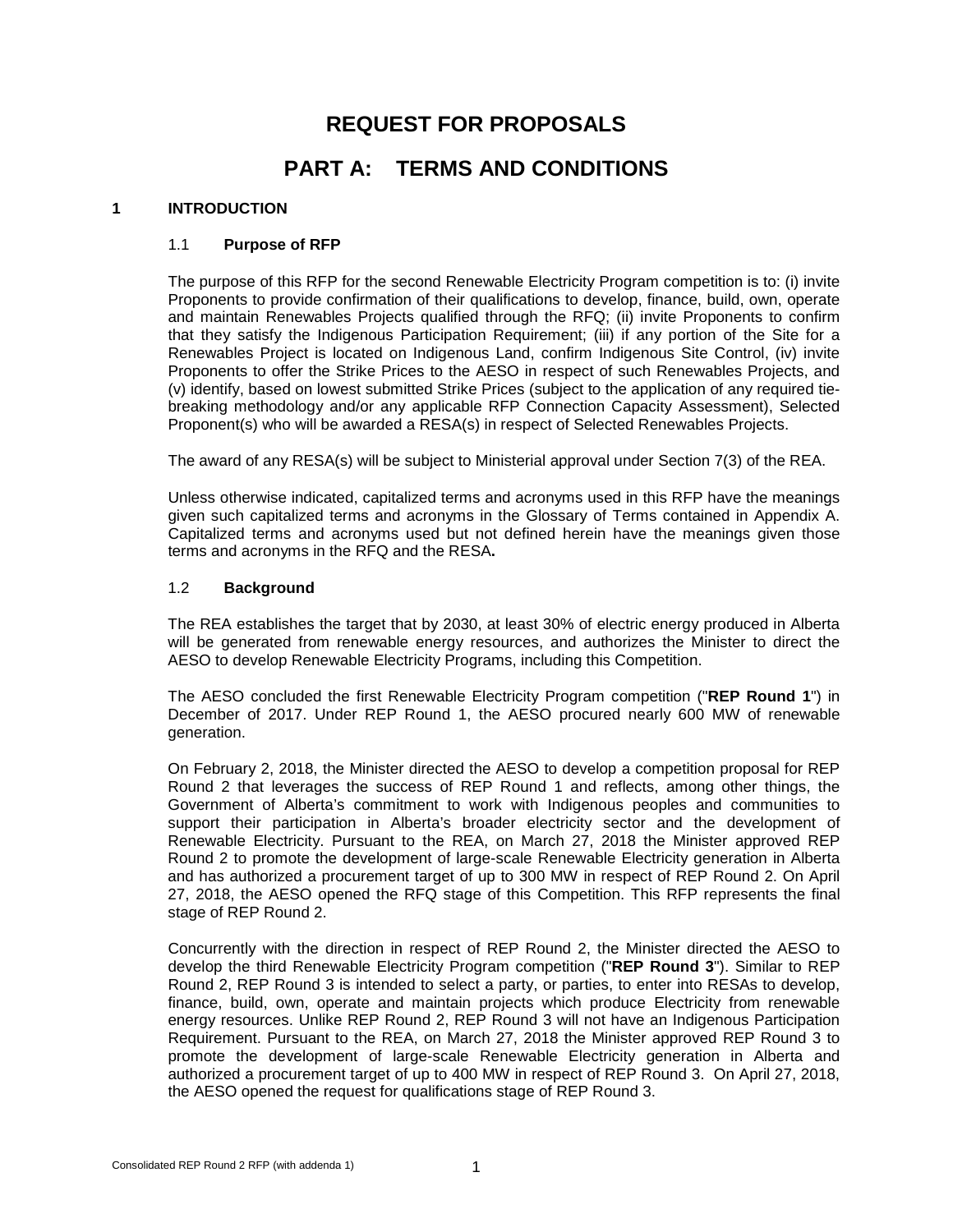REP Round 2 and REP Round 3 are running in parallel.

#### <span id="page-6-0"></span>1.3 **RESA**

Pursuant to this RFP, the AESO will potentially acquire, on behalf of the Government of Alberta, the Renewable Attributes associated with a procurement target of up to 300 MW of Renewables Projects, and provide support payments for them under the terms of RESAs. RESAs will obligate the Counterparties to develop, finance, construct, operate and maintain the Selected Renewables Projects. Each RESA will have a support period of twenty (20) years from the later of April 1, 2020 and the Commercial Operation Date of the Selected Renewables Project provided it achieves Commercial Operation on or before the Target COD of June 30, 2021. Neither the AESO nor the Government of Alberta will be acquiring Electricity or other electric energy through the RESAs, but the AESO will (on behalf of the Government of Alberta) acquire all of the Renewable Attributes associated with each MWh of Electricity produced by Selected Renewables Projects.

The final form of the RESA has been approved by the Minister and is attached as Appendix B. Proponents are strongly advised to review, in consultation with legal counsel, the form of the RESA in its entirety for a detailed and complete description of the parties' respective rights and obligations thereunder.

RESA Counterparties will not be permitted to sell or distribute Electricity other than through the Power Pool during the Term of the applicable RESA.

No Electricity from Selected Renewables Projects may be sold under bi-lateral or other arrangements, nor may Counterparties seek or obtain other funding or incentives in respect of such project from the Government of Alberta, whether in relation to generation or to reduction of emissions credits. Counterparties will, however, be able to seek additional government funding or incentives, from other governmental authorities. If any Counterparty receives any such funding or incentives under an Incentive Program, and did not have knowledge that it will be receiving same until after the RFP Submission Deadline, then such funding or incentive will be shared 50/50 with the AESO. This sharing requirement applies only to the Counterparty, and not to the other Proponent Team Members.

RESAs, if any, will be awarded based on lowest submitted Strike Prices, subject to the application of any required tie-breaking methodology and/or any applicable RFP Connection Capacity Assessment.

The REA requires the Government of Alberta to fund the AESO with the support payments which will be available to Counterparties under the RESAs.

The Government of Alberta has established an affordability threshold for this Competition, and as a result, the AESO may not award RESAs with aggregate Contract Capacities of up to the Procurement Target and may not enter into any RESAs.

Notwithstanding any statement in the REOI, the RFQ or this RFP that the AESO will award RESAs with aggregate Contract Capacities up to the Procurement Target, with the approval of the Minister under Section 7(3) of the REA, the AESO may (but will not be required to), award RESAs with aggregate Contract Capacities in excess of the Procurement Target.

Notwithstanding the evaluation of RFP Submissions by the AESO, no RESAs will be awarded following such evaluation without approval of the Minister in accordance with Section 7(3) of the REA.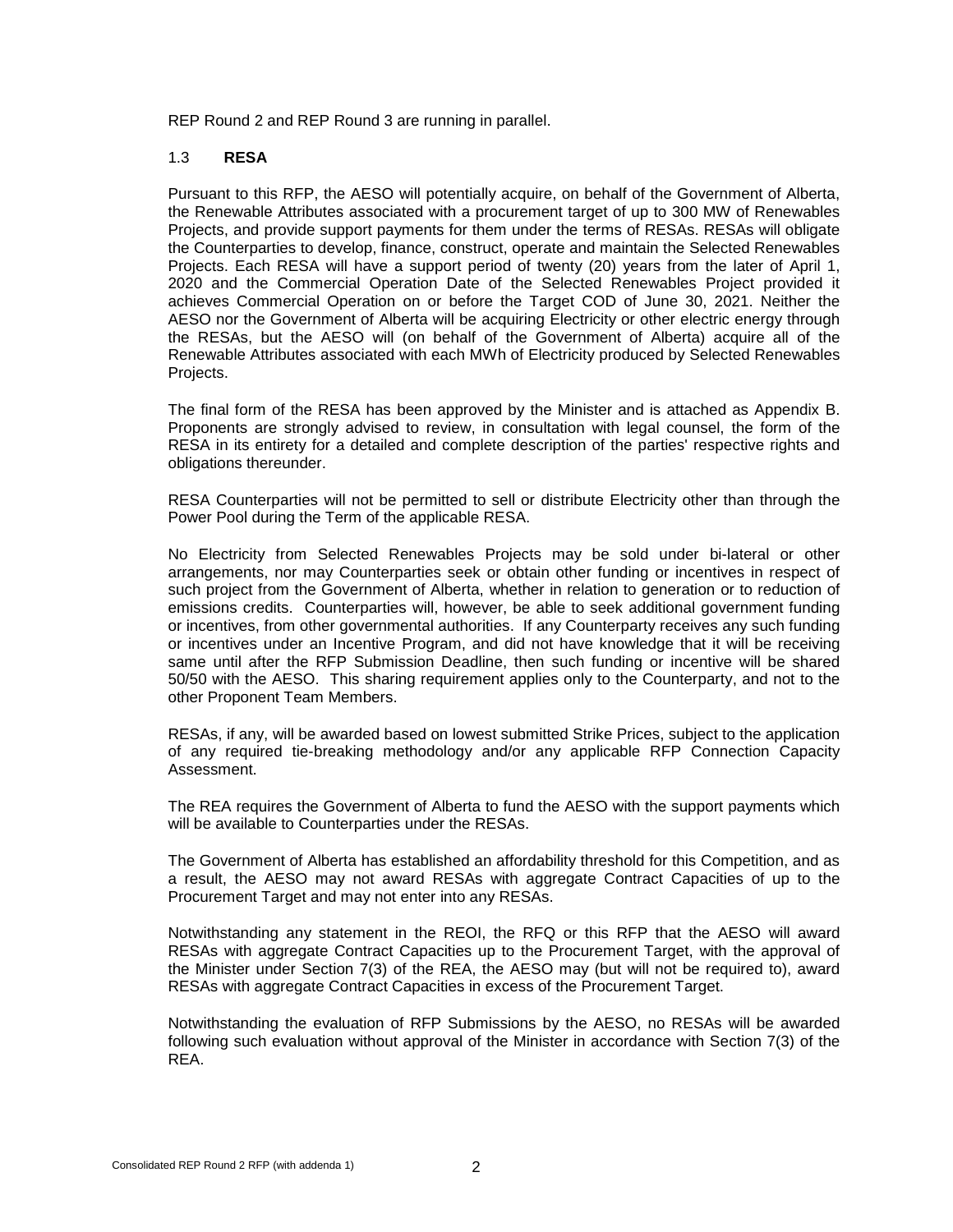#### <span id="page-7-0"></span>1.4 **Financial Commitment to Participate in this RFP**

Each Proponent must provide Bid Security to the AESO, which Bid Security should be: (i) provided separately for each of its RFP Submissions and (ii) equal to \$25,000 per MW of Contract Capacity of the Renewables Project associated with the applicable RFP Submission.

Provided the Proponent or the Renewables Project has not been Disqualified, Bid Security in respect of a Renewables Project will be returned to the Proponent if such project does not become a Selected Renewables Project. Bid Security will also be returned if the AESO, either before or after evaluation of RFP Submissions, cancels the RFP, unless the Proponent or the Renewables Project is Disqualified prior to such cancellation. If the Proponent becomes a Selected Proponent in respect of a Renewables Project and the Counterparty fails to execute the RESA and deliver the required Performance Security and Solicitor's Opinion in accordance with Section 2.11 of Part A, the Bid Security provided in respect of such Renewables Project will be forfeited to the AESO without limiting any of the AESO's other rights. If the Counterparty duly executes the RESA and delivers the Performance Security and Solicitor's Opinion, such Bid Security will be returned to the Selected Proponent.

Each Counterparty to a RESA awarded pursuant to this RFP must provide Performance Security to the AESO in respect of such RESA before the Delivery Time (or on or before such other later date or time indicated by the AESO in writing). Performance Security should be provided in the amount of \$50,000 per MW of Contract Capacity of the Selected Renewables Project. If a Counterparty fails to provide such Performance Security as and when required, the applicable Renewables Project and its associated RFP Submission may, in the AESO's sole discretion, be Disqualified (in which case the Proponent will forfeit its Bid Security provided in respect of such Renewables Project).

The AESO may in its discretion and without prior notice (notice to be provided promptly to the Proponent thereafter) draw on and retain proceeds of:

- a) the Bid Security provided by a Proponent in respect of all of its RFP Submissions for the AESO's own use if the Proponent is Disqualified at any time; or
- b) the Bid Security provided in respect of a Renewables Project for the AESO's own use if such project or its associated RFP Submission is Disqualified at any time.

#### <span id="page-7-1"></span>1.5 **No Exclusivity**

The AESO is not obliged, pursuant to this RFP, to deal exclusively with a single Proponent. The AESO may, in its sole and absolute discretion, deal with one or more Selected Proponents. By submitting an RFP Submission, a Proponent will be deemed to have acknowledged that the AESO may, pursuant to this RFP, contract with others in relation to Renewables Projects.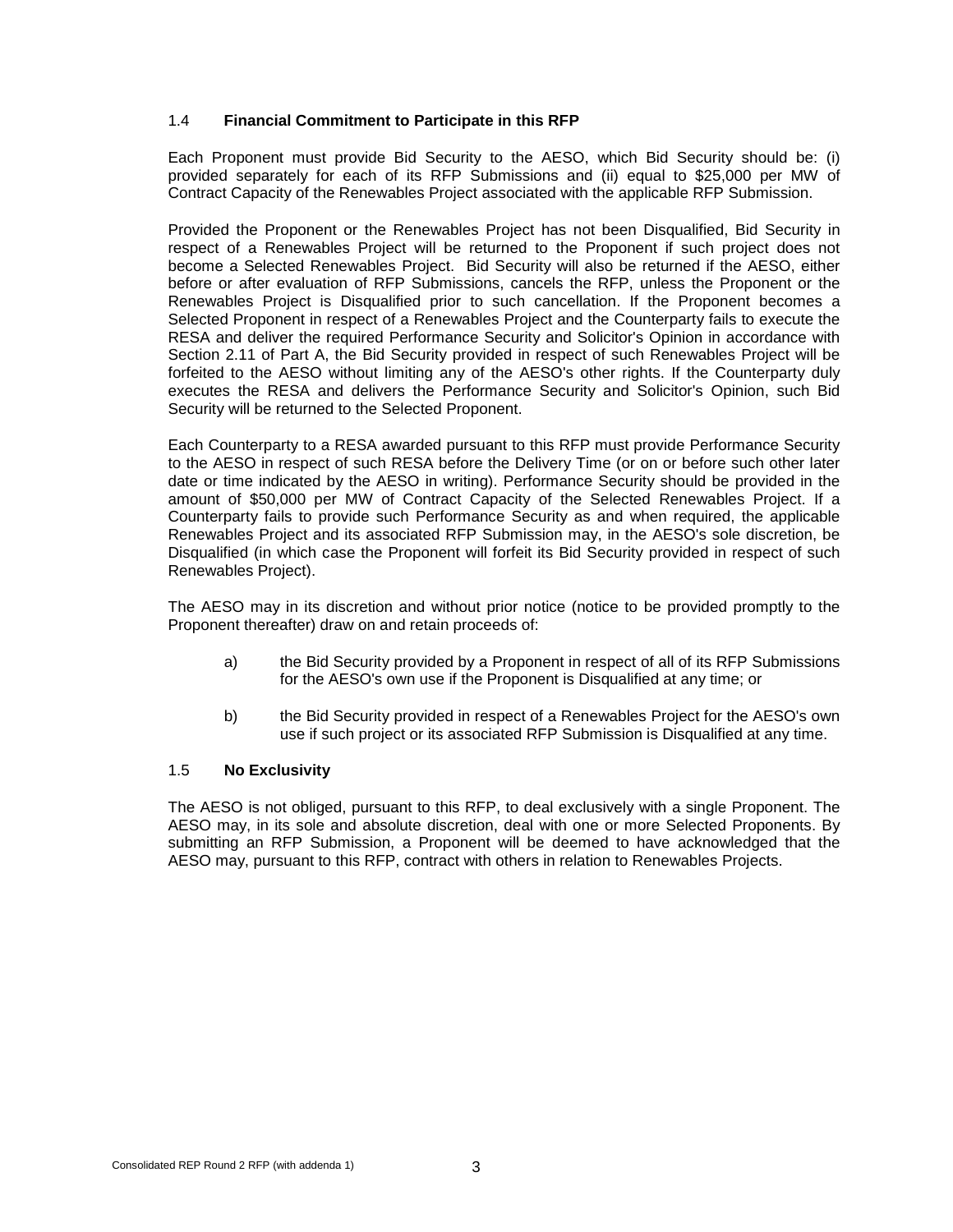#### <span id="page-8-1"></span><span id="page-8-0"></span>**2 RFP PROCESS**

#### 2.1 **Overview of RFP Process**

The AESO is seeking RFP Submissions from Proponents for Renewables Projects. This RFP has been formulated to identify each Proponent whose Renewables Project or Renewables Projects, as determined pursuant to the RFQ stage to be qualified to participate in this RFP, can be confirmed to be qualified in the manner required by this RFP.

RESAs, if any, will be awarded to Proponents of such qualified Renewables Projects based on lowest submitted Strike Prices (subject to the application of any required tie-breaking methodology and/or any applicable RFP Connection Capacity Assessment), all in accordance with and as further described in Section 3 of Part A.

#### <span id="page-8-2"></span>2.2 **Proponent's Representative**

The Respondent's Representative identified as such during the RFQ stage of this Competition will remain the sole contact for all communications to the Proponent from the AESO regarding this RFP. Such Individual will continue to be responsible for all communications on behalf of the Proponent to the AESO (hereinafter, the "**Proponent's Representative**"). The AESO will be entitled to rely on any communication from the Proponent's Representative as having been duly authorized and given by the Proponent and all its Proponent Team Members.

A Proponent may change its Proponent's Representative only by a notice to the AESO through the Proponent's Account signed either by the previous Proponent's Representative or by an officer of the Proponent whose authority to do so, and to bind all Proponent Team Members in that regard, is affirmed in a manner satisfactory to the AESO.

#### <span id="page-8-3"></span>2.3 **Counterparty**

The SPV which is to be the Counterparty to the RESA in respect of a Renewables Project must, prior to the delivery of an RFP Submission, be formed and duly registered, as necessary, to carry on business in the Province of Alberta, as confirmed and certified to the AESO pursuant to Appendix E. The Counterparty, if it is not the Proponent, must be controlled by one or a combination of the Proponent, the Designated Equity Providers or the Project Team Lead for the Renewables Project. No Change in Control of the Counterparty will be permitted between the RFP Submission Deadline and the execution of the applicable RESA, and thereafter only in accordance with the RESA.

#### <span id="page-8-4"></span>2.4 **RFP Submissions**

Each Proponent should submit a separate and distinct RFP Submission to the AESO for each Renewables Project it wishes to submit in this RFP stage of the Competition, provided that Proponents may only submit RFP Submissions in respect of Renewables Projects determined in the RFQ stage of this Competition to be qualified to participate in this RFP. Proponents are advised to carefully review the requirements and instructions stipulated in Part B when preparing and submitting their RFP Submissions. Proponents should not submit REP Round 3 projects in REP Round 2, and *vice versa.*

The AESO will, in accordance with this RFP, evaluate each RFP Submission separately from all other RFP Submissions to determine if the applicable Renewables Project is a Selected Renewables Project and if the applicable Proponent is determined to be a Selected Proponent in respect of such Renewables Project.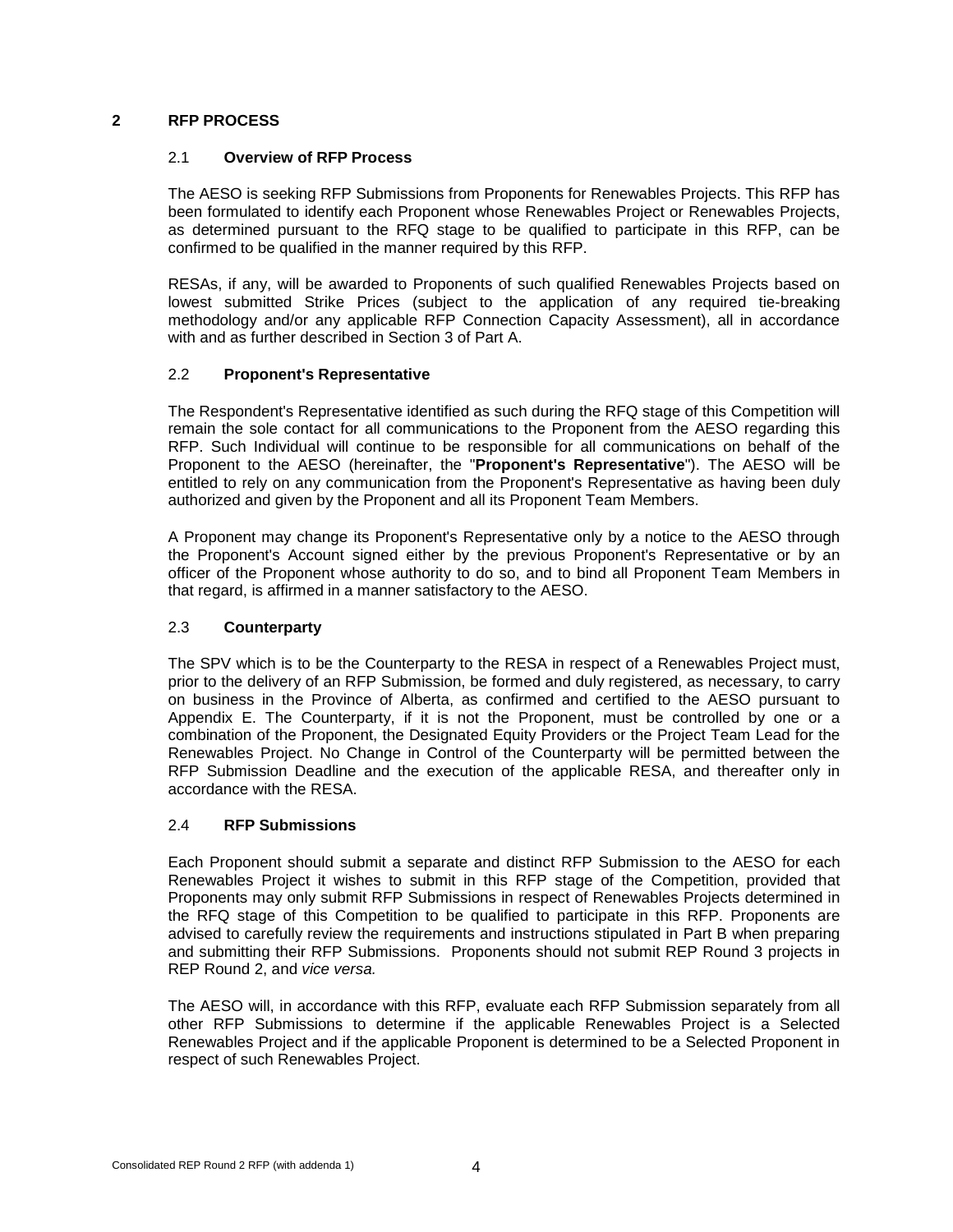#### <span id="page-9-0"></span>2.5 **Tangible Net Worth Reassessments**

If one or more of the Proponent's Designated Equity Providers or Equity Support Persons for a Renewables Project has experienced Adverse Facts or Circumstances since the date of its Qualification Submission, the Proponent must provide the AESO with assurance that each such Designated Equity Provider(s) and/or Equity Support Person(s) continues to meet the applicable TNW Requirement as further described in Section 2(c) of Part B.

#### <span id="page-9-1"></span>2.6 **RFP Submission Delivery Deadline**

RFP Submissions must be received by the AESO through the Bonfirehub Site (or, in the case of the Bid Security, at the Delivery Address) before the RFP Submission Deadline. The AESO will not evaluate any RFP Submission until after the RFP Submission Deadline.

#### <span id="page-9-2"></span>2.7 **Bid Security, Performance Security and Solicitor's Opinion**

The Bid Security required to be provided to the AESO pursuant to this RFP must: (i) be delivered to the AESO substantially in the form of Appendix C, (ii) have a date of expiry no earlier than the Conclusion Date and (iii) be issued by a financial institution listed in either Schedule I or II of the *Bank Act* (Canada), or any other financial institution having a branch in Canada and a minimum credit rating of: (A) A- with S&P, (B) A3 with Moody's, (C) A low with Dominion Bond Rating Service, or (D) A with Fitch IBCA (if more than one (1) of the foregoing credit rating agencies provides a credit rating for the applicable financial institution, the AESO will apply the lowest of such ratings for purposes of its evaluation).

If the Proponent becomes a Selected Proponent:

- a) The Performance Security required to be provided to the AESO pursuant to this RFP and the RESA must: (i) be delivered to the AESO substantially in the form of Appendix 1 to Schedule 2 of the RESA, (ii) have a date of expiry no earlier than March 31, 2019 and (iii) be issued by a financial institution meeting the requirements set out in Section 10.1(d) of the RESA.
- b) The Solicitor's Opinion required to be provided to the AESO pursuant to this RFP should be provided in the form of Appendix I. If a Proponent wishes to request changes to the form of Solicitor's Opinion, the proponent may submit its request through the Proponent's Account no later than the Deadline for Enquiry and include with the request the reasons for such request and a blackline of Appendix I evidencing the exact changes proposed to be made. The AESO may or may not approve such request or may provide to the Proponent an alternate form of change acceptable to the AESO for use by the Proponent. The AESO will provide its consent or alternate form of changes to the Proponent not later than five (5) Business Days following receipt of the request; provided that if the AESO has not done either within such five (5) Business Days, the AESO shall be deemed to have not consented to the requested change.

#### <span id="page-9-3"></span>2.8 **Amending or Withdrawing RFP Submissions**

At any time prior to the RFP Submission Deadline, a Proponent may amend or withdraw a submitted RFP Submission by submitting the Prescribed Form – RFP Submission Amendment or Withdrawal in Appendix J. Such form, as well as any material which is to replace material that has already been submitted, must be received by the AESO through the Bonfirehub Site no later than the RFP Submission Deadline. Any amendment to an RFP Submission should clearly indicate what part of the RFP Submission the amendment is intending to affect or replace.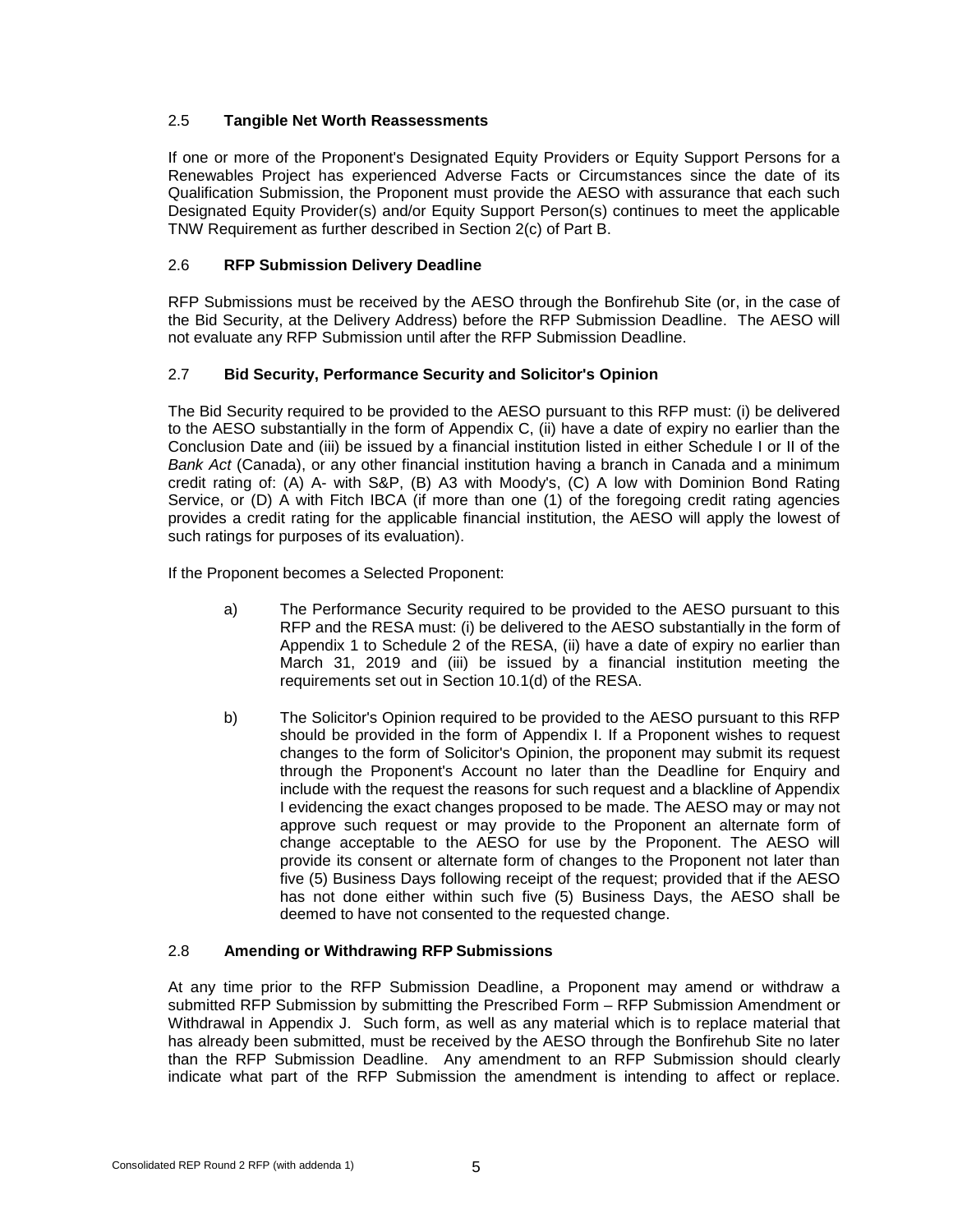Proponents will not be permitted to amend or withdraw a submitted RFP Submission after the RFP Submission Deadline haspassed.

Provided it or its applicable RFP Submission / Renewables Project has not been Disqualified, a Proponent which withdraws a submitted RFP Submission at any time prior to the RFP Submission Deadline, will have the Bid Security it previously provided in respect of such RFP Submission returned to it.

#### <span id="page-10-0"></span>2.9 **Irrevocability**

Each RFP Submission not withdrawn prior to the RFP Submission Deadline pursuant to Section 2.8 of Part A, including for certainty the Strike Price offer in the RFP Submission, may not be withdrawn and will remain irrevocable from the RFP Submission Deadline until the Conclusion Date. Bid Security provided with an RFP Submission will only be returned to the Proponent as expressly provided in this RFP and, otherwise, shall be forfeited to and retained by the AESO.

#### <span id="page-10-1"></span>2.10 **Timetable**

The Timetable with respect to the entire process for this RFP is set out below.

| Release of RFP                                                                             | no earlier than September 17, 2018                                                                                                                      |
|--------------------------------------------------------------------------------------------|---------------------------------------------------------------------------------------------------------------------------------------------------------|
| Deadline for Enquiry                                                                       | October 4, 2018, 4:00 p.m. Mountain<br>Time                                                                                                             |
| RFP Submission Deadline                                                                    | October 23, 2018, 3:00 p.m. Mountain<br>Time                                                                                                            |
| Notification of Selected Proponents                                                        | on or prior to December 17, 2018                                                                                                                        |
| Delivery Time (delivery of executed RESA,<br>Performance Security and Solicitor's Opinion) | 5 Business Days after the applicable<br>Proponent receives notice from the<br>AESO that it has become a Selected<br>Proponent, 12:00 p.m. Mountain Time |
| <b>Conclusion Date</b>                                                                     | January 31, 2019                                                                                                                                        |

The AESO reserves the right to accelerate or postpone any of the dates set out in the Timetable (other than the Conclusion Date). The acceleration or postponement of any date (other than the Conclusion Date) set out in the Timetable shall be made by way of Addendum to Proponents posted on the REP Bonfirehub Site, which notice may be issued at any time: (i) before or after the RFP Submission Deadline and/or (ii) after the date which is being postponed.

#### <span id="page-10-2"></span>2.11 **Execution Version of RESA, Performance Security and Solicitor's Opinion**

Concurrently with the AESO's notification to a Proponent that it has become a Selected Proponent in respect of a Selected Renewables Project, the AESO will, through the Proponent's Account, deliver to its Proponent's Representative an execution version of the RESA applicable to such Selected Renewables Project.

The Selected Proponent must, in respect of a Selected Renewables Project, hand deliver (or cause to be hand delivered) the following documents in hard copy format to the Delivery Address by no later than the Delivery Time (or on or before such other later date or time indicated by the AESO):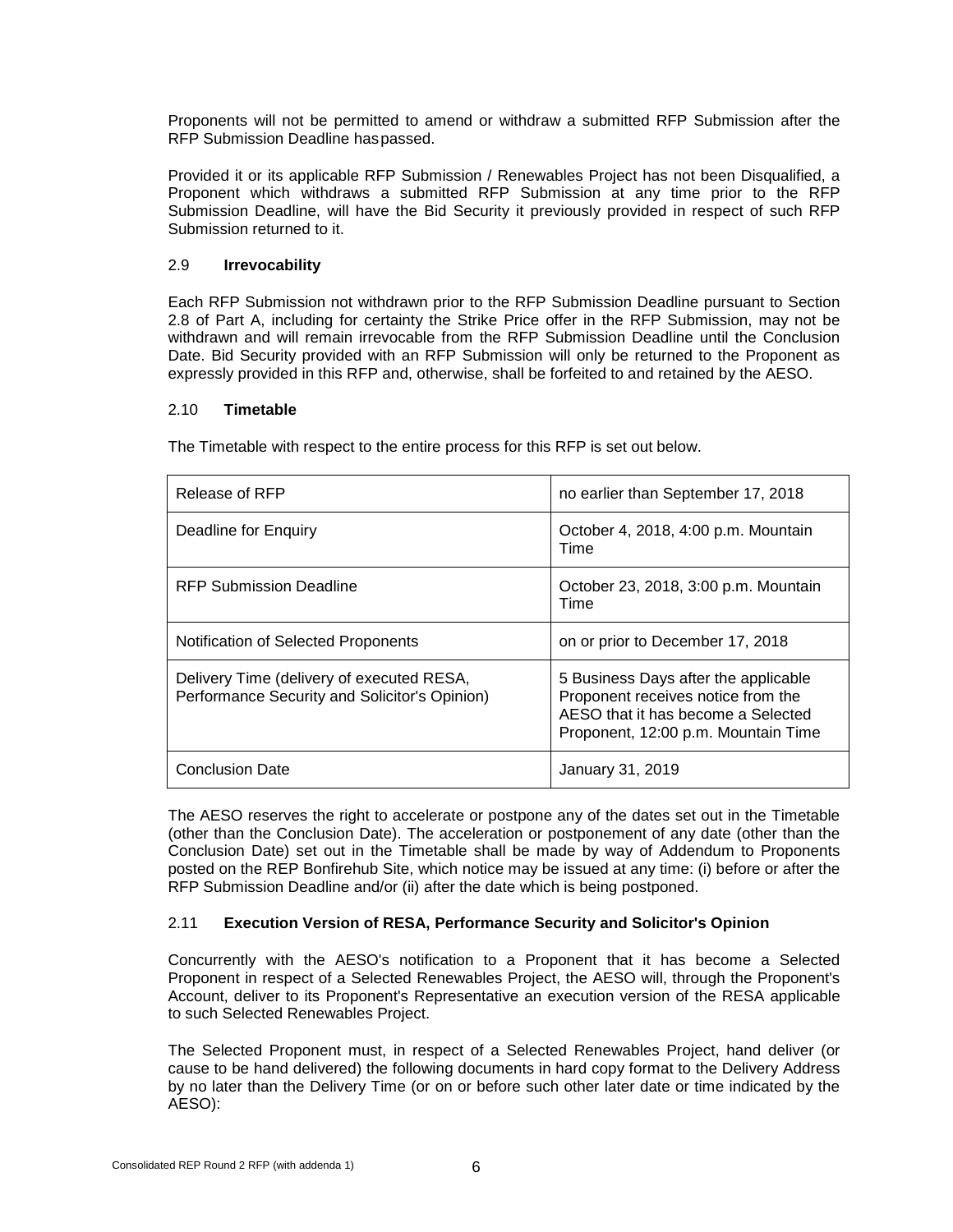- a) the execution version of the RESA (as provided by the AESO) duly executed by the Counterparty;
- b) the original and duly executed Performance Security, which Performance Security:
	- i) must: (A) be delivered to the AESO substantially in the form of Appendix 1 to Schedule 2 of the RESA, (B) have a date of expiry no earlier than March 31, 2019 and (B) be issued by a financial institution meeting the requirements set out in Section 10.1(d) of the RESA; and
	- ii) should be provided in the amount of \$50,000 per MW of Contract Capacity of the Selected Renewables Project; and
- c) the original and duly executed Solicitor's Opinion, which opinion should be in the form of Appendix I.

If the Selected Proponent fails to comply with the foregoing, the Selected Renewables Project will be Disqualified and the Selected Proponent will forfeit its Bid Security provided in respect of such Selected Renewables Project. In such an event, the AESO reserves the right to re-run the evaluation described in Section 3 of Part A and select additional Renewables Projects as Selected Renewables Projects.

#### <span id="page-11-0"></span>2.12 **Public Disclosure of Selection**

Neither the Proponent, nor any of its Proponent Team Members, nor any of its or their Affiliates shall make any public communication or disclosure about being or becoming a Selected Proponent until such time that a public announcement is made by the Government of Alberta, unless otherwise required by Law (in which case any such required public communication or disclosure may be made after reasonable prior written notice thereof has been provided to the AESO).

#### <span id="page-11-1"></span>2.13 **Breach of RFP/RESA - Additional Consequences**

If a Counterparty for a Selected Renewables Project fails to execute a RESA and provide Performance Security and a Solicitor's Opinion in accordance with Section 2.11 of Part A or the Counterparty fails to achieve Commencement of Construction or Commercial Operation of the Selected Renewables Project by the applicable Longstop Date, the Counterparty and its Control Group Members associated with the Selected Renewables Project may, at the discretion of the AESO, be prohibited from participating in any future competition carried out by the AESO under the REA. In addition, the AESO may prohibit the inclusion of some or all Sites associated with such Selected Renewables Project in any such future competitions.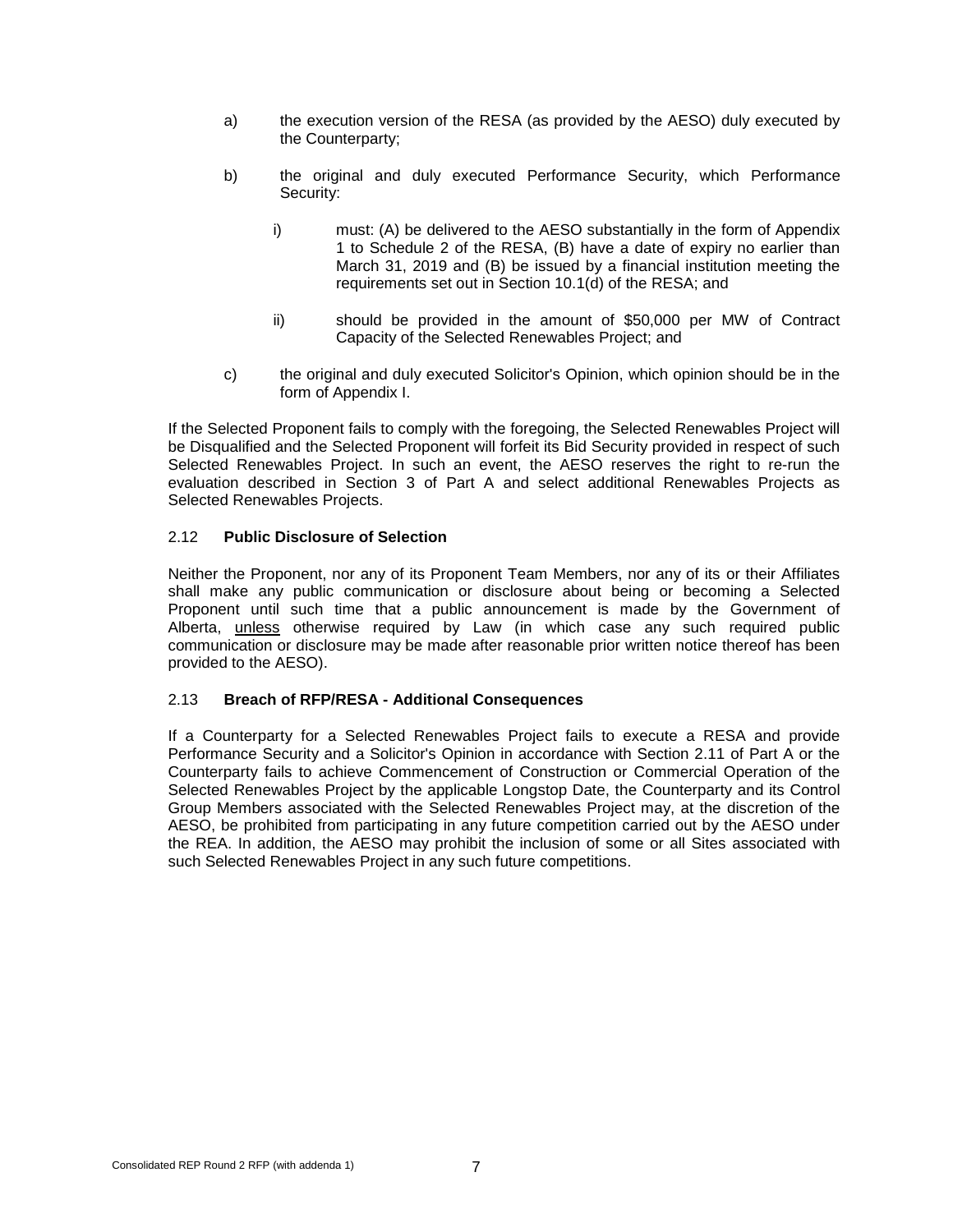#### <span id="page-12-1"></span><span id="page-12-0"></span>**3 EVALUATION PROCESS**

#### 3.1 **Evaluation Process**

The evaluation of the RFP Submissions and award of RESAs will be conducted by the AESO in the following stages:

(i) **Stage 1 – RFP Submission Compliance Requirement:** The AESO will determine, on a pass/fail basis, whether each of the RFP Submissions contains the required Bid Security, all of the other completed Stage 1 Prescribed Forms (i.e. the Prescribed Forms set out in Appendices D, E and H and, if applicable, Appendices F and G) and all other applicable materials and documents described in Section 2 of Part B (including, if required, any financial statements, narrative statements and other materials described in Section 2(b) of Part B). In assessing this compliance requirement, the AESO will consider, *inter alia*, whether an RFP Submission complies with the instructions contained in this RFP and includes a content submission for each applicable item of each applicable Prescribed Form, and attaches, as applicable, any documents specified in such Prescribed Forms.

RFP Submissions that do not comply with the above requirements will not pass, will not be evaluated further, will be Ineligible and the Proponent will not be awarded a RESA in respect of the corresponding Renewables Project.

(ii) **Stage 2 – Renewables Project Compliance Requirements:** The AESO will determine, on a pass/fail basis, whether each RFP Submission which passes Stage 1: (i) meets, and is in compliance with, all of the requirements of and satisfies this RFP by containing all of the required information and other content applicable to the Renewables Project set out in each applicable Stage 1 Prescribed Form and, if necessary, all of the financial statements, documents and other materials set out in Section 2(b) of Part B and (ii) demonstrates to the AESO that the applicable Renewables Project complies with and satisfies the requirements set out in Section 2 of Part B of this RFP (including, if necessary, the Tangible Net Worth requirements described in Section 2(b) of Part B).

> RFP Submissions that do not comply with the above requirements will not pass, will not be evaluated further, will be Ineligible and the Proponent will not be awarded a RESA in respect of the corresponding Renewables Project.

(iii) **Stage 3 – Strike Price Ranking:** In Stage 3, the AESO will rank, by the Strike Prices contained in the RFP Submissions (to two decimal places), all RFP Submissions (and associated Renewables Projects) which have passed Stages 1 and 2 of the evaluation (each a "**Ranked RFP Submission**" or "**Ranked Renewables Project**", as the case may be). Such ranking shall be from the lowest Strike Price to the highest Strike Price, with those RFP Submissions (and associated Renewables Projects) with the lowest Strike Prices having the highest priority. If a Strike Price is not provided to two decimal places, then any required, but not provided, Strike Price digit will be deemed to be zero. If the Strike Price is provided to three or more decimal places, then all such decimal places, other than the first two decimal places, will be deemed to be zero.

> RFP Submissions (and associated Renewables Projects) with identical Strike Prices (to two decimal places) will be deemed to be tied in such ranking order with each of the other RFP Submissions (and associated Renewables Projects) with identical Strike Prices. The AESO will break such ties and determine the ranking order of such tied RFP Submissions (and associated Renewables Projects) by way of coin flip (in the case of two tied RFP Submissions) or the drawing of straws (in the case of three or more tied RFP Submissions). Such tie-breaking process will be overseen by the AESO's Director of Procurement and witnessed and monitored by the Fairness Advisor.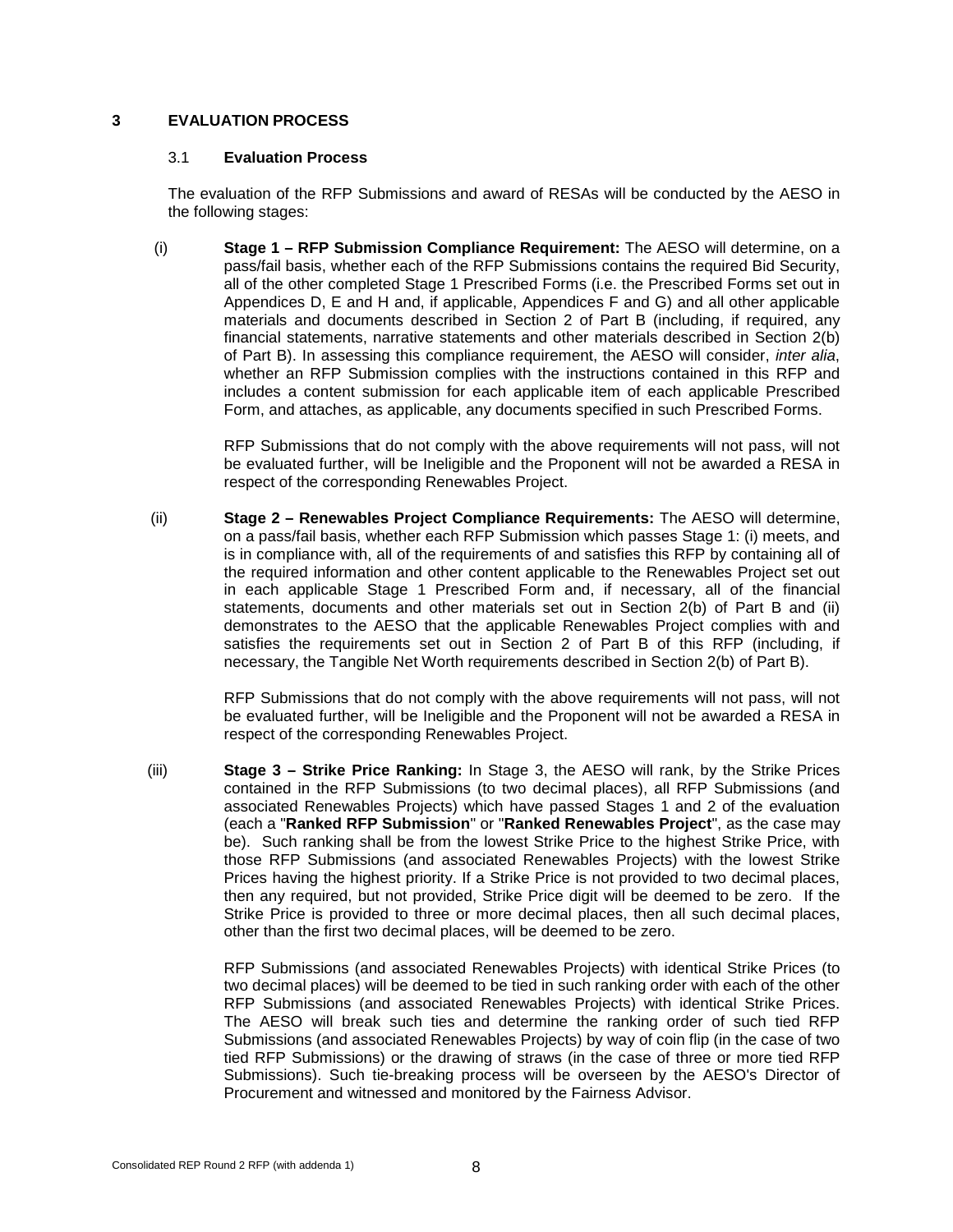(iv) **Stage 4 – Connection Capacity Assessment:** Following Stage 3, the AESO will assess whether or not each Ranked Renewables Project can be connected to the Transmission System without an expansion thereof, having regard to all other Ranked Renewables Projects which: are proposed to connect at the same substation, line or planning area/region; have a higher priority ranking (i.e. a lower Strike Price); and have already passed the RFP Connection Capacity Assessment (i.e. have not already been determined to be Ineligible pursuant to the provisions of this sub-section (iv)) (the "**RFP Connection Capacity Assessment**").

> The order of Ranked Renewables Projects in respect of which the AESO will undertake the RFP Connection Capacity Assessment will be from the highest priority Ranked Renewables Project (i.e. the lowest Strike Price) to the lowest priority Ranked Renewables Project (i.e. the highest Strike Price).

> If, upon undertaking and completing the RFP Connection Capacity Assessment in respect of a Ranked Renewables Project, the AESO determines that a Transmission System expansion will be required in order to connect such Ranked Renewables Project to the Transmission System (assuming that all Ranked Renewables Projects in the priority ranking ahead of such Ranked Renewables Project which have already passed the RFP Connection Capacity Assessment are connected to the Transmission System), then the RFP Submission containing such Ranked Renewables Project will be Ineligible.

> All Ineligible RFP Submissions will be removed from further evaluation, and in no event (even if RESAs are awarded for an aggregate capacity amount greater than the Procurement Target) will Proponents be awarded RESAs in respect of such Renewables Projects.

> For purposes of the RFP Connection Capacity Assessment, the base case against which a Ranked Renewables Project will be assessed relative to connection to the substation, line or planning area/region identified for it will be comprised of the same transmission system, generation, and load assumptions set forth in Section 4.1 of the RFQ with respect to the RFQ Connection Capacity Assessment, with the exception that the assumption with respect to generation being delivered to the Transmission System shall additionally include all Ranked Renewables Projects in the priority ranking ahead of such Ranked Renewables Project which have already passed RFP Connection Capacity Assessment. The RFP Connection Capacity Assessment will not in any event take into account any Renewable Generating Facilities submitted in REP Round 3.

(v) **Stage 5 – Selection of Ranked Renewables Projects:** Ranked Renewables Projects that: (i) have not been determined to be Ineligible pursuant to the application of the RFP Connection Capacity Assessment in Stage 4 or otherwise determined to be Ineligible or Disqualified pursuant to the terms of this RFP, (ii) have been ranked with the highest priority (i.e. have the lowest Strike Prices) and (iii) have aggregate Contract Capacities of up to, but not exceeding, the Procurement Target, will be Selected Renewables Projects and their corresponding Proponents will be Selected Proponents in respect of such projects. Subject to approval of the Minister under Section 7(3) of the REA, the Selected Proponents will be awarded RESAs in respect of such Selected Renewables Projects.

> Notwithstanding the foregoing paragraph, the AESO may in its sole discretion and with the approval of the Minister under Section 7(3) of the REA, award RESAs in respect of Renewables Projects such that the aggregate Contract Capacities of all Renewables Projects awarded RESAs pursuant to this Stage 5 exceeds the Procurement Target.

The AESO reserves the right to award RESAs in respect of Ranked Renewables Projects with Strike Prices higher than the Strike Prices of unsuccessful Ranked Renewables Projects if: such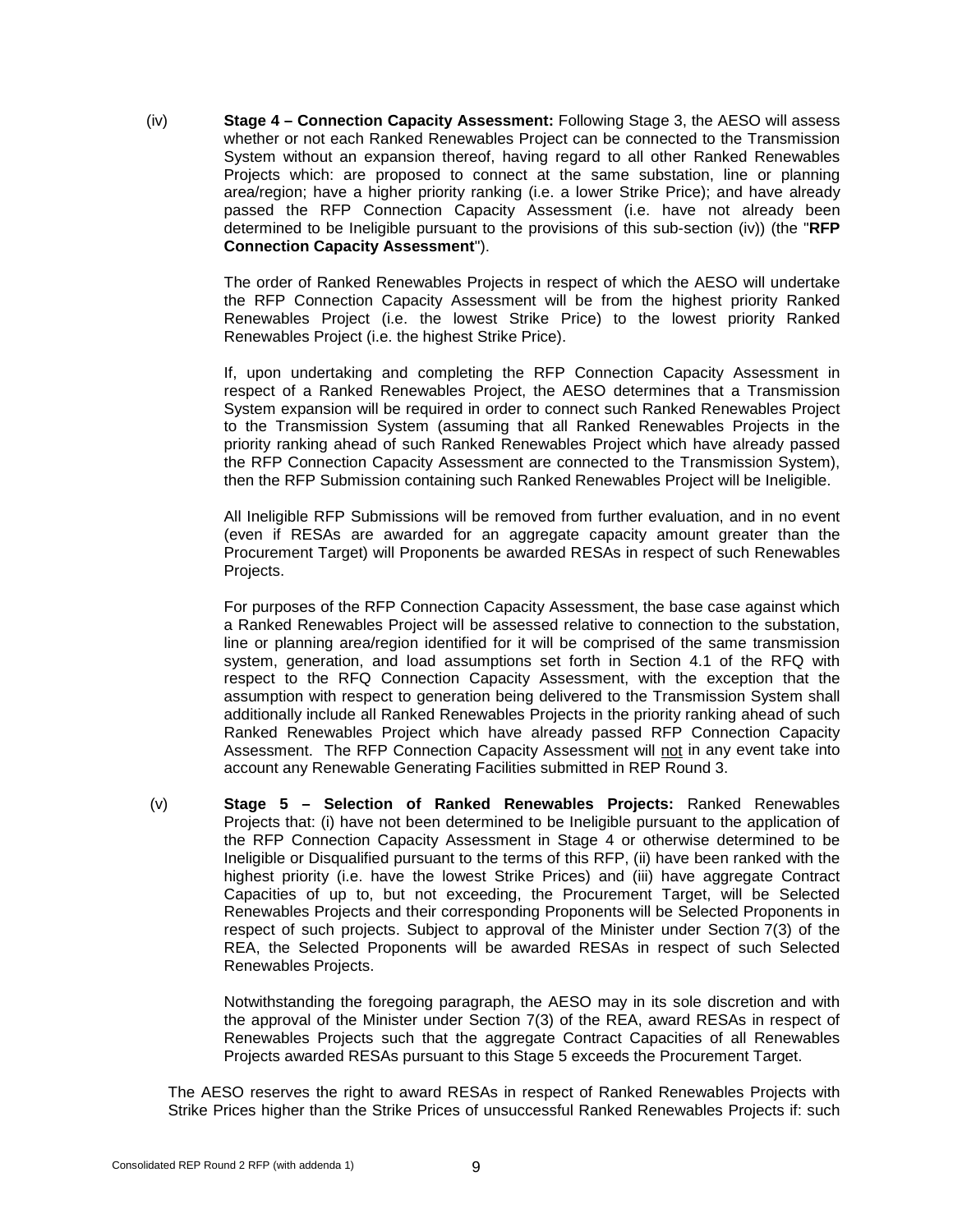unsuccessful Ranked Renewables Projects are Ineligible, Disqualified, or are otherwise rejected pursuant to the terms of this RFP.

#### <span id="page-14-0"></span>3.2 **Compliance**

In addition to the AESO's other rights in this RFP relating to RFP Submissions, Renewables Projects and the evaluation of same, if, in the sole and absolute discretion of the AESO, an RFP Submission does not comply with, meet or satisfy the terms or requirements of this RFP, the AESO may, but will not be required, to do one or more of the following: (i) reject, but will not be required to reject, and either Disqualify such RFP Submission (if permitted pursuant to the terms of this RFP) or determine such RFP Submission to be Ineligible, in either case without liability, cost or penalty, (ii) request additional information from the applicable Proponent respecting any deviation from the requirements or terms of this RFP which, in its opinion, is not a Material Deviation and incorporate the Proponent's response into the applicable RFP Submission, (iii) request that the Proponent correct or remedy any deviation, error, omission or failure to comply that, in the AESO's sole and absolute discretion, does not constitute a Material Deviation and incorporate the Proponent's corrected or remedied submissions into the applicable RFP Submission, or (iv) waive any failure to comply that, in the AESO's sole and absolute discretion, does not constitute a Material Deviation. In addition, the AESO shall determine, in its discretion, whether or not a Prescribed Form has been completed.

For purposes of this RFP:

- a) "**comply**" and "**compliance**" means that the RFP Submission conforms to the requirements or terms of the RFP without Material Deviation;
- b) "**must**" when used in connection with a submission requirement, means a requirement that must be met in order for the RFP Submission to receive further consideration, and the failure to satisfy same will result in the automatic rejection of such RFP Submission (and determination that such RFP Submission is Ineligible); and
- c) "**should**" when used in connection with a submission requirement, means a requirement that has a significant degree of importance to the objective of the RFP, and failure to satisfy same may result in the rejection of the RFP Submission (and a determination that such RFP Submission is Ineligible).

Each Proponent acknowledges and agrees that the AESO's evaluation of compliance with this RFP is not an evaluation of absolute compliance.

#### <span id="page-14-1"></span>3.3 **Evaluation Notice to Proponent**

Following the AESO's completion of its evaluations of the RFP Submissions and determination of Selected Renewables Projects, the AESO will give notice to each Proponent (by giving notice to its Proponent's Representative) informing the Proponent as to whether or not each of its Renewables Projects has become a Selected Renewables Project. Notification in respect of unsuccessful Renewables Projects will occur after all REP Round 2 RESAs have been awarded.

A notice from the AESO advising a Proponent that its Renewables Project has become a Selected Renewables Project will be deemed delivered to the Proponent's Representative and the Proponent twenty-four (24) hours following the time, in the records of the AESO, at which the AESO sends such notice through the Proponent's Account to the Proponent's Representative.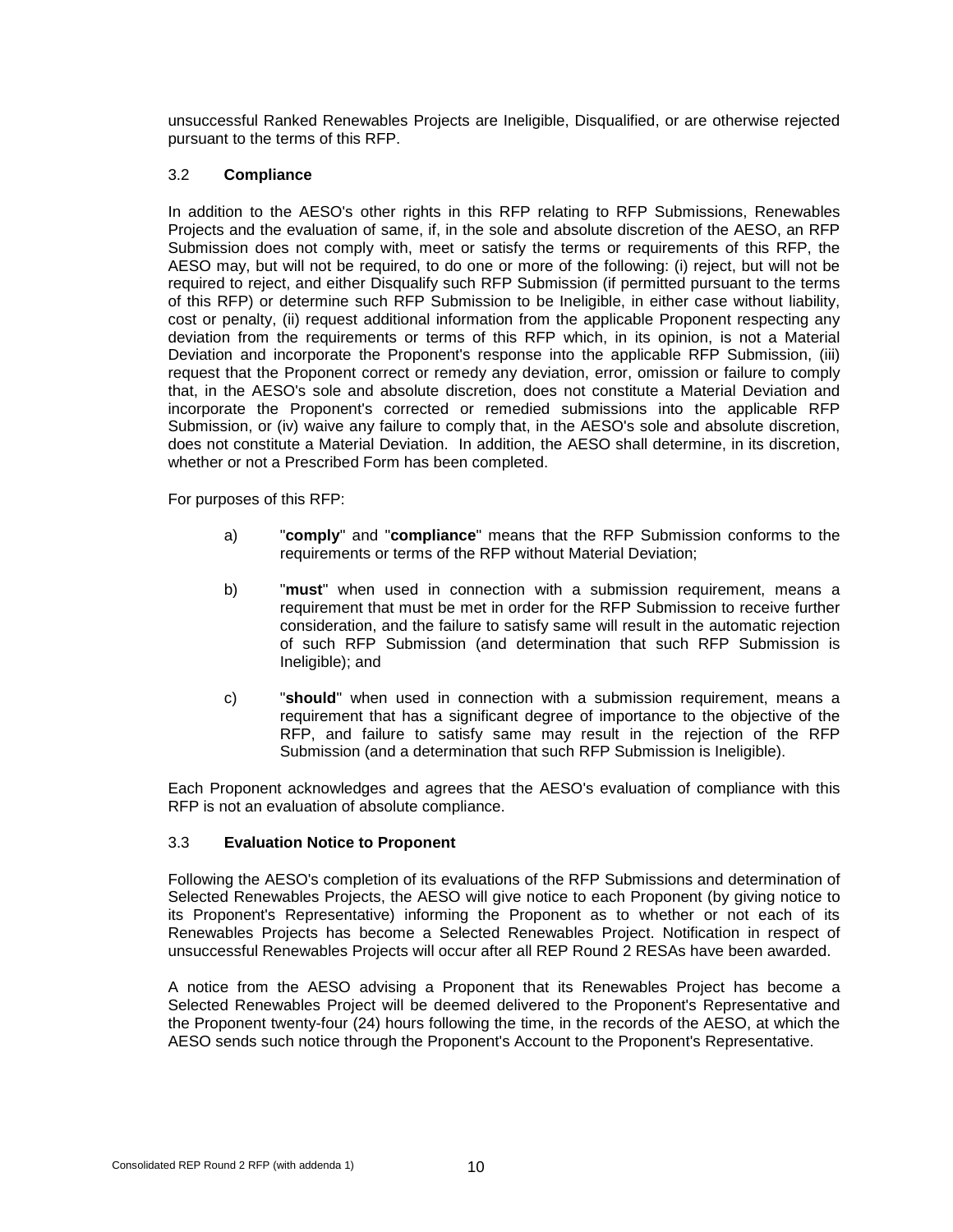#### <span id="page-15-0"></span>3.4 **Debriefing**

Proponents may request a debriefing after being notified by the AESO under Section 3.3 of Part A. The AESO will hold a single debrief meeting for each such Proponent in which they can discuss any Renewables Projects of the Proponent. Requests must be made in writing through the Proponent's Account and must be made within thirty (30) days of such notification. The sole purpose of the debriefing session is to assist the Proponent in presenting better RFQ Submissions and RFP Submissions in subsequent procurements by the AESO. Debriefing is not available for the purpose of providing an opportunity to challenge the AESO's evaluations or this Competition.

#### <span id="page-15-1"></span>3.5 **Fairness Advisor**

The AESO has appointed a Fairness Advisor for this Competition. The Fairness Advisor will review and comment on the evaluation process for the RFP for purposes of identifying potential fairness issues, and will monitor all stages of the Competition to ensure that it is carried out in a fair and transparent manner, and in a manner that is consistent with the REP Round 2 terms and conditions. The Fairness Advisor will be provided with full access to any documents it may need, and to all meetings. The Fairness Advisor will provide a written report which will be made public by the AESO at the end of the Competition.

If a Proponent wishes to make direct contact with the Fairness Advisor, it must make such a request in writing to the AESO through the REP Bonfirehub Site. The AESO will discuss all such requests for direct contact with the Fairness Advisor and, if the Fairness Advisor agrees that direct contact with the Proponent is appropriate, the Proponent will be notified and the Fairness Advisor will initiate the arrangements for the direct contact, as it determines appropriate.

#### <span id="page-15-2"></span>3.6 **Limited Evaluation**

By participating in this Competition, the Proponent acknowledges that the AESO's evaluations under the RFQ and RFP are for the limited purpose of evaluating eligibility to participate in this Competition and that the AESO has not, and will not, as part of the RFQ and RFP evaluations, review any Qualification Submissions or RFP Submissions for compliance with Laws. The AESO makes no representation that any Selected Renewables Projects complies applicable Laws.

#### <span id="page-15-4"></span><span id="page-15-3"></span>**4 COMMUNICATIONS AND INFORMATION**

#### 4.1 **Communications, Enquiries and Requests for Clarification**

Except as otherwise set out in this RFP, communications, Clarifications and Enquiries from the Proponent related to this RFP should be submitted to the AESO through the REP Bonfirehub Site. Except as otherwise set out in this RFP, all communications, responses, Requests for Clarification and Addenda from the AESO to a Proponent will be made through the REP Bonfirehub Site. All communications made by the AESO through the Proponent's Account will be deemed to be communications provided by the AESO to the Proponent's Representative. All communications received by the AESO through the Proponent's Account will be deemed to be communications provided to the AESO by the Proponent's Representative. No communications may be provided to the AESO by the Proponent other than through the Proponent's Account. It is the Proponent's responsibility to continually check the REP Bonfirehub Site for updates and communications.

The AESO may, but will not be obligated to, respond to any communications or Enquiry but if it does so, it may respond at such time as it determines.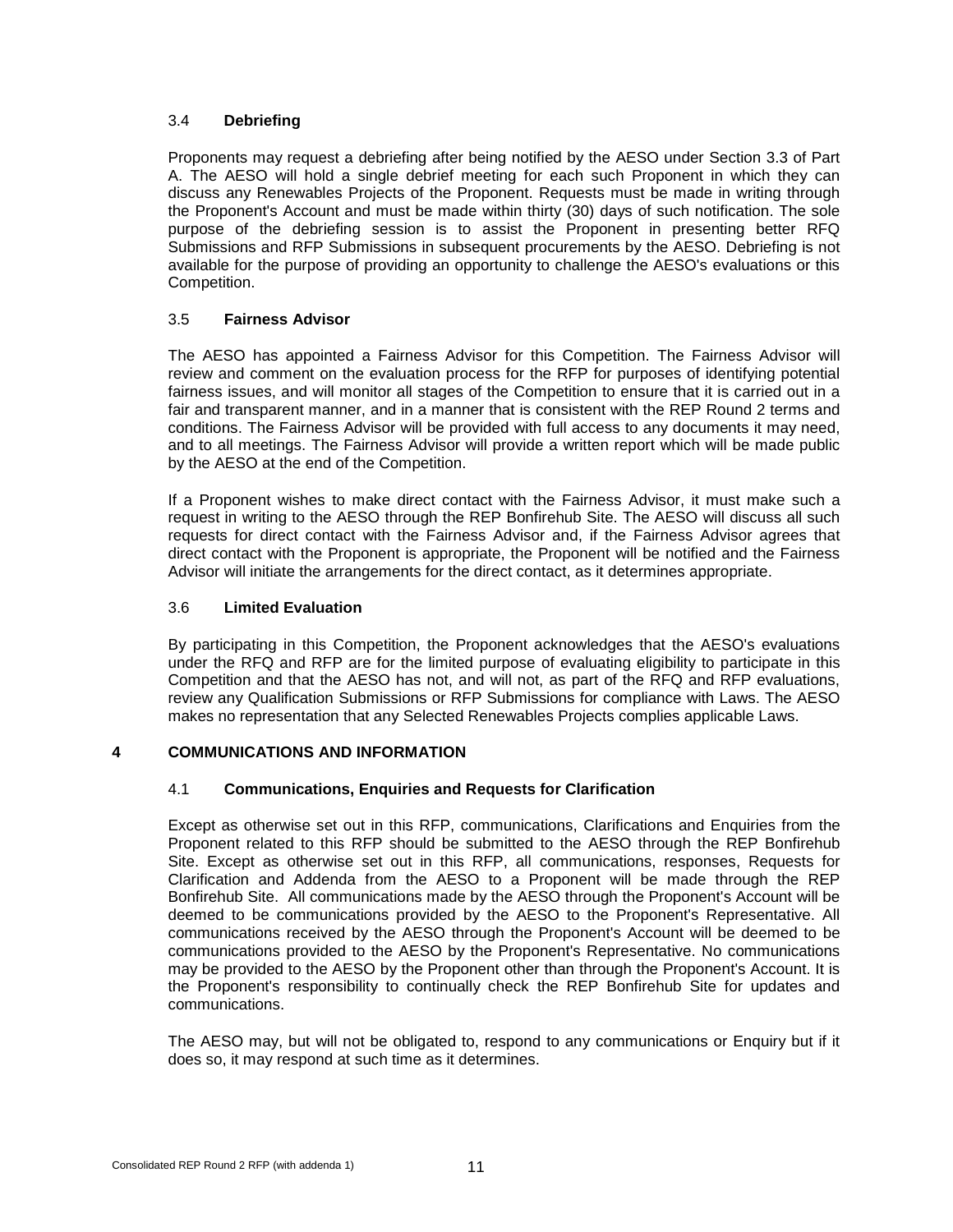All Enquiries in respect of this RFP or RFP Submissions must be submitted to the AESO not later than the Deadline for Enquiry. A Proponent may, if it considers that its Enquiry relates to commercially sensitive matters, request the Enquiry be kept confidential by setting out such request in the Enquiry and by clearly marking the Enquiry as "Commercial in Confidence". An Enquiry should only be marked "Commercial in Confidence" if it contains commercially sensitive information related to the business or assets of the Proponent. The AESO may, in its discretion, respond to the Enquiry submitted as "Commercial in Confidence" or not as it determines in its discretion.

If the AESO concludes, in its discretion and including for purposes of fairness in the Competition, that the AESO should not respond to an Enquiry on a confidential basis, the AESO will endeavour to notify the Proponent who submitted the Enquiry marked "Commercial in Confidence" of same within three (3) Business Days of such Enquiry being submitted to the AESO. The Enquiry will be deemed withdrawn upon issuance of the AESO's notice.

Despite any other part of this RFP, and despite any matter being identified by a Proponent as "Commercial in Confidence", the AESO may issue one or more communications, Addenda or other responses to all Proponents if the AESO, in its discretion, considers the matter to be a matter of substance that should be brought to the attention of all Proponents for purposes of fairness in, or maintaining the integrity of, the Competition.

The following provisions will apply to any communications with the AESO, or the delivery of documents to the AESO through the Proponent's Account where such communications or deliveries are permitted by the terms of this RFP:

- a) the AESO does not assume any risk or responsibility or liability whatsoever to any Proponent for ensuring that the Proponent's Account is in good working order, able to receive transmissions, or not engaged in receiving other transmissions such that a Proponent's transmission cannot be received, or if a permitted communication or delivery is not received by the AESO or received in less than its entirety, within any time limit specified by this RFP, or that a Proponent's transmission is not subject to being intercepted or that the confidentiality of such transmission will not be otherwise comprised during transit; and
- b) all permitted communications with, or delivery of documents to, the AESO will be deemed as having been received by the AESO on the dates and times indicated on the REP Bonfirehub Site in respect of the Proponent's Account.

#### <span id="page-16-0"></span>4.2 **Addenda**

This RFP may be amended by Addenda in accordance with this Section 4.2 of Part A. If the AESO, for any reason, determines that it is necessary to provide additional information adding to or relating to this RFP, such information will be communicated by posting an Addendum on the REP Bonfirehub Site.

Each Addendum may contain important information, including significant changes to this RFP, and Proponents are responsible for visiting the REP Bonfirehub Site as often as is necessary to ensure that they obtain all of the Addenda to this RFP and other notices issued by the AESO from time to time.

#### <span id="page-16-1"></span>4.3 **Clarification and Additional Information**

The AESO may in its sole discretion request additional information from or make a Request for Clarification to any Proponent before or after the RFP Submission of that Proponent has been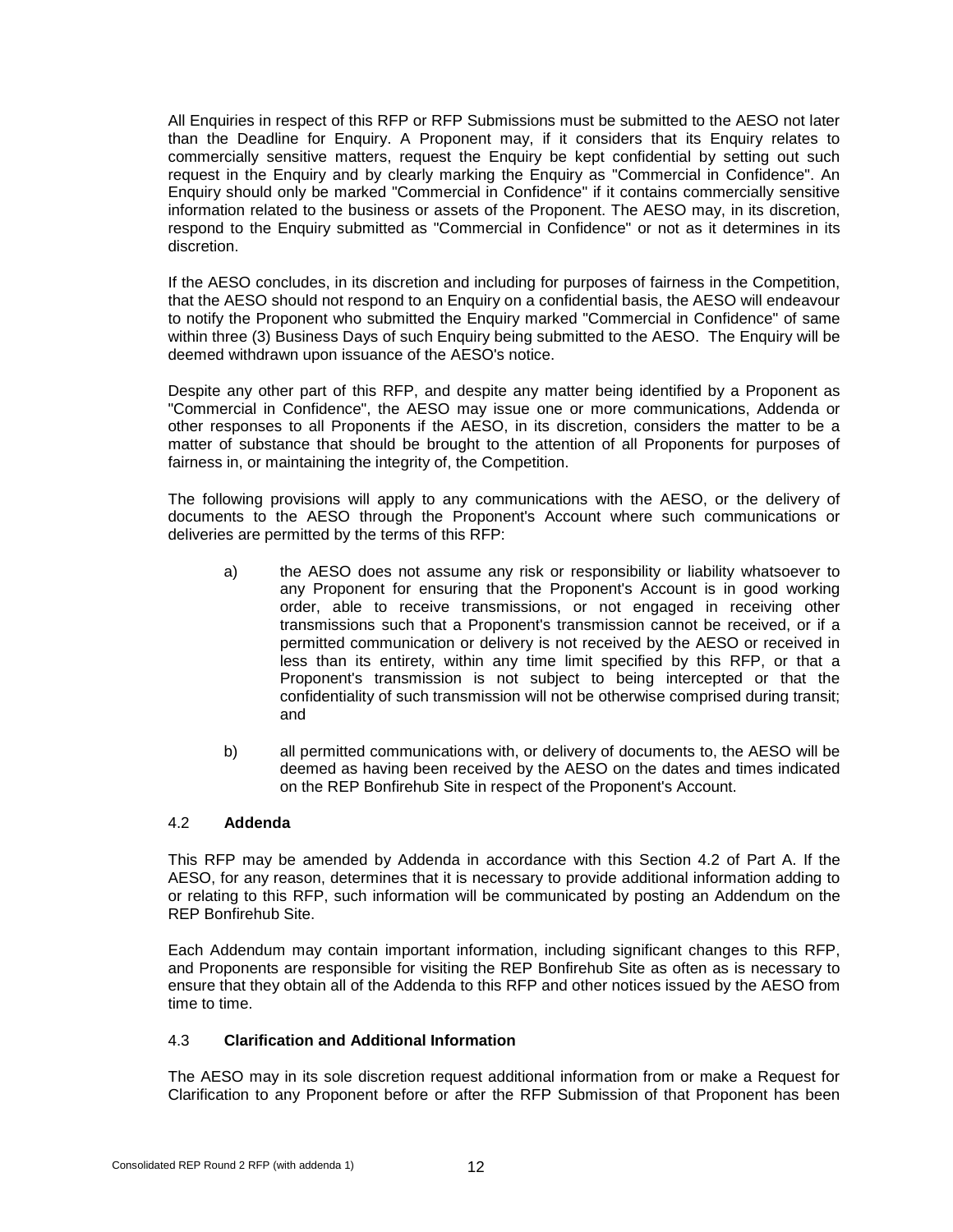received. Proponents are to submit the additional information or Clarifications to the AESO through the Proponent's Account, or as otherwise stipulated by the AESO, within the time limit specified by the AESO. Proponents are responsible for visiting the REP Bonfirehub Site as often as is necessary to ensure that they receive such requests issued by the AESO from time to time.

The AESO may incorporate such additional information or Clarifications into the Proponent's applicable RFP Submission provided that such additional information or Clarification shall not be incorporated to the extent it contains, in the AESO's opinion, material additions, variations or alterations to the RFP Submission.

#### <span id="page-17-0"></span>4.4 **No Public Disclosure**

No communication about or disclosure of any information included in its RFP Submission, shall be issued or made by any Proponent, any of its Proponent Team Members, or any of its or their Affiliates either during or after the Competition without first obtaining the prior written consent of the AESO.

Each Proponent shall ensure that all of its Proponent Team Members and their Affiliates comply with this provision. Any breach of this provision may result in Disqualification of the Proponent from the Competition.

#### <span id="page-17-1"></span>4.5 **Prohibited Communications**

Proponent communications must be only for Permitted Purposes and for no other purposes and may not be for Excluded Purposes. In cases of breach of the foregoing communications rules, the AESO may, in its sole and absolute discretion, without any liability, cost or penalty, and in addition to any other remedies available to it at Law, Disqualify the Proponent or any of its RFP Submissions.

If a Proponent or any Proponent Team Member has any questions regarding the appropriateness of specific communications, they are advised to seek advice from the AESO through the REP Bonfirehub Site.

The AESO shall have the right to request and obtain from a Proponent, and the Proponent shall if so requested promptly provide to the AESO, information regarding any communications by such Proponent or any of its Proponent Team Members with respect to the Competition, its RFP Submission or REP Round 3 after the issuance of the RFQ. The Proponent shall provide all information reasonably necessary or appropriate to allow the AESO to assess whether such communications are or were for Permitted Purposes or Excluded Purposes.

#### <span id="page-17-2"></span>4.6 **No Lobbying**

Proponents and Proponent Team Members are strictly prohibited from communicating with any officer, member or employee of the AESO, the Government of Alberta or any of its departments, any Restricted Party, or any other Person involved in development, administration or evaluation activities in respect of the RFP with an aim to influence the outcome of the RFP process. Failure to comply with this provision may result in Disqualification of such Proponent from the RFP process.

#### <span id="page-17-3"></span>4.7 **FOIP Act**

The AESO is a public body subject to the provisions of Alberta's *Freedom of Information and Protection of Privacy Act* ("**FOIP**"). FOIP provides broad access to information rights to the public, however it does include mandatory exceptions that prohibit the disclosure of certain third party information supplied explicitly or implicitly in confidence, when disclosure could reasonably be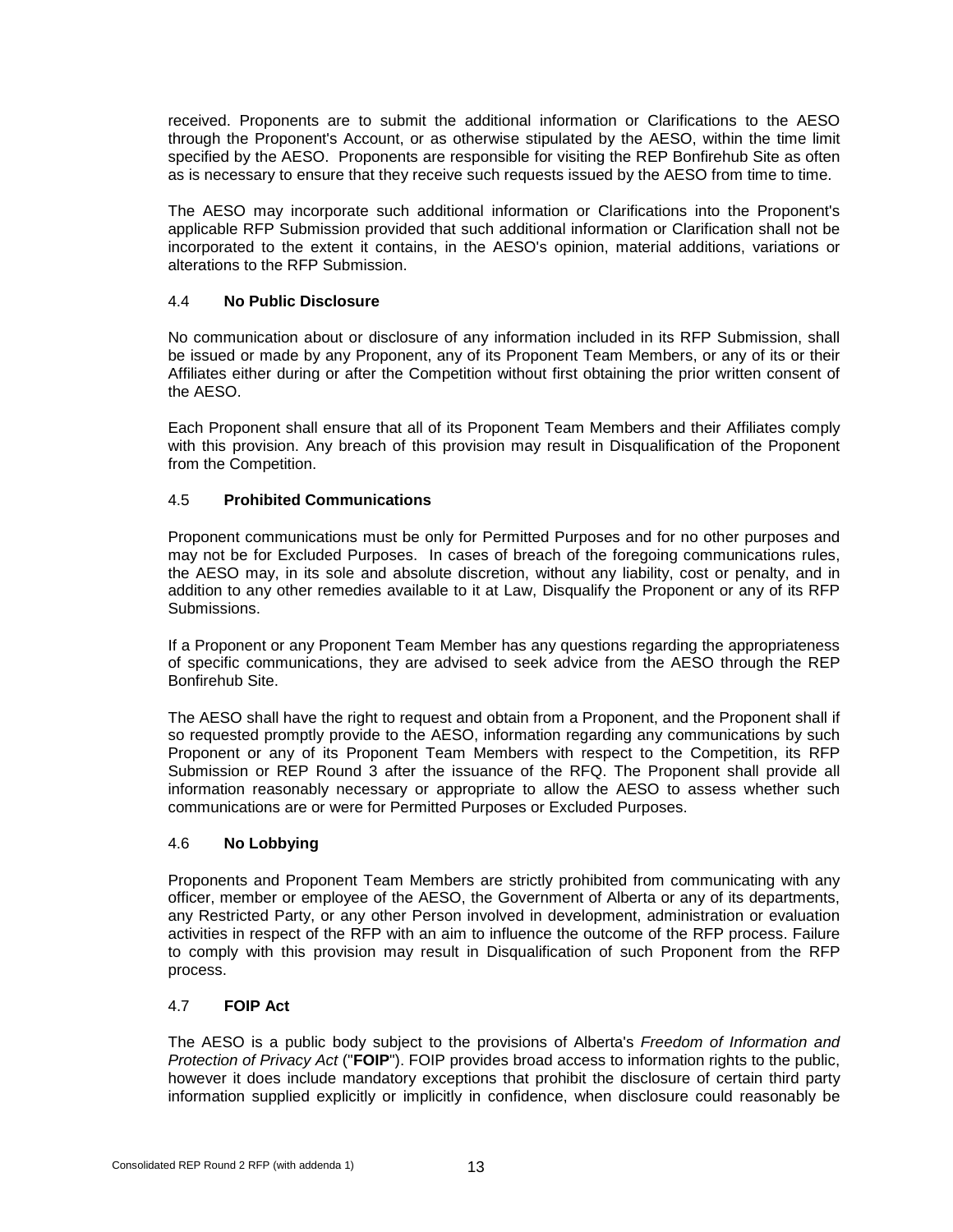expected to, among other things, significantly harm the business interests of a third party or when disclosure would unreasonably invade individual privacy.

Information provided by a Proponent is subject to, and may be released in accordance with, the provisions of FOIP. Proponents should clearly understand that despite marking portions of their RFP Submission(s) as confidential, the AESO may be required to disclose some or all of that information, where that information is not protected from disclosure through an exemption in FOIP Act or other applicable legislation. Proponents should not assume that such an exemption is available.

#### <span id="page-18-0"></span>4.8 **Disclosure of Information About Proponents**

RFP Submissions will, as deemed necessary or appropriate by the AESO, be disclosed on a confidential basis to the evaluation team, the AESO's Fairness Advisor, the AESO's counsel and other advisors retained in connection with the Competition.

Notwithstanding anything else in this RFP and except as restricted by law, the AESO may choose to, and will be entitled to, publish or otherwise disclose Proponents' names, Selected Proponents' names, aggregated information or data regarding RFP Submissions and Proponents, specific information in respect of Selected Renewables Projects (other than the Strike Price), and other specific information in respect of the Competition (which information does not specifically identify Proponents or their RFP Submissions), including the following:

- the number of Proponents and RFP Submissions;
- the number of RFP Submissions submitted, rejected, Disqualified or determined to be Ineligible;
- the number of Renewables Project(s) awarded RESAs;
- Selected Renewables Projects' names, locations, and Contract Capacities;
- the Contract Capacity (both range and aggregate total) of the proposed Renewables Projects in respect of which RFP Submissions were made;
- weighted average Strike Prices and/or range of Strike Prices of Selected Renewables Projects;
- for each Selected Renewables Project, the aggregate Economic Interest in the SPV held by Qualifying Indigenous Communities or Qualifying Indigenous Entities and the names of such Qualifying Indigenous Communities or Qualifying Indigenous Entities; and
- a breakdown of any of the foregoing information by type of Renewable Fuel.

In all events, any and all information provided by Proponents, including all information contained in RFP Submissions, may be disclosed by the AESO to the Government of Alberta. The Government of Alberta may publish or disclose such information as it deems appropriate.

#### <span id="page-18-1"></span>4.9 **Accuracy of Information**

While the information in this RFP and all other information provided by the AESO (including any information provided on the AESO website: [www.aeso.ca\)](http://www.aeso.ca/) has been prepared in good faith, the AESO does not represent such information to be accurate, comprehensive or to have been independently verified. The information and materials provided to Proponents by the AESO, including reports, maps, analyses, and other materials, through the REP Bonfirehub Site or the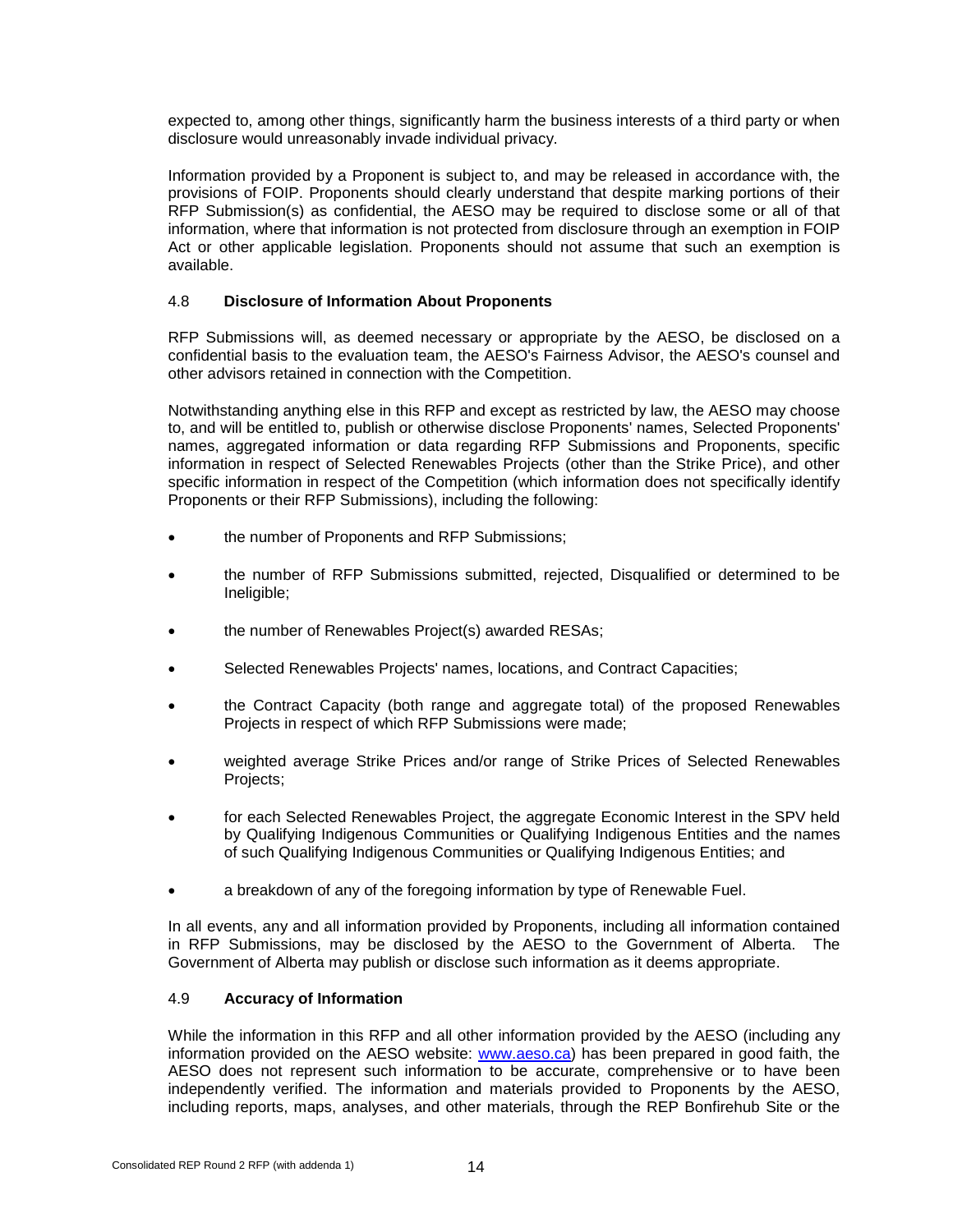Proponent's Account or otherwise in connection with the Competition, may have been originally produced by the AESO, or by a third party or originally produced by a third party and altered, varied or summarised by the AESO. All such information and material is used by each Proponent on an "as is" basis and entirely at its own risk. The AESO neither represents nor warrants nor guarantees that the same constitute all or correct or complete or current versions thereof or of all Laws, standards and other materials applicable to a Proponent or Renewables Projects or this Competition and the AESO makes no representation of any kind (express or implied) with respect thereto. Each Proponent is solely responsible for becoming familiar with, and is required to satisfy itself as to, all Laws, standards and other information, materials and matters applicable to it in relation to Renewables Projects and this Competition. All such information and materials are provided by the AESO without, and the AESO expressly disclaims, warranty, representation or guarantee of any kind or nature (including express or implied) and none of same may be relied upon in any way by the Proponent and the Proponent shall have no recourse to the AESO nor any third party who has provided information (and the Proponent will not pursue any Claim against any such third party in relation to such information), nor shall the AESO or any such third party have any liability (all of which is disclaimed) to any of them, in respect thereof.

All information provided whether by the AESO or a third party for purposes of this RFP is intended to be used solely by the Proponent in relation to this Competition. No such information may be used for any other purpose whatsoever, including commercial gain. The AESO may add, remove or alter information and other materials to, from or in the REP Bonfirehub Site or the Proponent's Account at any time and from time to time as it sees fit in relation to this RFP and throughout the Competition. It is the responsibility of each Proponent to remain current with respect to information and other materials in the REP Bonfirehub Site and Proponent's Account. The AESO at no time accepts responsibility to inform (nor shall it have any liability for not informing) any Proponent of any such additions, removals or alterations to, from or in the REP Bonfirehub Site or Proponent's Account. For absolute clarity, a Proponent uses material and information provided by the AESO at its own risk and must rely entirely on its own investigations and diligence with respect to the Competition and Renewables Projects.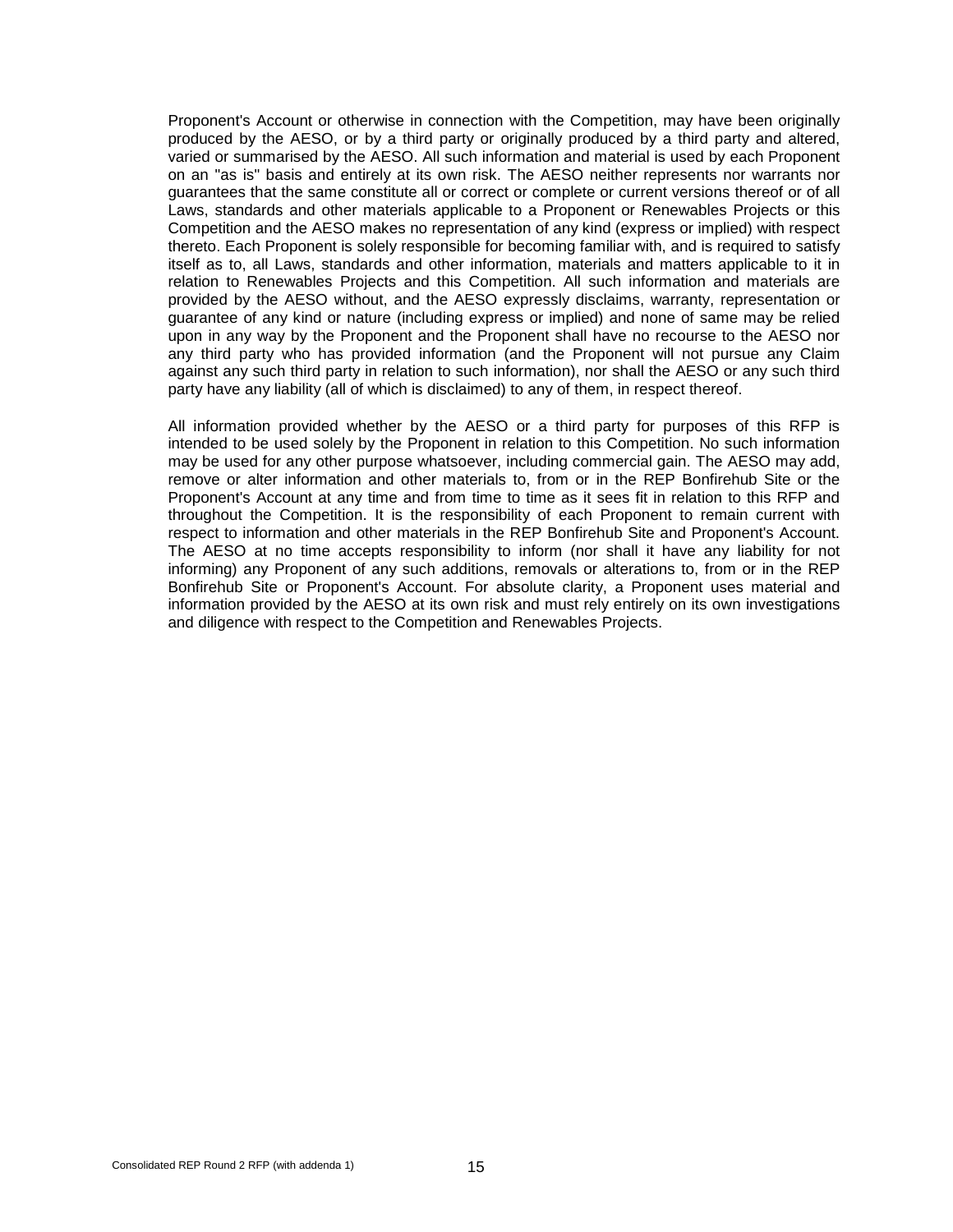#### <span id="page-20-1"></span><span id="page-20-0"></span>**5 CONFLICTS, CHANGES AND COLLUSION**

#### 5.1 **Conflict of Interest**

A Proponent must not conduct itself in a manner that creates or is likely to create a Conflict of Interest or, without the consent of the AESO, the perception of a Conflict of Interest. Failure to comply with this provision may result in Disqualification of the Proponent from the Competition.

#### <span id="page-20-2"></span>5.2 **Changes**

No Changes to the Proponent Team may be implemented following the RFP Submission Deadline. For clarity, no changes to the Proponent Team may be made prior to the RFP Submission Deadline except in accordance with the provisions of the RFQ.

Following the RFP Submission Deadline, the AESO will not consider a Change to have occurred where a Proponent removes an Individual from its Proponent Team, provided that the Individual was employed with an Entity that was a Proponent Team Member and that same Entity remains a Proponent Team Member.

#### <span id="page-20-3"></span>5.3 **Collusion**

Proponents must ensure that their participation in this RFP is conducted in compliance with the Non-Collusion Requirements and without fraud or anti-competitive behaviour on their part in connection with the preparation and submission of their RFP Submissions. Proponents and Proponent Team Members, in connection with the preparation and submission of their RFP Submissions, shall not engage in discussions or other communications with any other Proponents or any team participating in REP Round 3 (except in the case where all members of the Proponent Team Members and the team participating in REP Round 3 are the same). Breach of this provision may result in Disqualification of the Proponent from the RFP process.

In the event a Proponent or any Proponent Team Member has, or may have, business relationships or business or other exchanges outside the scope of the Competition and, particularly this RFP, with any other Proponent, or its Proponent Team Members or any participants in REP Round 3 which business relationships, business or other exchanges have not been the subject of a decision or advance decision by the AESO pursuant to the RFQ, and any of them is concerned that such relationships or exchanges might be viewed by the AESO as being non-compliant with the Non-Collusion Requirements, or providing an opportunity for fraud or anticompetitive behaviour, then they may request a decision or advance decision from the AESO in respect thereof as set out below.

A Proponent or a current or prospective Proponent Team Member which has concerns regarding whether it or a current or prospective employee, advisor or Proponent Team Member of such Proponent is, or may be, a Restricted Party, or has a concern about any Conflict of Interest or any unfair advantage it may have or be perceived to have, is encouraged to request a decision or advance decision from the AESO by Submitting the following information:

- a) name and contact information of the Person about which the decision is requested;
- b) a description of the relationship that raises the possibility or perception of a Conflict of Interest or unfair advantage;
- c) a description of the steps taken to date, and future steps proposed to be taken, to mitigate the Conflict of Interest, perception of Conflict of Interest or unfair advantage; and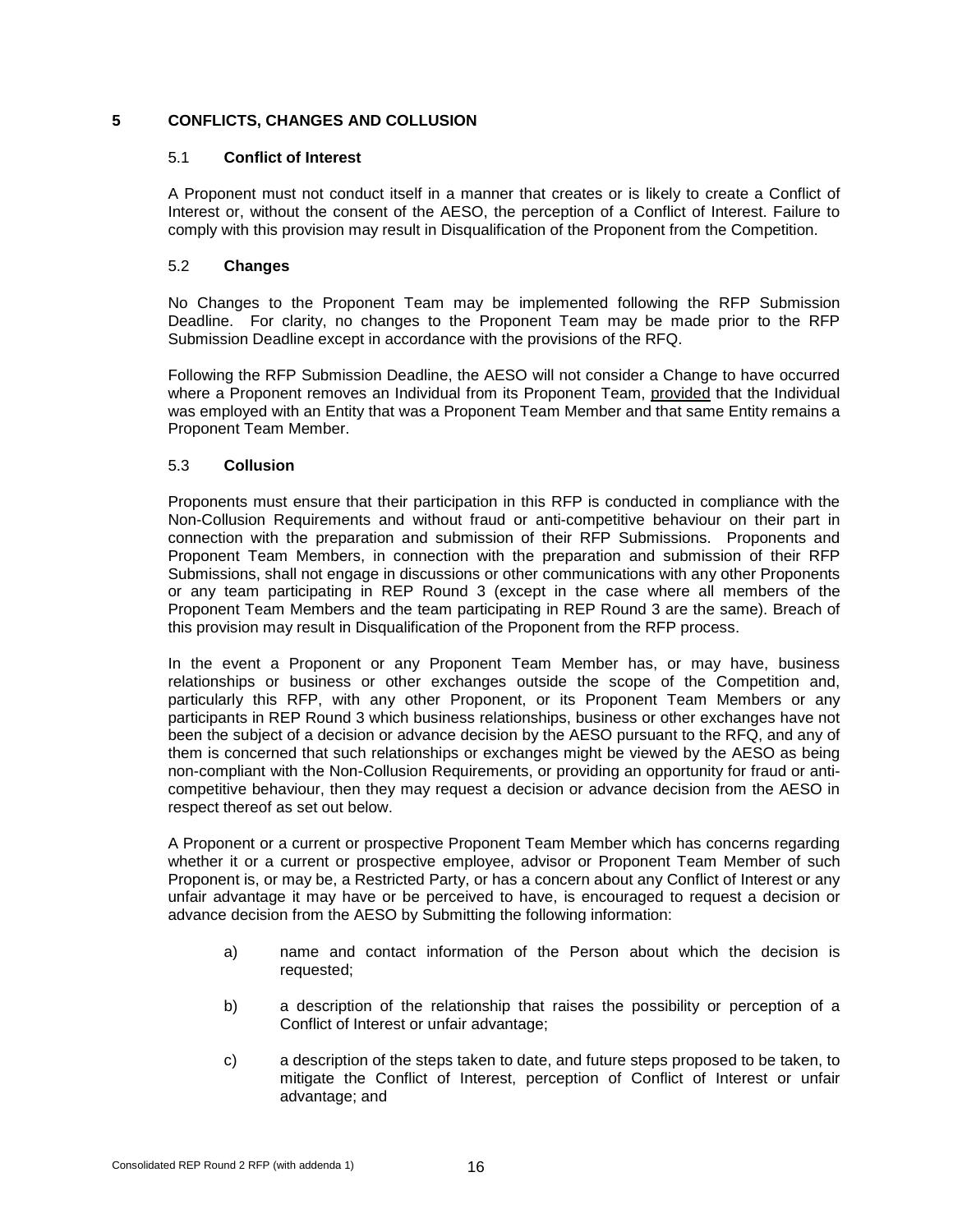d) copies of any relevant documentation.

If a Proponent or prospective Proponent Team Member or advisor becomes a Restricted Party, it may be listed in an Addendum, or in subsequent Competition documents, as a Restricted Party.

#### <span id="page-21-0"></span>5.4 **Decision Final and Binding**

The decision of the AESO in any matters referred to in Section 5.3 of Part A is final and binding on the Persons requesting the ruling and all other Persons including all Proponents, their Proponent Team Members, and the AESO. The AESO reserves the discretion to establish relevant processes, from time to time, relating to any of the foregoing including identifying any circumstances in which a decision may be reconsidered.

The AESO may provide any circumstances and information relating to any decision, and the decision by it, regarding any of the foregoing to all Proponents if the AESO, in its discretion, determines that the decision is of general application or is in the interests of a fair and transparent Competition.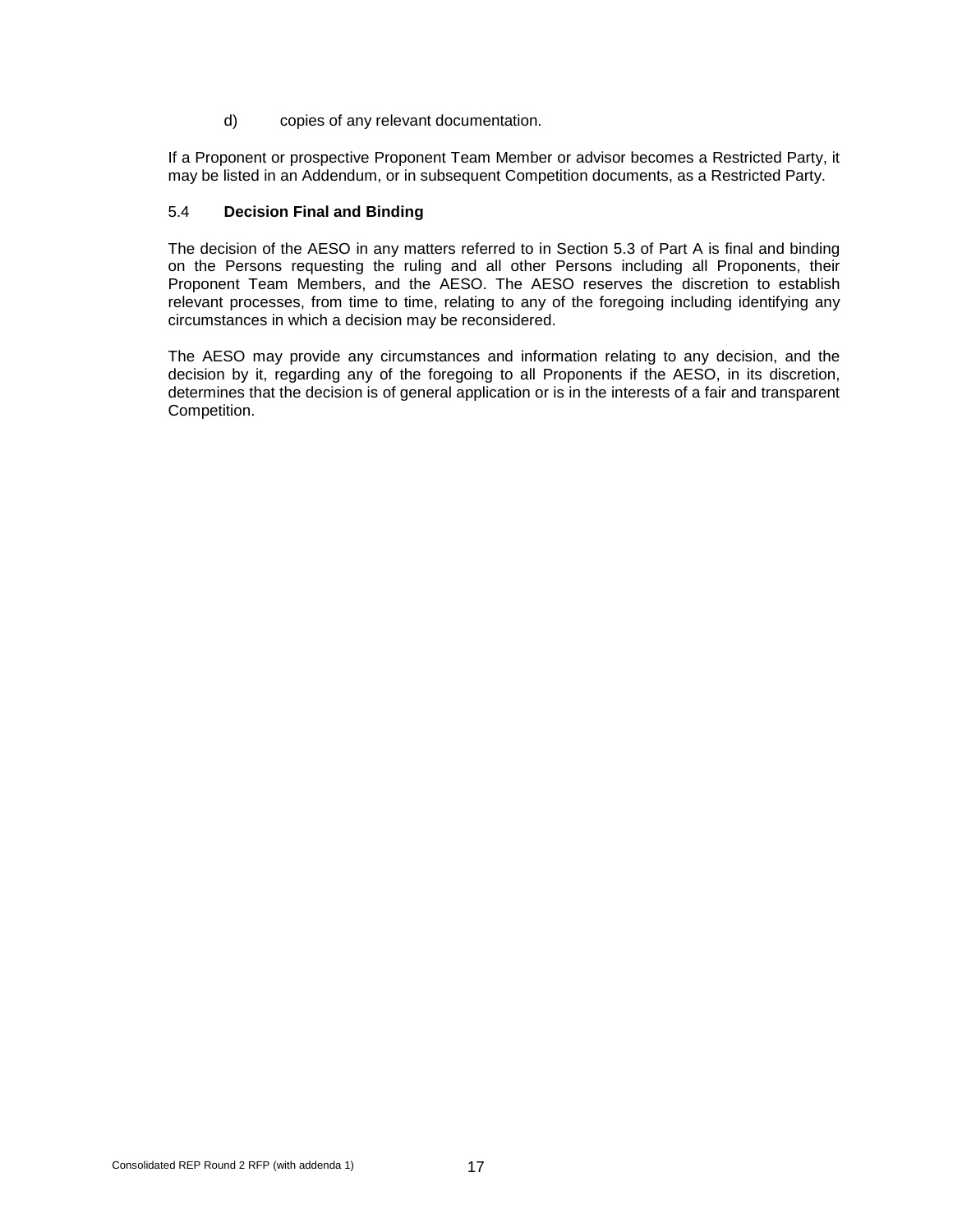#### <span id="page-22-1"></span><span id="page-22-0"></span>**6 GENERAL TERMS AND CONDITIONS**

#### 6.1 **RFP Documents**

The following materials form part of, and are incorporated into, this RFP:

- a) the body of this RFP;
- b) all Appendices hereto; and
- c) all Addenda.

Any conflict or inconsistency between the body of this RFP, the Appendices and any Addenda shall be resolved by interpreting the documents and information in the following order from highest priority to lowest priority:

- a) Addenda;
- b) Part A;
- c) Part B; and
- d) the Appendices.

All information and materials (including responses to questions or Enquiries, information on the AESO website [\(www.aeso.ca\)](http://www.aeso.ca/) and information provided otherwise) are provided for information purposes only, do not form part of this RFP and are not binding on the AESO.

#### <span id="page-22-2"></span>6.2 **Proponents to Bear All Costs**

Proponents will bear all costs and expenses in connection with their participation in this RFP, including any costs incurred in the review of this RFP and any expert advice required in responding to this RFP. The AESO and its advisors shall not be liable to pay any Proponent costs under any circumstances. In particular, the AESO will not (except and to the extent provided in Section 1.4 of Part A) reimburse or compensate any Proponent in any manner whatsoever in the event of rejection of its RFP Submission or in the event of the cancellation of this RFP. By submitting an RFP Submission in response to this RFP, the Proponent irrevocably and unconditionally waives any Claims against the AESO and its advisors relating to the Proponent's costs and expenses.

#### <span id="page-22-3"></span>6.3 **Due Diligence by Proponents**

Proponents are required to conduct their own due diligence in relation to all aspects of this RFP and the Competition. Proponents are responsible for carrying out any independent investigations, surveys, and studies which they consider necessary or appropriate in connection with satisfying their due diligence responsibilities, at their own cost.

#### <span id="page-22-4"></span>6.4 **Verification**

All statements, information and documentation submitted as part of the RFP Submission are subject to verification in accordance with the terms of this RFP. If such statements, information or documentation are determined by the AESO to be incorrect or misleading, the AESO reserves the right to re-evaluate the Proponent's compliance with this RFP and to revise the RFP Submission's status, and, in the AESO's sole discretion, thereafter Disqualify the relevant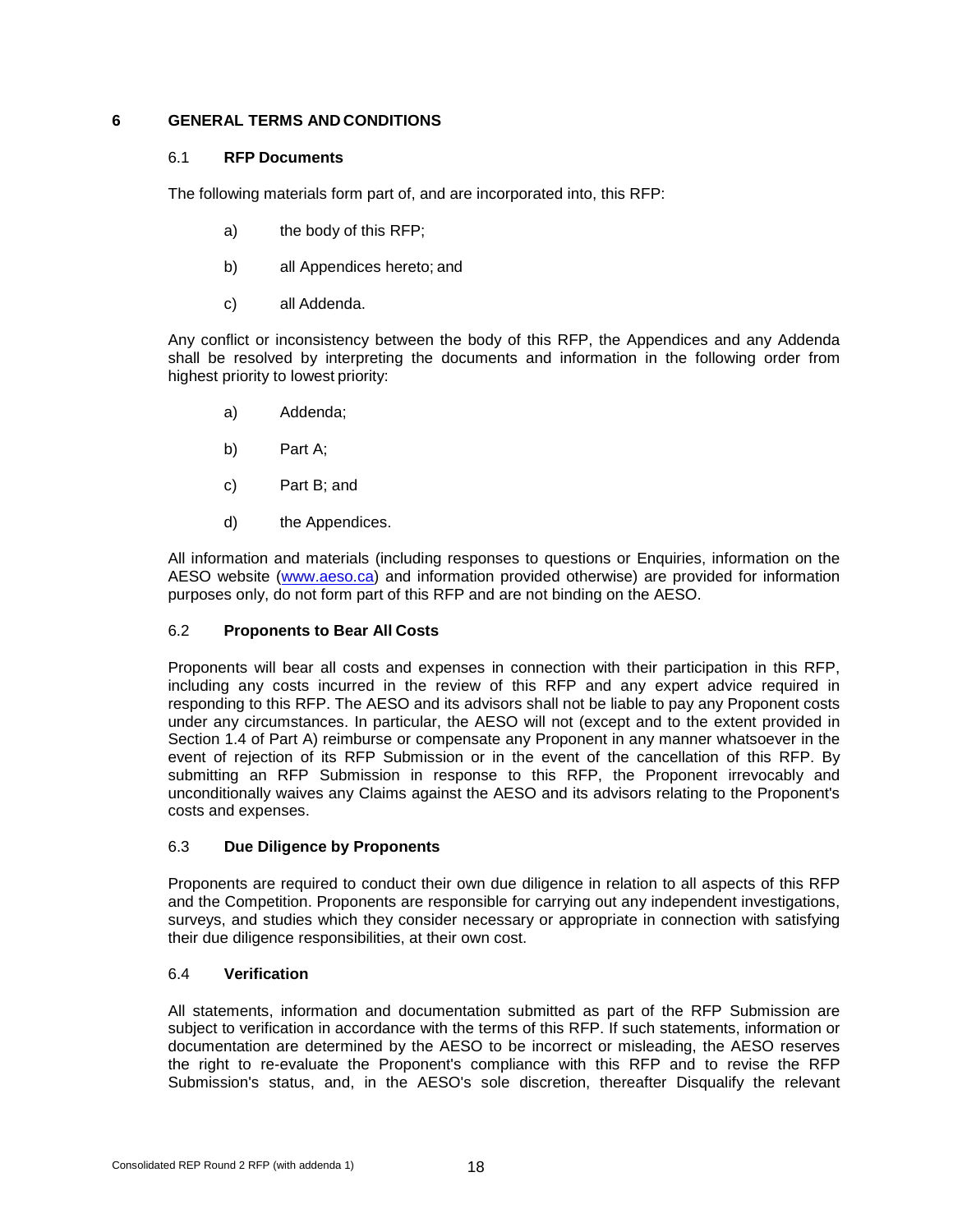Renewables Project or the Proponent, or declare the relevant Renewables Project or the Proponent to be Ineligible.

#### <span id="page-23-0"></span>6.5 **Ownership of RFP Submissions**

Each and every RFP Submission submitted to the AESO becomes the property of the AESO immediately upon receipt by the AESO and, subject to the terms of this RFP and all applicable Laws, rules, regulations and demands of authorities, will be held along with other information provided by the Proponent in confidence by the AESO.

#### <span id="page-23-1"></span>6.6 **No Offer**

This RFP does not constitute an offer of any kind by the AESO. No contract of any kind is formed under, or arises from, this RFP including as a result of the submission of an RFP Submission and no contract is entered into in connection with this RFP, save and except pursuant to any Strike Price Offer; Bid Security; Confirmation, Bid Security, RESA Provisions and Release and Indemnity Agreement; Performance Security; and RESA provided by a Proponent. This RFP does not commit or make the AESO responsible in any way, whether in contract, tort or otherwise to select a Selected Proponent or proceed with completion of the Competition.

#### <span id="page-23-2"></span>6.7 **Cancellation**

Although it is the current intention of the AESO to select Selected Proponents and to enter into RESAs, the AESO may in its discretion, at any time prior to the execution of any RESA for any reason or no reason cancel the Competition including this RFP by delivering a Cancellation Notice to all Proponents.

In the event that the AESO cancels this RFP, the AESO may proceed with a new Competition in such manner as the AESO in its discretion considers appropriate.

#### <span id="page-23-3"></span>6.8 **No Liability**

The AESO does not, by issuing this RFP or by any communication or documentation made or provided in connection with this RFP, incur any duty of care or contractual obligation to anyone including Proponents and expressly disclaims any liability or obligation to anyone including all of the foregoing in connection with this RFP and shall have no liability to any Person in connection with any Claim made in relation to this RFP. Statements in this RFP of the AESO's expectation in relation to the Renewables Projects and the Competition are relied upon or acted upon by all Persons solely at their own risk.

The AESO and its officials, employees, representatives, agents, consultants and advisors, including the Fairness Advisor will have no responsibility, obligations or liability whatsoever in contract, tort, or otherwise, for reimbursement, costs, liabilities, expenses, damages or losses, including loss of profits or loss of opportunity, incurred or suffered in any way by any Proponent or any other Person whatsoever in connection with, relating to or arising howsoever from the Competition or the cancellation thereof at any time, or any part or parts thereof, or any departure whether material or otherwise from the terms of this RFP or the Competition.

#### <span id="page-23-4"></span>6.9 **Legal Liability for Breach of RFP**

Without limiting the terms of Section 6.8 of Part A, if a court of competent jurisdiction finds that the AESO is liable to the Proponent for any reason, the Proponent agrees the aggregate amount of damages recoverable against the AESO for any such liability, whether based upon an action or Claim in contract, warranty, equity, negligence, intended conduct or otherwise, including any action or Claim arising from the acts or omissions, negligent or otherwise, of the AESO, shall be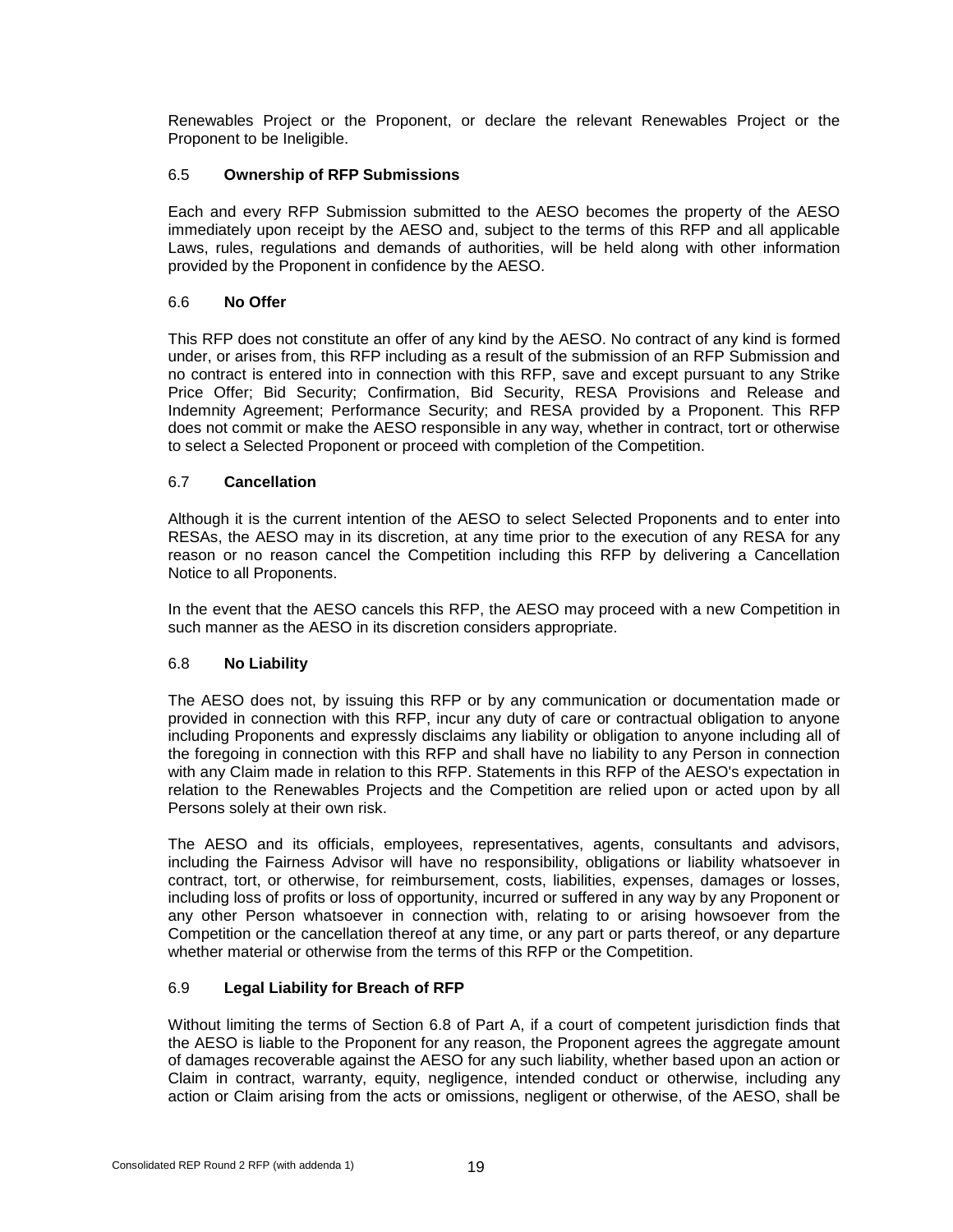no greater than the Submission Fee paid by such Proponent in the RFQ stage of this Competition.

#### <span id="page-24-0"></span>6.10 **Disqualification and Prohibition**

If Disqualified for any reason, a Proponent will not be permitted to continue to participate in REP Round 2 and all of its RFP Submissions and Renewables Projects will be Disqualified (and the Bid Security which it provided in respect of any of its RFP Submissions submitted pursuant to this RFP will not be returned to it). If a Renewables Project or its associated RFP Submission is Disqualified for any reason, such Renewables Project / RFP Submission will not be permitted to continue to participate in REP Round 2 and the Bid Security which it provided in respect of such Renewables Project / RFP Submission will not be returned to it.

In addition to AESO's entitlements to Disqualify a Proponent as otherwise provided in this RFP, the AESO may Disqualify a Proponent if it determines any of the following have occurred:

- a) the Proponent, or a Proponent Team Member, has committed a material breach of the RFP;
- b) the Proponent, or a Proponent Team Member, has knowingly provided false or misleading information to the AESO in its RFP Submission;
- c) there is a material intentional misrepresentation of information in the Proponent's RFP Submission;
- d) the Proponent, or a Proponent Team Member, has colluded with one or more other Proponents in preparing the RFP Submission; or
- e) the Proponent, or a Proponent Team Member, has engaged in anti-competitive behaviour, as determined by the AESO in its discretion, with respect to the Competition.

If a Proponent is Disqualified or the Counterparty for a RESA fails to provide the Performance Security and Solicitor's Opinion for, or execute, the RESA as required, then the AESO may, in its discretion:

- f) prohibit the Proponent and any of its Control Group Members from participation in some or all future competitions to promote Electricity from renewable energy resources under the REA; and
- g) prohibit the inclusion of some or all Sites associated with the Renewables Project identified in such Proponent's RFP Submission in any such future competitions.

#### <span id="page-24-1"></span>6.11 **Reservation of Rights**

The AESO reserves the right to do any or all of the following at its sole and absolute discretion:

- a) before or after the submission of any RFP Submissions, request a Clarification from any Proponent and incorporate a Proponent's response to that Request for Clarification into the Proponent's applicable RFP Submissions; provided that such response shall not be incorporated to the extent it contains, in the AESO's opinion, material additions, variations or alterations to the RFP Submission;
- b) before or after the submission of any RFP Submissions, request additional information from any Proponent and incorporate a Proponent's response to that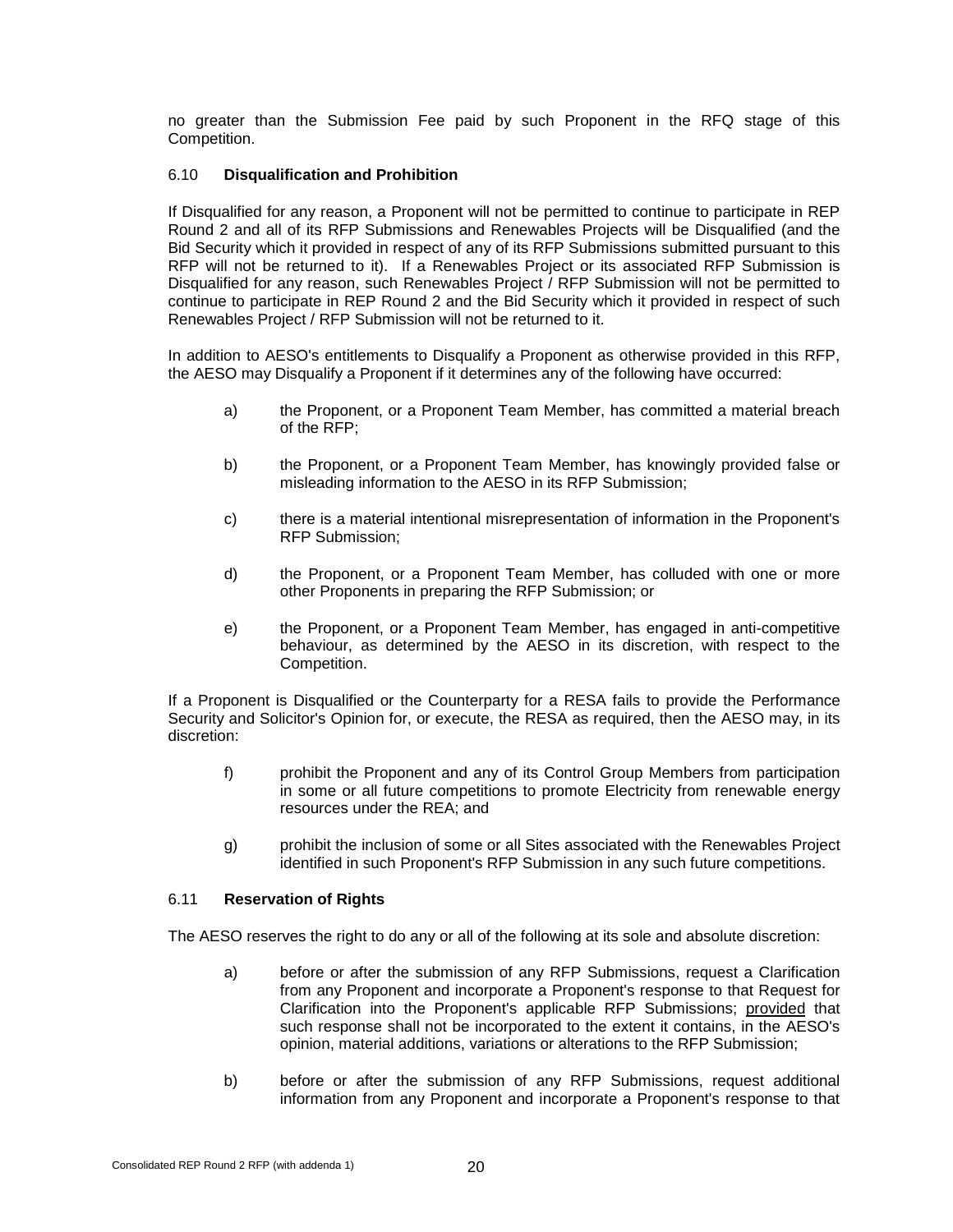request into the Proponent's applicable RFP Submissions; provided that such response shall not be incorporated to the extent it contains, in the AESO's opinion, material additions, variations or alterations to the RFP Submission;

- c) before or after the submission of any RFP Submissions, request that the Proponent correct or remedy any deviation, error, omission or failure to comply that, in the AESO's sole and absolute discretion, does not constitute a Material Deviation (including, for example, inadvertently submitting a REP Round 2 submission in the REP Round 3 process and *vice versa*) and incorporate the Proponent's corrected or remedied submissions into the applicable RFP Submission;
- d) request that the Proponent update and resubmit one or more Prescribed Forms and incorporate the Proponent's updated and resubmitted Prescribed Form(s) into the applicable RFP Submission; provided that such updated and resubmitted Prescribed Form(s) shall not be incorporated to the extent it contains, in the AESO's opinion, material additions, variations or alterations to the RFP Submission;
- e) rely on information provided as part of any REP Round 3 request for qualifications or request for proposals submission in order to determine whether any RFP Submission complies with the terms of this RFP;
- f) meet with some or all Proponents to discuss aspects of their RFP Submissions;
- g) seek a Proponent's acknowledgment of the AESO's interpretation of an RFP Submission or any part of an RFP Submission;
- h) contact any Designated Equity Provider or Equity Support Person, and obtain information on such party whether directly from the party or a third party;
- i) verify with any Proponent, or with a third party, any information set out in an RFP Submission;
- j) declare a Proponent, or determine any RFP Submission of such Proponent, to be Ineligible if such Proponent or any of its employees, agents, contractors or representatives breaches the provisions of this RFP;
- k) waive any informality or irregularity or defect, including any alteration, qualification, omission, inaccuracy or misstatement, non-compliance, nonconformity (including in form, content and substance) or irregularity in an RFP Submission which is not material;
- l) postpone, or suspend, temporarily or otherwise, this RFP process;
- m) cancel this RFP;
- n) if only one RFP Submission is received, elect to award a RESA in respect of such RFP Submission or not award a RESA in respect of such RFP Submission; or
- o) request the delivery of an original hardcopy of any document delivered or submitted to it electronically;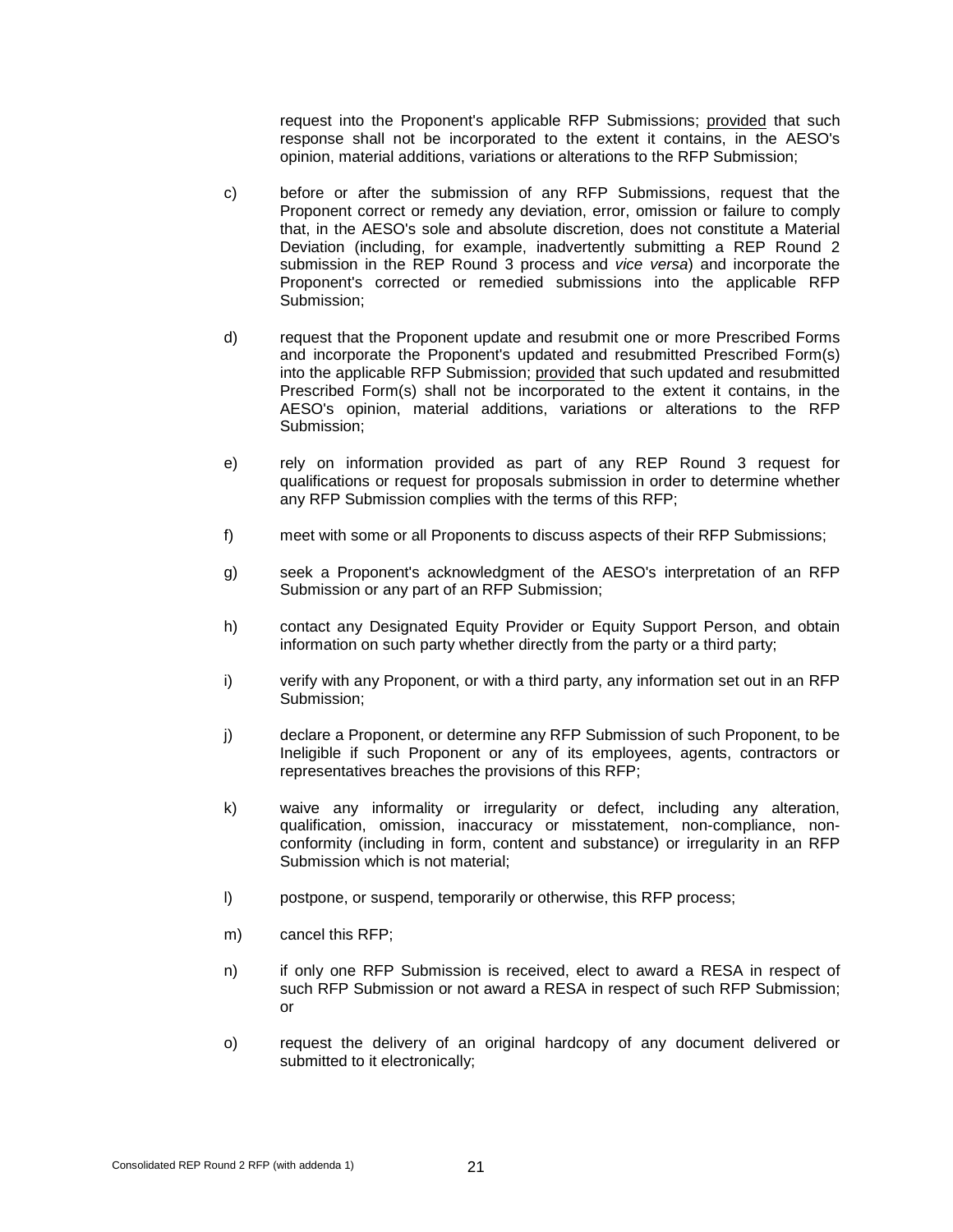and these reserved rights are in addition to any other express rights or any other rights which may be implied in the circumstances, and the AESO shall not be liable for any expenses, costs, losses or any direct or indirect damages incurred or suffered by any Proponent or any third party resulting from the AESO exercising any of its express or implied rights under this RFP.

The AESO, in particular, reserves the right, in its sole discretion, to allow changes to: (i) the Prescribed Form – Solicitor's Confirmation Opinion in any RFP Submission which changes are required by the solicitor of the Proponent in order to permit such solicitor to issue the Solicitor's Confirmation Opinion and which are satisfactory to the AESO in its sole discretion; and (ii) the Prescribed Form – Solicitor's Opinion in any RFP Submission which changes are approved or otherwise specified by the AESO in its sole discretion pursuant to Section 2.7(b) of Part A; and (iii) the Prescribed Form – Solicitor's Opinion with respect to: (A) consequential amendments to the opinion relating to the Counterparty being other than a corporation or the Economic Interest being held other than by a Qualifying Indigenous Entity, or (B) the list of records reviewed by the solicitor of the Proponent, which in either case are required by the solicitor of the Proponent in order to permit such solicitor to issue the Solicitor's Opinion and which are satisfactory to the AESO in its sole discretion.

The AESO is not obligated to seek Clarification or verification of any aspect of an RFP Submission or any statement by a Proponent, including an ambiguity in an RFP Submission or in a statement made by a Proponent.

By submitting its RFP Submission, the Proponent authorizes the collection by the AESO of any information that the AESO elects to collect in exercising its rights reserved in this Section 6.11 of Part A.

#### <span id="page-26-0"></span>6.12 **Governing Law of this RFP**

This RFP shall be governed by and construed in accordance with the laws of the Province of Alberta and the federal laws of Canada applicable therein. Each Proponent submits to the exclusive jurisdiction of the Courts of the Province of Alberta situated in Calgary.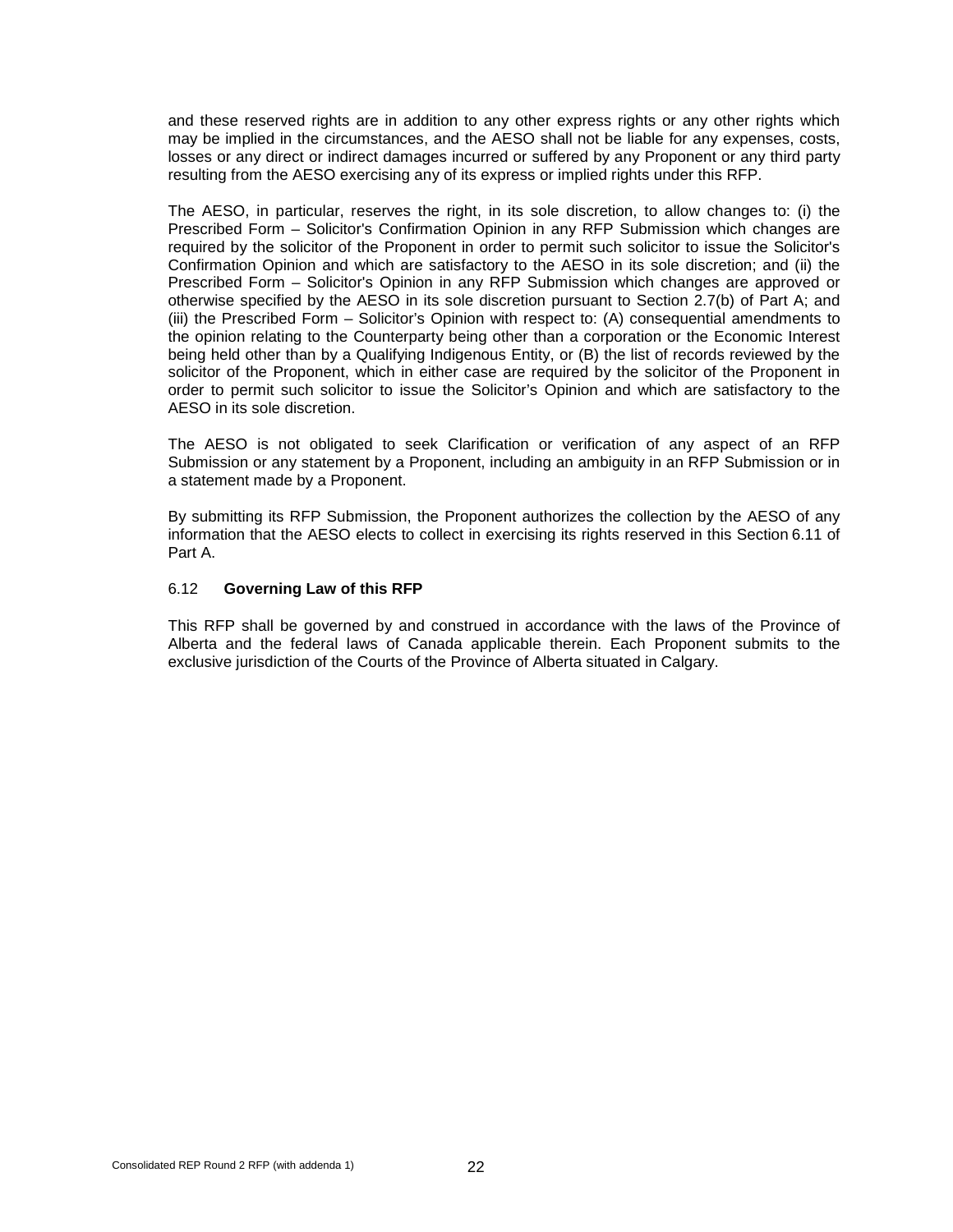# **REQUEST FOR PROPOSALS**

### **PART B: RFP SUBMISSIONS – INSTRUCTIONS AND REQUIREMENTS**

#### <span id="page-27-0"></span>1 **RFP SUBMISSIONS – INSTRUCTIONS**

- (a) **General Instructions.** Except in respect of the Bid Security, each RFP Submission (for clarity, a separate and distinct RFP Submission should be provided for each Renewables Project):
	- (i) Must, on or before the RFP Submission Deadline, be delivered to the AESO through the REP Bonfirehub Site. An RFP Submission submitted after the RFP Submission Deadline will not be considered. The calendar and clock in the REP Bonfirehub Site, whether accurate or not, will establish the time of delivery.
	- (ii) Must be in English. If and to the extent all or any portion of an RFP Submission is not in English, such RFP Submission shall not be automatically Disqualified or considered to be Ineligible by virtue of such non-compliance alone, but the AESO will remove the portion of such RFP Submission which is not in English and such portion of the RFP Submission will not be considered or evaluated by the AESO (and as a result of such removal and non-evaluation, such RFP Submission may be Disqualified or determined to be Ineligible if it does not meet the requirements of this RFP).
	- (iii) Must include pdf format signature pages of any and all Prescribed Forms and other submissions requiring the signature of an Individual whether in his or her own capacity or on behalf of any Entity.
	- (iv) Should be clearly subject titled "AESO REP Round 2, RFP Submission" and indicate Proponent's name and the applicable Renewable Project's name.
	- (v) Should be separately tabbed as stipulated in "Table General Submission Tabs" below, and if required, as stipulated in "Table – Tangible Net Worth Tabs" following Section 2(b) of Part B.

| Tab                                                                                              | Form                                                                                                                           |
|--------------------------------------------------------------------------------------------------|--------------------------------------------------------------------------------------------------------------------------------|
| 1 - Confirmation, Bid Security,<br>RESA Provisions and Release and<br><b>Indemnity Agreement</b> | Prescribed Form - Confirmation, Bid Security,<br><b>RESA</b><br>Provisions and Release and Indemnity Agreement - Appendix<br>D |
| 2 – Proponent Declarations                                                                       | Prescribed Form - Proponent Declarations - Appendix E                                                                          |
| 3 – Solicitor's Confirmation Opinion<br>(Note: only submit if applicable)                        | Prescribed Form – Solicitor's Confirmation Opinion Respecting<br>Indigenous Site Control - Appendix F                          |
| 4 – Section 89 Waiver<br>(Note: only submit if applicable)                                       | Prescribed Form – Section 89 Waiver – Appendix G                                                                               |

#### **Table – General RFP Submission Tabs**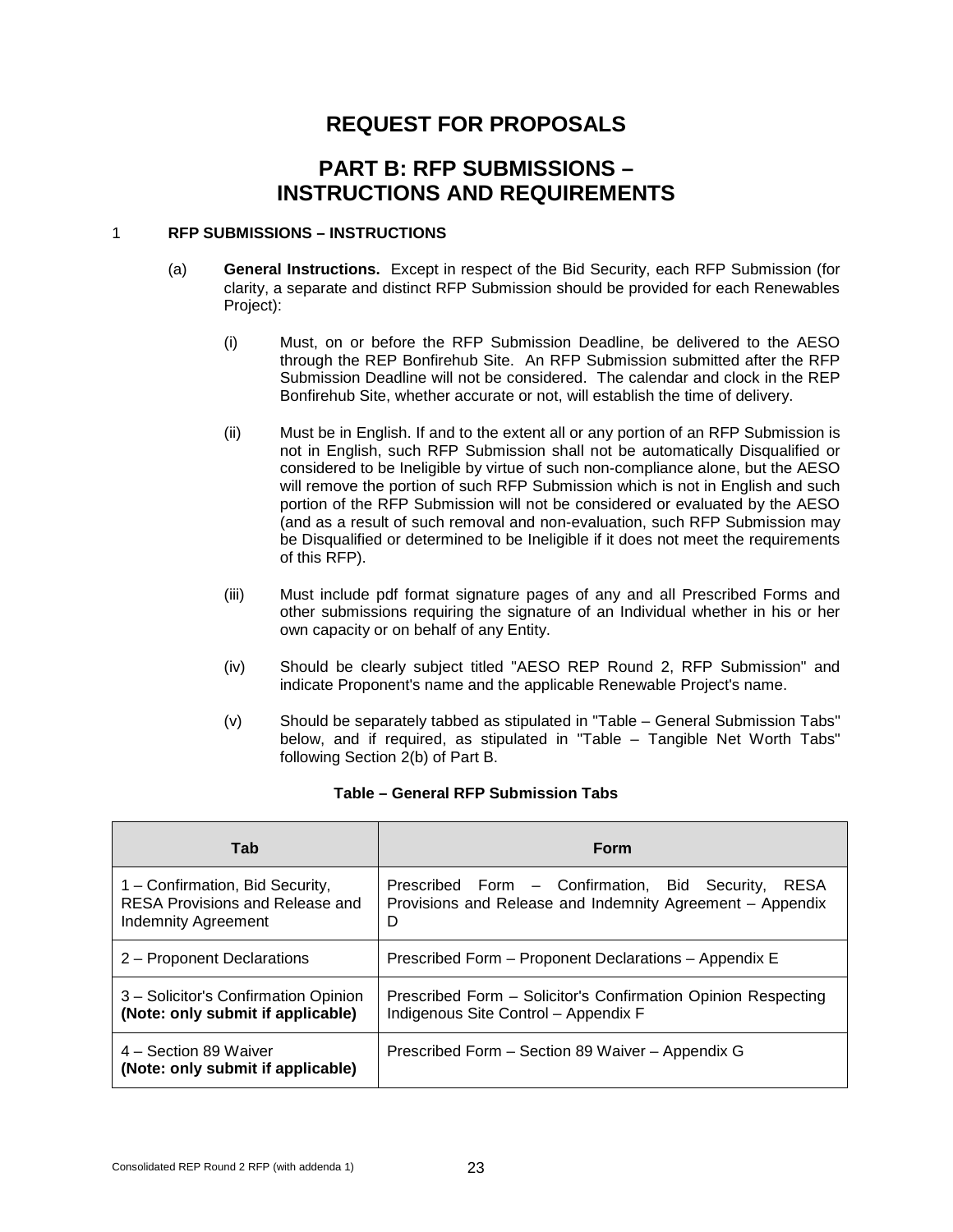| Tab                        | Form                                              |
|----------------------------|---------------------------------------------------|
| l 5 – Strike Price Offer I | Prescribed Form - Strike Price Offer - Appendix H |

- (vi) Should ensure that Prescribed Forms which are submitted in Word format (or pdf documents created from Word documents), are, or are formatted for, 8.5" x 11" paper, having text with 1.5 line spacing and minimum 10 point font size (for clarity this requirement does not apply to materials the Proponent might submit which are not provided in Word format) or as pdf documents created from Word documents.
- (vii) Should be prepared having regard to this RFP, including the Glossary of Terms set out in Appendix A.
- (b) **Bid Security.** The Bid Security in respect of an RFP Submission (and its associated Renewables Project) must be delivered by hand to the Delivery Address in hard copy format on or before the RFP Submission Deadline (but may be delivered either before, concurrent with or after submission of the remainder of the RFP Submission and may be delivered to the AESO directly from the issuing financial institution). If the Bid Security is not delivered to the Delivery Address before the RFP Submission Deadline, the corresponding RFP Submission will not be considered and will be deemed Ineligible. The calendar and clock at the Delivery Address, whether accurate or not, will establish the time of delivery.

#### The Bid Security:

- (i) must: (A) be substantially in the form of Appendix C; (B) have a date of expiry no earlier than the Conclusion Date; and (C) be issued (and duly executed) by a financial institution listed in either Schedule I or II of the *Bank Act* (Canada), or any other financial institution having a branch in Canada and a minimum credit rating of: (1) A- with S&P, (2) A3 with Moody's, (3) A low with Dominion Bond Rating Service, or (4) A with Fitch IBCA (if more than one (1) of the foregoing credit rating agencies provides a credit rating for the applicable financial institution, the AESO will apply the lowest of such ratings for purposes of its evaluation); and
- (ii) should: (A) be in an amount equal to or greater than \$25,000 for each MW of Contract Capacity of the applicable Renewables Project and (B) be provided separately for each RFP Submission.

#### (c) **Specific Instructions for Prescribed Forms.**

- (i) The pages of Prescribed Forms should be kept together in the RFP Submission.
- (ii) Apart from the completion of any blanks, bullets or similar uncompleted information in the Prescribed Forms, a Proponent should not make amendments to the pre-printed wording of the Prescribed Forms (unless the wording in such forms is intended and designed to be deleted).
- (iii) Any amendments made to the Prescribed Forms, whether on the face of such forms or contained elsewhere in the RFP Submission, and if they constitute Material Deviations, may result in such RFP Submission being found to be Ineligible.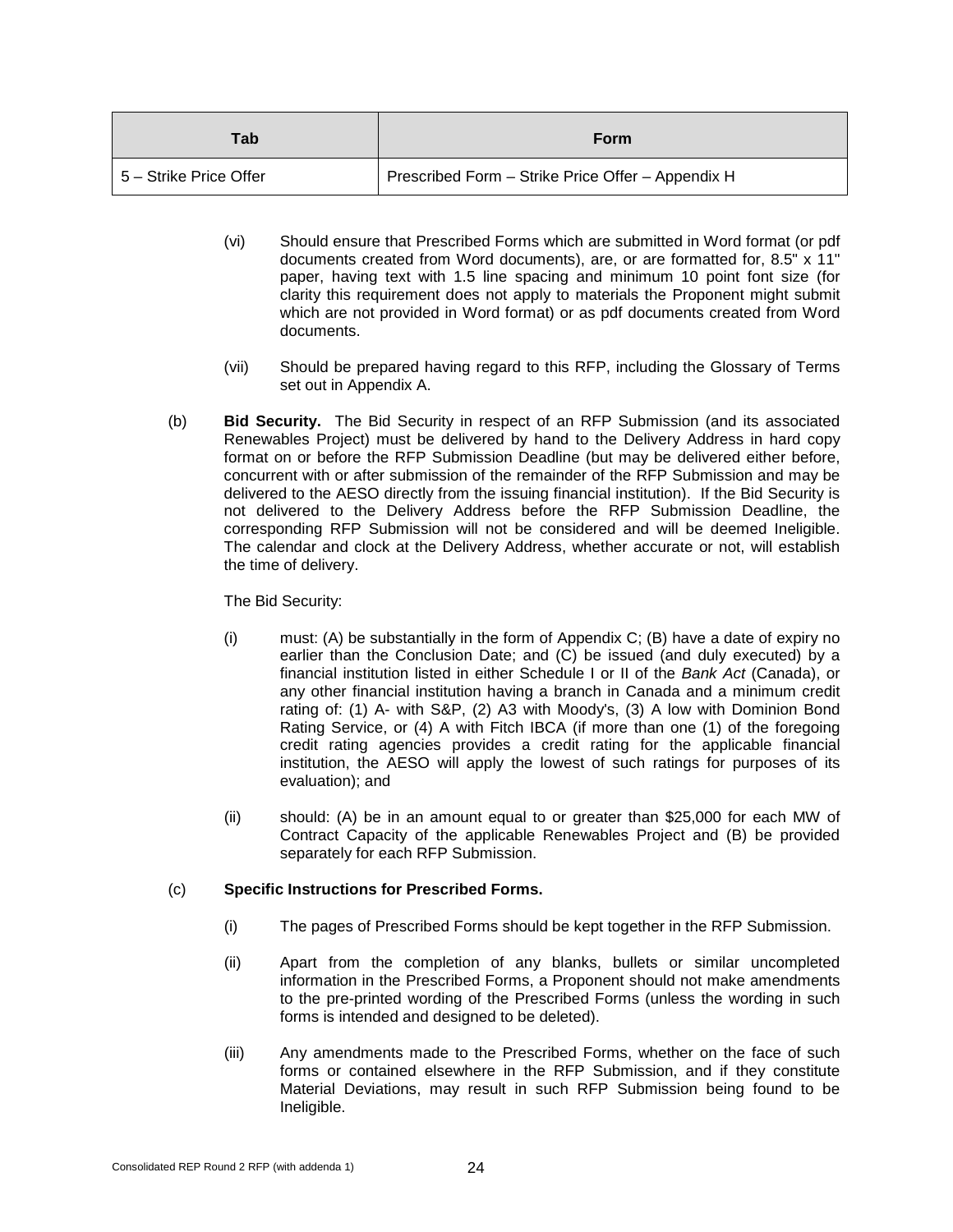- (iv) All Prescribed Forms requiring signature of the Proponent must be signed by the Proponent's Representative or such other Individual acceptable to the AESO, in its sole discretion (which acceptance may be granted either before or after submission of the RFP Submission).
- (v) In instances where there are discrepancies or inconsistencies between the statements or declarations in the Prescribed Forms and those otherwise in the RFP Submission, the AESO may, but shall not be required to, determine such RFP Submission to be Ineligible or may seek Clarification or additional information from the Proponent if such discrepancies or inconsistencies do not represent Material Deviations.

#### <span id="page-29-0"></span>2 **RFP SUBMISSIONS – REQUIREMENTS**

- (a) **General RFP Submission Requirements.** Each RFP Submission must include:
	- (i) the Bid Security, provided in accordance with Section 1(b) of Part B;
	- (ii) Prescribed Form Proponent Declarations, completed in compliance with the instructions included with such form;
	- (iii) Prescribed Form Strike Price Offer, which form must be completed as indicated in such form and signed; and
	- (iv) Prescribed Form Confirmation, Bid Security, RESA Provisions and Release and Indemnity Agreement, which agreement should be completed as indicated in such agreement and must be signed.
- (b) **Indigenous Site Control.** If all or any portion of the Site is located on Indigenous Land, the Proponent should have site control for the portion of the Site located on Indigenous Land by way of the following ("**Indigenous Site Control**"):
	- (i) in respect of any portion of the Site which is located on First Nation Land:
		- (A) a First Nation Land Designation; and
		- (B) either:
			- (I) a lease from her Majesty the Queen in Right of Canada, or a sublease thereof, or an option or other agreement to acquire such a lease or sublease; or
			- (II) a binding agreement (including, without limitation, a letter of intent, proposal, memorandum of understanding or other agreement) with the applicable First Nation which sets forth the terms and conditions upon which the SPV will enter into a binding lease (or a binding sub-lease, or option or other agreement to acquire a lease or sub-lease) with the Crown in respect of such First Nation Land, subject only to (if applicable) the approval of, or such changes as may be required by, the Crown, together with evidence of a band council resolution authorizing the reserve land manager to request the Crown to finalize a lease which incorporates the terms and conditions of such binding agreement (along with evidence that such resolution has been submitted to the reserve land manager);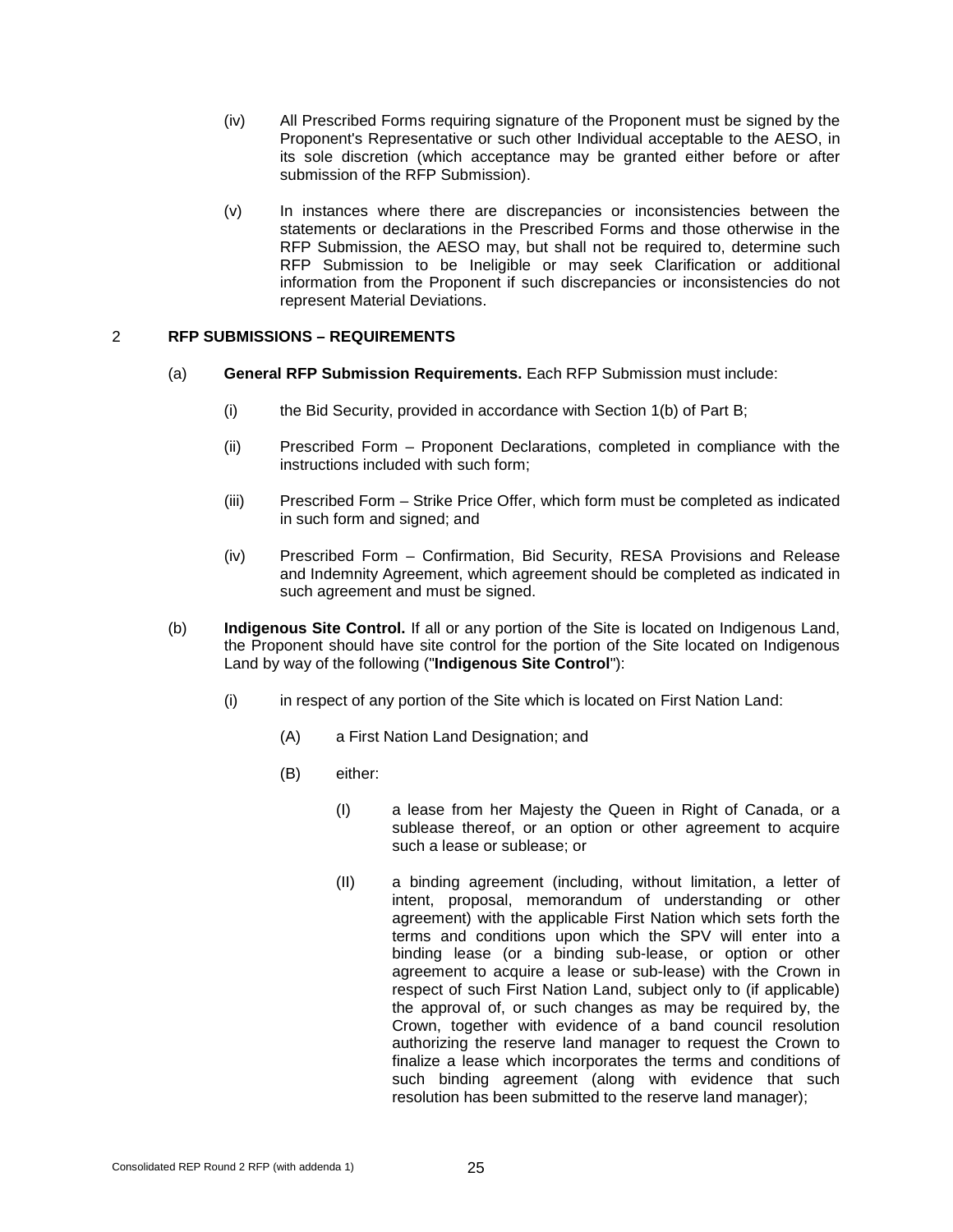- (ii) if any portion of the Site is located on First Nation Land, a waiver of the applicable First Nation's rights under Section 89 of the *Indian Act* (Canada); and
- (iii) in respect of any portion of the Site which is located on Métis Land, a lease from the applicable Settlement Council, or a sublease thereof, or an option or other agreement to acquire such a lease or sublease, subject only to (if applicable) the enactment of a bylaw of the applicable Métis Settlement which authorizes a lease term which is longer than ten (10) years and which will not expire prior to the earlier of the expiration of the term of the RESA and June 30, 2041.

Each RFP Submission must, if all or any portion of the Site is located on Indigenous Land, include Prescribed Form – Solicitor's Confirmation Opinion Respecting Indigenous Site Control, completed in compliance with the instructions included with such form and signed by the Proponent's solicitor.

Each RFP Submission must, if all or any portion of the Site is located on First Nation Land, include Prescribed Form – Section 89 Waiver, which form must be completed as indicated in such form and signed by the applicable First Nation.

The submission of a completed Prescribed Form – Solicitor's Confirmation Opinion Respecting Indigenous Site Control and, if applicable, Prescribed Form – Section 89 Waiver will evidence the Indigenous Site Control in respect of the applicable Renewables Project.

(c) **Tangible Net Worth.** In respect of an RFP Submission, if one or more of the Proponent's Designated Equity Providers and/or Equity Support Persons for the Renewables Project included in the RFP Submission has experienced Adverse Facts or Circumstances since the date of the Qualification Submission, the RFP Submission must provide the AESO with assurance that the revised Tangible Net Worth of each such Designated Equity Provider and/or Equity Support Person, estimated reasonably and in accordance with GAAP and having regard to such Adverse Facts or Circumstances, does not result in its Tangible Net Worth at the end of each of its last two (2) fiscal years and at the end of its most recently completed interim fiscal period (if financial statements are available for such interim fiscal period), as restated and/or updated in accordance with Tab 7, being less than the threshold amount for the TNW Requirement for it, as calculated in accordance with Section 4 of Part B of the RFQ. If the Proponent has, in Section 5(b) of the applicable Prescribed Forms – Proponent Declarations, declared a restated Contract Capacity for one or more of its Renewables Projects, such revised Contract Capacities will be used in such TNW calculations.

The foregoing Tangible Net Worth requirement should be addressed by the submission of the documents and other materials described in the following "Table – Tangible Net Worth Tabs" in respect of each such Designated Equity Provider and/or Equity Support Person.

The AESO may, in its sole and absolute discretion, recalculate or reconsider the TNW of such Designated Equity Providers or Equity Support Persons based on a calculation the AESO deems appropriate, having regard to the definition of TNW, and determine the applicable RFP Submissions to be Ineligible if the above TNW requirement is not satisfied. If the AESO determines that a Designated Equity Provider or Equity Support Person has sufficient TNW for some, but not all, relevant Renewables Projects, the AESO will determine such Renewables Projects to be Ineligible in the priority stipulated by the Proponent in its Prescribed Form – Priority for Evaluation included in its Qualification Submission until the TNW of such Person is sufficient for the remaining Renewables Projects for which it is a Designated Equity Provider or Equity Support Person (as applicable).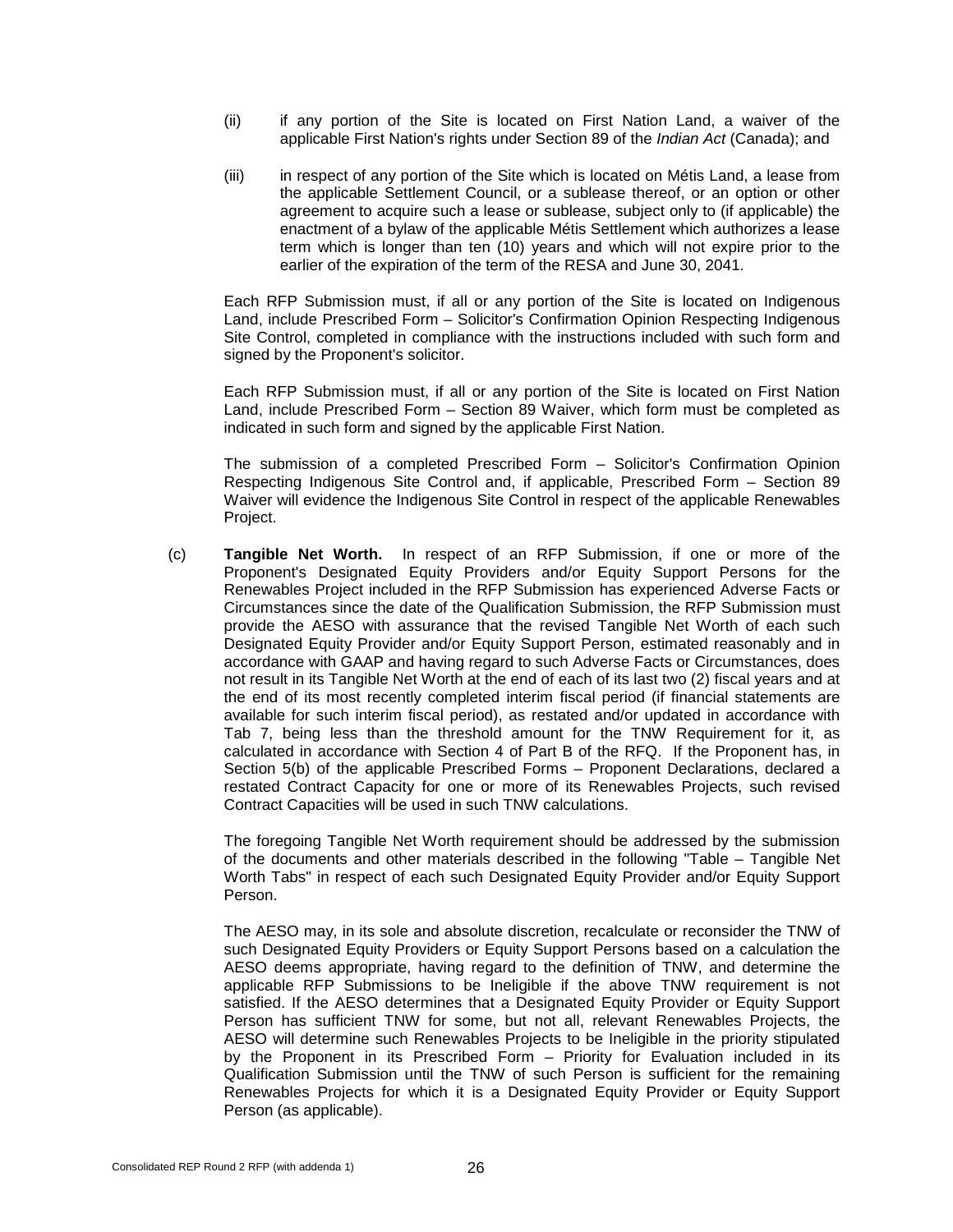#### **Table – Tangible Net Worth Tabs**

| <b>Tabs</b>              | <b>Contents Requirements</b>                                                                                                                                                                                                                                                                                                                                                                                                                                                                                                                                                                            |
|--------------------------|---------------------------------------------------------------------------------------------------------------------------------------------------------------------------------------------------------------------------------------------------------------------------------------------------------------------------------------------------------------------------------------------------------------------------------------------------------------------------------------------------------------------------------------------------------------------------------------------------------|
| 6 – Financial Statements | For each Designated Equity Provider and Equity Support Person which<br>has experienced Adverse Facts or Circumstances since the date of the<br>Qualification Submission: (i) financial statements for its two most<br>recently completed fiscal years and, if available, its most recently<br>completed interim fiscal period (audited if available) unless such financial<br>statements were submitted in the Qualification Submission and have not<br>been restated or qualified and (ii) a summary of any material off-balance<br>sheet financing arrangements and, if none, a confirmation of such. |
|                          | If interim financial statements for any applicable Designated Equity<br>Provider or Equity Support Person are not provided in accordance with<br>item (i) above, a certificate of an officer of the Designated Equity<br>Provider or Equity Support Person confirming that the Designated Equity<br>Provider or Equity Support Person does not issue financial statements<br>on an interim basis.                                                                                                                                                                                                       |
|                          | If any of the financial statements provided in the RFP Submission are<br>not audited, then they should be submitted together with a statutory<br>declaration of an officer of the applicable Designated Equity Provider<br>and/or Equity Support Person (or the Designated Equity Provider or<br>Equity Support Person itself, if it is an Individual) stating that such<br>financial statements present fairly, in all material respects, the financial<br>position of such Designated Equity Provider or Equity Support Person<br>(as applicable).                                                    |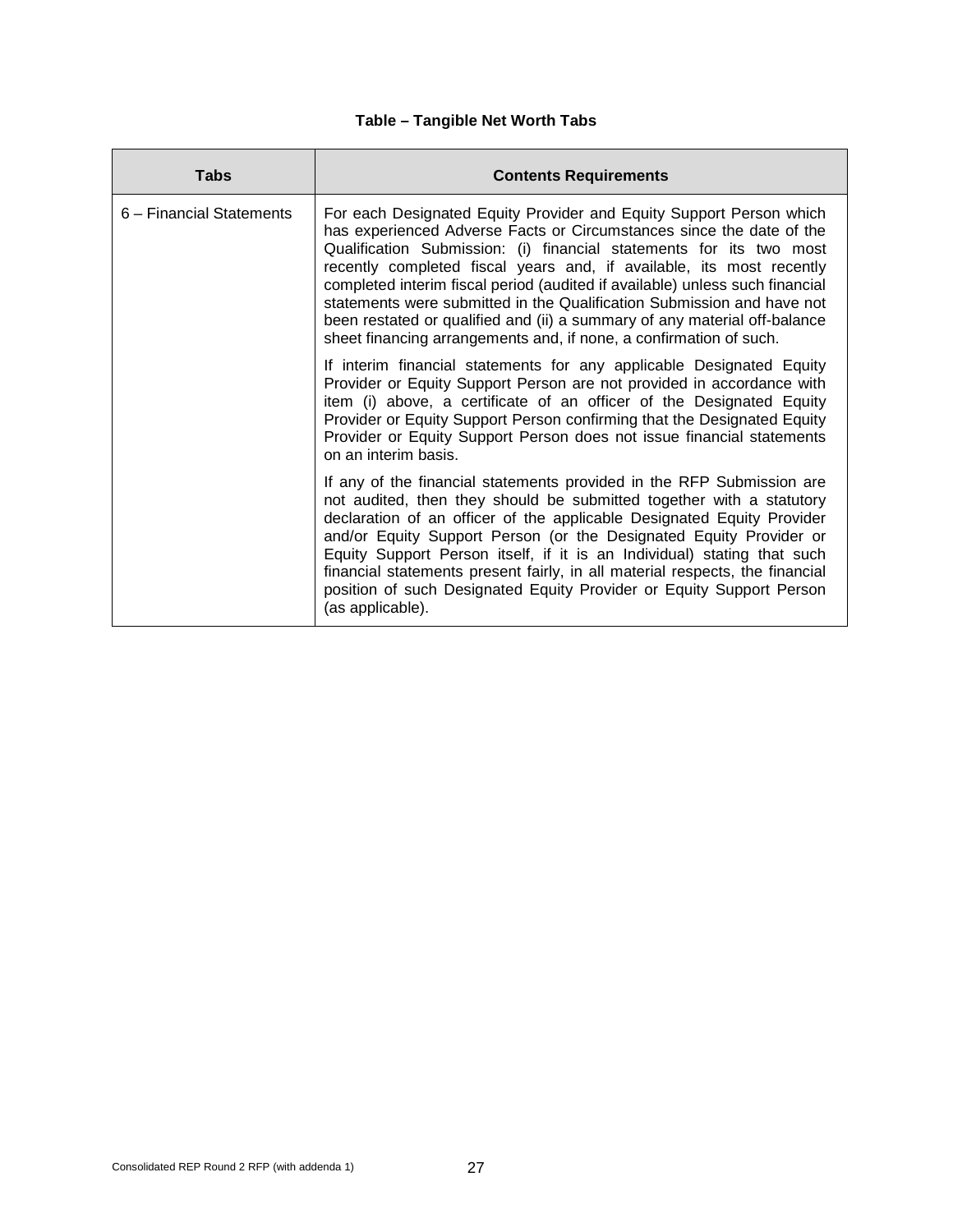| <b>Tabs</b>                                                        | <b>Contents Requirements</b>                                                                                                                                                                                                                                                                                                                                                                                                                                                                                                                                                                                                                                                                                                                                                                                                                                                                                                                                                                                                   |
|--------------------------------------------------------------------|--------------------------------------------------------------------------------------------------------------------------------------------------------------------------------------------------------------------------------------------------------------------------------------------------------------------------------------------------------------------------------------------------------------------------------------------------------------------------------------------------------------------------------------------------------------------------------------------------------------------------------------------------------------------------------------------------------------------------------------------------------------------------------------------------------------------------------------------------------------------------------------------------------------------------------------------------------------------------------------------------------------------------------|
| 7 - TNW Values and TNW<br>Methodology                              | For each Designated Equity Provider or Equity Support Person that has<br>experienced Adverse Facts or Circumstances since the date of the<br>Qualification Submission, submission of a summary outlining and<br>describing the methodology / calculations ("TNW Methodology") used<br>to determine the TNW of the Designated Equity Provider(s) or Equity<br>Support Person(s) (as applicable) based on the information provided and<br>in accordance with the definition of TNW.                                                                                                                                                                                                                                                                                                                                                                                                                                                                                                                                              |
|                                                                    | The summary should clearly explain the methodology used to link each<br>applicable line item contained in the financial statements submitted with<br>the TNW value of the Designated Equity Provider(s) or Equity Support<br>Person(s) (as applicable). To the extent that there are any relevant line<br>items, including any assets or liabilities that are identified in such<br>financial statements, which the Proponent believes should not be<br>included in the TNW calculations, the summary should clearly identify<br>those amounts and explain the rationale for excluding such amounts.                                                                                                                                                                                                                                                                                                                                                                                                                           |
|                                                                    | The summary should include a methodology and calculations used to<br>revise such Person's TNW to account for the applicable Adverse Facts<br>or Circumstances, with a reconciliation provided to support such<br>calculation.                                                                                                                                                                                                                                                                                                                                                                                                                                                                                                                                                                                                                                                                                                                                                                                                  |
|                                                                    | If any applicable line item contained in a financial statement submitted<br>with the RFP Submission is not determined in accordance with GAAP,<br>then as part of the TNW Methodology, such line item should be<br>recalculated to be in accordance with GAAP and a reconciliation<br>provided to support such recalculation.                                                                                                                                                                                                                                                                                                                                                                                                                                                                                                                                                                                                                                                                                                  |
|                                                                    | To the extent such Adverse Facts or Circumstances could reasonably<br>have a material adverse impact on the credit quality or financial condition<br>of the Designated Equity Provider or Equity Support Person, either as<br>set out in the relevant financial statements or since the most recently<br>produced (and submitted) financial statement, then for the affected<br>Designated Equity Provider or Equity Support Person, provide: (i) a<br>revised value of its Tangible Net Worth at the end of each of its last two<br>(2) fiscal years and at the end of its most recently completed interim<br>fiscal period (if financial statements are available for such interim fiscal<br>period), and (ii) a revised value of its Tangible Net Worth since the most<br>recently produced (and submitted) financial statement, in all cases<br>estimated reasonably and in accordance with GAAP, having regard for<br>the Adverse Facts or Circumstances together with the calculations<br>supporting such revised value. |
| 8 - Narrative Description<br>of Adverse Facts and<br>Circumstances | For each Designated Equity Provider and Equity Support Person which<br>has experienced Adverse Facts or Circumstances since the date of the<br>Qualification Submission, a detailed narrative description of such<br>Adverse Facts or Circumstances.                                                                                                                                                                                                                                                                                                                                                                                                                                                                                                                                                                                                                                                                                                                                                                           |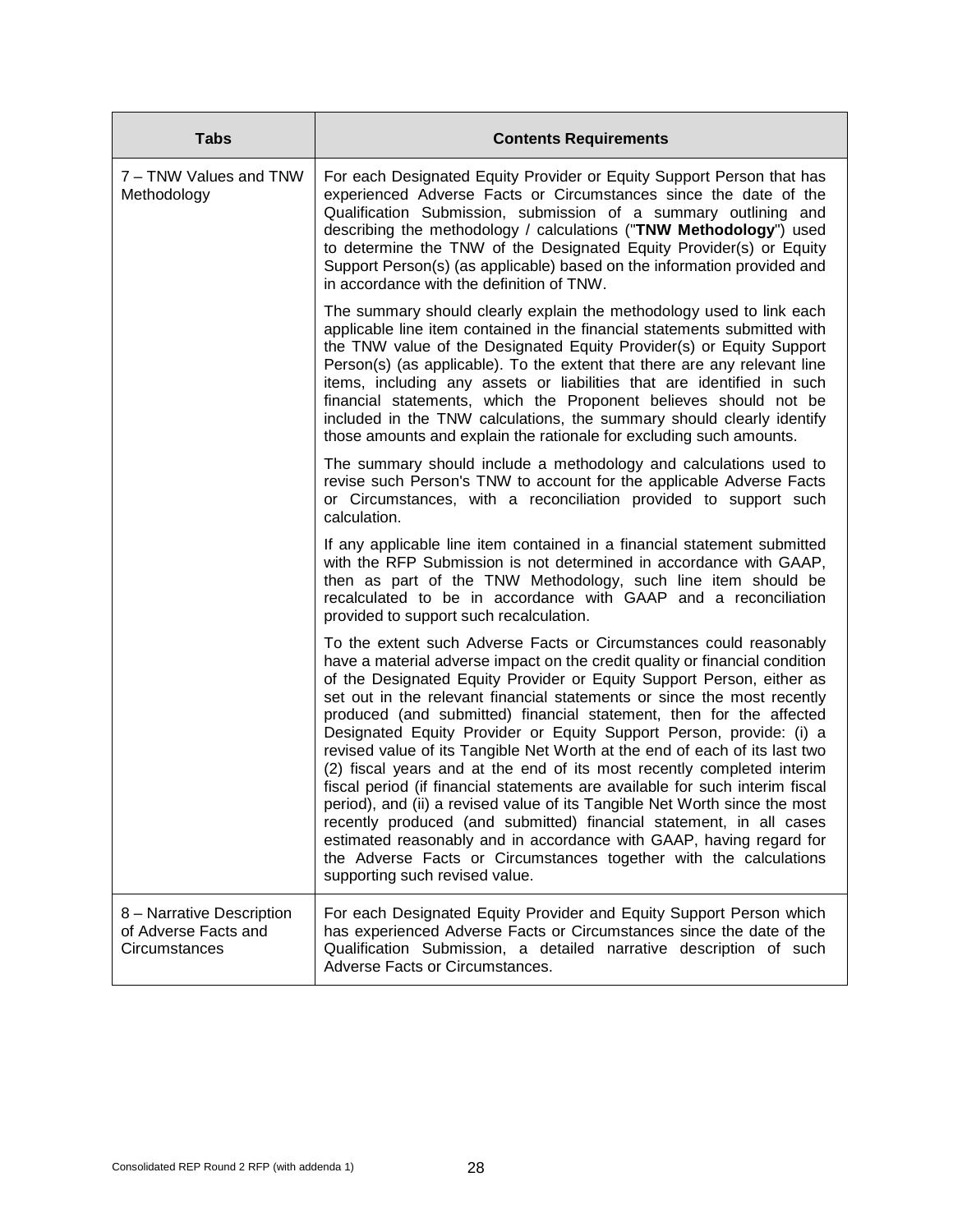### **AESO REP ROUND 2**

#### **REQUEST FOR PROPOSALS**

#### **APPENDIX A**

#### **GLOSSARY OF TERMS AND RFP INTERPRETATION PROVISIONS**

In addition to capitalized terms otherwise defined herein, in this RFP each of the following capitalized terms (and their root terms and derivations) and acronyms has the meaning set out below corresponding to such term or acronym.

| <b>TERM OR ACRONYM</b>                | <b>MEANING</b>                                                                                                                                                                                                                                                                                                                                                                                                                                                                                                                                                                |
|---------------------------------------|-------------------------------------------------------------------------------------------------------------------------------------------------------------------------------------------------------------------------------------------------------------------------------------------------------------------------------------------------------------------------------------------------------------------------------------------------------------------------------------------------------------------------------------------------------------------------------|
| Addendum or Addenda                   | Means any addendum and all addenda issued by the AESO with<br>respect to, and in accordance with, this RFP.                                                                                                                                                                                                                                                                                                                                                                                                                                                                   |
| <b>Adverse Facts or Circumstances</b> | Means, in respect of a Designated Equity Provider or Equity Support<br>Person, that since the date of the applicable Qualification<br>Submission, facts or circumstances have arisen which are<br>reasonably expected to materially adversely affect its credit quality<br>or financial condition as set out in its financial statements as<br>provided in the Qualification Submission or which would require<br>such financial statements to be qualified or restated, or which should<br>be disclosed in order to keep such financial statements from being<br>misleading. |
| AESO or ISO                           | Has the meaning given the term "independent system operator" in<br>the EUA.                                                                                                                                                                                                                                                                                                                                                                                                                                                                                                   |
| Affiliate                             | Means, with respect to any Person, any other Person directly or<br>indirectly controlling, or directly or indirectly controlled by, or under<br>direct or indirect common control with, such Person.                                                                                                                                                                                                                                                                                                                                                                          |
| <b>AIES</b>                           | Has the meaning given the term "interconnected electric system" in<br>the EUA.                                                                                                                                                                                                                                                                                                                                                                                                                                                                                                |
| Appendix or Appendices                | Means each Appendix and all Appendices that form part of this<br>RFP.                                                                                                                                                                                                                                                                                                                                                                                                                                                                                                         |
| <b>Approved Connection Proposal</b>   | Has the meaning given such term in the RESA.                                                                                                                                                                                                                                                                                                                                                                                                                                                                                                                                  |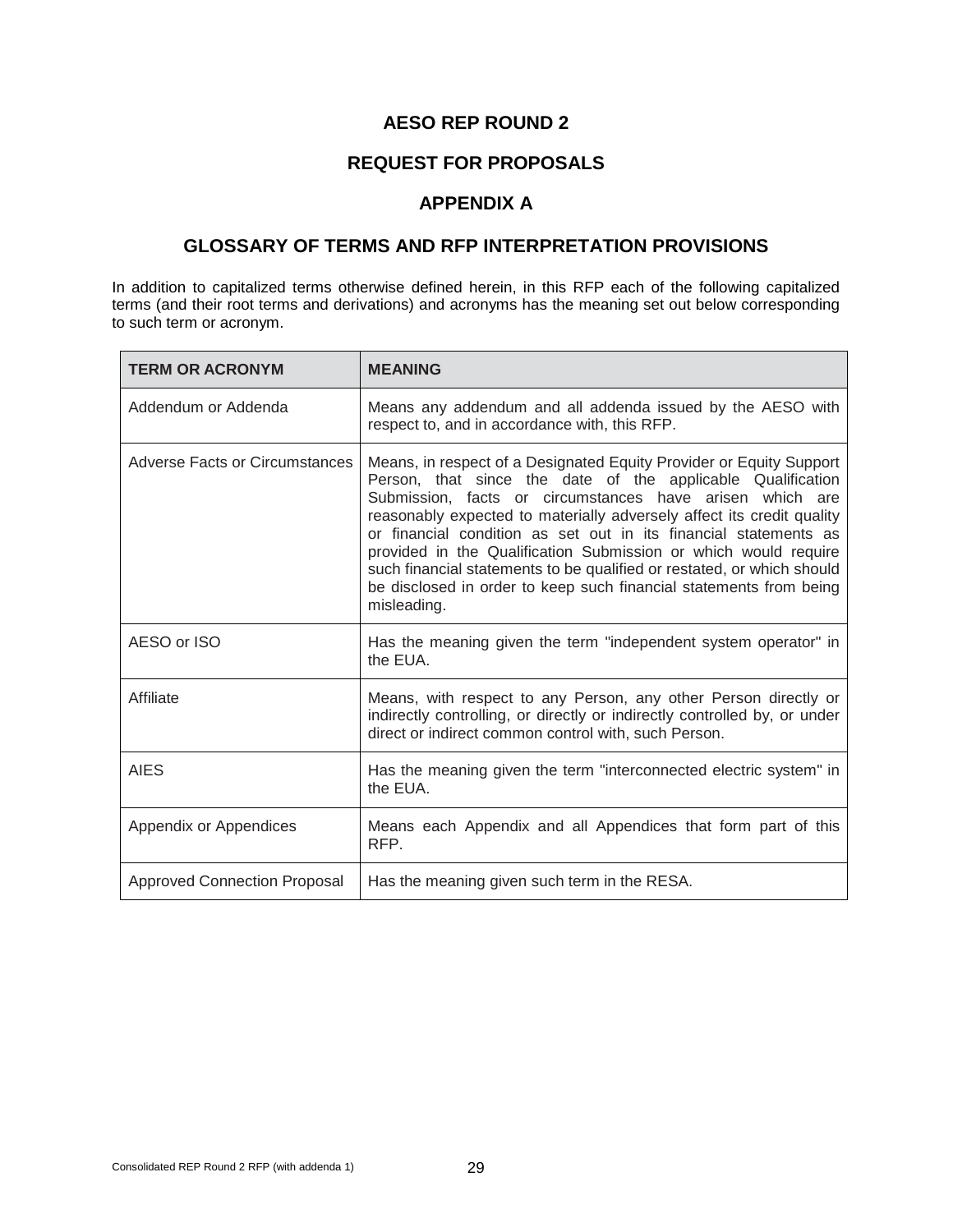| <b>TERM OR ACRONYM</b>              | <b>MEANING</b>                                                                                                                                                                                                                                                                                                                                                                                                                                                                          |
|-------------------------------------|-----------------------------------------------------------------------------------------------------------------------------------------------------------------------------------------------------------------------------------------------------------------------------------------------------------------------------------------------------------------------------------------------------------------------------------------------------------------------------------------|
| <b>Bid Security</b>                 | Means in respect of an RFP Submission for a Renewables Project,<br>security to be provided to the AESO in the Prescribed Form - Bid<br>Security (Appendix C) in an amount equal to \$25,000 for each MW<br>of Contract Capacity of such Renewables Project (using such<br>project's exact Contract Capacity), with a date of expiry no earlier<br>than the Conclusion Date.                                                                                                             |
|                                     | Bid Security Calculation Example (assuming a Proponent submits<br>two Renewables Projects, project #1 with a Contract Capacity of<br>100 MW and project #2 with a Contract Capacity of 125.25 MW):                                                                                                                                                                                                                                                                                      |
|                                     | Project #1: $$25,000 \times 100$ MW = Project #1 Bid Security of<br>\$2,500,000                                                                                                                                                                                                                                                                                                                                                                                                         |
|                                     | Project #2: $$25,000 \times 125.25$ MW = Project #2 Bid Security<br>of \$3,131,250                                                                                                                                                                                                                                                                                                                                                                                                      |
| <b>Business Day</b>                 | Means a day, other than a Saturday or Sunday, or a statutory<br>holiday recognized in Alberta.                                                                                                                                                                                                                                                                                                                                                                                          |
| <b>Cancellation Notice</b>          | Means a notice delivered to a Proponent by the AESO, through the<br>REP Bonfirehub Site, cancelling this RFP.                                                                                                                                                                                                                                                                                                                                                                           |
| <b>Capacity Factor</b>              | Means the expected annual production of Electricity from a<br>Renewables Project measured at or corrected to the Connection<br>Point calculated in MWh per year and expressed as a percentage of<br>the maximum annual production of Electricity from such<br>Renewables Project, where such maximum annual production is<br>calculated to be the result of the Contract Capacity of the<br>Renewables Project multiplied by the number of hours in a year<br>which is not a leap year. |
| Change                              | Means, in respect of a Proponent, a redesignation, modification,<br>removal (except as specifically contemplated in Section 5.2 of Part<br>A), reorganization, addition, substitution or change to such<br>Proponent and includes any Change in Control of an Entity that is<br>part of its Proponent Team.                                                                                                                                                                             |
| Change in Control                   | Means, with respect to any Person, that Control of such Person has<br>changed to a Person(s) which is not its Affiliate.                                                                                                                                                                                                                                                                                                                                                                |
| Claim                               | Means any claim, demand, suit, action, or cause of action, whether<br>arising in contract, tort or otherwise, and all costs and expenses<br>relating thereto.                                                                                                                                                                                                                                                                                                                           |
| Clarification                       | Means the response of a Proponent to a Request for Clarification.                                                                                                                                                                                                                                                                                                                                                                                                                       |
| <b>Commencement of Construction</b> | Means the<br>deemed<br>commencement of<br>construction<br>of a<br>Renewables Project pursuant to Section 2.2(d) of the RESA.                                                                                                                                                                                                                                                                                                                                                            |
| <b>Commercial Operation</b>         | Means the deemed commercial operation of a Renewables Project<br>pursuant to Section 2.6(a) of the RESA.                                                                                                                                                                                                                                                                                                                                                                                |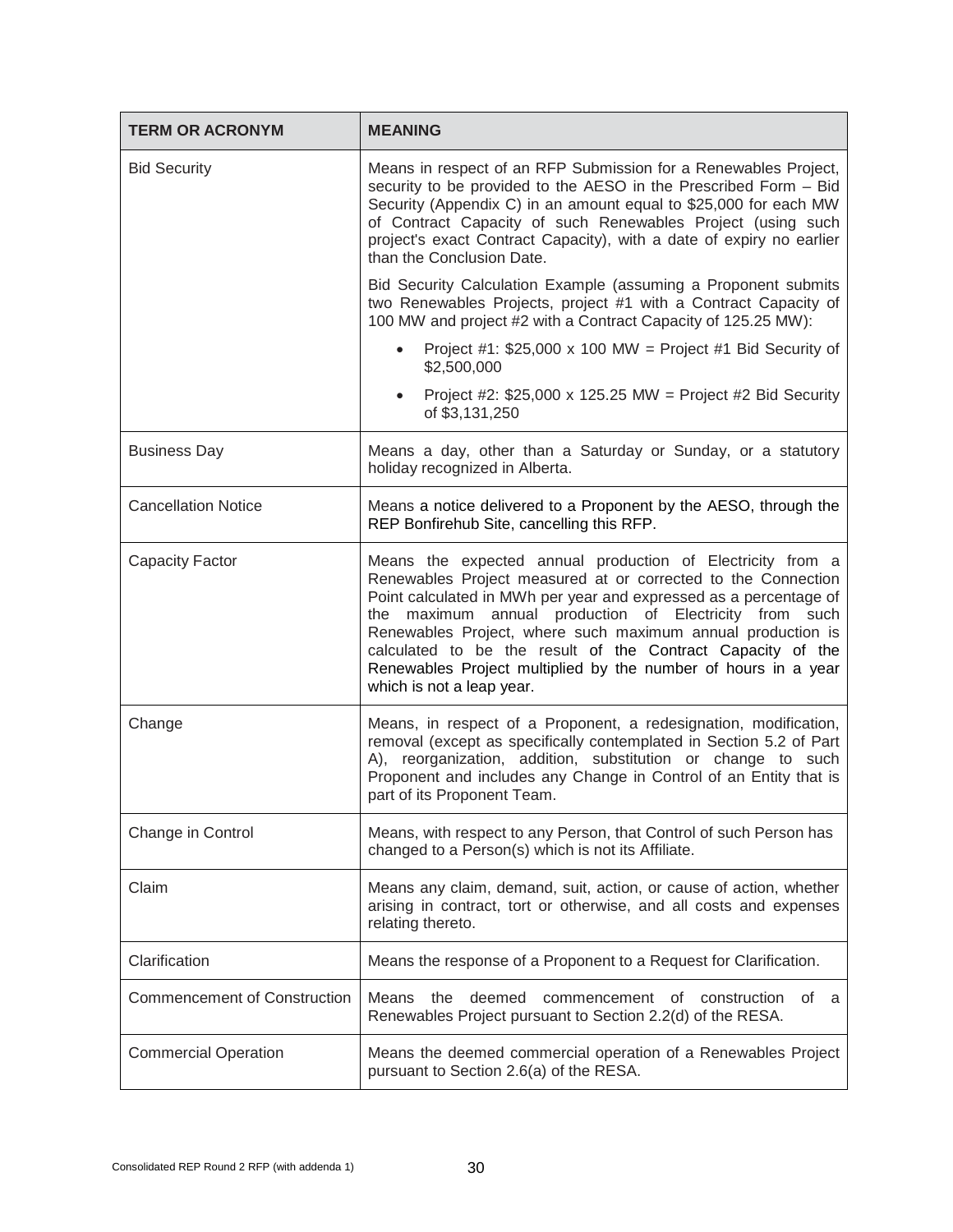| <b>TERM OR ACRONYM</b>                                      | <b>MEANING</b>                                                                                                                                                                                                                                                                                                                                                                                                                                                                                                                                                                                                                                                                                                                                                                                                                                    |
|-------------------------------------------------------------|---------------------------------------------------------------------------------------------------------------------------------------------------------------------------------------------------------------------------------------------------------------------------------------------------------------------------------------------------------------------------------------------------------------------------------------------------------------------------------------------------------------------------------------------------------------------------------------------------------------------------------------------------------------------------------------------------------------------------------------------------------------------------------------------------------------------------------------------------|
| <b>Commercial Operation Date and</b><br>COD                 | Means the date on which Commercial Operation is achieved.                                                                                                                                                                                                                                                                                                                                                                                                                                                                                                                                                                                                                                                                                                                                                                                         |
| <b>Commitment Letter</b>                                    | Has the meaning given such term in the RFQ.                                                                                                                                                                                                                                                                                                                                                                                                                                                                                                                                                                                                                                                                                                                                                                                                       |
| <b>Common Interest Lands</b>                                | Has the meaning given such term in the RFQ.                                                                                                                                                                                                                                                                                                                                                                                                                                                                                                                                                                                                                                                                                                                                                                                                       |
| Common Ownership                                            | Is a reference to participation by a Person as a Control Group<br>Member of more than one Respondent or Proponent.                                                                                                                                                                                                                                                                                                                                                                                                                                                                                                                                                                                                                                                                                                                                |
| Competition                                                 | Means the stages and procedures, including the REOI, the RFQ<br>and, this RFP, consultations and information sessions that make up<br>the AESO's process for REP Round 2, which process will end upon<br>Counterparties entering into RESAs with the AESO.                                                                                                                                                                                                                                                                                                                                                                                                                                                                                                                                                                                        |
| <b>Conclusion Date</b>                                      | Means the time specified in Section 2.10 of Part A in respect of such<br>term.                                                                                                                                                                                                                                                                                                                                                                                                                                                                                                                                                                                                                                                                                                                                                                    |
| <b>Conditionally Qualified</b><br><b>Renewables Project</b> | Means a Renewables Project which was determined to be<br>conditionally able to deliver its full Contract Capacity to the<br>Transmission System pursuant to the Connection Capacity<br>Assessment undertaken pursuant to the RFQ.                                                                                                                                                                                                                                                                                                                                                                                                                                                                                                                                                                                                                 |
| <b>Conflict of Interest</b>                                 | Means: (i) the inclusion in any Proponent Team of a Restricted<br>Party, and (ii) any situation or circumstance where, in relation to this<br>RFP or the Competition, the Proponent engages in conduct, directly<br>or indirectly, that may give it an unfair advantage, including: (a)<br>having access to information in the preparation of its RFP<br>Submission that is confidential to the AESO or the Government of<br>Alberta and not available to other Proponents; (b) communicating<br>with any official or representative of the AESO or the Government of<br>Alberta with a view to influencing preferred treatment in this RFP<br>process; or (c) engaging in conduct that compromises or could be<br>seen to compromise the integrity of a fair and transparent<br>Competition or render the Competition non-competitive or unfair. |
| <b>Connection Capacity</b><br>Assessment                    | Means the connection capacity assessment described in Section 4.1<br>of Part A of the RFQ.                                                                                                                                                                                                                                                                                                                                                                                                                                                                                                                                                                                                                                                                                                                                                        |
| <b>Connection Point</b>                                     | Means the high voltage side of the electrical point of connection<br>between the Renewables Project and a Distribution System or the<br>Transmission System where Electricity is injected into a Distribution<br>System or the Transmission System (as applicable).                                                                                                                                                                                                                                                                                                                                                                                                                                                                                                                                                                               |
| <b>Contract Capacity</b>                                    | Means, with respect to a Renewables Project, other than a solar<br>Renewables Project, the aggregate Nameplate Capacities of all<br>generating units forming part thereof, and means in respect of a<br>solar Renewables Project, the Nameplate Capacity of such<br>Renewables Project.                                                                                                                                                                                                                                                                                                                                                                                                                                                                                                                                                           |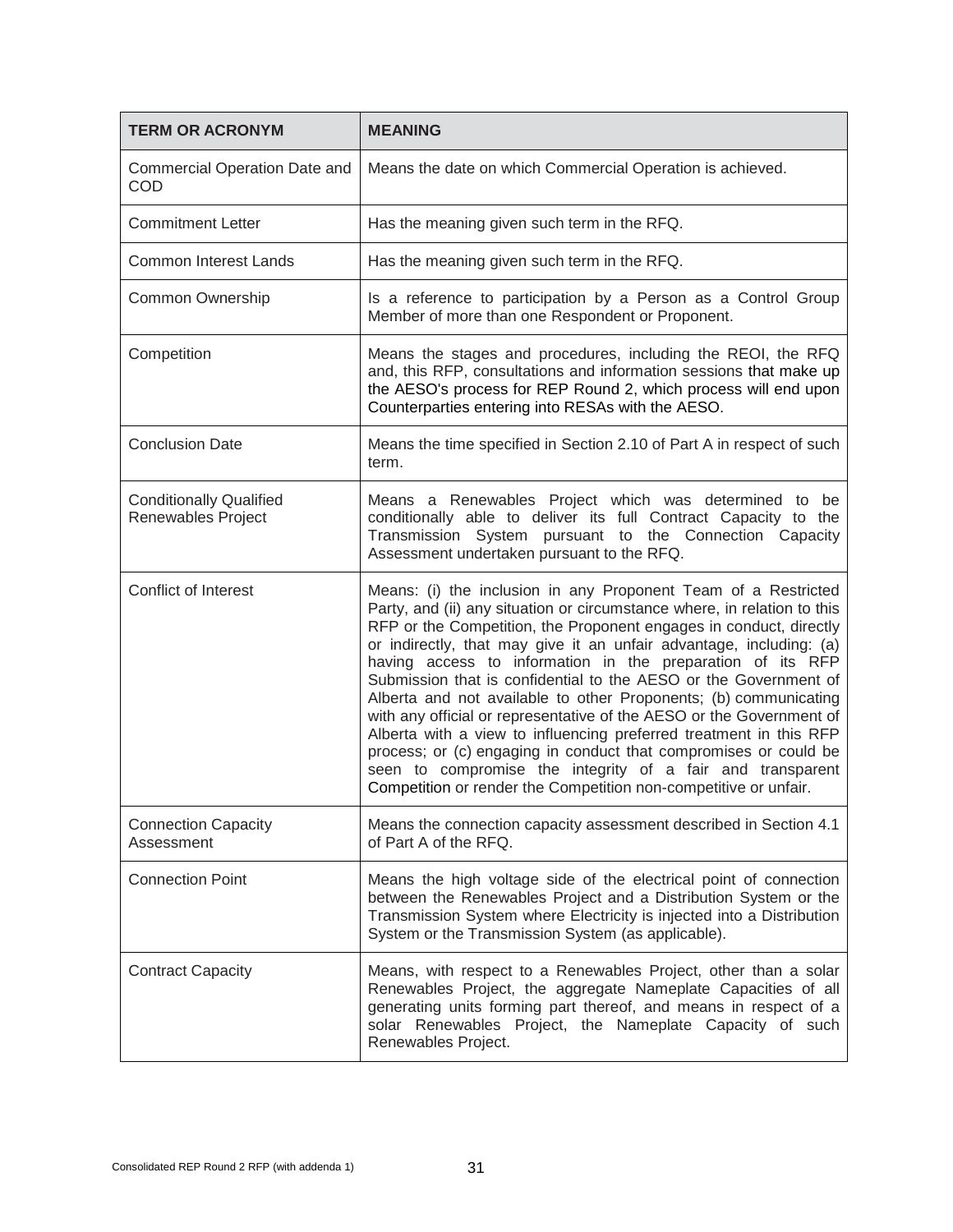| <b>TERM OR ACRONYM</b>                            | <b>MEANING</b>                                                                                                                                                                                                                                                                                                                                                                                                                                                                                                                                                                                                                                            |  |  |
|---------------------------------------------------|-----------------------------------------------------------------------------------------------------------------------------------------------------------------------------------------------------------------------------------------------------------------------------------------------------------------------------------------------------------------------------------------------------------------------------------------------------------------------------------------------------------------------------------------------------------------------------------------------------------------------------------------------------------|--|--|
| Control                                           | Means, with respect to any Person at any time, the possession,<br>directly or indirectly, of the power to either (i) elect a majority of the<br>directors of that Person, or (ii) direct or cause the direction of the<br>management or policies of that Person whether through ownership<br>of securities or partnership or other ownership interests, by contract<br>or otherwise; and includes, with correlative meanings, the terms<br>"controlling", "controlled by" and "under common control with".                                                                                                                                                |  |  |
| <b>Control Group Member</b>                       | Means in respect of a Proponent: (i) the Proponent, (ii) the<br>Counterparty in respect of each Renewables Project Proposal of the<br>Proponent and each Person that does or will own fifty percent (50%)<br>or more of the ownership interest in or will Control such<br>Counterparty, (iii) the Project Team Lead for each Renewables<br>Project Proposal of the Proponent, (iv) the Designated Equity<br>Provider(s) and Equity Support Person(s) for each Renewables<br>Project Proposal of the Proponent, and (v) each Person which is an<br>Affiliate of any of the foregoing.                                                                      |  |  |
| Corporation                                       | Means any corporation, company or other body corporate<br>howsoever formed or incorporated.                                                                                                                                                                                                                                                                                                                                                                                                                                                                                                                                                               |  |  |
| Counterparty                                      | Means, in respect of a Renewables Project contained in an RFP<br>Submission, the Selected Proponent, if an SPV, or the SPV of the<br>Selected Proponent which executes the RESA.                                                                                                                                                                                                                                                                                                                                                                                                                                                                          |  |  |
| Deadline for Enquiry                              | Means the time specified in Section 2.10 of Part A in respect of such<br>term.                                                                                                                                                                                                                                                                                                                                                                                                                                                                                                                                                                            |  |  |
| <b>Delivery Address</b>                           | Means:                                                                                                                                                                                                                                                                                                                                                                                                                                                                                                                                                                                                                                                    |  |  |
|                                                   | Alberta Electric System Operator<br>Calgary Place<br>2500, $330 - 5$ <sup>th</sup> Ave SW                                                                                                                                                                                                                                                                                                                                                                                                                                                                                                                                                                 |  |  |
|                                                   | Calgary, AB T2P 0L4                                                                                                                                                                                                                                                                                                                                                                                                                                                                                                                                                                                                                                       |  |  |
| <b>Delivery Time</b>                              | Means the time specified in Section 2.10 of Part A in respect of such<br>term.                                                                                                                                                                                                                                                                                                                                                                                                                                                                                                                                                                            |  |  |
| Designated Equity Provider and<br><b>DEP</b>      | Has the meaning given such term in the RFQ.                                                                                                                                                                                                                                                                                                                                                                                                                                                                                                                                                                                                               |  |  |
| Disqualification or Disqualified or<br>Disqualify | Means, as the context requires, the exclusion by the AESO of a<br>Proponent, a Renewables Project or an RFP Submission from, or<br>from further participation in, the Competition, which exclusion will: (i)<br>in the case of the Disqualification of a Proponent, result in the<br>forfeiture of all Bid Security provided by such Proponent to the<br>AESO or (ii) in the case of the Disqualification of a Renewables<br>Project / RFP Submission, result in the forfeiture of the Bid Security<br>provided in respect of such Renewables Project / RFP Submission<br>to the AESO (in each case, without limiting any of the AESO's other<br>rights). |  |  |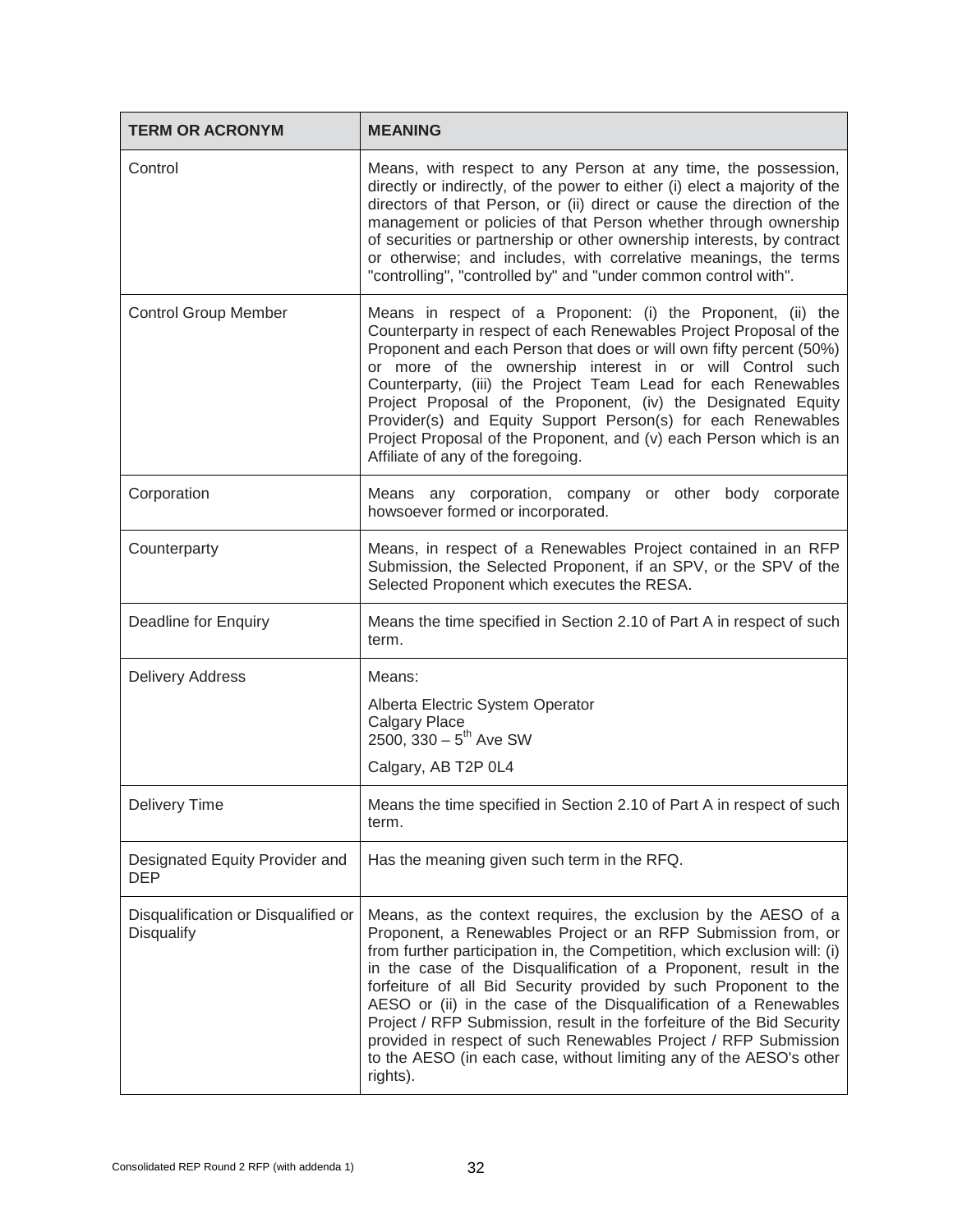| <b>TERM OR ACRONYM</b>               | <b>MEANING</b>                                                                                                                                                                                                                                                                                                                                                                                                                                                                                                                                |  |  |
|--------------------------------------|-----------------------------------------------------------------------------------------------------------------------------------------------------------------------------------------------------------------------------------------------------------------------------------------------------------------------------------------------------------------------------------------------------------------------------------------------------------------------------------------------------------------------------------------------|--|--|
| <b>Distribution Entity</b>           | Means the owner or operator of a Distribution System including a<br>rural electrification association which has an approved service area<br>under the Hydro and Electric Energy Act (Alberta).                                                                                                                                                                                                                                                                                                                                                |  |  |
| <b>Distribution System</b>           | Means the distribution system of a Distribution Entity with a service<br>area established under the Hydro and Electric Energy Act (Alberta)<br>and includes any structures, equipment or other things used for that<br>purpose.                                                                                                                                                                                                                                                                                                               |  |  |
| Dollar, dollar or \$                 | Means Canadian currency unless otherwise specifically set out to<br>the contrary.                                                                                                                                                                                                                                                                                                                                                                                                                                                             |  |  |
| Economic Interest                    | Means, with respect to any Person other than an Individual, the right<br>to receive or the opportunity to participate in any payments arising<br>out of or return from, and an exposure to a loss or a risk of loss by,<br>the business activities of such Person, by means, directly or<br>indirectly, of an equity interest in a Corporation, limited partnership<br>interest in a limited partnership, partnership interest in a partnership,<br>or, in the sole and absolute discretion of the AESO, other similar<br>ownership interest. |  |  |
| Electricity                          | Has the meaning given the term "electricity" in the EUA.                                                                                                                                                                                                                                                                                                                                                                                                                                                                                      |  |  |
| Enquiry                              | Means a request by a Proponent to the AESO for information or<br>clarification.                                                                                                                                                                                                                                                                                                                                                                                                                                                               |  |  |
| Entity                               | Means a Corporation or Unincorporated Association.                                                                                                                                                                                                                                                                                                                                                                                                                                                                                            |  |  |
| <b>Equity Support Person</b>         | Has the meaning given such term in the RFQ.                                                                                                                                                                                                                                                                                                                                                                                                                                                                                                   |  |  |
| <b>EUA</b>                           | Means the Electric Utilities Act (Alberta).                                                                                                                                                                                                                                                                                                                                                                                                                                                                                                   |  |  |
| <b>Excluded Purpose</b>              | Has the meaning given such term in the RFQ.                                                                                                                                                                                                                                                                                                                                                                                                                                                                                                   |  |  |
| Expansion                            | Has the meaning given such term in the RFQ.                                                                                                                                                                                                                                                                                                                                                                                                                                                                                                   |  |  |
| <b>Fairness Advisor</b>              | Means the Person who is retained by the AESO to provide:<br>(a) assurance that the evaluation process is fair and transparent,<br>and (b) a written report attesting that the Competition was<br>conducted in a fair and transparent manner.                                                                                                                                                                                                                                                                                                  |  |  |
| <b>First Nation</b>                  | Means "band" as defined in the Indian Act (Canada).                                                                                                                                                                                                                                                                                                                                                                                                                                                                                           |  |  |
| <b>First Nation Land</b>             | Means land situated within the geographic boundaries of a<br>"reserve", as such term is defined in the Indian Act (Canada).                                                                                                                                                                                                                                                                                                                                                                                                                   |  |  |
| <b>First Nation Land Designation</b> | Means, in respect of any First Nation Land, that such land has been<br>designated for lease by the applicable First Nation under Section<br>38(2) of the Indian Act (Canada).                                                                                                                                                                                                                                                                                                                                                                 |  |  |
| <b>FOIP</b>                          | Has the meaning given such term in Section 4.7 of Part A.                                                                                                                                                                                                                                                                                                                                                                                                                                                                                     |  |  |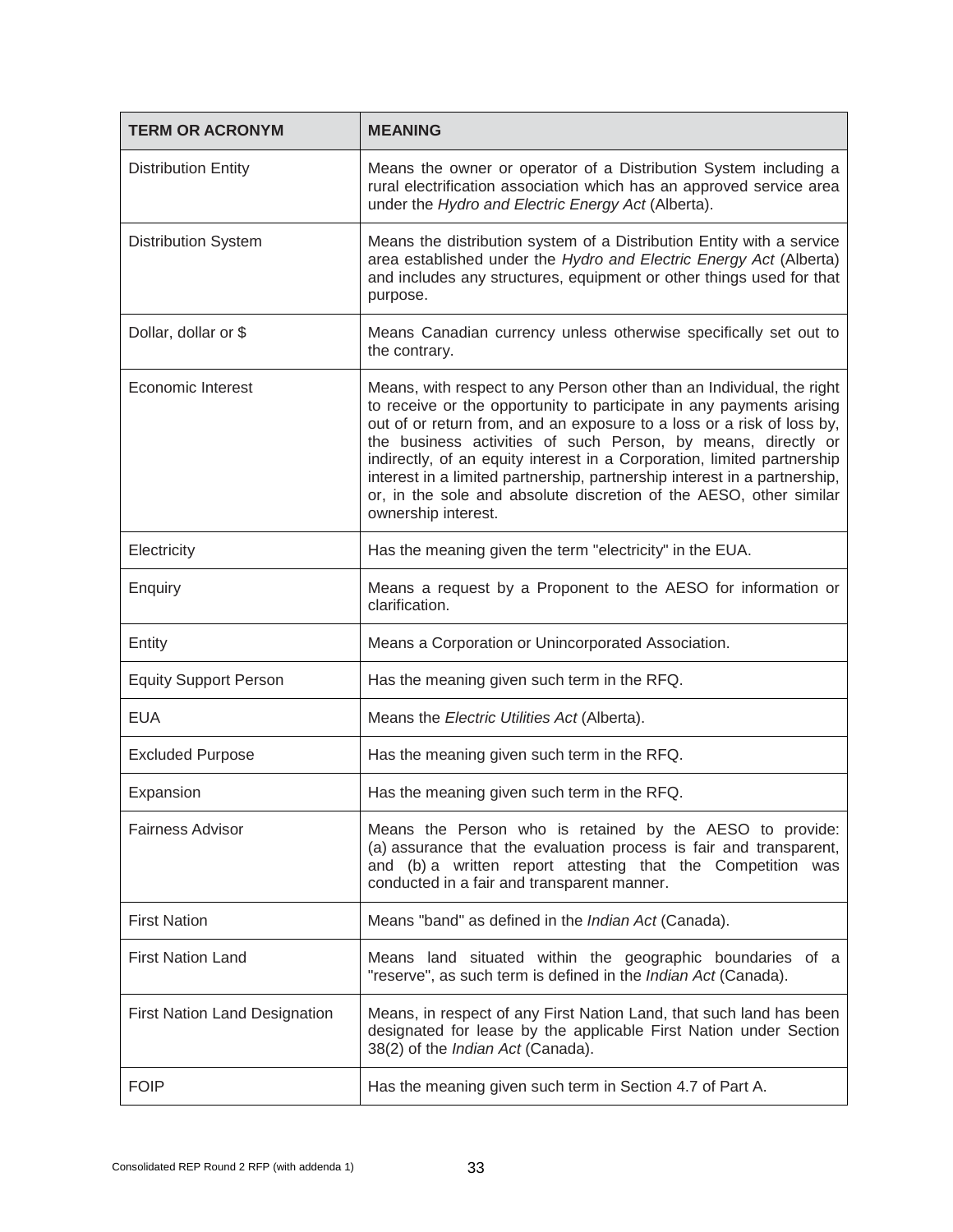| <b>TERM OR ACRONYM</b>                  | <b>MEANING</b>                                                                                                                                                                                                                                                                                                                                                                                                                                                                                                                                         |  |  |
|-----------------------------------------|--------------------------------------------------------------------------------------------------------------------------------------------------------------------------------------------------------------------------------------------------------------------------------------------------------------------------------------------------------------------------------------------------------------------------------------------------------------------------------------------------------------------------------------------------------|--|--|
| <b>Generating Equipment</b>             | Means generating units and equipment used by a Renewable<br>Generating Facility in the generation of Electricity, such as wind<br>turbines, solar (PV) modules, hydroelectric turbines, biomass-fired<br>boilers and generating sets for the combustion of biogas or landfill<br>gas, but does not include transformers or other equipment used to<br>collect, transform or transmit such Electricity.                                                                                                                                                 |  |  |
| <b>Generation Facility</b>              | Has the meaning given such term in the RFQ.                                                                                                                                                                                                                                                                                                                                                                                                                                                                                                            |  |  |
| Glossary of Terms                       | Means this Glossary of Terms appended as Appendix A to, and<br>forming part of, this RFP.                                                                                                                                                                                                                                                                                                                                                                                                                                                              |  |  |
| Government of Alberta                   | Means Her Majesty the Queen in Right of Alberta.                                                                                                                                                                                                                                                                                                                                                                                                                                                                                                       |  |  |
| Governmental Authority                  | Means any federal, provincial, regional, municipal or local<br>government, parliament or legislature, or any regulatory authority,<br>agency, organization, tribunal, commission, board, department or<br>political or other subdivision of any such government, parliament or<br>legislature, or any court or other law, regulation or rule-making<br>entity, having jurisdiction in the relevant circumstances, including the<br>Alberta Utilities Commission, the AESO; and any Person acting<br>under the authority of any Governmental Authority. |  |  |
| Incentive Program                       | Has the meaning given such term in the RESA.                                                                                                                                                                                                                                                                                                                                                                                                                                                                                                           |  |  |
| Indigenous Land                         | Means land which is First Nation Land or Métis Land.                                                                                                                                                                                                                                                                                                                                                                                                                                                                                                   |  |  |
| Indigenous Participation<br>Requirement | Means the requirement that not less than twenty-five percent (25%)<br>of the Economic Interest in respect of the applicable SPV is held by<br>one or more Qualifying Indigenous Communities or Qualifying<br>Indigenous Entities.                                                                                                                                                                                                                                                                                                                      |  |  |
| Indigenous Site Control                 | Has the meaning given such term in Section 2(b) of Part B.                                                                                                                                                                                                                                                                                                                                                                                                                                                                                             |  |  |
| Individual                              | Means a natural person, but does not include a natural person in his<br>or her capacity as trustee, executor, administrator or other legal<br>representative.                                                                                                                                                                                                                                                                                                                                                                                          |  |  |
| Ineligible                              | Means, as the context requires, the exclusion by the AESO of a<br>Proponent, a Renewables Project or an RFP Submission from, or<br>from further participation in, the Competition, which exclusion<br>will not, in and of itself, result in the forfeiture of any Bid Security.                                                                                                                                                                                                                                                                        |  |  |
| <b>ISO Rules</b>                        | Means the ISO rules which are promulgated pursuant to the EUA.                                                                                                                                                                                                                                                                                                                                                                                                                                                                                         |  |  |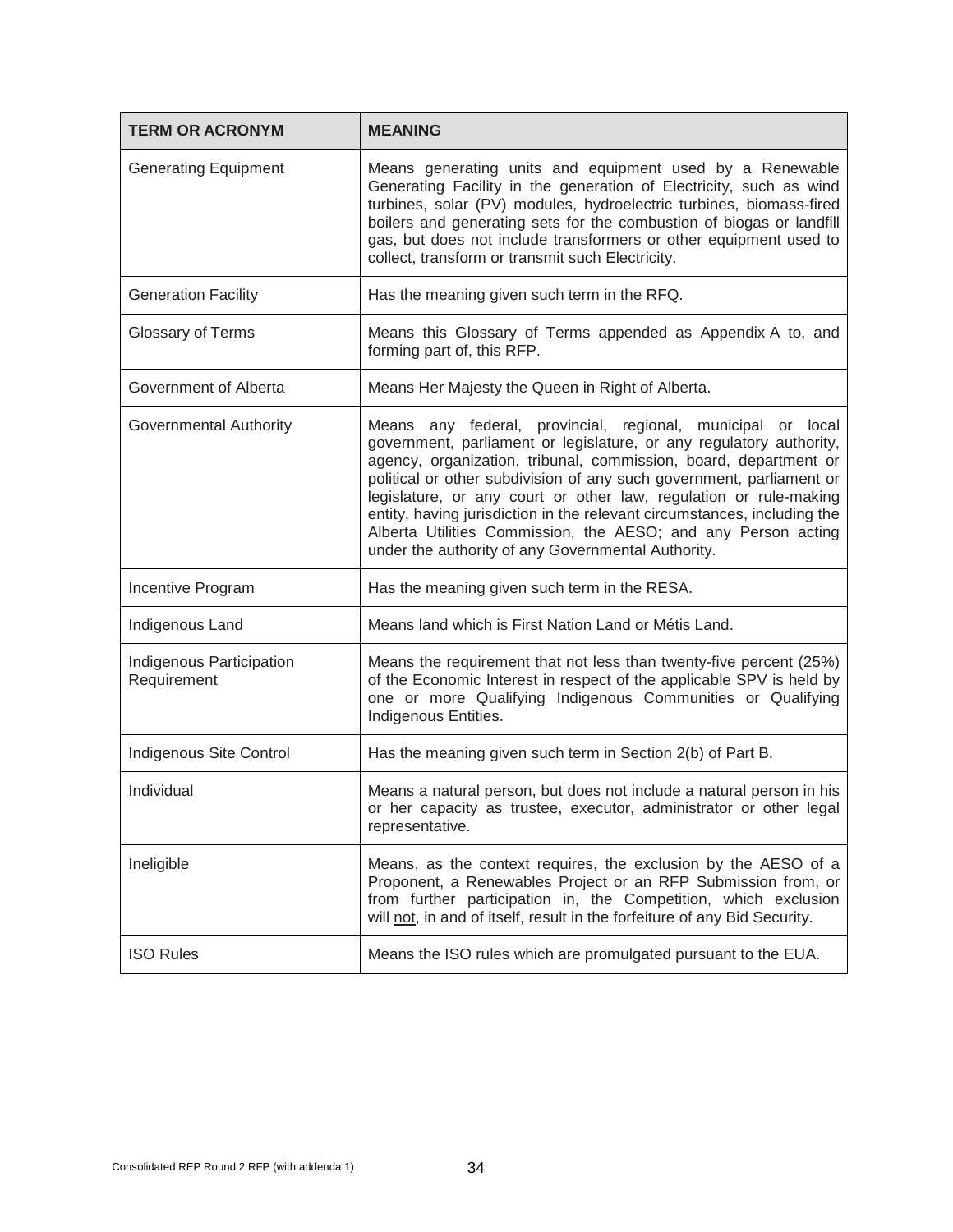| <b>TERM OR ACRONYM</b>    | <b>MEANING</b>                                                                                                                                                                                                                                                                                                                                                                                             |  |  |  |
|---------------------------|------------------------------------------------------------------------------------------------------------------------------------------------------------------------------------------------------------------------------------------------------------------------------------------------------------------------------------------------------------------------------------------------------------|--|--|--|
| Laws                      | Means:                                                                                                                                                                                                                                                                                                                                                                                                     |  |  |  |
|                           | all applicable federal, provincial or municipal laws, orders-in<br>(a)<br>council, bylaws, codes, rules, policies, regulations and statutes;                                                                                                                                                                                                                                                               |  |  |  |
|                           | all applicable orders, decisions, codes, judgments, injunctions,<br>(b)<br>decrees, awards and writs of any court, tribunal, arbitrator,<br>Governmental Authority or other Person having jurisdiction;                                                                                                                                                                                                    |  |  |  |
|                           | all applicable rulings and conditions of any licence, permit,<br>(c)<br>certificate, registration, authorization, consent and approval<br>issued by a Governmental Authority;                                                                                                                                                                                                                              |  |  |  |
|                           | all applicable requirements under or prescribed by applicable<br>(d)<br>common law; and                                                                                                                                                                                                                                                                                                                    |  |  |  |
|                           | the ISO Rules, as well as any manuals or interpretation<br>(e)<br>bulletins issued by the AESO from time to time that are binding<br>on a Selected Proponent.                                                                                                                                                                                                                                              |  |  |  |
| <b>Legal Description</b>  | Means, with respect to each Property forming part of a Site, the<br>legal description of the Property in the following format:                                                                                                                                                                                                                                                                             |  |  |  |
|                           | (a) in the case of Properties in respect of which no plan of<br>subdivision has been registered, Meridian, Range, Township,<br>Section, 1/4 Section or Legal Subdivision;                                                                                                                                                                                                                                  |  |  |  |
|                           | in the case of Properties in respect of which a plan of<br>(b)<br>subdivision has been registered: (i) Plan, Block, Lot; and (ii)<br>Meridian, Range, Township, Section, 1/4 Section or Legal<br>Subdivision; or                                                                                                                                                                                           |  |  |  |
|                           | in the case of Properties that constitute Indigenous Land, the<br>(C)<br>parcel identification number, any information under (a) or (b)<br>above that can reasonably be provided, and such other<br>information as would generally constitute the legal description<br>of such Properties or that would reasonably be required to allow<br>the AESO to determine the physical location of such Properties. |  |  |  |
| <b>Longstop Dates</b>     | Means either or both, as the context permits, the Commencement of<br>Construction Longstop Date and COD Longstop Date as each such<br>term is defined in the RESA.                                                                                                                                                                                                                                         |  |  |  |
| <b>Material Deviation</b> | Means a deviation from the requirements in this RFP, including any<br>Prescribed Forms, which, in the opinion of the AESO, results in an<br>RFP Submission being in non-compliance in a material way with a<br>material component of this RFP or any requirement set out in this<br>RFP.                                                                                                                   |  |  |  |
| Métis Land                | Means land situated within the geographic boundaries of a<br>"settlement area", as such term is defined in the Metis Settlements<br>Act (Alberta).                                                                                                                                                                                                                                                         |  |  |  |
| Métis Settlement          | Has the meaning given the term "settlement" under the Metis<br>Settlements Act (Alberta).                                                                                                                                                                                                                                                                                                                  |  |  |  |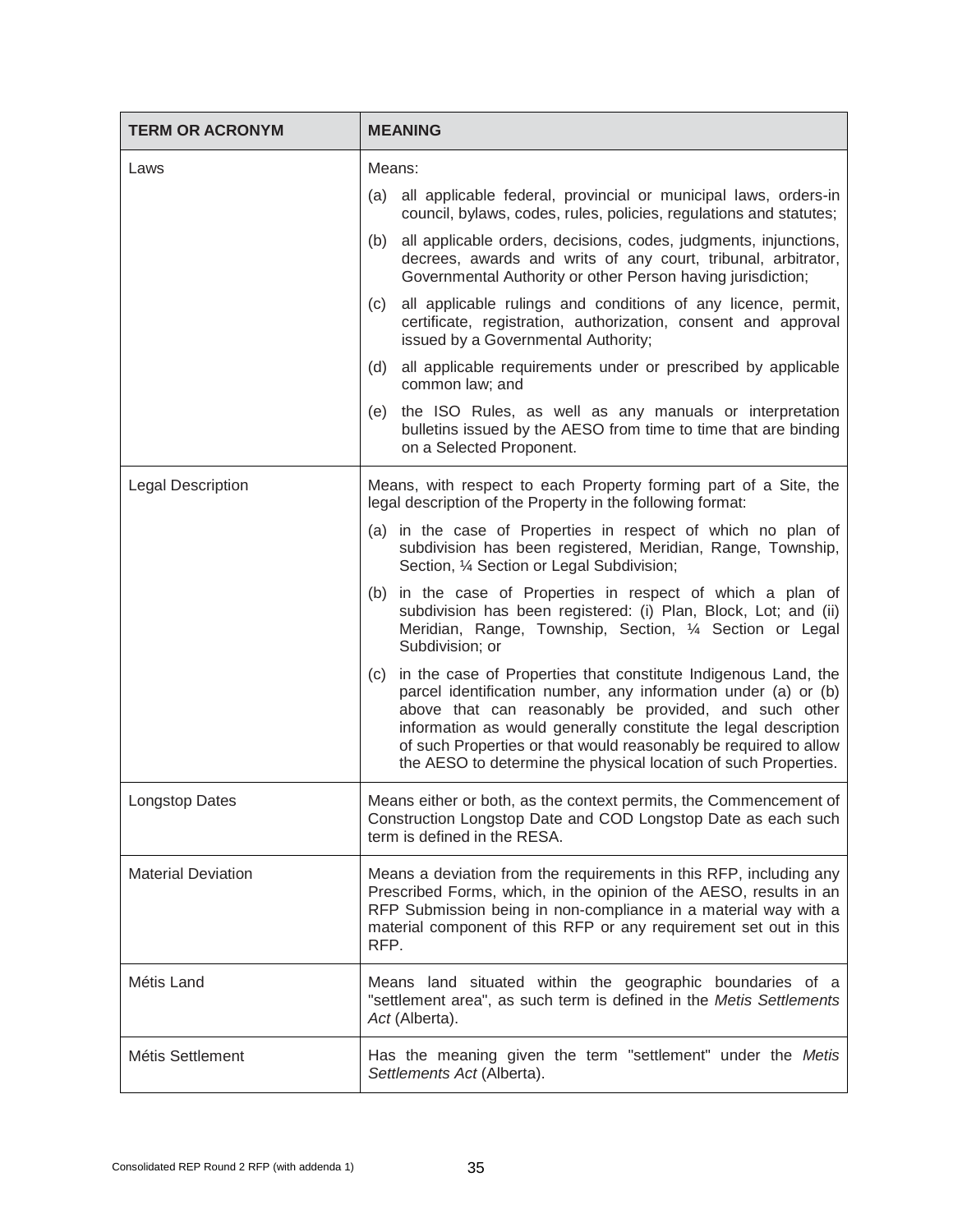| <b>TERM OR ACRONYM</b>            | <b>MEANING</b>                                                                                                                                                                                                                                                                                                                                                                                                                                                                                                                                                                                                                                                                                                                                                                                                                                                                                                                                                                                                                                                                                                                    |  |  |
|-----------------------------------|-----------------------------------------------------------------------------------------------------------------------------------------------------------------------------------------------------------------------------------------------------------------------------------------------------------------------------------------------------------------------------------------------------------------------------------------------------------------------------------------------------------------------------------------------------------------------------------------------------------------------------------------------------------------------------------------------------------------------------------------------------------------------------------------------------------------------------------------------------------------------------------------------------------------------------------------------------------------------------------------------------------------------------------------------------------------------------------------------------------------------------------|--|--|
| <b>Minister</b>                   | Has the meaning given such term in the REA.                                                                                                                                                                                                                                                                                                                                                                                                                                                                                                                                                                                                                                                                                                                                                                                                                                                                                                                                                                                                                                                                                       |  |  |
| Moving Water                      | Has the meaning given the term "Moving Water" in the RESA.                                                                                                                                                                                                                                                                                                                                                                                                                                                                                                                                                                                                                                                                                                                                                                                                                                                                                                                                                                                                                                                                        |  |  |
| <b>MW</b>                         | Means megawatt.                                                                                                                                                                                                                                                                                                                                                                                                                                                                                                                                                                                                                                                                                                                                                                                                                                                                                                                                                                                                                                                                                                                   |  |  |
| <b>MWh</b>                        | Means megawatt hour.                                                                                                                                                                                                                                                                                                                                                                                                                                                                                                                                                                                                                                                                                                                                                                                                                                                                                                                                                                                                                                                                                                              |  |  |
| Nameplate Capacity                | Means, in respect of a generating unit, the manufacturer's installed<br>rated capacity of the generating unit to generate Electricity,<br>expressed in MW; and means for solar Generation Facilities the<br>manufacturer's total installed rated capacity in MW as determined by<br>taking the lesser of: (a) the sum of the manufacturer's capacity<br>ratings (in direct current MW) for normal operation (e.g. continuous<br>output ratings) of the installed solar modules (i.e. panels) of the<br>Generation Facility; and (b) the sum of the manufacturer's capacity<br>ratings (in alternating current MW) for normal operation (e.g.<br>continuous output ratings) of the installed inverters of the<br>Generation Facility.                                                                                                                                                                                                                                                                                                                                                                                              |  |  |
| <b>New Build</b>                  | Has the meaning given such term in the RFQ.                                                                                                                                                                                                                                                                                                                                                                                                                                                                                                                                                                                                                                                                                                                                                                                                                                                                                                                                                                                                                                                                                       |  |  |
| <b>Non-Collusion Requirements</b> | Means the requirement that a Proponent Team:<br>not coordinate its RFP Submission with any other Proponent or<br>(a)<br>with any team participating in REP Round 3 (except in the case<br>where all members of the Proponent Team and the team<br>participating in REP Round 3 are the same);<br>keep its RFP Submissions confidential;<br>(b)<br>ensure that no member of its Proponent Team has entered into<br>(c)<br>any agreement or arrangement with any member of another<br>Proponent Team or with any member of a team participating in<br>REP Round 3 (except in the case where all members of the<br>Proponent Team and the team participating in REP Round 3<br>are the same) for purposes of affecting the Strike Price bid in<br>any RFP Submission submitted by either Proponent or the<br>strike price bid in any request for proposals submission of any<br>such team participating in REP Round 3; and<br>not engage in any activity or communication that results in a<br>(d)<br>Conflict of Interest, collusion or a violation of any of the civil or<br>criminal provisions of the Competition Act (Canada). |  |  |
| Part A                            | Means Part A of this RFP.                                                                                                                                                                                                                                                                                                                                                                                                                                                                                                                                                                                                                                                                                                                                                                                                                                                                                                                                                                                                                                                                                                         |  |  |
| Part B                            | Means Part B of this RFP.                                                                                                                                                                                                                                                                                                                                                                                                                                                                                                                                                                                                                                                                                                                                                                                                                                                                                                                                                                                                                                                                                                         |  |  |
| <b>Performance Security</b>       | Means the Completion and Performance Security as defined in the<br>RESA.                                                                                                                                                                                                                                                                                                                                                                                                                                                                                                                                                                                                                                                                                                                                                                                                                                                                                                                                                                                                                                                          |  |  |
| <b>Permitted Purpose</b>          | Has the meaning given such term in the RFQ.                                                                                                                                                                                                                                                                                                                                                                                                                                                                                                                                                                                                                                                                                                                                                                                                                                                                                                                                                                                                                                                                                       |  |  |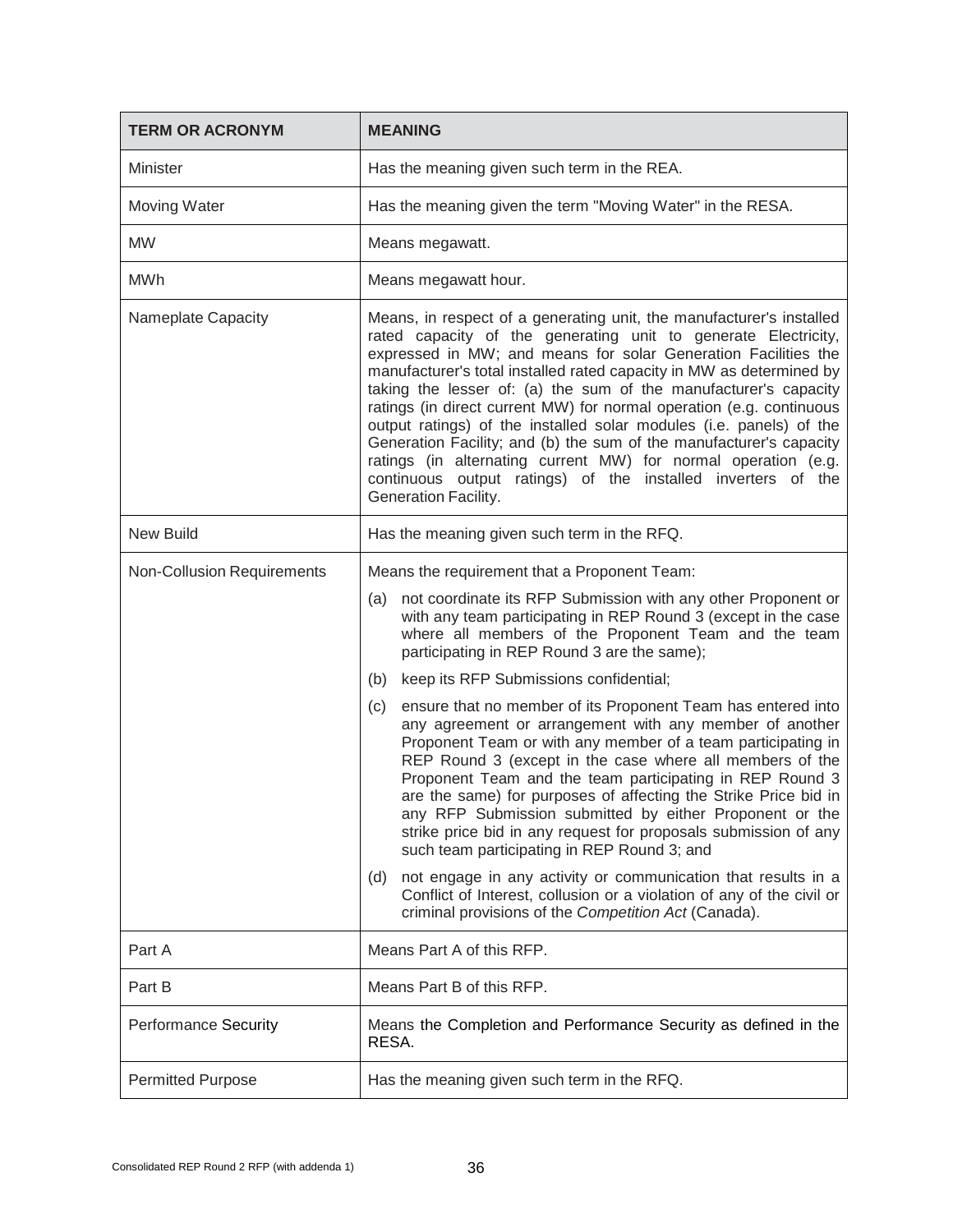| <b>TERM OR ACRONYM</b>             | <b>MEANING</b>                                                                                                                                                                                                                                                                                                                                                    |  |  |  |
|------------------------------------|-------------------------------------------------------------------------------------------------------------------------------------------------------------------------------------------------------------------------------------------------------------------------------------------------------------------------------------------------------------------|--|--|--|
| Person(s)                          | Means an Entity or an Individual.                                                                                                                                                                                                                                                                                                                                 |  |  |  |
| Power Pool                         | Has the meaning given the term "power pool" in the EUA.                                                                                                                                                                                                                                                                                                           |  |  |  |
| <b>Prescribed Form</b>             | Means each form described herein as a prescribed form and<br>attached hereto as an Appendix.                                                                                                                                                                                                                                                                      |  |  |  |
| <b>Procurement Target</b>          | Means Renewables Projects awarded RESAs pursuant to this<br>Competition with aggregate Contract Capacity of up to 300 MW.                                                                                                                                                                                                                                         |  |  |  |
| Project Team Lead and Team<br>Lead | Has the meaning given such term in the RFQ.                                                                                                                                                                                                                                                                                                                       |  |  |  |
| Proponent                          | Means, in respect of any Renewables Project, the Respondent<br>identified with respect to such Renewables Project in a Qualification<br>Submission, and if the context allows also means the Proponent<br>Team Members.                                                                                                                                           |  |  |  |
| <b>Proponent Name</b>              | Means the name by which the Proponent was, as Respondent,<br>identified as specified in the Prescribed Form - Respondent<br>Declarations of the RFQ.                                                                                                                                                                                                              |  |  |  |
| <b>Proponent Team</b>              | Means the Proponent and all of the Proponent Team Members.                                                                                                                                                                                                                                                                                                        |  |  |  |
| <b>Proponent Team Members</b>      | Means, in respect of any Renewables Project, the Respondent<br>identified with respect to such Renewables Project in a Qualification<br>Submission and each Person who is a member of the Respondent<br>Team in respect of such Respondent.                                                                                                                       |  |  |  |
| Proponent's Account                | Means the REP Bonfirehub Site user account through which the<br>AESO received the Proponent's Qualification Submission.                                                                                                                                                                                                                                           |  |  |  |
| Proponent's Representative         | Has the meaning given such term in Section 2.2 of Part A.                                                                                                                                                                                                                                                                                                         |  |  |  |
| <b>Qualification Submission</b>    | Means the submission made by a Respondent pursuant to the RFQ.                                                                                                                                                                                                                                                                                                    |  |  |  |
| Qualifying Indigenous<br>Community | Means a First Nation located in the Province of Alberta, a Métis<br>Settlement, the Métis Nation of Alberta, or the Aseniwuche Winewak<br>Nation.                                                                                                                                                                                                                 |  |  |  |
| Qualifying Indigenous Entity       | Means: (i) a corporation, partnership, association, company, or other<br>legal entity which is wholly-owned, directly or indirectly, legally or<br>beneficially, by one or more Qualifying Indigenous Communities; or<br>(ii) a trust in respect of which all beneficial interests are wholly-<br>owned or held by one or more Qualifying Indigenous Communities. |  |  |  |
| Ranked Renewables Project          | Has the meaning given such term in Section 3.1(iii) of Part A.                                                                                                                                                                                                                                                                                                    |  |  |  |
| Ranked RFP Submission              | Has the meaning given such term in Section 3.1(iii) of Part A.                                                                                                                                                                                                                                                                                                    |  |  |  |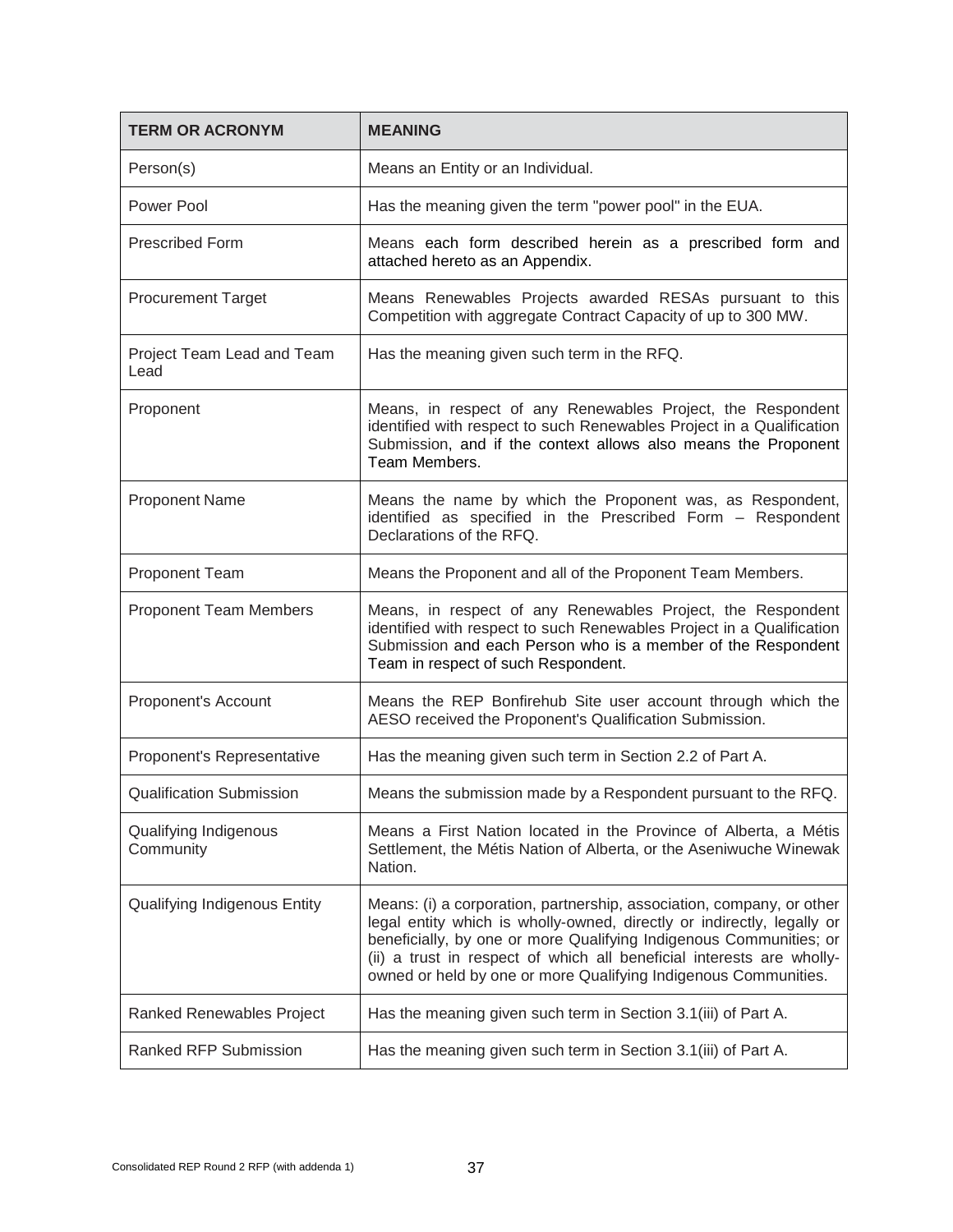| <b>TERM OR ACRONYM</b>                                               | <b>MEANING</b>                                                                                                                                                                                                                                                                                                                                                                                                                                                                       |  |  |
|----------------------------------------------------------------------|--------------------------------------------------------------------------------------------------------------------------------------------------------------------------------------------------------------------------------------------------------------------------------------------------------------------------------------------------------------------------------------------------------------------------------------------------------------------------------------|--|--|
| Releasees                                                            | Means the AESO and its members and its employees and its<br>evaluators, consultants and advisors engaged by it in connection<br>with the Competition.                                                                                                                                                                                                                                                                                                                                |  |  |
| <b>Renewable Attributes</b>                                          | Means those attributes existing or coming into existence in the<br>future, associated with a Generation Facility having decreased<br>environmental impacts due to or through the generation of Electricity<br>through the generation of Renewable Electricity, and includes:                                                                                                                                                                                                         |  |  |
|                                                                      | rights to any fungible or non-fungible attributes, whether<br>(a)<br>arising from the Generation Facility itself, from the interaction<br>of the Generation Facility with the AIES or because of<br>applicable legislation or voluntary programs established by<br>Governmental Authorities or agencies thereof;                                                                                                                                                                     |  |  |
|                                                                      | (b)<br>any and all rights relating to the nature of the energy source<br>as may be defined and awarded through applicable<br>legislation or voluntary programs, including ownership rights<br>to any emission reduction credits or entitlements resulting<br>from interaction of the Generation Facility with the AIES or as<br>specified by applicable legislation or voluntary programs, and<br>the right to quantify and register such credits with competent<br>authorities; and |  |  |
|                                                                      | all revenues, entitlements, benefits, and other proceeds<br>(c)<br>arising from or related to the foregoing,                                                                                                                                                                                                                                                                                                                                                                         |  |  |
|                                                                      | but which excludes:                                                                                                                                                                                                                                                                                                                                                                                                                                                                  |  |  |
|                                                                      | (d)<br>any tax or other benefit under the Government of Canada's<br>Canadian Renewable and Conservation Expenses (CRCE)<br>or successor program which may be available in connection<br>with a Renewables Project.                                                                                                                                                                                                                                                                   |  |  |
| <b>Renewable Electricity</b>                                         | means "renewable electricity" as defined in the REA.                                                                                                                                                                                                                                                                                                                                                                                                                                 |  |  |
| Renewable Electricity Act and<br><b>REA</b>                          | Means the Renewable Electricity Act (Alberta).                                                                                                                                                                                                                                                                                                                                                                                                                                       |  |  |
| <b>Renewable Electricity</b><br>Program                              | Means any "renewable electricity program" established by the<br>AESO and approved by the Minister pursuant to the REA.                                                                                                                                                                                                                                                                                                                                                               |  |  |
| <b>Renewable Electricity</b><br>Support Agreement and<br><b>RESA</b> | Means the Renewable Electricity Support Agreement in the form set<br>out in Appendix B to this RFP.                                                                                                                                                                                                                                                                                                                                                                                  |  |  |
| Renewable Fuel                                                       | Means an energy resource that occurs naturally and that can be<br>replenished or renewed within a human lifespan, including: (i)<br>Moving Water, (ii) wind, (iii) heat from the earth, (iv) sunlight, and (v)<br>Sustainable Biomass.                                                                                                                                                                                                                                               |  |  |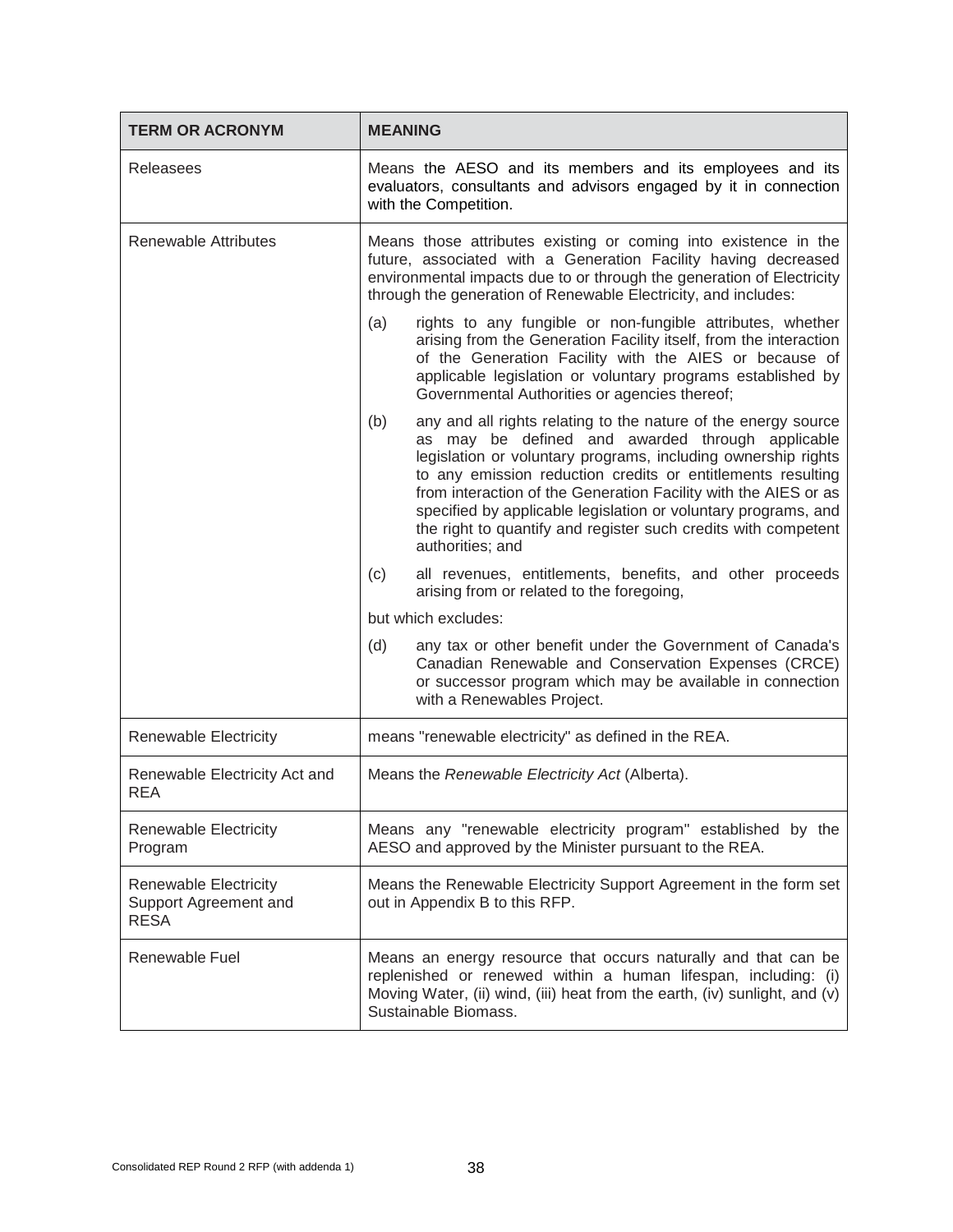| <b>TERM OR ACRONYM</b>                          | <b>MEANING</b>                                                                                                                                                                                                                                                                                                                |  |  |
|-------------------------------------------------|-------------------------------------------------------------------------------------------------------------------------------------------------------------------------------------------------------------------------------------------------------------------------------------------------------------------------------|--|--|
| <b>Renewable Generating Facility</b>            | Means an Electricity generating facility which generates Electricity<br>exclusively from one or more Renewable Fuels (except in the case<br>of a facility utilizing Sustainable Biomass to generate Electricity) and<br>delivers that Electricity through its own meter connected to the AIES<br>in accordance with all Laws. |  |  |
| Renewables Project                              | Means a Renewable Generating Facility which is the subject of a<br>Renewables Project Proposal which was determined by the AESO<br>through the RFQ to be qualified to participate in this RFP through an<br>RFP Submission.                                                                                                   |  |  |
| Renewables Project Proposal                     | Means a proposal made by a Respondent in respect of a<br>Renewables Project contained in a Qualification Submission.                                                                                                                                                                                                          |  |  |
| <b>REP Bonfirehub Site</b>                      | Means the electronic information sharing site maintained by the<br>AESO for purposes of this Competition.                                                                                                                                                                                                                     |  |  |
| <b>REP Round 1</b>                              | Has the meaning given such term in Section 1.2 of Part A.                                                                                                                                                                                                                                                                     |  |  |
| <b>REP Round 2</b>                              | Means this second competition being carried out by the AESO<br>pursuant to the REA to promote the development of up to 300 MW<br>of Renewables Projects and, where the context allows, also means<br>"Competition".                                                                                                           |  |  |
| <b>REP Round 3</b>                              | Has the meaning given such term in Section 1.2 of Part A.                                                                                                                                                                                                                                                                     |  |  |
| <b>Request for Clarifications</b>               | Means requests made by the AESO to a Proponent for Clarification<br>of information already provided to the AESO.                                                                                                                                                                                                              |  |  |
| Request for Expressions of<br>Interest and REOI | Means the Request for Expressions of Interest in respect of REP<br>Round 2 issued by the AESO on March 29, 2018.                                                                                                                                                                                                              |  |  |
| Request for Proposals or RFP                    | Means this request for proposals issued by the AESO as part of the<br>Competition, including all of the Appendices, as amended from time<br>to time by the AESO in accordance with the terms hereof.                                                                                                                          |  |  |
| Request for Qualifications or<br><b>RFQ</b>     | Means the request for qualifications issued by the AESO on April<br>27, 2018 in connection with the Competition, as amended by<br>Addenda issued by the AESO.                                                                                                                                                                 |  |  |
| Respondent                                      | Has the meaning given such term in the RFQ.                                                                                                                                                                                                                                                                                   |  |  |
| <b>Respondent Team</b>                          | Means the Respondent and the Respondent's Designated Equity<br>Providers, Equity Support Persons and Project Team Leads as well<br>as any other Persons identified as Respondent Team Members in<br>the Qualification Submission of the Respondent.                                                                           |  |  |
| <b>Respondent Team Members</b>                  | Means each Person that is a member of the Respondent Team.                                                                                                                                                                                                                                                                    |  |  |
| Respondent's Representative                     | Has the meaning given such term in the RFQ.                                                                                                                                                                                                                                                                                   |  |  |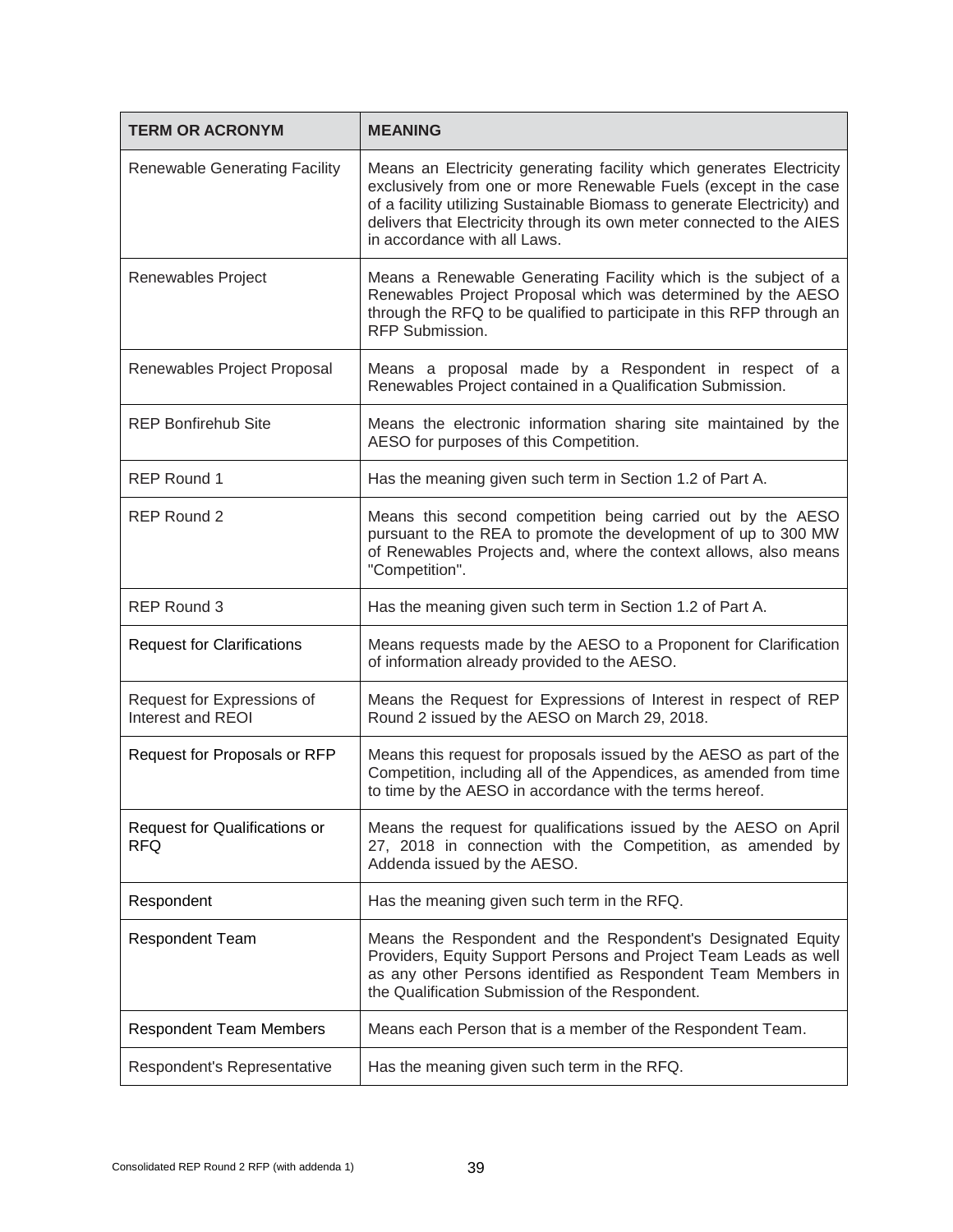| <b>TERM OR ACRONYM</b>                       | <b>MEANING</b>                                                                                                                                                                                                                                                                                                                                                                                                                                                                                                              |  |  |
|----------------------------------------------|-----------------------------------------------------------------------------------------------------------------------------------------------------------------------------------------------------------------------------------------------------------------------------------------------------------------------------------------------------------------------------------------------------------------------------------------------------------------------------------------------------------------------------|--|--|
| <b>Restricted Party</b>                      | Means a Person who had, or currently has, participation or<br>involvement in:                                                                                                                                                                                                                                                                                                                                                                                                                                               |  |  |
|                                              | the Competition on behalf of the AESO;<br>(a)                                                                                                                                                                                                                                                                                                                                                                                                                                                                               |  |  |
|                                              | the design, planning or implementation of the Competition for<br>(b)<br>the AESO; or                                                                                                                                                                                                                                                                                                                                                                                                                                        |  |  |
|                                              | any other relationship with the AESO related to the<br>(c)<br>Competition;                                                                                                                                                                                                                                                                                                                                                                                                                                                  |  |  |
|                                              | and who, as a result, and in the opinion of the AESO in relation to<br>the Competition has an actual conflict of interest or creates the<br>perception of a conflict of interest or may provide a material unfair<br>advantage to any Respondent or confidential information to any<br>Respondent that is not, or would not reasonably be expected to be,<br>available to other Respondents, and includes the Persons listed in<br>Section 6.1 of Part A of the RFQ; and Restricted Party means any<br>one of such Persons. |  |  |
| <b>RFP Connection Capacity</b><br>Assessment | Has the meaning given such term in Section 3.1(iv) of Part A.                                                                                                                                                                                                                                                                                                                                                                                                                                                               |  |  |
| <b>RFP Submission</b>                        | Means a submission made by a Proponent pursuant to this RFP,<br>containing the information and other requirements set out and<br>stipulated in Part B in respect of a Renewables Project, and means,<br>if applicable, the RESA, Performance Security and Solicitor's<br>Opinion in respect of a Selected Renewables Project.                                                                                                                                                                                               |  |  |
| <b>RFP Submission Deadline</b>               | Means the time specified in Section 2.10 of Part A in respect of such<br>term.                                                                                                                                                                                                                                                                                                                                                                                                                                              |  |  |
| <b>Ringfence Covenants</b>                   | Means the covenants of the Counterparty contained in the RESA<br>requiring the Counterparty:                                                                                                                                                                                                                                                                                                                                                                                                                                |  |  |
|                                              | not to undertake any business other than that associated with<br>(a)<br>the Renewables Project;                                                                                                                                                                                                                                                                                                                                                                                                                             |  |  |
|                                              | (b)<br>not modify the Renewables Project without consent of the<br>AESO; and                                                                                                                                                                                                                                                                                                                                                                                                                                                |  |  |
|                                              | other than in respect of its business, not incur indebtedness,<br>(c)<br>including indebtedness on behalf of, or a guarantee of the<br>obligations of any other Person.                                                                                                                                                                                                                                                                                                                                                     |  |  |
| Selected Proponent                           | Means a Proponent that, pursuant to evaluation under the terms of<br>this RFP and the approvals of the Minister required under Section<br>7(3) the REA, becomes entitled, if an SPV, to become Counterparty<br>to, or if not an SPV, then whose SPV becomes entitled to become<br>Counterparty to a RESA with the AESO for a Renewables Project,<br>and, in the latter case, includes such SPV.                                                                                                                             |  |  |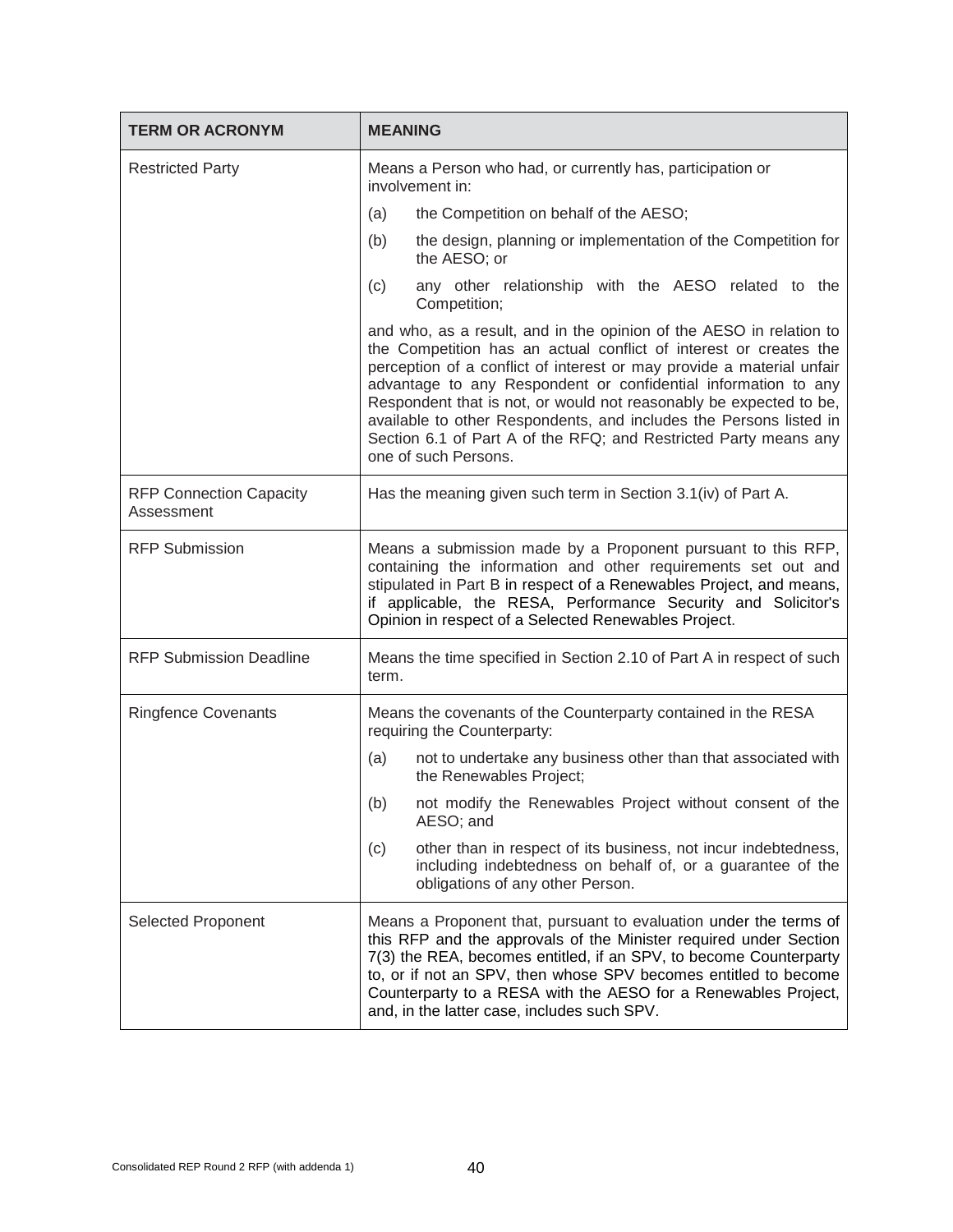| <b>TERM OR ACRONYM</b>           | <b>MEANING</b>                                                                                                                                                                                                                                                                                                                                                                                                                                                                      |  |  |  |
|----------------------------------|-------------------------------------------------------------------------------------------------------------------------------------------------------------------------------------------------------------------------------------------------------------------------------------------------------------------------------------------------------------------------------------------------------------------------------------------------------------------------------------|--|--|--|
| Selected Renewables Project      | Means a Renewables Project that is selected pursuant to the<br>evaluation under the terms of this RFP and the approvals of the<br>Minister required under Section 7(3) of the REA, and in respect of<br>which the applicable Proponent is awarded a RESA.                                                                                                                                                                                                                           |  |  |  |
| <b>Settlement Council</b>        | Means a "settlement council" as such term in defined in the Metis<br>Settlements Act (Alberta).                                                                                                                                                                                                                                                                                                                                                                                     |  |  |  |
| <b>Site</b>                      | Means, in respect of a Renewables Project, the lands and/or other<br>physical location on, over, in, under or in respect of which such<br>project is, or is to be, situated as such location is identified in the<br>Prescribed Form - Renewables Project Profile which was submitted<br>as part of the Qualification Submission for such Renewables<br>Project.                                                                                                                    |  |  |  |
| Solicitor's Confirmation Opinion | Means the Solicitor's Confirmation Opinion Respecting Indigenous<br>Site Control in the form set out in Appendix F.                                                                                                                                                                                                                                                                                                                                                                 |  |  |  |
| Solicitor's Opinion              | Means the Solicitor's Opinion regarding execution of the RESA in<br>the form set out in Appendix I.                                                                                                                                                                                                                                                                                                                                                                                 |  |  |  |
| <b>SPV</b>                       | Means, with respect to a Renewables Project, a special purpose<br>vehicle whether in the form of a Corporation or Unincorporated<br>Association, controlled by one of or a combination of the Proponent,<br>Designated Equity Providers or Project Team Lead created for the<br>purpose of entering into the RESA with respect to such Renewables<br>Project if it is awarded a RESA under this RFP and which will<br>comply with the Ringfence Covenants contained in the RESA.    |  |  |  |
| Stage 1 Prescribed Forms         | Means the following Prescribed Forms:                                                                                                                                                                                                                                                                                                                                                                                                                                               |  |  |  |
|                                  | Appendix C - Prescribed Form of Bid Security;<br>(a)                                                                                                                                                                                                                                                                                                                                                                                                                                |  |  |  |
|                                  | Appendix D - Prescribed Form of Confirmation, Bid Security,<br>(b)<br>RESA Provisions and Release and Indemnity Agreement;                                                                                                                                                                                                                                                                                                                                                          |  |  |  |
|                                  | Appendix E - Prescribed Form of Proponent Declarations;<br>(c)                                                                                                                                                                                                                                                                                                                                                                                                                      |  |  |  |
|                                  | Appendix F - Prescribed Form of Solicitor's Opinion<br>(d)<br>Respecting Indigenous Site Control (if applicable);                                                                                                                                                                                                                                                                                                                                                                   |  |  |  |
|                                  | Appendix G - Prescribed Form of Section 89 Waiver (if<br>(e)<br>applicable); and                                                                                                                                                                                                                                                                                                                                                                                                    |  |  |  |
|                                  | Appendix H - Prescribed Form of Strike Price Offer.<br>(f)                                                                                                                                                                                                                                                                                                                                                                                                                          |  |  |  |
| <b>Strike Price</b>              | Means the amount (in \$/MWh (to two decimal places)) bid by a<br>Proponent in respect of a Renewables Project as the amount which,<br>subject to the terms of the RESA, will be used to determine the<br>amount the AESO will pay to or will be entitled to receive from the<br>Counterparty in respect of each MWh of Electricity generation from<br>the Renewables Project up to the Contract Capacity, and in respect<br>of the transfer of the associated Renewable Attributes. |  |  |  |
| <b>Submission Fee</b>            | Has the meaning given such term in the RFQ.                                                                                                                                                                                                                                                                                                                                                                                                                                         |  |  |  |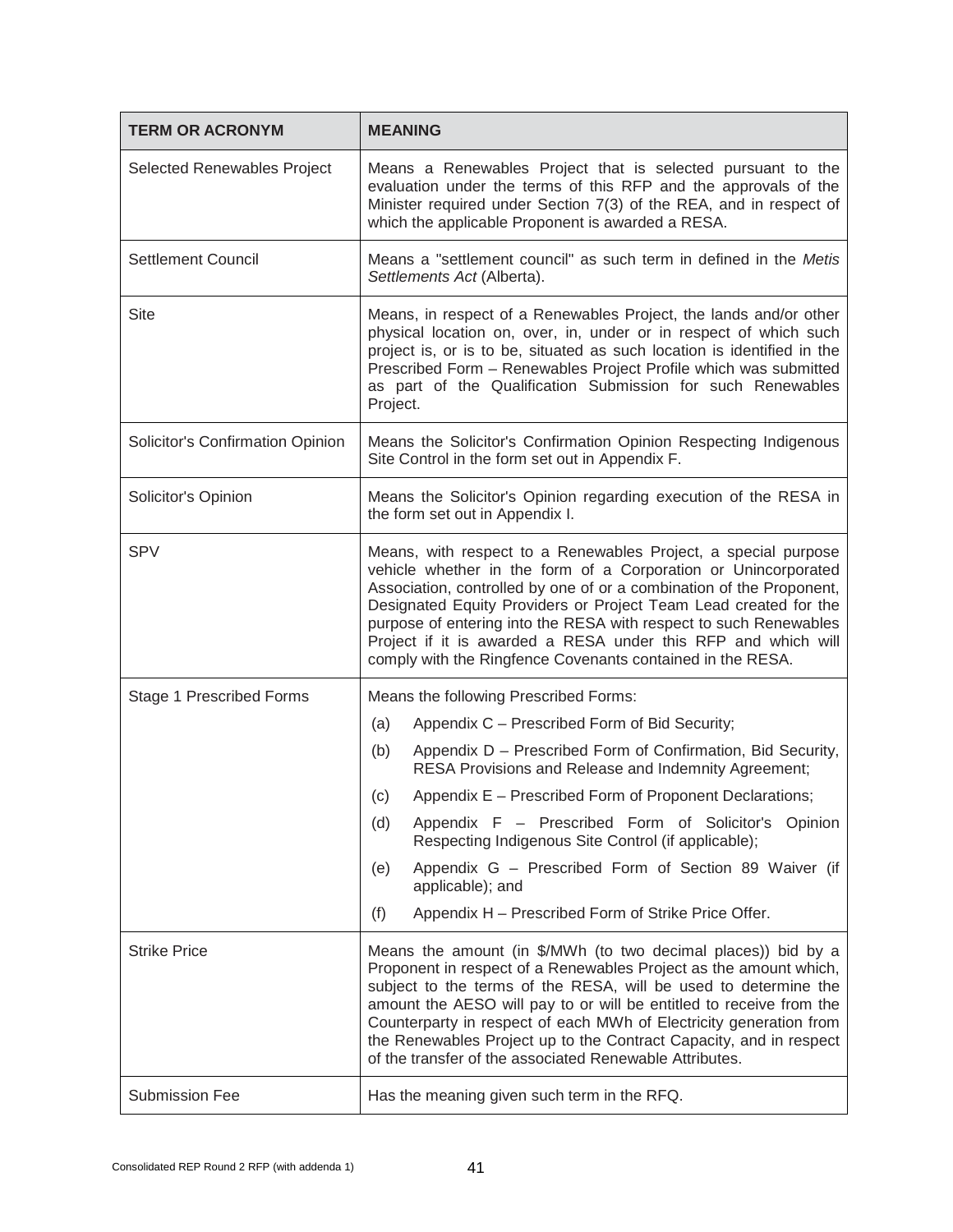| <b>TERM OR ACRONYM</b>  | <b>MEANING</b>                                                                  |  |
|-------------------------|---------------------------------------------------------------------------------|--|
| <b>Substation Lands</b> | Has the meaning given such term in the RFQ.                                     |  |
| Sustainable Biomass     | Has the meaning given to the term "Sustainable Biomass" set out in<br>the RESA. |  |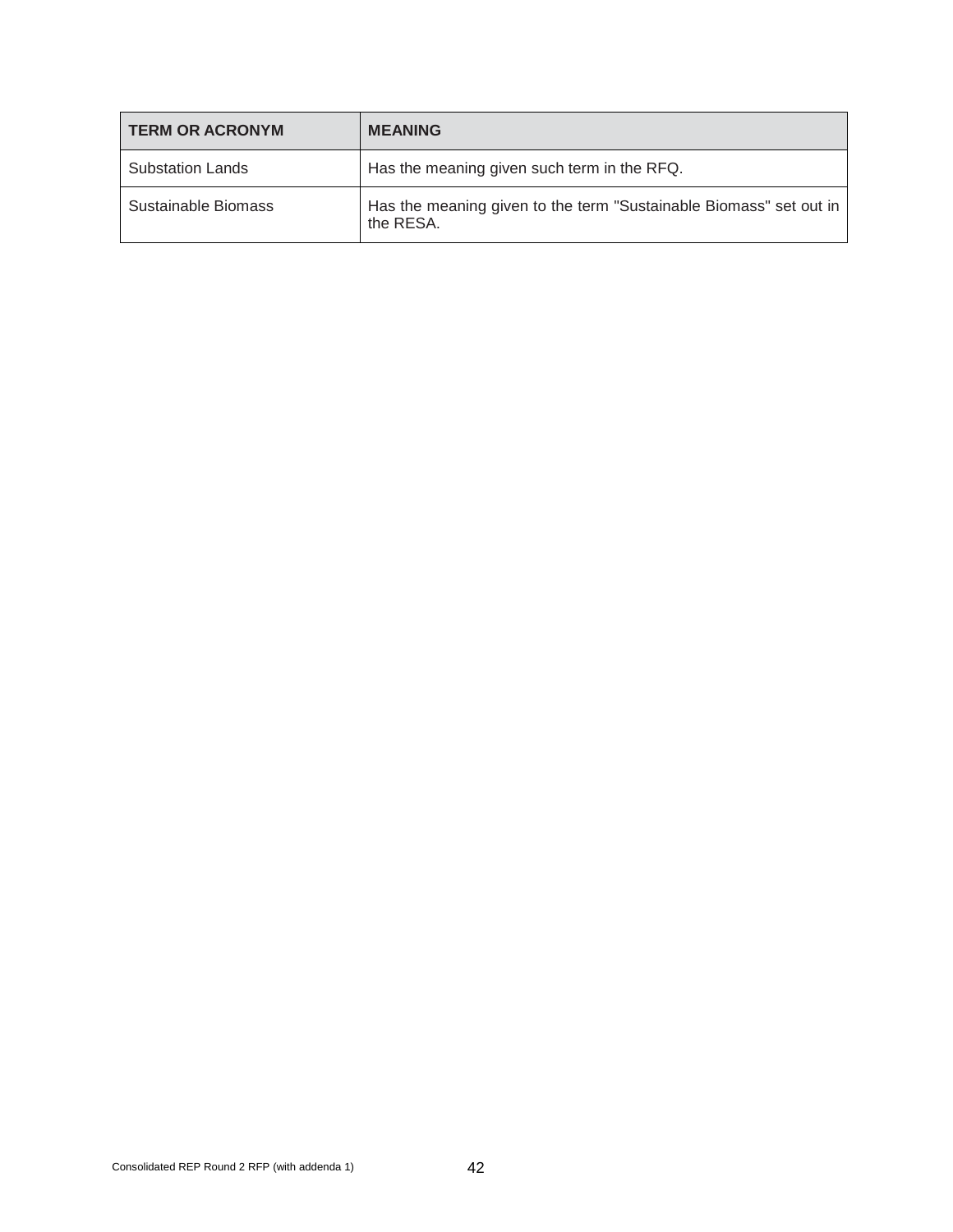| <b>TERM OR ACRONYM</b>    | <b>MEANING</b>                                                                                                                                                                                                                                                                                                                                                                                                                                                                                                                                                                                                                                                                                                                                                                                                                                                                                                                                                                                                                                                                                                                                                                                                                                                                                                                                                                                                                  |                                                                                                                                                                                                                                                                                                                                                                                                                                                                                                       |
|---------------------------|---------------------------------------------------------------------------------------------------------------------------------------------------------------------------------------------------------------------------------------------------------------------------------------------------------------------------------------------------------------------------------------------------------------------------------------------------------------------------------------------------------------------------------------------------------------------------------------------------------------------------------------------------------------------------------------------------------------------------------------------------------------------------------------------------------------------------------------------------------------------------------------------------------------------------------------------------------------------------------------------------------------------------------------------------------------------------------------------------------------------------------------------------------------------------------------------------------------------------------------------------------------------------------------------------------------------------------------------------------------------------------------------------------------------------------|-------------------------------------------------------------------------------------------------------------------------------------------------------------------------------------------------------------------------------------------------------------------------------------------------------------------------------------------------------------------------------------------------------------------------------------------------------------------------------------------------------|
| Tangible Net Worth or TNW | Means, in respect of a Designated Equity Provider or Equity Support<br>Person (as applicable), at any time and without duplication, an<br>amount determined in accordance with GAAP, and calculated as:<br>(a) the sum of capital stock, preferred stock (unless presented as<br>temporary equity under US GAAP), paid-in capital, contributed<br>surplus, retained earnings (minus any deficit, accumulated deficit or<br>negative retained earnings), capital reserves, cumulative translation<br>adjustment (whether positive or negative), and accumulated other<br>comprehensive income (whether positive or negative), minus (b) the<br>sum of any amounts shown on account of any common stock<br>reacquired by the Designated Equity Provider or Equity Support<br>Person or guarantor as applicable, the Designated Equity Provider<br>or Equity Support Person (as applicable) as a parent's interest in all<br>intangible assets (including but not limited to: patents, patent<br>applications,<br>service marks, industrial designs,<br>copyrights,<br>trademarks and trade names, licenses, development assets and<br>goodwill), prepaid assets, deferred tax assets, prepaid employee<br>benefits, defined benefit pension fund assets, and leasehold<br>improvements as presented in the Designated Equity Provider's or<br>Equity Support Person's (as applicable) consolidated financial<br>statements where: |                                                                                                                                                                                                                                                                                                                                                                                                                                                                                                       |
|                           | (i)                                                                                                                                                                                                                                                                                                                                                                                                                                                                                                                                                                                                                                                                                                                                                                                                                                                                                                                                                                                                                                                                                                                                                                                                                                                                                                                                                                                                                             | all intangible assets shall be net of any accumulated<br>amortization related to those intangible assets;                                                                                                                                                                                                                                                                                                                                                                                             |
|                           | (ii)                                                                                                                                                                                                                                                                                                                                                                                                                                                                                                                                                                                                                                                                                                                                                                                                                                                                                                                                                                                                                                                                                                                                                                                                                                                                                                                                                                                                                            | assets attributable to non-controlling interest ("NCI")<br>are to be excluded from (b) provided that NCIs are<br>not included in calculating (a), unless the Designated<br>Equity Provider or Equity Support Person (as<br>applicable)<br>as<br>parent has<br>entered<br>into<br>an<br>arrangement to fund, either directly or indirectly,<br>minority investments made in the subsidiary;                                                                                                            |
|                           | (iii)                                                                                                                                                                                                                                                                                                                                                                                                                                                                                                                                                                                                                                                                                                                                                                                                                                                                                                                                                                                                                                                                                                                                                                                                                                                                                                                                                                                                                           | the full amounts of goodwill, intangible assets and<br>defined benefit pension fund assets are to be<br>deducted in the calculation of Tangible Net Worth,<br>net of any associated deferred tax liability which<br>would be extinguished if the asset on the balance<br>sheet becomes impaired or is derecognized under<br>GAAP; and                                                                                                                                                                 |
|                           | (iv)                                                                                                                                                                                                                                                                                                                                                                                                                                                                                                                                                                                                                                                                                                                                                                                                                                                                                                                                                                                                                                                                                                                                                                                                                                                                                                                                                                                                                            | deferred tax assets may be netted with associated<br>deferred tax liabilities only if the deferred tax assets<br>and deferred tax liabilities relate to taxes levied by<br>the same taxation authority and offsetting is<br>permitted by the relevant tax authorities. The<br>deferred tax liabilities permitted to be netted against<br>the deferred tax assets should exclude amounts<br>already netted against the deduction of goodwill,<br>intangible assets and defined benefit pension assets. |
| <b>Target COD</b>         | Means June 30, 2021.                                                                                                                                                                                                                                                                                                                                                                                                                                                                                                                                                                                                                                                                                                                                                                                                                                                                                                                                                                                                                                                                                                                                                                                                                                                                                                                                                                                                            |                                                                                                                                                                                                                                                                                                                                                                                                                                                                                                       |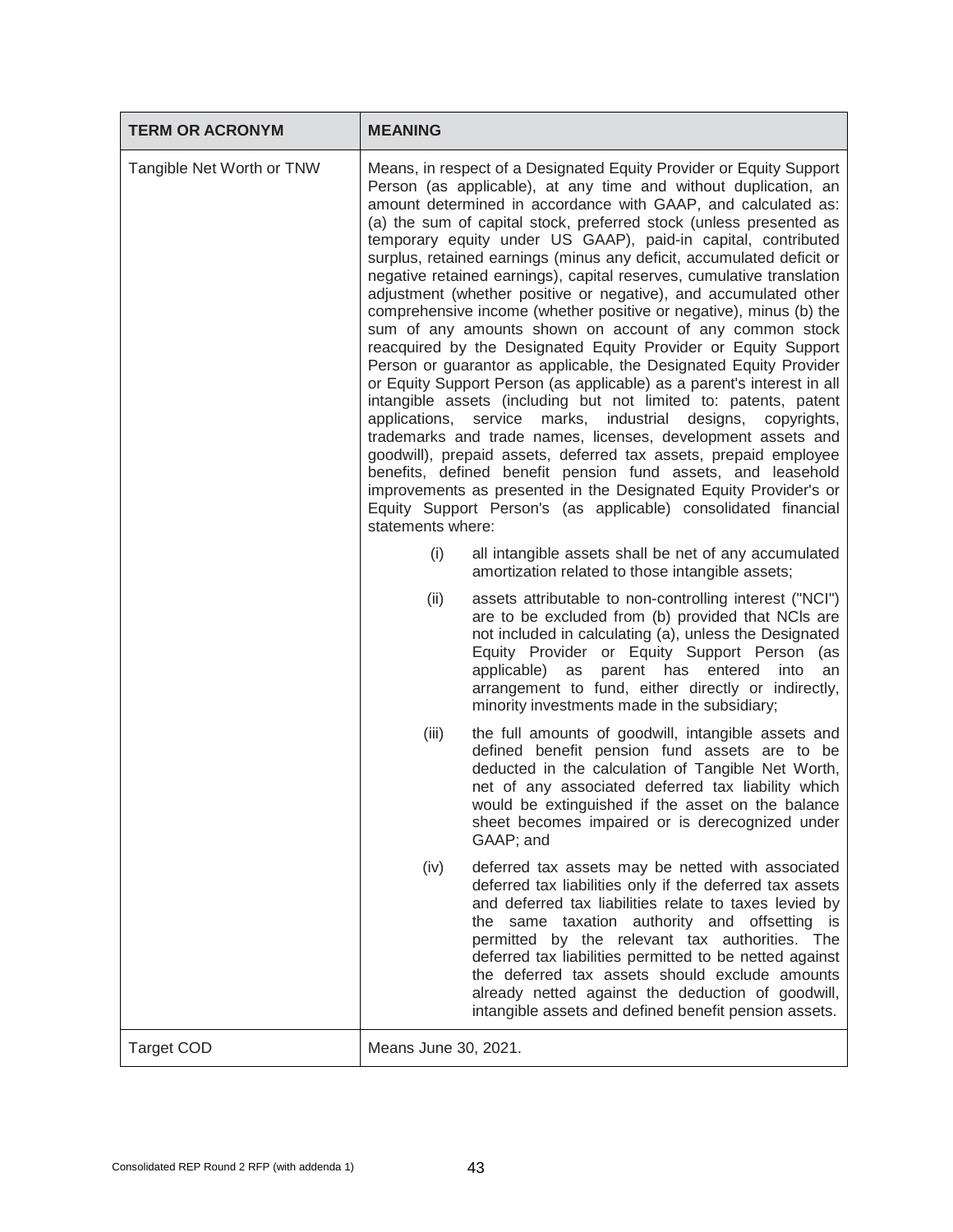| <b>TERM OR ACRONYM</b>     | <b>MEANING</b>                                                                                                                                                                                                                                                                               |
|----------------------------|----------------------------------------------------------------------------------------------------------------------------------------------------------------------------------------------------------------------------------------------------------------------------------------------|
| Term                       | Means term of the RESA, being the period from the date of its<br>execution through the period ending on the earlier of twenty (20)<br>years following the COD of the Renewables Project or Target COD.                                                                                       |
| Timetable                  | Means the timetable set forth in Section 2.10 of Part A.                                                                                                                                                                                                                                     |
| <b>TNW Methodology</b>     | Has the meaning given such term in Section 2(c) of Part B.                                                                                                                                                                                                                                   |
| <b>TNW Requirement</b>     | Has the meaning given such term in the RFQ.                                                                                                                                                                                                                                                  |
| <b>Transmission System</b> | Has the meaning given the term "transmission system" in the EUA.                                                                                                                                                                                                                             |
| Unincorporated Association | Means a trust, pension fund, partnership, joint venture or other<br>unincorporated association however formed and structured and for<br>purposes of this RFP and the Competition includes any Person who<br>is a partner, joint-venturer or associate in such Unincorporated<br>Association. |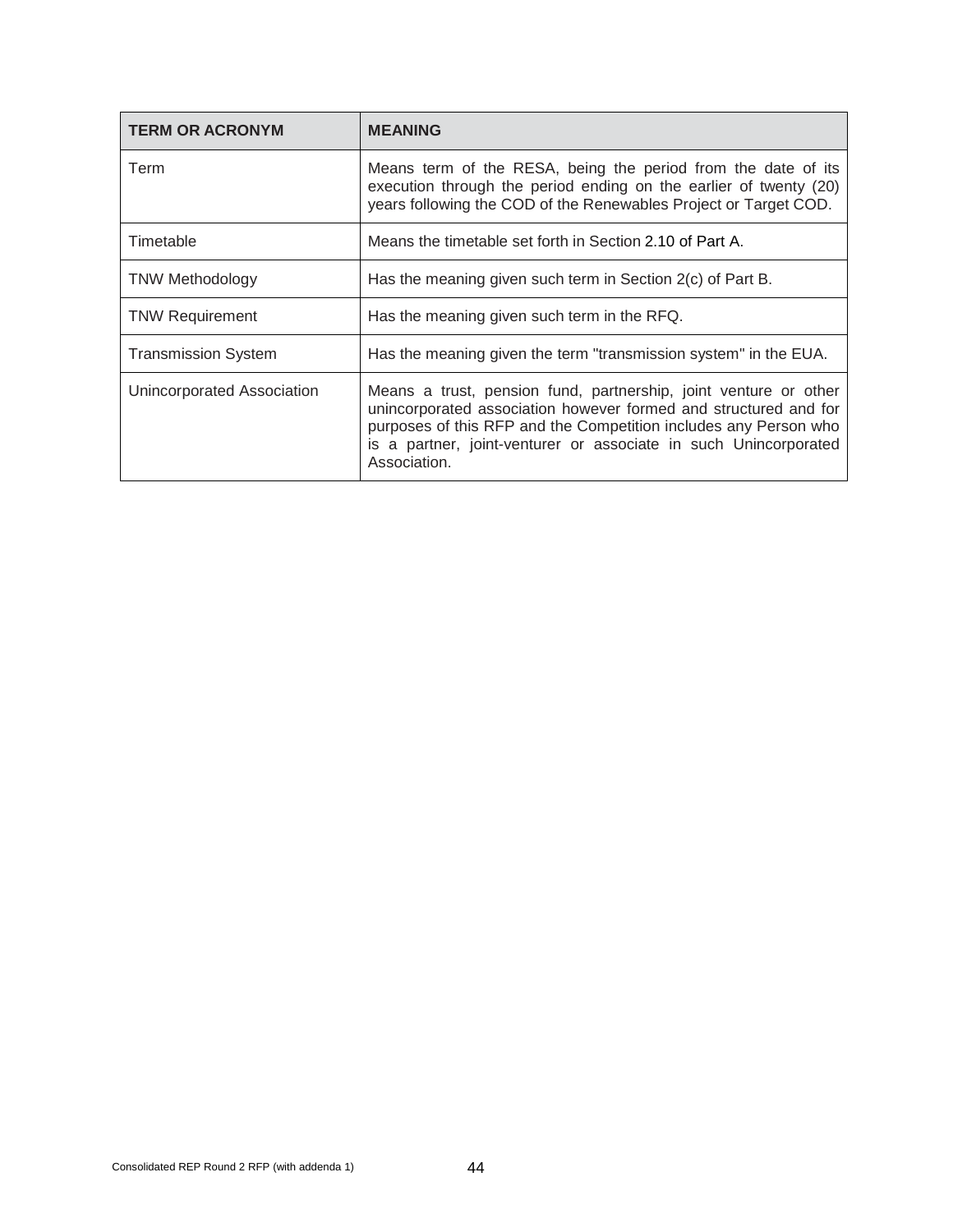#### **Interpretation Provisions**

This RFP shall be interpreted in accordance with the following:

- (a) the headings, captions, and formatting in this RFP are inserted for convenience only and do not form a part of this RFP and in no way define, limit, alter or enlarge the scope or meaning of any term of this RFP;
- (b) references in this RFP to "at the discretion", "in its discretion", "at its discretion", "in its opinion", "in the opinion", "in the AESO's sole opinion"; and "the exercise of discretion" when used in respect of the AESO will be, in each instance, interpreted to mean the sole, absolute and unfettered (including unfettered by any implied or express duties of good faith or of fairness), right, discretion or opinion, as the case may be, of the AESO;
- (c) references in this RFP to "comply" and "compliance", and references to "must" and "should" when used in connection with a submission requirement, shall be interpreted as set forth in Section 3.2 of Part A;
- (d) in this RFP, wherever the singular or masculine is used it will be construed as if the plural, the feminine or the neuter, and wherever the plural or the feminine or the neuter is used it will be construed as the singular or masculine, as the case may be, had been used where the context may require;
- (e) each Appendix, and table, contained in or attached to this RFP is an integral part of this RFP;
- (f) all monetary amounts referred to in this RFP are to lawful currency of Canada;
- (g) a reference in this RFP to Mountain Time includes a reference to Mountain Daylight Time if then applicable;
- (h) a reference in this RFP to a statute whether or not that statute has been defined, means a statute of Alberta unless otherwise stated;
- (i) a reference to а statute includes the statute as amended from time to time, and in the event that statute is repealed includes any successor legislation thereto including amendments to the successor legislation, and includes all regulations, by-laws and codes enacted thereunder as such regulations or by-laws, codes or rules may be amended from time to time;
- (j) in this RFP, the words "including" and "includes", when following any general term or statement, are not to be construed as limiting the general term or statement to the specific items or matters set forth or to similar items or matters, but rather as permitting the general term or statement to refer to all other items or matters that could reasonably fall within the broadest possible scope of the general term or statement;
- (k) capitalized terms and acronyms used in this RFP but not defined in this Appendix A have the meanings assigned to the same capitalized terms and acronyms used in the RFQ, in the RESA or within the text of this RFP;
- (l) a reference to this RFP or the RESA, or to the documents which make up the appendices to this RFP or the RESA, or to any part of those documents, shall be deemed to be a reference to the most current version of those documents, including all modifications and amendments thereto made and issued by the AESO to Proponents;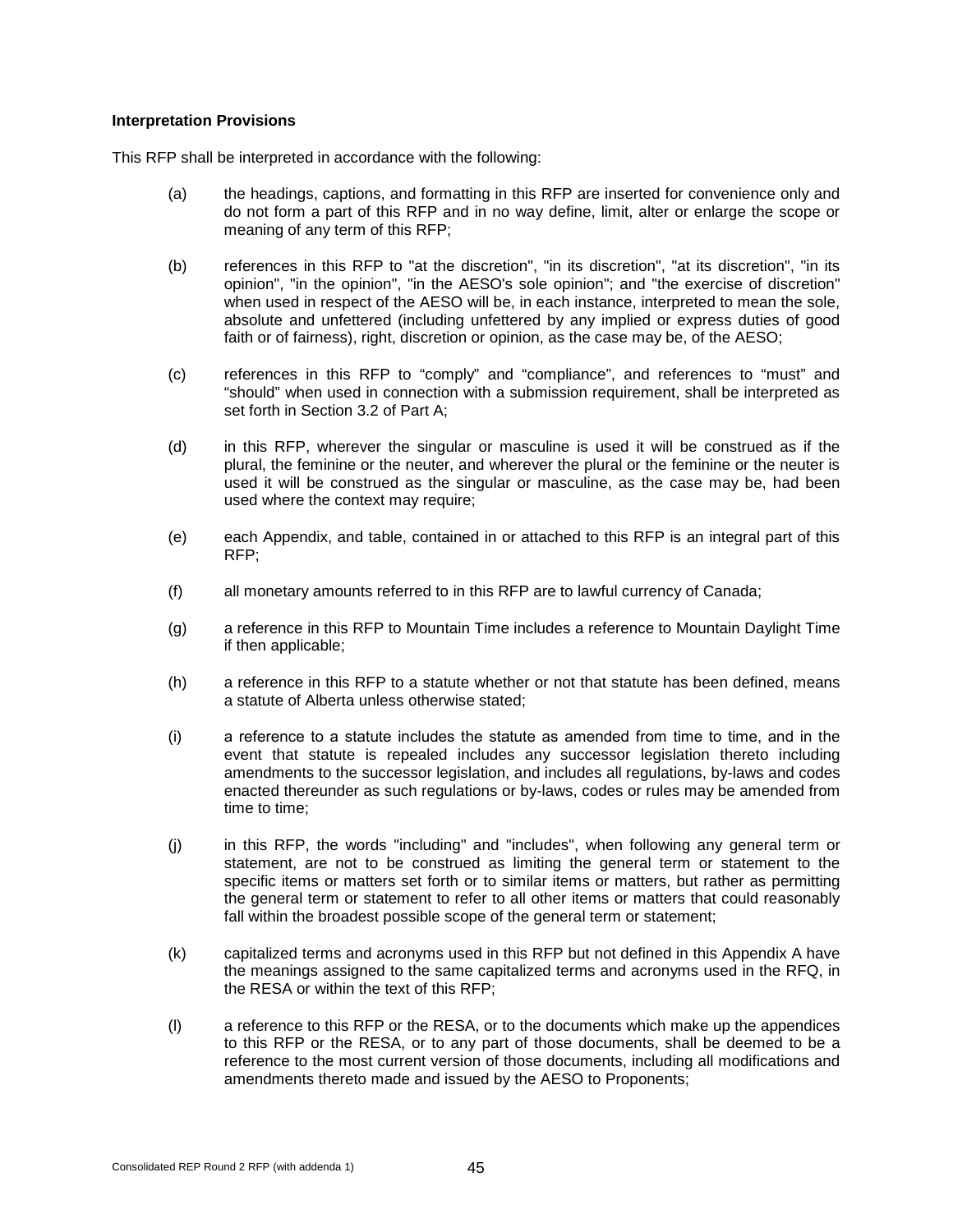- (m) a reference to а part, section or article, without а further reference to another document or to а specific Appendix to this RFP, shall be deemed to be a reference to that part, section or article of this RFP, exclusive of appendices, unless the context otherwise expressly requires;
- (n) a reference to an Appendix by letter in this RFP or in an Appendix to this RFP shall be deemed to be а reference to an Appendix of this RFP unless the context otherwise expressly indicates; and
- (o) where а section, subsection, paragraph or other part of any document includes а list of items, whether or not enumerated, the list of items will be construed and interpreted conjunctively as if each was connected to the other by the word "and", unless the context specifically indicates the terms are to be construed and interpreted disjunctively by the use of the word "or" at the end of each item or at the end of that list.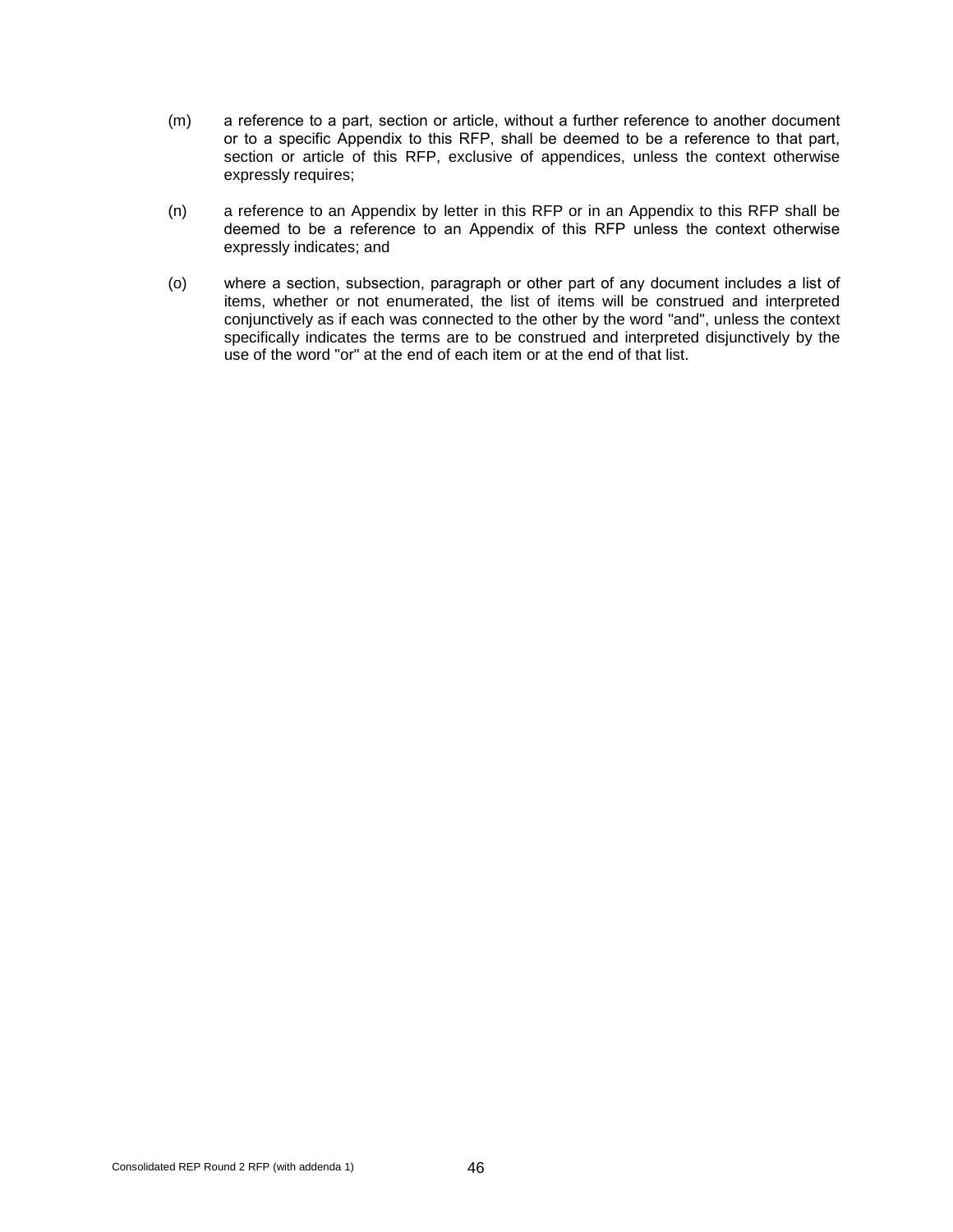**AESO REP ROUND 2 REQUEST FOR PROPOSALS APPENDIX B**

**FINAL FORM OF RESA**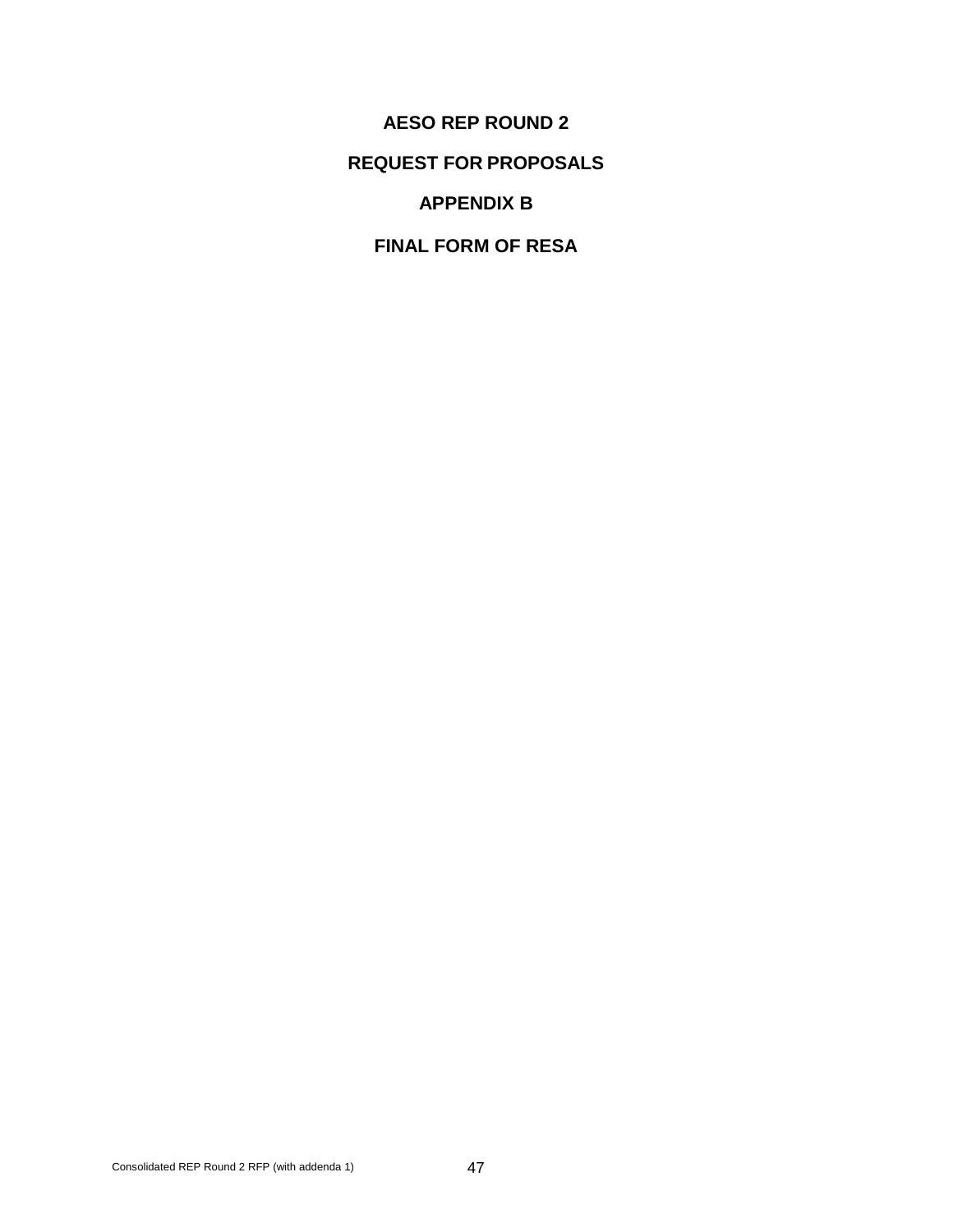# **REQUEST FOR PROPOSALS**

# **APPENDIX C**

# **PRESCRIBED FORM - BID SECURITY IRREVOCABLE AND UNCONDITIONAL STANDBY LETTER OF CREDIT**

#### **Letter of Credit Reference No.**

**Beneficiary:** Independent System Operator 2500, 330 – 5 Avenue S.W. Calgary, AB  $T2P 0L4$ 

**Applicant: [Insert Proponent's / Counterparty's full legal name, address and contact person]**

Attention: Vice President Finance

**Amount:** CAD **[Insert Amount] Date of Expiry: January 31, 2019**

At the request of **[Insert Applicant's Name]** (the "**Applicant**"), we, **[Insert Name of Issuing Financial Institution]** (the "**Bank**") hereby issue in favour of Independent System Operator (the "**Beneficiary**") our irrevocable standby Letter of Credit No. **[Insert Reference Number]**, effective **[Insert RFP Submission Deadline]**, in the amount of CAD\$**[Insert Amount]**.

This Letter of Credit is issued in connection with the Request For Proposals issued on September 17, 2018 by the Beneficiary.

This Letter of Credit shall remain in effect until January 31, 2019 (the "**Expiry Date**") or any future Expiry Date in accordance with the terms of this Letter of Credit.

A payment under this Letter of Credit shall be made payable to the Beneficiary forthwith upon the Beneficiary presenting to the Bank on or before the Expiry Date, or any future Expiry Date, demand, in writing, for payment in the amount set out in a certificate signed by the Beneficiary, stating that such amount is payable or forfeited by the Applicant to the Beneficiary. Presentation of such certificate shall be made at **[Insert Bank Branch in Canada]** (a) by physical delivery of such certificate to such branch, or (b) by courier of such certificate to such branch, followed by oral confirmation by the Beneficiary (such presentation to be effective upon such oral confirmation).

Upon receipt by the Bank on or before the Expiry Date, or any future Expiry Date, of your demand and certificate as aforesaid, the Bank shall pay to the Beneficiary the amount stated in such certificate without inquiring whether you have a right to such amount as between yourself and the Applicant, provided that such amount does not exceed the amount of this Letter of Credit.

Partial and multiple drawings are permitted.

Except as otherwise expressly stated, this Letter of Credit is subject to the International Standby Practices 1998 (ISP 98).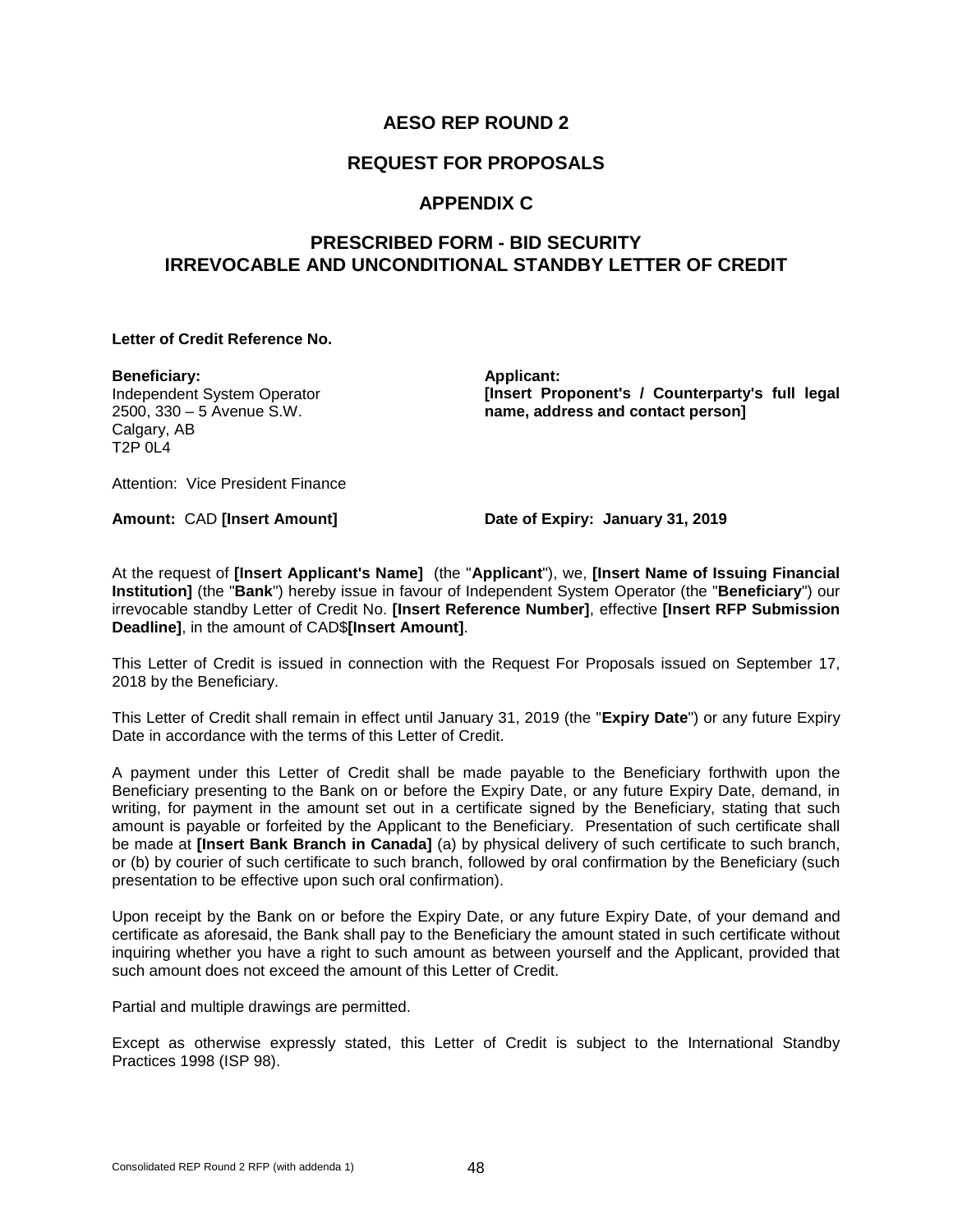# **[Issuing Financial Institution]**

By:

Name: Title:

Name: Title: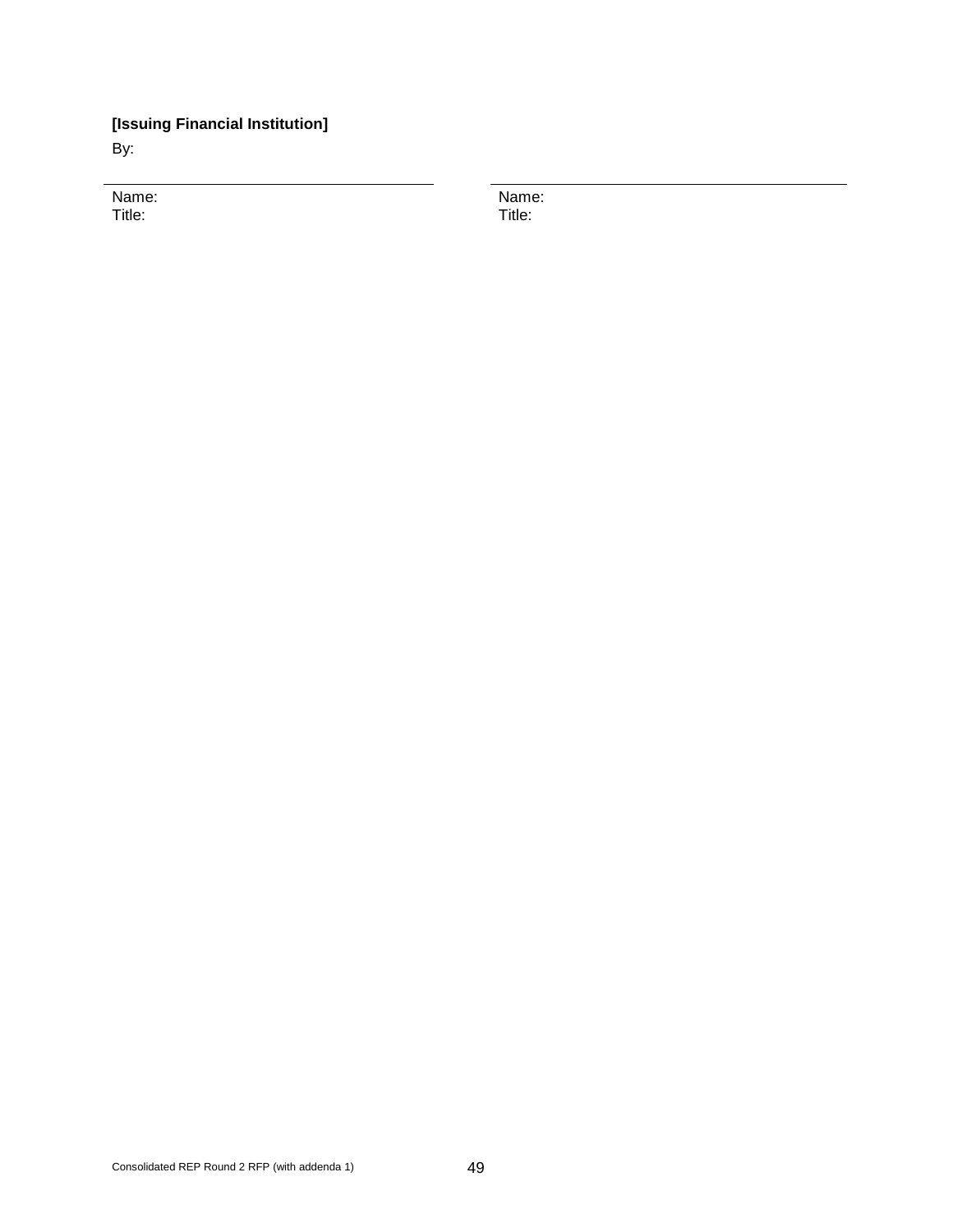### **REQUEST FOR PROPOSALS**

### **APPENDIX D**

# **PRESCRIBED FORM - CONFIRMATION, BID SECURITY, RESA PROVISIONS AND RELEASE AND INDEMNITY AGREEMENT**

•, 2018

Alberta Electric System Operator 2500,  $330 - 5^{th}$  Avenue SW Calgary, AB T2P 0L4

Attention: REP Office

#### **Re: AESO REP Round 2 - Confirmation, Bid Security, RESA Provisions and Release and Indemnity Agreement (the "Agreement") in respect of the Request for Proposals issued by Alberta Electric System Operator ("AESO") on September 17, 2018 (the "RFP") - [Name of Renewables Project] (the "Renewables Project")**

This Agreement sets out the terms and conditions between • **[insert name of Proponent]** (the "**Proponent**") and the AESO, pursuant to which (and in exchange for good and valuable consideration, the receipt and sufficiency of which is hereby acknowledged) the Proponent acknowledges to and agrees with the AESO in respect of the RFP, the RFP Submission and the Renewables Project as follows:

- 1. **Defined Terms**. Capitalized terms and acronyms used but not defined in this Agreement have the meanings given to them in the RFP.
- 2. **Participation**. The Proponent agrees that it and each of its Proponent Team Members will comply with the terms of this Agreement, and confirms and warrants that it is duly authorized by all Proponent Team Members to bind each to the terms of this Agreement and has duly authorized its Proponent's Representative to sign this Agreement on its behalf.
- 3. **Terms of RFP**. The Proponent and its Proponent Team Members agree: (a) that the terms of this Agreement do not limit the Proponent's obligations and requirements under the RFP, or any other document or requirement of the AESO and (b) to be bound by the disclaimers, limitations and waivers of liability and Claims and all indemnities contained in the RFP and this Agreement.

#### 4. **Releases and Indemnities.** The Proponent:

- (a) agrees that the AESO and each of the other Releasees will not under any circumstances, be responsible or liable for or in respect of any Claims by any Person (including the Proponent or any of its or their respective contractors, sub-contractors, directors, officers, employees, consultants, advisors or agents);
- (b) releases and forever discharges the AESO and each of the other Releasees and each of them from any and all Claims; and
- (c) agrees that it will not bring or assert against the AESO nor any other Releasee, any Claims,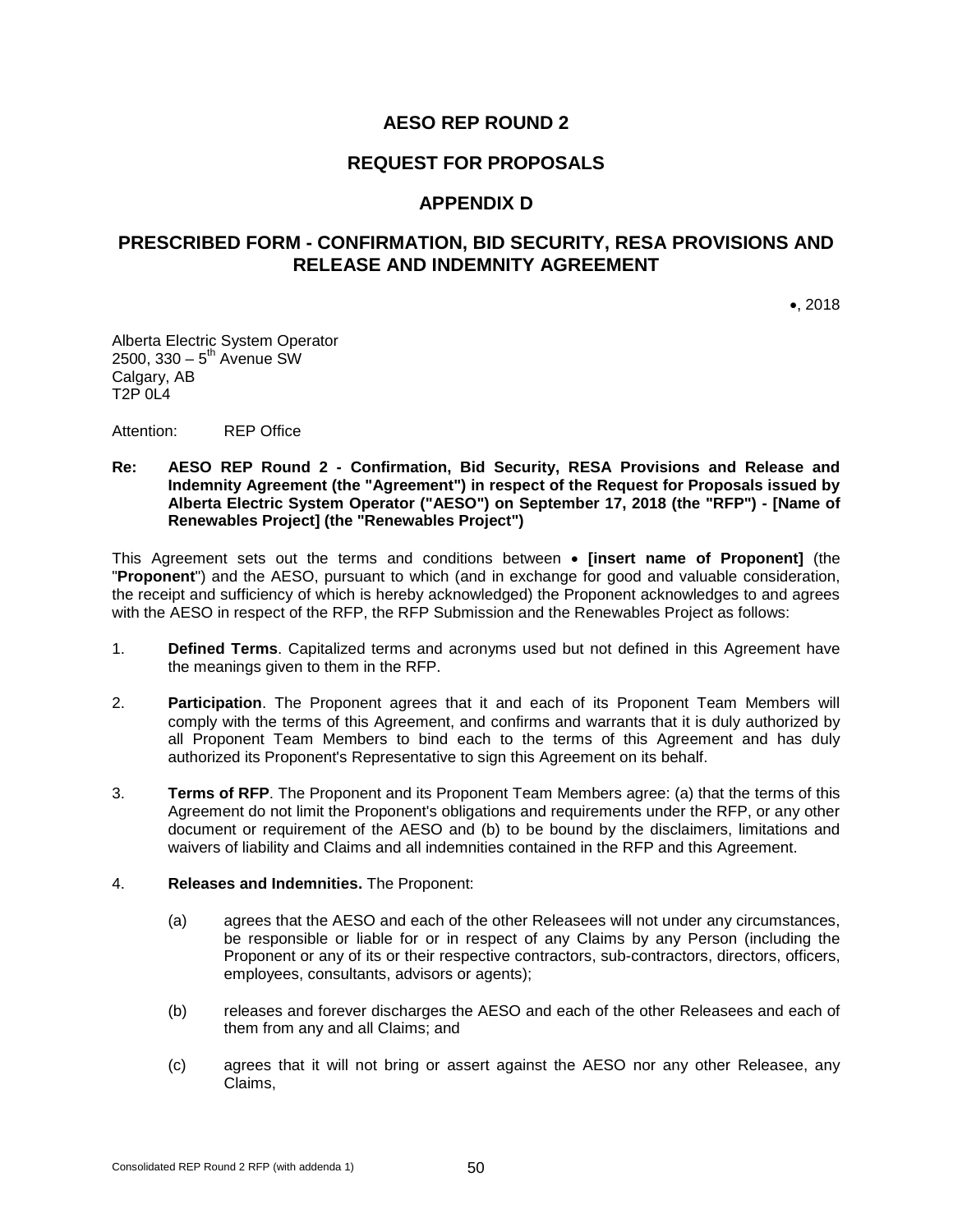arising out of, in connection with or relating in any way to the Competition or any part of the Competition, including matters or issues contemplated or considered in the opinion of the Fairness Advisor or the actions of the AESO and any obligation to be performed by the Proponent under, the RFP, the RFQ and any other documents or arising under either the RFQ and the RFP, excepting only the RESA.

The Proponent will be liable for and hereby indemnifies and holds harmless the AESO and each of the other Releasees from and against any and all Claims brought by or on behalf of:

- (a) any present or former Proponent Team Member of the Proponent against the AESO or any other Releasee; and
- (b) any Person as a result of any act or omission of the Proponent, or any present or former Proponent Team Member of the Proponent,

arising out of, in connection with or relating in any way to the Competition or any part of the Competition, including matters or issues contemplated or considered in the opinion of the Fairness Advisor or pursuant to any actions of the AESO and any obligation to be performed by the Proponent under this RFP, the RFQ and any agreement or document arising under either of the RFQ and the RFP excepting only the RESA.

5. **Bid Security.** The Proponent acknowledges that it has delivered, or will prior to the RFP Submission Deadline deliver, the Bid Security in respect of the Renewables Project (the "**Renewables Project Bid Security**") to the AESO and agrees that the Renewables Project's continued qualification to participate in the RFP stage of the Competition and to be considered for selection as a Selected Renewables Project is conditional on the Bid Security remaining valid and effective. If at any time prior to the Conclusion Date the Renewables Project Bid Security ceases to be, in the AESO's opinion, valid or effective, the AESO may, but shall not be obligated to, Disqualify the Renewables Project.

The AESO will, subject to the terms of this Agreement, return the Renewables Project Bid Security to the Proponent, if the Proponent or the Renewables Project is not then Disqualified, by the Conclusion Date if:

- (a) the AESO issues a Cancellation Notice cancelling the RFP;
- (b) the Proponent withdraws from the RFP as permitted under Section 2.8 of Part A of the RFP;
- (c) the Proponent is notified by the AESO that it is not selected as a Selected Proponent in respect of the Renewables Project; or
- (d) the Renewables Project becomes a Selected Renewables Project and the Proponent delivers the executed RESA, the Performance Security and Solicitor's Opinion in respect of the Renewables Project to the AESO prior to the Delivery Time (or on or before such other later date or time indicted by the AESO in writing).

The AESO may in its discretion and without prior notice (notice to be provided promptly to the Proponent thereafter) draw on and retain proceeds of the Renewables Project Bid Security for its own use if:

(a) the Proponent as required and after being selected as a Selected Proponent in respect of the Renewables Project, fails to execute or have executed by the SPV, and deliver the RESA in respect of the Renewables Project, or fails to deliver the duly executed Performance Security and Solicitor's Opinion in respect of the Renewables Project; or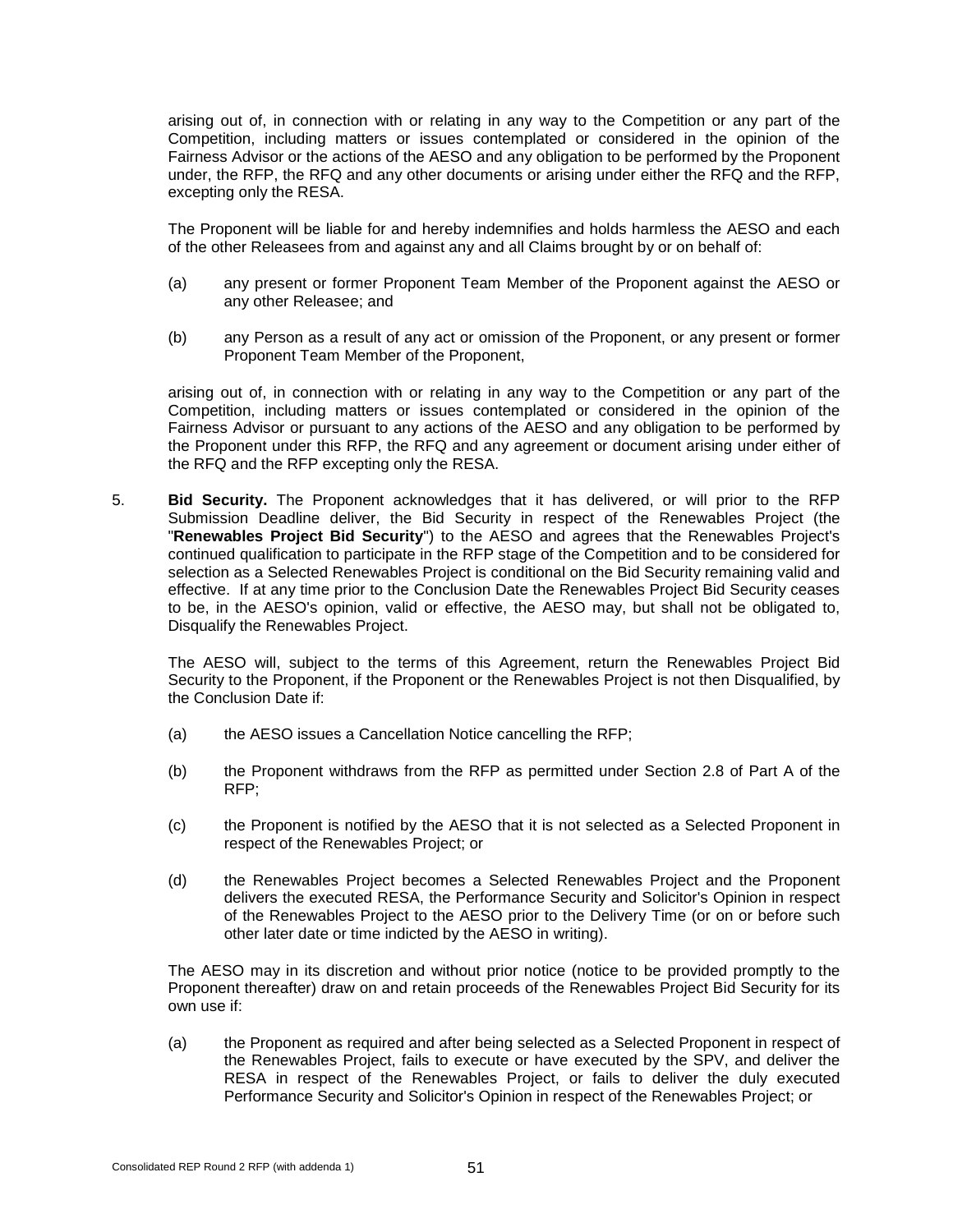- (b) the Proponent or the Renewables Project is, at any time, Disqualified.
- 6. **RESA Provisions**. The Proponent acknowledges and agrees that the following information and specifications contained in its Qualification Submission and the RFP Submission in respect of the Renewables Project will be included in the applicable execution form of the RESA provided by the AESO in the event the Renewables Project becomes a Selected Renewables Project:
	- (a) The Contract Capacity of the Renewables Project stated in the Qualification Submission, or if re-stated in the Prescribed Form – Proponent Declarations of the RFP Submission then as so re-stated, shall be included in Section 2.2 of Schedule 1 to the RESA.
	- (b) The Strike Price amount as set out in Prescribed Form Strike Price Offer submitted in the RFP Submission shall be included in Section 2.2 of Schedule 1 to the RFSA.
	- (c) The information contained in the Qualification Submission and in the RFP Submission, as applicable, respecting the Site, Renewable Fuel(s), New Build or Expansion type, number of generating units, proposed location of connection with the AIES and description of Generating Equipment and other equipment and facilities which are necessary to generate and deliver Electricity in respect of the Contract Capacity of, and in respect of, the Renewables Project shall be included in Section 2.2 of Schedule 1 of the RESA, along with the Connection Point as set out in the Approved Connection Proposal.
- 7**. Proponent's Representative.** The Proponent hereby confirms that **[name of individual]** remains the Proponent's Representative and that the Proponent's Representative is fully and duly authorized to represent, and is the duly authorized signatory to legally bind, the Proponent and all Proponent Team Members in any and all matters related to this RFP and the RFP Submission.
- 8. **General.** The Proponent and each Proponent Team Member hereby agrees, represents and warrants that:
	- (a) it has the requisite power, authority and capacity to execute and deliver, or authorize the execution and delivery of, this Agreement;
	- (b) this Agreement has been duly and validly executed by it, or on its behalf, by the Proponent's duly authorized Proponent's Representative;
	- (c) this Agreement constitutes a legal, valid and binding agreement enforceable against it in accordance with its terms;
	- (d) if any portion of this Agreement is found to be invalid or unenforceable by law by a court of competent jurisdiction, then that portion will be severed and the remaining portion will remain in full force and effect;
	- (e) this Agreement enures to the benefit of the AESO and its successors;
	- (f) this Agreement is deemed to be made pursuant to the laws of the Province of Alberta and the laws of Canada applicable therein and will be governed by and construed in accordance with such laws;
	- (g) the use of headings is for convenience only and is not to be used in the interpretation of this Agreement;
	- (h) in this Agreement, words imputing any gender include all genders, as the context requires, and words in the singular include the plural and vice versa; and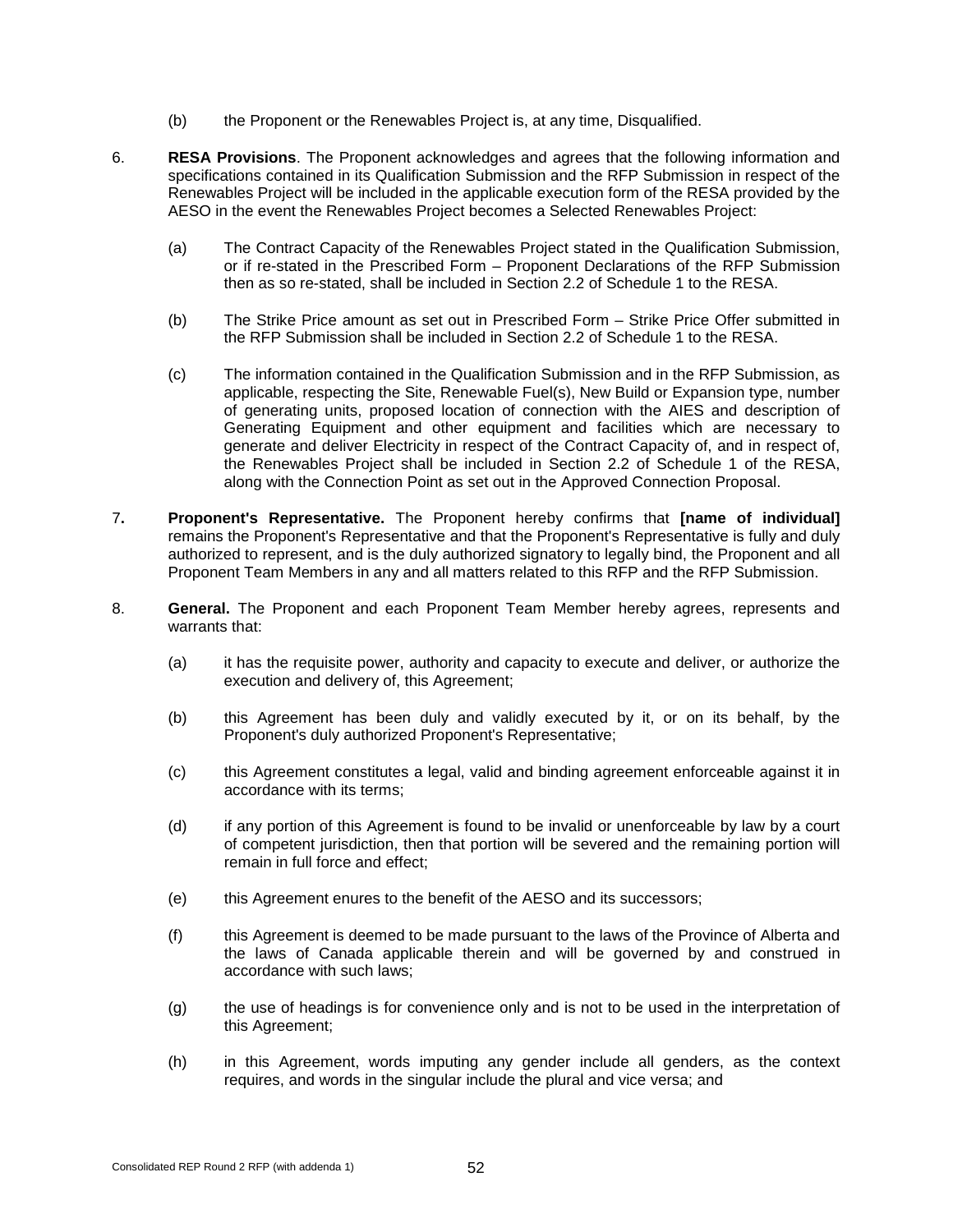(i) the word "including" when used in this Agreement is not to be read as limiting.

IN WITNESS WHEREOF, the Proponent has caused this Agreement to be executed by its duly authorized representative.

### **Name of Proponent:**

### **Proponent's Representative**

**Signature** Name: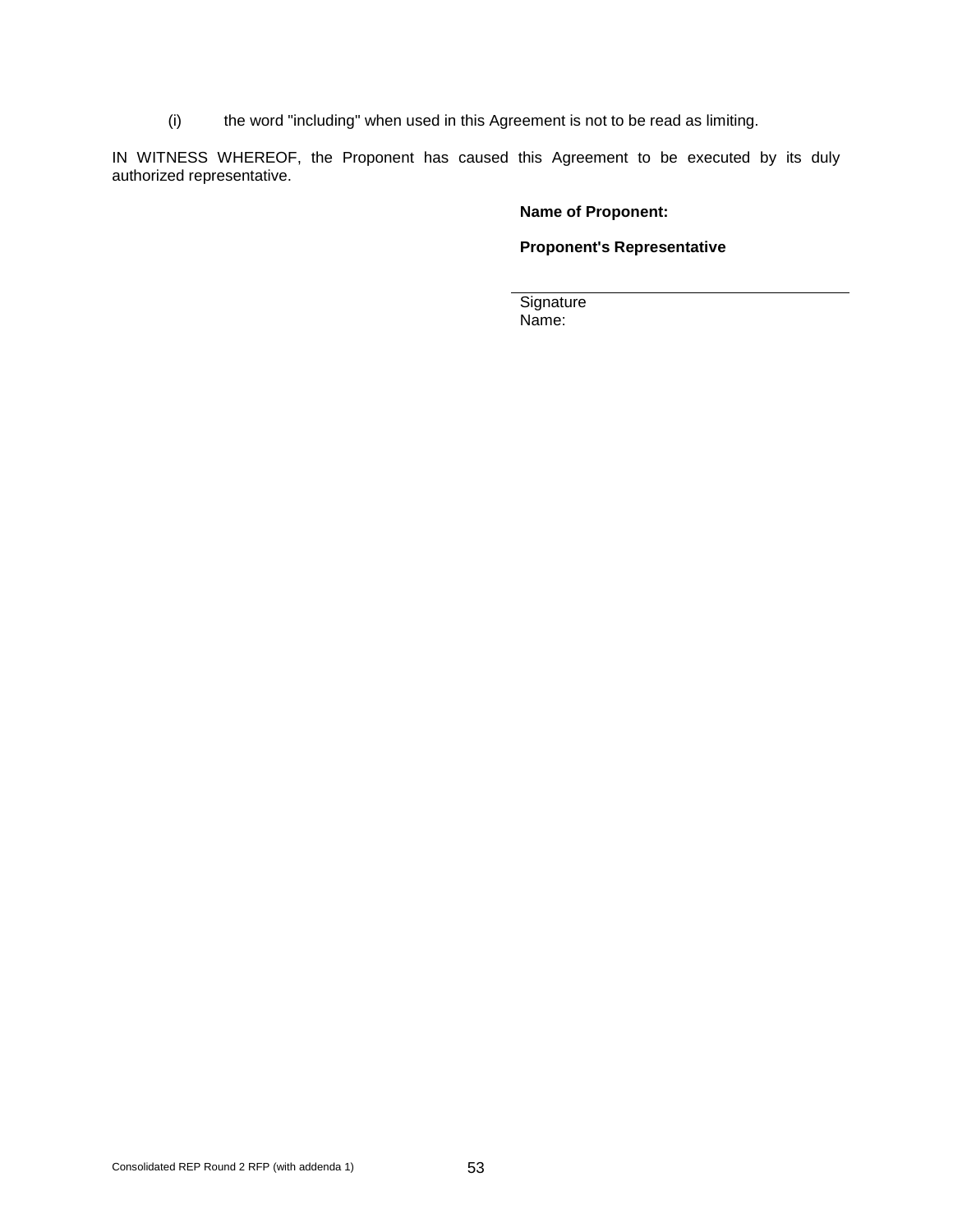### **REQUEST FOR PROPOSALS**

# **APPENDIX E**

### **PRESCRIBED FORM – PROPONENT DECLARATIONS**

All capitalized terms and acronyms used in these instructions and the Prescribed Form – Proponent Declarations, unless otherwise stated, have the meanings ascribed to them in the RFP.

#### **Instructions Applicable to Prescribed Form – Proponent Declarations**

- Proponent should complete and submit a Prescribed Form Proponent Declarations for the Renewables Project included in its RFP Submission and should attach to such form, any exhibits, documents or other information required by such form.
- This instruction page is not required to be submitted with the Prescribed Form.
- The first page of the Prescribed Form should be marked with the name of the Renewables Project that was the subject of the Renewables Project Proposal determined in the RFQ stage of the Competition to be qualified to participate in this RFP. The Proponent should use the name given to the Renewables Project in the Prescribed Form – Renewables Project Profile provided with the Qualification Submission.
- Apart from the completion of any bullets, or similar uncompleted information, or the deletion of provisions not selected when selection from a list is permitted, no amendments should be made to the wording of this Prescribed Form.
- Information provided in this Prescribed Form should be consistent with the information otherwise provided in the RFP Submission.
- The signature required for this Prescribed Form must be that of the Proponent's Representative (or such other individual acceptable to the AESO, in its sole discretion which acceptance may be granted either before or after the submission of the RFP Submission).
- The Prescribed Form must be certified by a Notary Public or Commissioner for the Taking of Oaths in Canada or (if the Prescribed Form is certified outside of Canada) by a person mentioned in Section 52 of the *Canada Evidence Act* (Canada).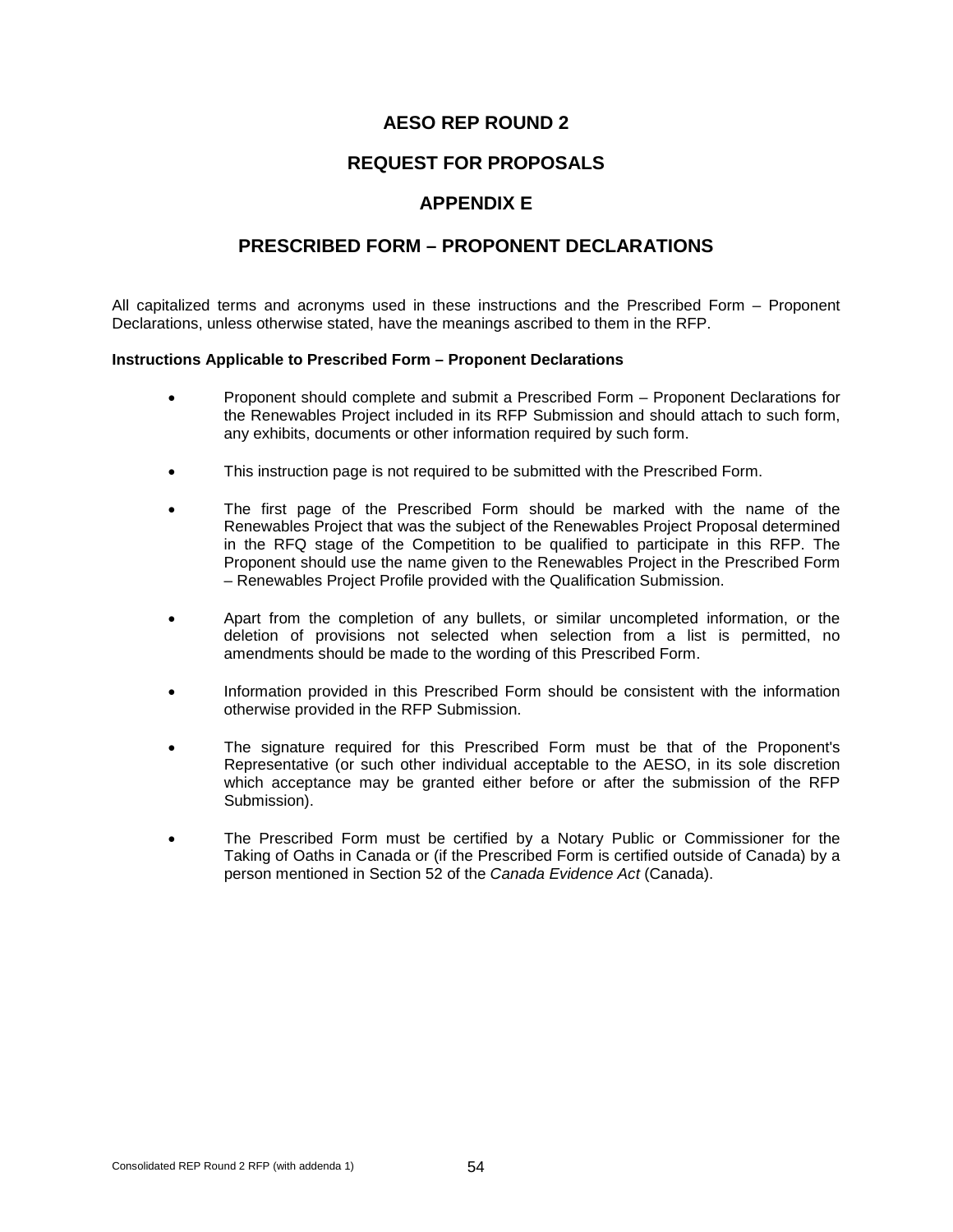### **Prescribed Form – Proponent Declarations**

| Name of Renewables Project: | <u>Sinsert name of Renewables Project as stated in</u><br><b>Qualification Submission]</b>                                                                        |  |
|-----------------------------|-------------------------------------------------------------------------------------------------------------------------------------------------------------------|--|
| Proponent                   | name of Respondent<br>stated<br>linsert<br>as<br><b>Qualification Submission]</b>                                                                                 |  |
| Counterparty                | Tif not the Proponent, insert name of SPV stated in<br>the Qualification Submission or later incorporated/<br>formed, that is to be the Counterparty to the RESA] |  |

**STATUTORY DECLARATION IN THE MATTER OF** the AESO and [insert name of Renewables Project] included in the RFP Submission of [insert name of Proponent] under the RFP.

Capitalized terms not defined herein have the meanings ascribed to them, or adopted by reference, in the RFP.

I, [insert name of Proponent's Representative], of the [insert City/Town] [insert name of Province or State/County] DO SOLEMNLY DECLARE, on behalf of the Proponent [if the Counterparty is not the Proponent then include: and the Counterparty], without personal liability, the following:

- 1 I am the / an [insert office held, e.g. president, director, etc.] of the Proponent and have knowledge of the matters herein declared.
- 2 There have been no Changes to the Proponent Team of the Proponent since the submission of the Proponent's Qualification Submission [add if applicable: excepting only the incorporation/formation of the Counterparty and its addition to the Proponent Team].
- 3 The Counterparty, if it is not the Proponent, is controlled by one or a combination of the Proponent, and the Designated Equity Providers and Project Team Lead for the Renewables Project; and if it is the Proponent, then by one or a combination of such Designated Equity Providers and Team Lead.
- 4 *[Select (a) or select (i), (ii), (iii) or (iv) from (b) for inclusion in paragraph 4 of this declaration:]*
	- (a) The Counterparty, as named in the Renewables Project Proposal for the Renewables Project and in this declaration, remains duly [select: incorporated or formed] and in good standing in respect of all required filings by it under the laws of [insert name of jurisdiction], its jurisdiction of [select: incorporation or formation], and remains (if and as required) duly extra-provincially registered to carry on business in the Province of Alberta; and attached hereto as Exhibit "A" are copies, certified by a Notary Public or Commissioner for the Taking of Oaths in Alberta or in the jurisdiction of [select: incorporation or formation] of the Counterparty, of all renewals, registration of changes, annual returns or like registrations or filings, if any, that have been registered or filed in respect of the Counterparty since the date of the Proponent's Qualification Submission each with a production date no earlier than one month prior to the RFP Submission Deadline.
	- (b)
- (i) The Counterparty is a body corporate duly incorporated under or pursuant to [insert name of incorporating legislation] of [insert name of promulgating jurisdiction] and is, if and as required, duly extra-provincially registered to carry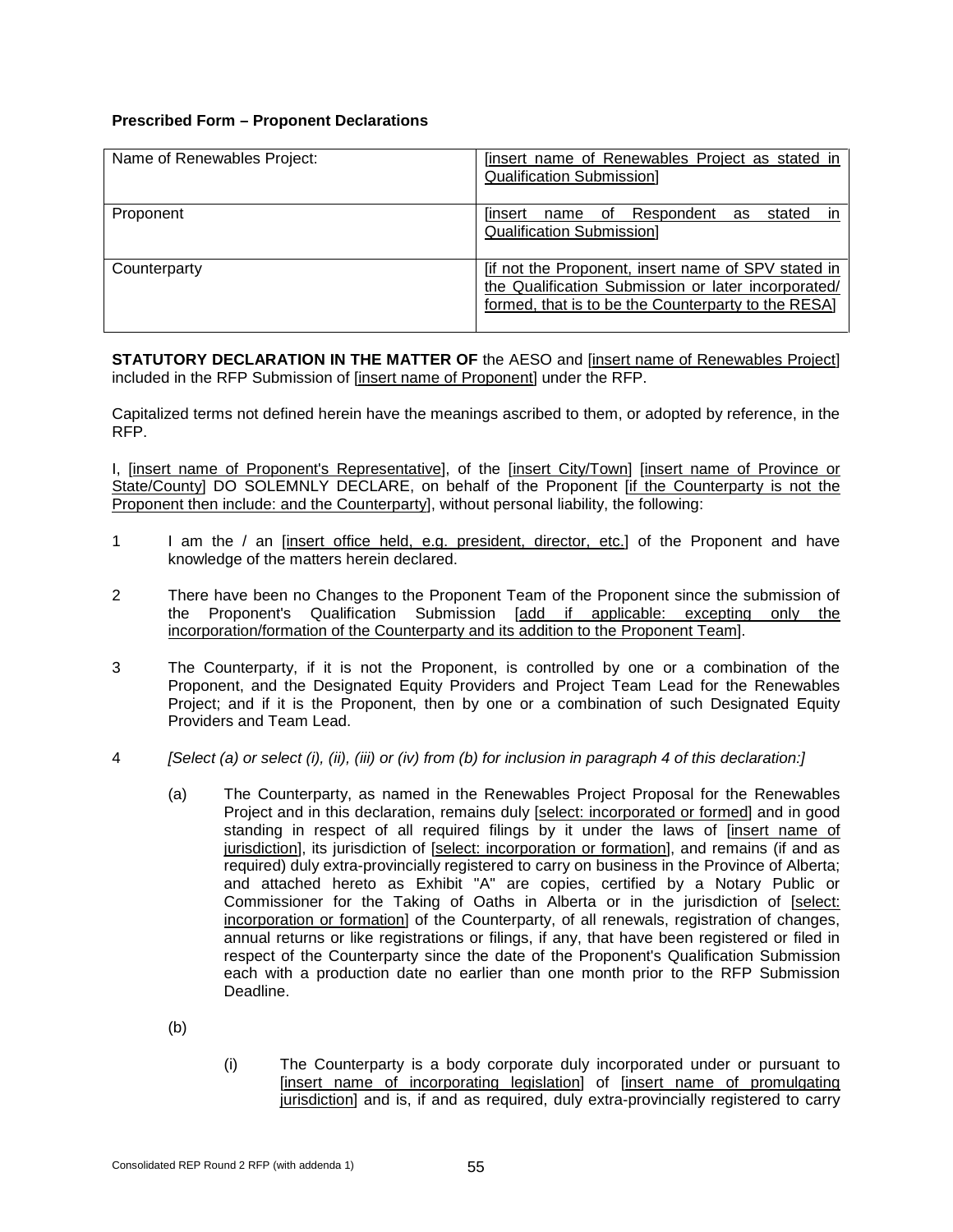on business in the Province of Alberta; and attached hereto as Exhibit "A" is a copy certified as a true copy by a Notary Public or Commissioner for Taking Oaths in Alberta or in the jurisdiction of incorporation of the Counterparty, of a certificate of status, certificate of compliance, or similar instrument confirming such incorporation, its corporate status and, if applicable, its extra-provincial registration in Alberta under [insert name of incorporating legislation], each with a production date no earlier than one month prior to the RFP Submission Deadline.

- (ii) The Counterparty is a special or statutory corporation or other entity specifically [select: incorporated or formed] in [insert name of incorporating jurisdiction] under [insert name of specific incorporating legislation].
- (iii) The Counterparty is a [select: partnership or limited partnership] duly formed under [select: the laws of [insert name of jurisdiction of formation] OR [insert the title of legislation and name of promulgating jurisdiction]] and is, if and as required, duly extra-provincially registered to carry on business in Alberta; and attached hereto as Exhibit "A" is a copy, certified as a true copy by a Notary Public or Commissioner for Taking Oaths in Alberta or in the jurisdiction of formation of the Counterparty, of a certificate of status, certificate of compliance, Alberta Corporate Registry partnership search, or similar instrument confirming such formation, its [select: partnership or limited partnership] status and, if applicable, its extra-provincial registration in Alberta, each with a production date no earlier than one month prior to the RFP Submission Deadline.
- (iv) The Counterparty is [insert description of the nature of the legal entity]; and attached hereto as Exhibit "A" is evidence of the name of the Counterparty, or of each Entity constituting the Counterparty.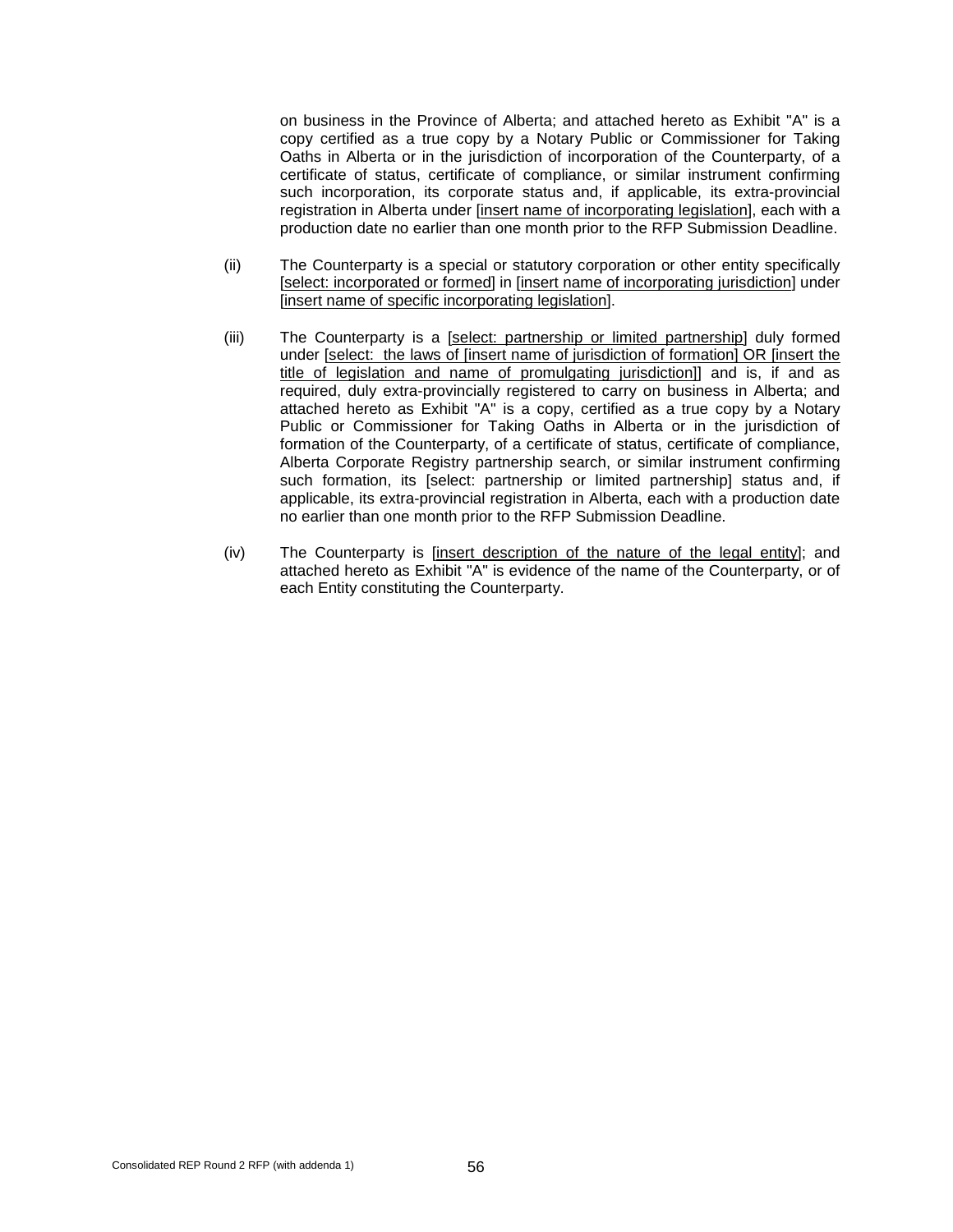5 Not less than twenty-five percent (25%) of the Economic Interest in respect of the Counterparty is held by one or more Qualifying Indigenous Communities or Qualifying Indigenous Entities, and the name of each such community or entity, along with the name of the applicable First Nation or Métis Settlement to which it belongs, its address and contact information, and the percentage Economic Interest held in the Generator, are as follows:

| Qualifying<br>Indigenous<br><b>Community/Entity</b>                                                                                                                             | <b>First Nation or Métis</b><br><b>Settlement</b>                                                                                                                                          | Address and<br><b>Contact</b><br><b>Information</b> | <b>Economic Interest</b><br>(Percentage)                                                            |
|---------------------------------------------------------------------------------------------------------------------------------------------------------------------------------|--------------------------------------------------------------------------------------------------------------------------------------------------------------------------------------------|-----------------------------------------------------|-----------------------------------------------------------------------------------------------------|
| [insert name of each<br>Qualifying<br>Indigenous<br>Community<br>and<br><b>Qualifying Indigenous</b><br>holding<br>Entity<br>an<br>Economic<br>Interest<br>in<br>the Generator] | linsert name of the First<br>Nation or Métis Settlement<br>which<br>each<br>such<br>to<br>Qualifying<br><b>Indigenous</b><br><b>Community and Qualifying</b><br>Indigenous Entity belongs] | [insert address and<br>contact information]         | <b>linsert</b><br>Economic<br>Interest, express as<br>percentage,<br>to<br>a<br>two decimal places] |
| $\left[\bullet\right]$                                                                                                                                                          | $\lbrack \bullet \rbrack$                                                                                                                                                                  | $\lbrack \bullet \rbrack$                           | $\left[\bullet\right]$                                                                              |
| $\left[\bullet\right]$                                                                                                                                                          | $\left[\bullet\right]$                                                                                                                                                                     | $\lbrack \bullet \rbrack$                           | $\left[\bullet\right]$                                                                              |
| $\left[\bullet\right]$                                                                                                                                                          | $\left[\bullet\right]$                                                                                                                                                                     | $\left[\bullet\right]$                              | $\left[\bullet\right]$                                                                              |
|                                                                                                                                                                                 |                                                                                                                                                                                            | <b>Total</b>                                        | <b>linsert</b><br>οf<br>sum<br><b>Economic Interests]</b>                                           |

- 6 No changes have been made by the Proponent in respect of the Renewables Project which have or would require alteration or re-statement of the information provided to the AESO in respect of the Renewables Project in the Qualification Submission excepting only as follows [select and complete one or some of the following, as applicable]:
	- $(a)$  None.
	- (b) The Contract Capacity of the Renewables Project set out in Section 2(f) of Prescribed Form – Renewables Project Profile provided in respect of the Renewables Project in the Qualification Submission is restated to be ● MW from the ● MW stated in such Prescribed Form, and such restated Contract Capacity is not greater than and is no more than 5% less than the Contract Capacity stated in such Prescribed Form.
	- (c)  $\Box$  The Capacity Factor of the Renewables Project set out in Section 2(g) of Prescribed Form – Renewables Project Profile in respect of the Renewables Project in the Qualification Submission is restated to be  $\bullet\%$  from the  $\bullet\%$  Capacity Factor stated in such Prescribed Form, and attached hereto as Exhibit "B" is a properly authenticated letter (including signature, date, permit to practice, and stamp) from an independent professional engineer duly qualified and licensed to practice engineering in the Province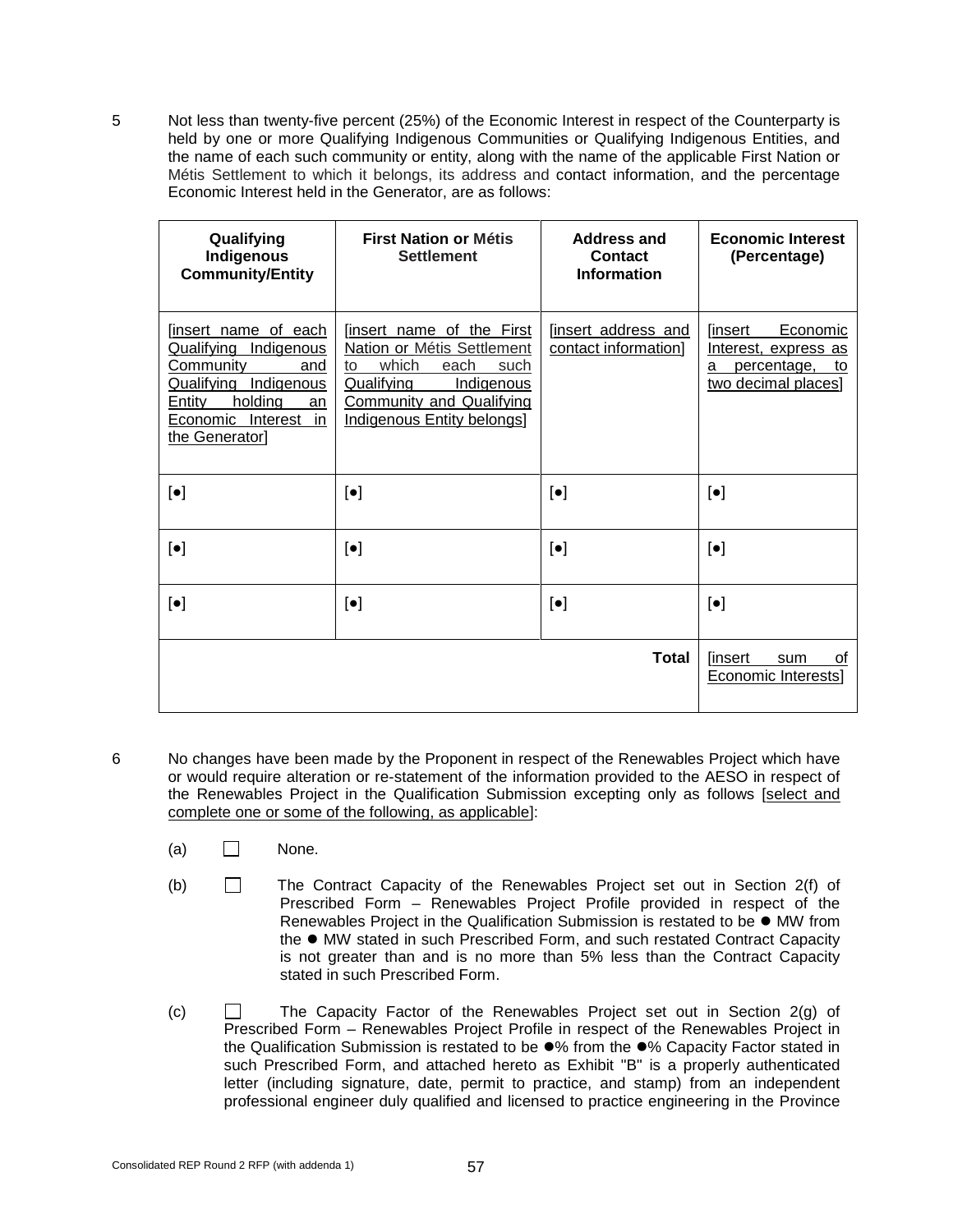of Alberta confirming, in favour of the AESO, that having regard to resource data and other studies, determined appropriate and reasonable to such an engineer to provide such confirmation, and with reference to the stated or restated number of generating units for the Renewables Project, such restated Capacity Factor is reasonable and, where multiple Capacity Factors may be considered reasonable, depending on the equipment ultimately selected or other factors, the Capacity Factor restated above is the highest of those that may be considered reasonable.

- (d)  $\Box$  The anticipated number of generating units set out in Section 2(h) of Prescribed Form – Renewables Project Profile provided in respect of the Renewables Project in the Qualification Submission, being  $\bullet$  in number, is restated to be  $\bullet$  in number.
- $(e)$  The location(s) of equipment on the Site as set out in the site diagram referred to in Section 3(b) of Prescribed Form – Renewables Project Profile provided in respect of the Renewables Project in the Qualification Submission has been changed, but the Site had not been altered.
- (f)  $\Box$  The single line diagram referred to in Section 4(d) of Prescribed Form Renewables Project Profile provided in respect of the Renewables Project in the Qualification Submission has been changed, but only as permitted by Section 2.3 of Part A of the RFQ.
- (g)  $\Box$  The Total Costs referred to in Section 2(d) of Prescribed Form Renewables Project Financial Information provided in respect of the Renewables Project in the Qualification Submission has changed.
- (h) The Total Equity referred to in Section 2(e) of Prescribed Form Renewables Project Financial Information provided in respect of the Renewables Project in the Qualification Submission has changed.
- 7 The declarations provided by the Proponent in Paragraphs 5, 6, 7, 8, 9, 10, 11, 12, 13 [and 14 if applicable] in Prescribed Form – Respondent Declaration provided in respect of the Renewables Project in the Qualification Submission remain, as therein stated, true and accurate as at the date of this declaration.
- 8 The Proponent and Proponent Team have only engaged in communications in relation to the Competition for Permitted Purposes.
- 9 The Proponent and Proponent Team have not engaged in any communications in relation to the Competition for Excluded Purposes.
- 10 The Commitment Letter provided by each Designated Equity Provider or Equity Support Person in respect of the Renewables Project remains in effect and the issuer of such Commitment Letter has not altered or varied, in any manner, nor withdrawn its Commitment Letter.
- 11 [Select for inclusion in paragraph 11 of this declaration one of (a) or (b) below, as applicable.]
	- (a) Since the date of the Qualification Submission in respect of the Renewables Project, no Adverse facts or Circumstances have arisen with respect to any Designated Equity Provider or Equity Support Person for the Renewables Project.
	- (b) Since the date of the Qualification Submission in respect of the Renewables Project, Adverse Facts or Circumstances have arisen with respect to each of the following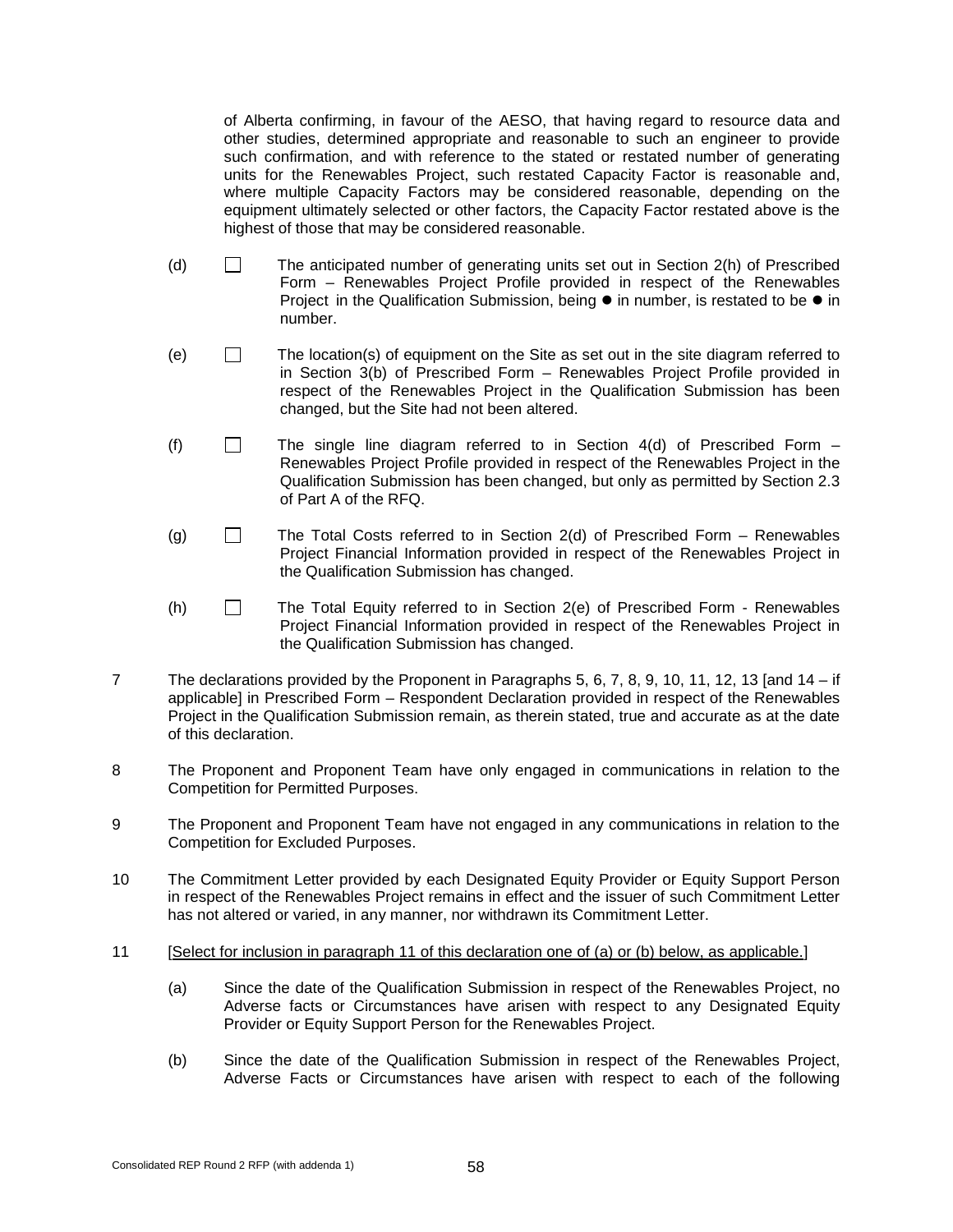Designated Equity Provider(s) and/or Equity Support Person(s) for the Renewables Project: [ $\bullet$ ].

- 12 Titles, leases, subleases, easements or utility rights of way (or options or agreements therefor) to lands constituting the Site for the Renewables Project (including those in respect of Indigenous Lands, Common Interest Lands and Substation Lands) are held by the Counterparty as owner, lessee or sub-lessee, as applicable, or options or agreements for such titles, leases and subleases have been duly and fully transferred and assigned without condition to the Counterparty.
- 13 The Renewables Project is expected by the Proponent to attain Commercial Operation on or before the Target COD.
- 14 The Proponent has not, nor has any Proponent Team Member, engaged in any activity or communication that would constitute a Conflict of Interest, or engaged in any activity or communication that results in a violation of any of the civil or criminal code provisions of the *Competition Act* (Canada) in relation to the Competition. The RFP Submission was prepared without collusion by the Proponent and its Proponent Team Members or any team participating in REP Round 3 (except in the case where all members of the Proponent Team and the team participating in REP Round 3 are the same).
- 15 There is no Common Ownership as between [Insert name of Proponent] and its Control Group Members, and any other Proponent and its Control Group Members.
- 16 To the best of its knowledge, the Proponent is not aware of any facts or circumstances that would prevent the Counterparty from executing, or complying with the terms and conditions of, the RESA.

#### **AND I MAKE THIS SOLEMN DECLARATION conscientiously believing it to be true, and knowing that it is of the same force and effect as if made under oath by virtue of the** *Canada Evidence Act.*

| Name of Declarant<br>[insert name of declarant]                                                                                                                                                          | Declared before me finsert City, Town in the<br>Province/State of [insert name of Province/State]<br>this $\_\_\_$ day of $\_\_\_\_\_$ , 2018                                  |
|----------------------------------------------------------------------------------------------------------------------------------------------------------------------------------------------------------|--------------------------------------------------------------------------------------------------------------------------------------------------------------------------------|
| Signature of Declarant                                                                                                                                                                                   | Name of Commissioner for Oaths/Notary Public<br>[insert name of Commissioner for Oaths/Notary<br>Public/person mentioned in Section 52 of the<br>Canada Evidence Act (Canada)] |
| <b>Note:</b> Statutory declarations must be solemnly<br>declared and signed before a Commissioner for<br>Oaths, Notary Public, or person mentioned in<br>Section 52 of the Canada Evidence Act (Canada)] | Signature of Commissioner for Oaths/Notary<br>Public/person mentioned in Section 52 of the<br>Canada Evidence Act (Canada)                                                     |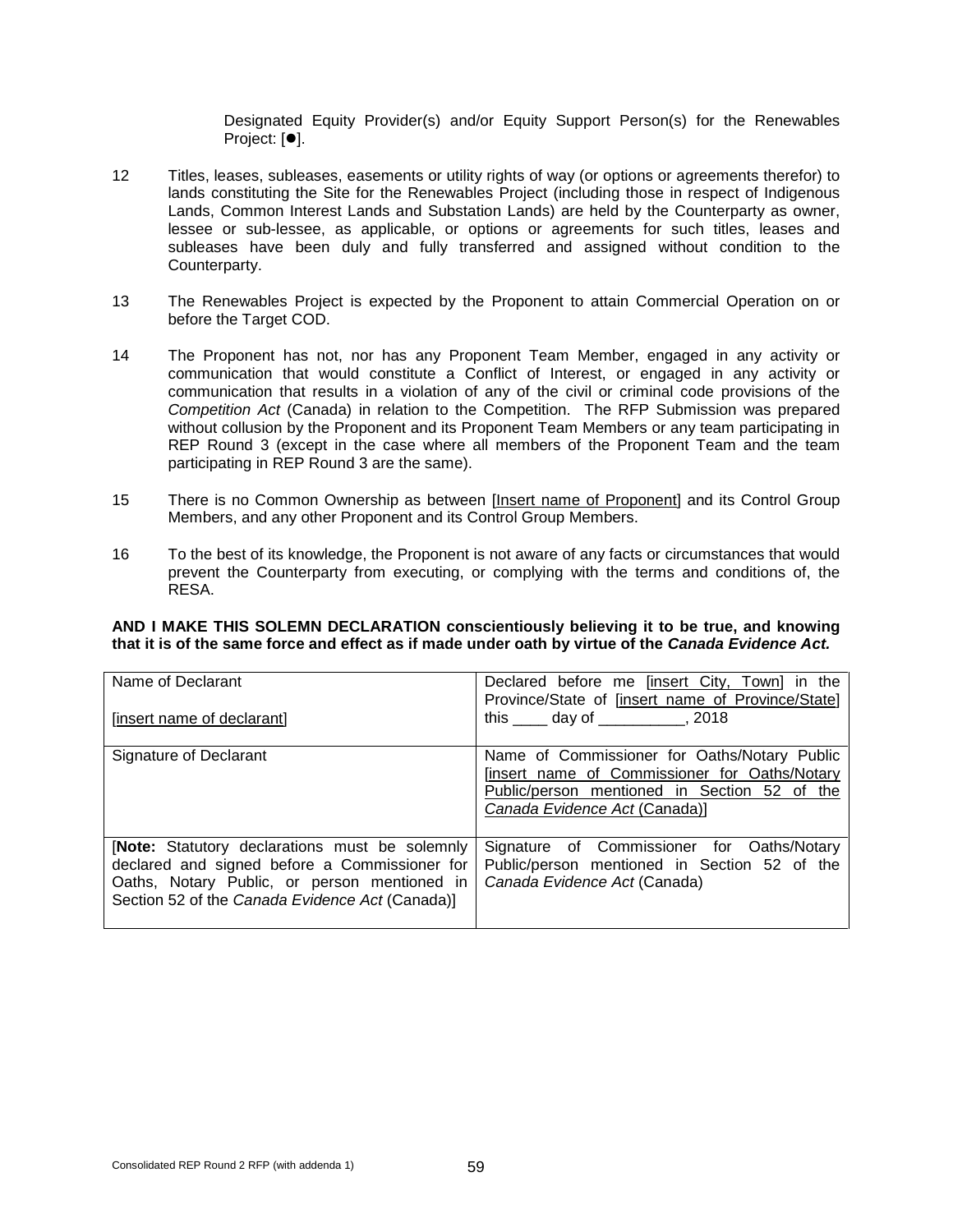### **REQUEST FOR PROPOSALS**

### **APPENDIX F**

### **PRESCRIBED FORM – SOLICITOR'S CONFIRMATION OPINION RESPECTING INDIGENOUS SITE CONTROL**

All capitalized terms used in this Prescribed Form – Solicitor's Confirmation Opinion Respecting Indigenous Site Control and its instructions for completion, unless otherwise stated, have the meanings ascribed to them in the RFP.

#### **Instructions applicable to this Prescribed Form – Solicitor's Confirmation Opinion Respecting Indigenous Site Control**

- The Prescribed Form Solicitor's Confirmation Opinion Respecting Indigenous Site Control must be completed and signed by a lawyer licensed to practice law in the province of Alberta ("**Solicitor**"), and be prepared on the letterhead of such Solicitor.
- Information provided in this Prescribed Form should be consistent with the information otherwise provided in the Qualification Submission.
- The site diagram attached as **Exhibit B** to this Prescribed Form must be identical to the site diagram attached as Exhibit 1 to the Prescribed Form – Renewables Project Profile which was provided in respect of the Renewables Project in the Qualification Submission, except in respect of any changes which have been made, or are expected to be made, in respect of the Renewables Project in relation to the anticipated number of generating units or the location(s) of equipment on the Site, which changes are declared pursuant to Section 6(d) of 6(e), as the case may be, of Prescribed Form – Proponent Declarations.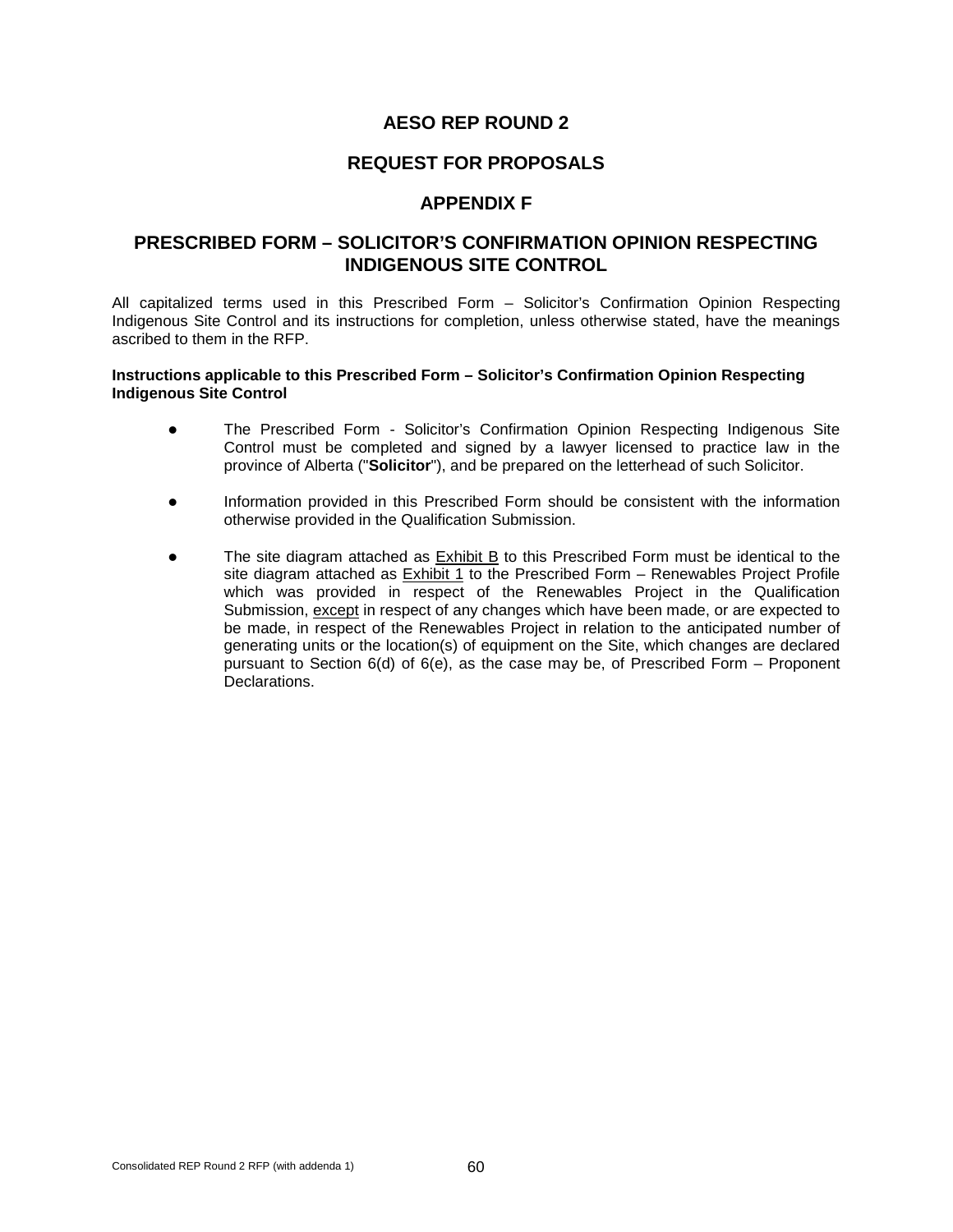### **For Letterhead of Solicitor**

[insert date]

Alberta Electric System Operator 2500,  $330 - 5^{th}$  Avenue SW Calgary, AB T2P 0L4

Dear Sir/Madam:

#### **Re: AESO REP Round 2 – Renewables Project Proposal Described Below (the "Renewables Project")**

We have acted as legal advisors to [insert name of Respondent] in connection with the Renewables Project described in the following table:

| Renewables Project:                                     | [insert name of Renewables Project]              |
|---------------------------------------------------------|--------------------------------------------------|
| Proponent Team Member(s) holding interests in the       | (insert name of Proponent Team Member(s) which   |
| <b>Site</b>                                             | hold interests in the Site]                      |
| Renewable Fuel(s) of the Renewables Project:            | [insert Renewable Fuel(s) type]                  |
| Legal Description and municipal address (if             | [complete Exhibit A with the descriptions of the |
| available) of all Properties which are part of the Site | Properties which are part of the Site of the     |
| and which are located on Indigenous Lands (the "IL      | Renewables Project and which are located on      |
| <b>Project Properties")</b>                             | Indigenous Lands]                                |

Capitalized terms and acronyms not defined in this letter have the meanings ascribed to them in the REP Round 2 Request for Proposals issued by the AESO on September 17, 2018 (the "**RFP**").

#### **EXAMINATIONS**

For purposes of this letter, the term "**Documents**" means, collectively:

- 1 all of the following instruments in respect of the IL Project Properties to which the Proponent, a Proponent Team Member, or the applicable SPV is party (the "**Part 1 Documents**"):
	- (a) in the case of any IL Project Properties which are First Nation Land, either:
		- (i) a lease from her Majesty the Queen in Right of Canada, or a sublease thereof, or an option or other agreement to acquire such a lease or sublease; or
		- (ii) a binding agreement (including, without limitation, a letter of intent, proposal, memorandum of understanding or other agreement) with the applicable First Nation which sets forth the terms and conditions upon which the SPV will enter into a binding lease (or a binding sub-lease, or option or other agreement to acquire a lease or sub-lease) with the Crown in respect of such First Nation Land, subject only to (if applicable) the approval of, or such changes as may be required by, the Crown; and
	- (b) in the case of any IL Project Properties which are Métis Land, a lease from the applicable Settlement Council, or a sublease thereof, or an option or other agreement to acquire such a lease or sublease, subject only to (if applicable) the enactment of a bylaw of the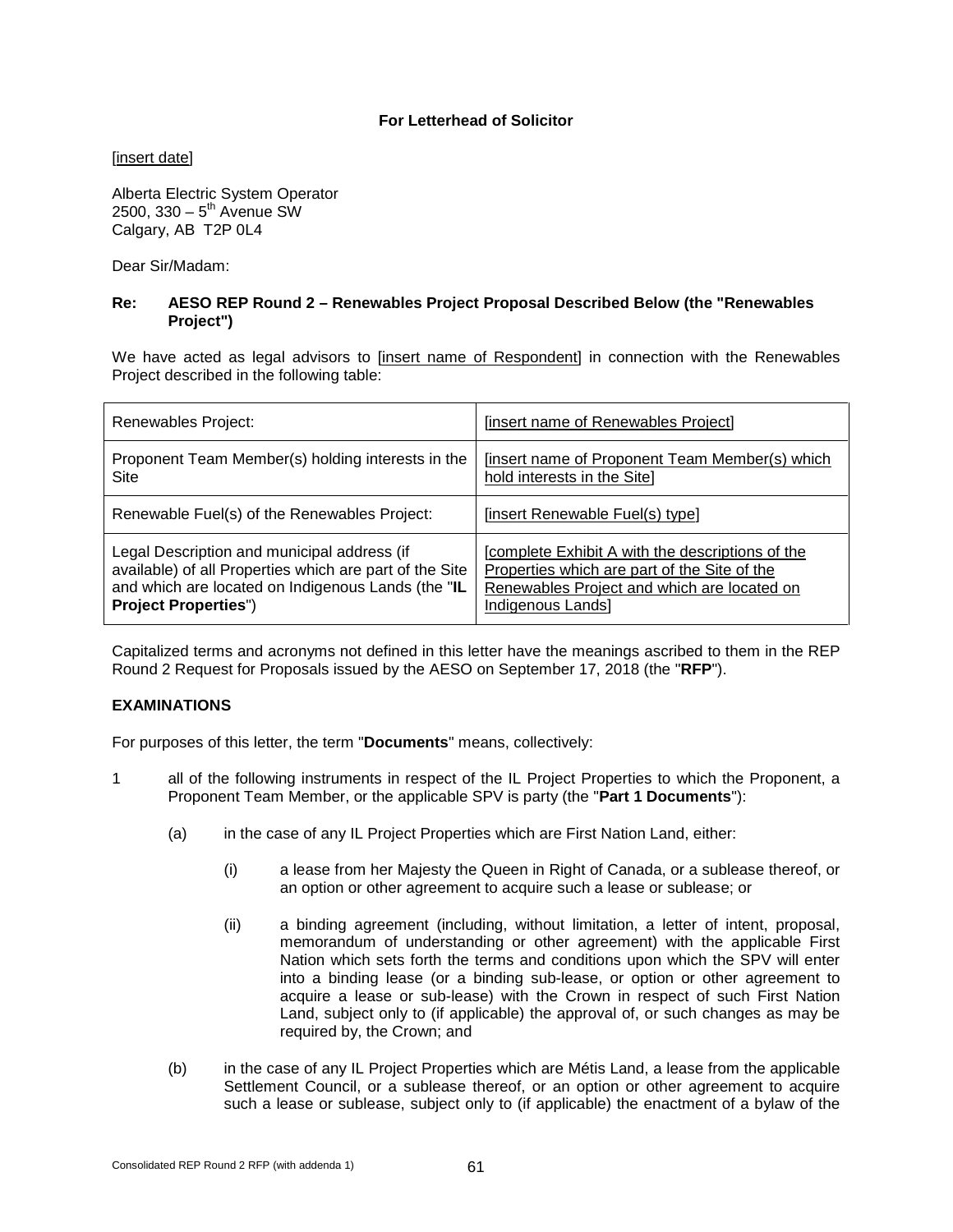applicable Métis Settlement (a "**Métis Settlement Bylaw**") which authorizes a lease term which is longer than ten (10) years and which will not expire prior to the earlier of the expiration of the term of the RESA and June 30, 2041; and

- 2 all of the following instruments in respect of the IL Project Properties:
	- (a) in the case of any IL Project Properties which are First Nation Land:
		- (i) a reserve general abstract report, a parcel abstract report, and/or plans of survey registered in the Canada Lands Survey Records;
		- (ii) a First Nation Land Designation; and
		- $(iii)$  if there is a binding agreement of the type referenced in Section 1(a)(ii), evidence of a band council resolution authorizing the reserve land manager to request the Crown to finalize a lease which incorporates the terms and conditions of such binding agreement (along with evidence that such resolution has been submitted to the reserve land manager); and
		- (iv) a waiver from each First Nation which has the use and benefit of the First Nation Lands on which such IL Project Properties are located (each an "**Applicable**  First Nation"), in the form of Appendix G to the RFP (Prescribed Form – Section 89 Waiver) (each a "**Section 89 Waiver**"), and evidence of a band council resolution authorizing each such Section 89 Waiver; and
	- (b) in the case of any IL Project Properties which are Métis Land:
		- (i) fee simple title; and
		- (ii) the Métis Settlement Bylaw, if any, in respect of any lease, sub-lease, option or other agreement of the type reference in Section 1(b) above.

For the purposes of this opinion, we have examined a fully executed copy of each of the Documents, if applicable, and have also made such investigations and searches and examined originals or copies, certified or otherwise identified to our satisfaction, of such certificates of public officials and such other certificates, documents, records and matters of law as we have considered necessary or relevant for the purposes of the opinions hereinafter expressed.

#### **APPLICABLE LAW**

This opinion is rendered solely with respect to the laws of Alberta and the federal laws of Canada applicable in Alberta (collectively the "**Laws**") in effect on the date of this opinion.

#### **OPINION**

Subject to our assumptions and disclaimers below, based upon our review of the Documents, including copies of certificates of title, reserve general abstract reports and/or parcel abstract reports in respect of the IL Project Properties dated not more than 30 days prior to the date of this opinion and copies of the encumbrances registered against title to such IL Project Properties as of the date of our title search, in our opinion:

(a) A Part 1 Document exists in respect of each of the IL Project Properties identified in Exhibit A to this opinion.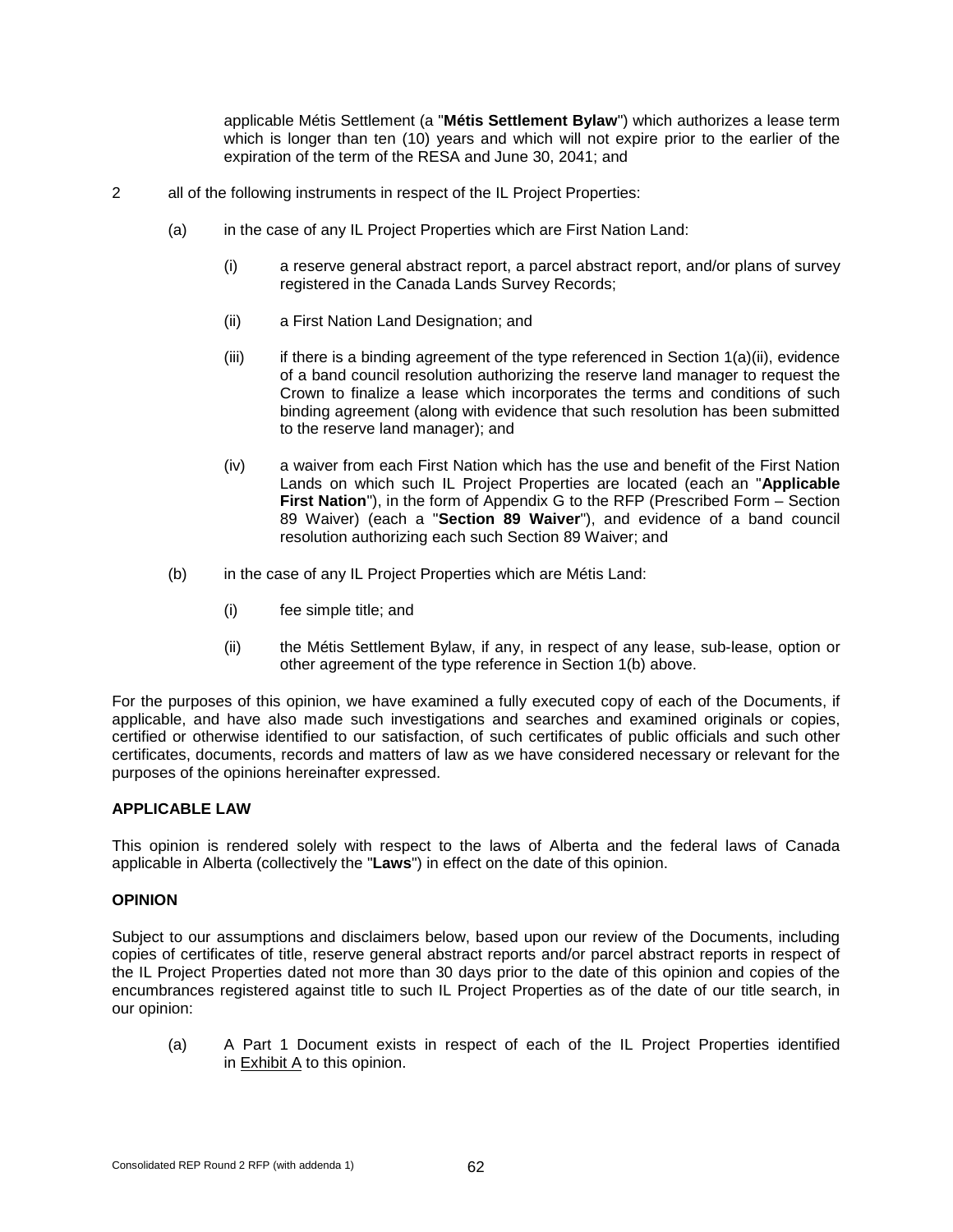- (b) All of the Properties identified as being part of the Site and located on Indigenous Lands on the site diagram attached as Exhibit B to this opinion are also identified in the list of IL Project Properties in Exhibit A to this opinion. All of the Properties identified in the list of IL Project Properties in Exhibit A to this opinion are also identified as being part of the Site and located on Indigenous Lands on the site diagram attached as Exhibit B to this opinion;
- (c) The Part 1 Documents may, without requiring the consent or approval of the other parties thereto, be assigned by the Proponent or a Proponent Team Member to the SPV if the SPV is not already a party thereto.
- (d) The provisions of the Part 1 Documents give the SPV, if the SPV is the party thereto, or give the Proponent or Proponent Team Member, as applicable, if a party thereto and would give the SPV upon the transfer or assignment of the Part 1 Documents by such Proponent or Proponent Team Member to the SPV, the right to construct, operate and maintain (or have constructed, operated and maintained) the Renewables Project (or applicable part thereof) on the IL Project Properties until at least the earlier of the expiration of the term of the RESA in respect of the Renewables Project and June 30, 2041.
- (e) Each of the IL Project Properties identified in Exhibit A to this opinion as constituting First Nation Land: (i) is land within the geographic boundaries of a "reserve", within the meaning of the *Indian Act* (Canada); and (ii) is designated by a First Nation Land Designation in a manner which permits the lease, sub-lease or other agreement of the type referenced in Section  $1(a)(i)$  or  $1(a)(ii)$  of the Examinations section above in respect of such Property.
- (f) The RFP Submission contains a Section 89 Waiver from each Applicable First Nation.
- (g) Each of the IL Project Properties identified in Exhibit A to this opinion as constituting Métis Land is land within the geographic boundaries of a "settlement area", within the meaning of the *Metis Settlements Act* (Alberta), and if there is a Métis Settlement Bylaw in respect of any lease, sub-lease, option or other agreement of the type referenced in section 1(b) of the Examinations section above in respect of any of such IL Project Properties, such bylaw authorizes a lease term which is longer than ten (10) years and which will not expire prior to the earlier of the expiration of the term of the RESA in respect of the Renewables Project and June 30, 2041.

### **ASSUMPTIONS**

Our opinions above assume:

- (a) That the Proponent, Proponent Team Member or SPV, as applicable, timely complies with all obligations imposed upon it as contained in the Documents respecting the entitlements including, without limitation, taking all actions necessary to duly and properly exercise all options contained in the Documents;
- (b) The genuineness of all signatures and the authenticity of all certificates and other documents submitted to us as originals and the conformity to originals of all documents submitted to us as photostatic, telecopied, certified or notarial copies;
- (c) The completeness, truth and accuracy and currency of the indices and filing systems maintained at, and the searches conducted by us at, the public offices in which we have conducted searches or inquiries or have caused searches or inquiries to be conducted;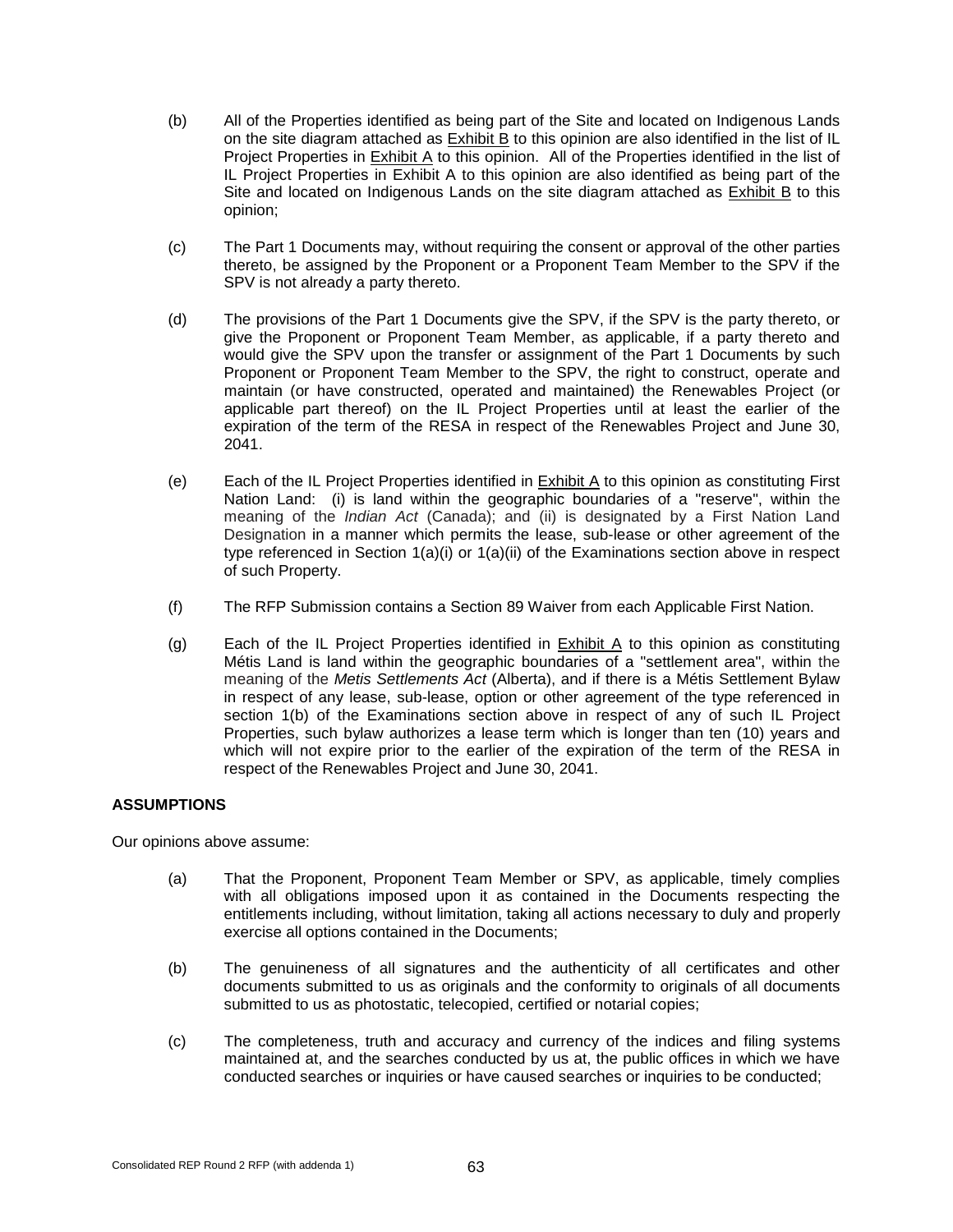- (d) The legal capacity at all relevant times of any natural person signing any Document;
- (e) The completeness, truth and accuracy and currency of any First Nation Land Designation contained in the Documents;
- (f) The due execution, authorization and delivery of the Documents by all other parties thereto, other than the Proponent, Proponent Team Member, or SPV, as applicable; and.
- (g) the completeness, truth and accuracy of the site diagram attached as Exhibit B to this opinion.

#### **DISCLAIMER**

For clarity, for purposes of this opinion the Renewables Project does not include collection system assets, the Site and the IL Project Properties do not include any lands and/or other physical location (including, without limitation, road allowances) in respect of which only collection system assets will be situate and the Documents do not include any utility rights of way, easements or other agreements in respect thereof, and we express no opinion with respect thereto.

We express no opinion with respect to the priority of the interests of third parties in and to the IL Project Properties relative to those contained in the Documents. We express no opinion with respect to title to any of the IL Project Properties nor the enforceability of any of the Documents.

This opinion is solely for the benefit of the AESO in connection with the Renewables Project and may not be used or relied upon by any other person or for any other purpose, or quoted or made public in any other way without our prior written consent. The opinions stated herein are limited to the matters expressly stated herein and no opinion is implied or is to be inferred beyond the matters expressly stated in this letter.

This opinion is given as of the above date and we expressly disclaim any undertaking or obligation to modify this opinion to reflect changes in facts or developments in the Laws which may occur after the date hereof.

Yours very truly

[insert Name of Firm]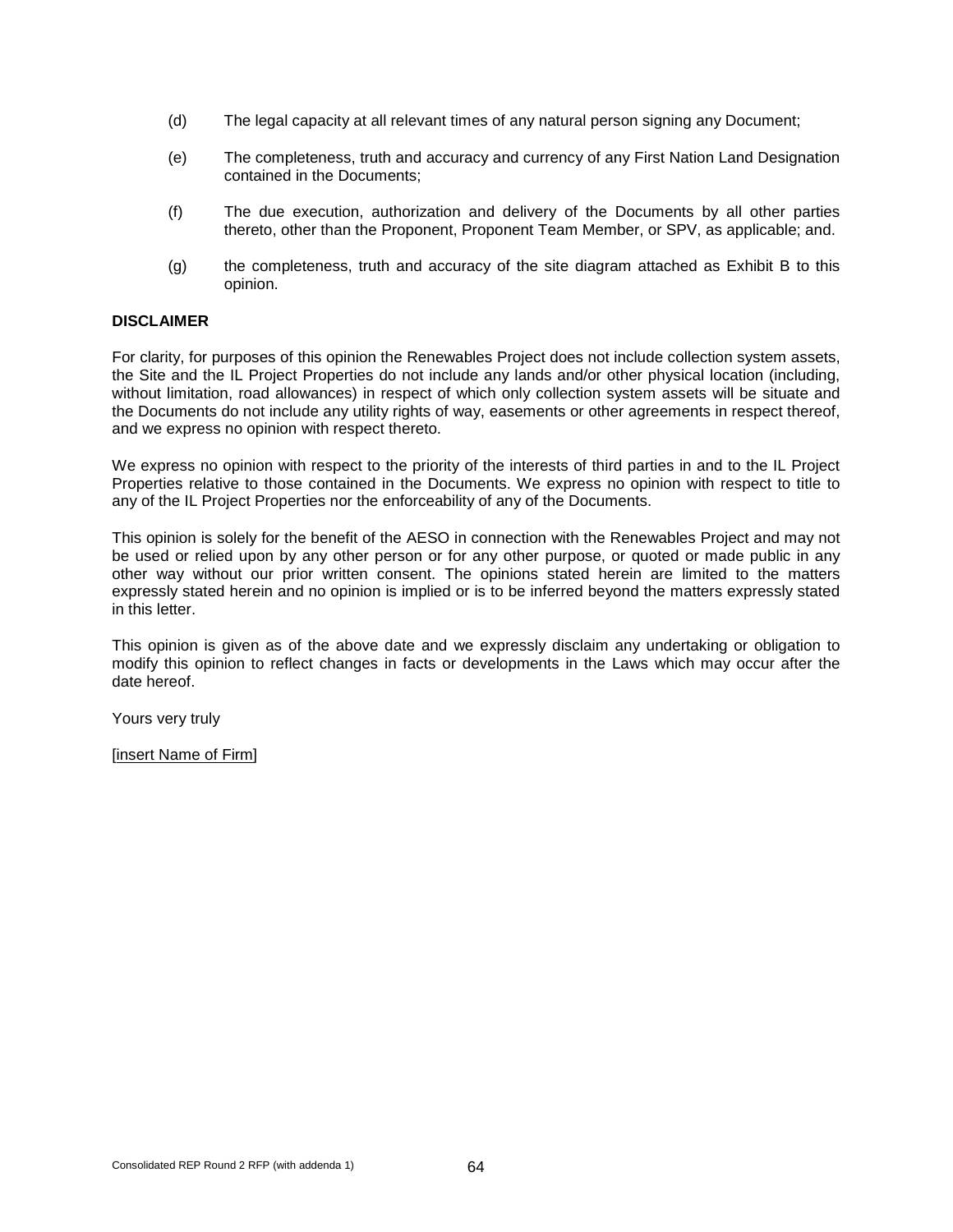### **Exhibit A**

# **IL PROJECT PROPERTIES**

| <b>Property</b> | <b>Legal Description:</b> | <b>Municipal address</b><br>(if available): | <b>Property Size</b><br>(hectares or<br>acres) | <b>Property</b><br>constitutes<br><b>First Nation</b><br><b>Land or Métis</b><br>Land<br>(indicate which) |
|-----------------|---------------------------|---------------------------------------------|------------------------------------------------|-----------------------------------------------------------------------------------------------------------|
| 1               |                           |                                             |                                                |                                                                                                           |
| $\overline{2}$  |                           |                                             |                                                |                                                                                                           |
| 3               |                           |                                             |                                                |                                                                                                           |
| $\cdots$        |                           |                                             |                                                |                                                                                                           |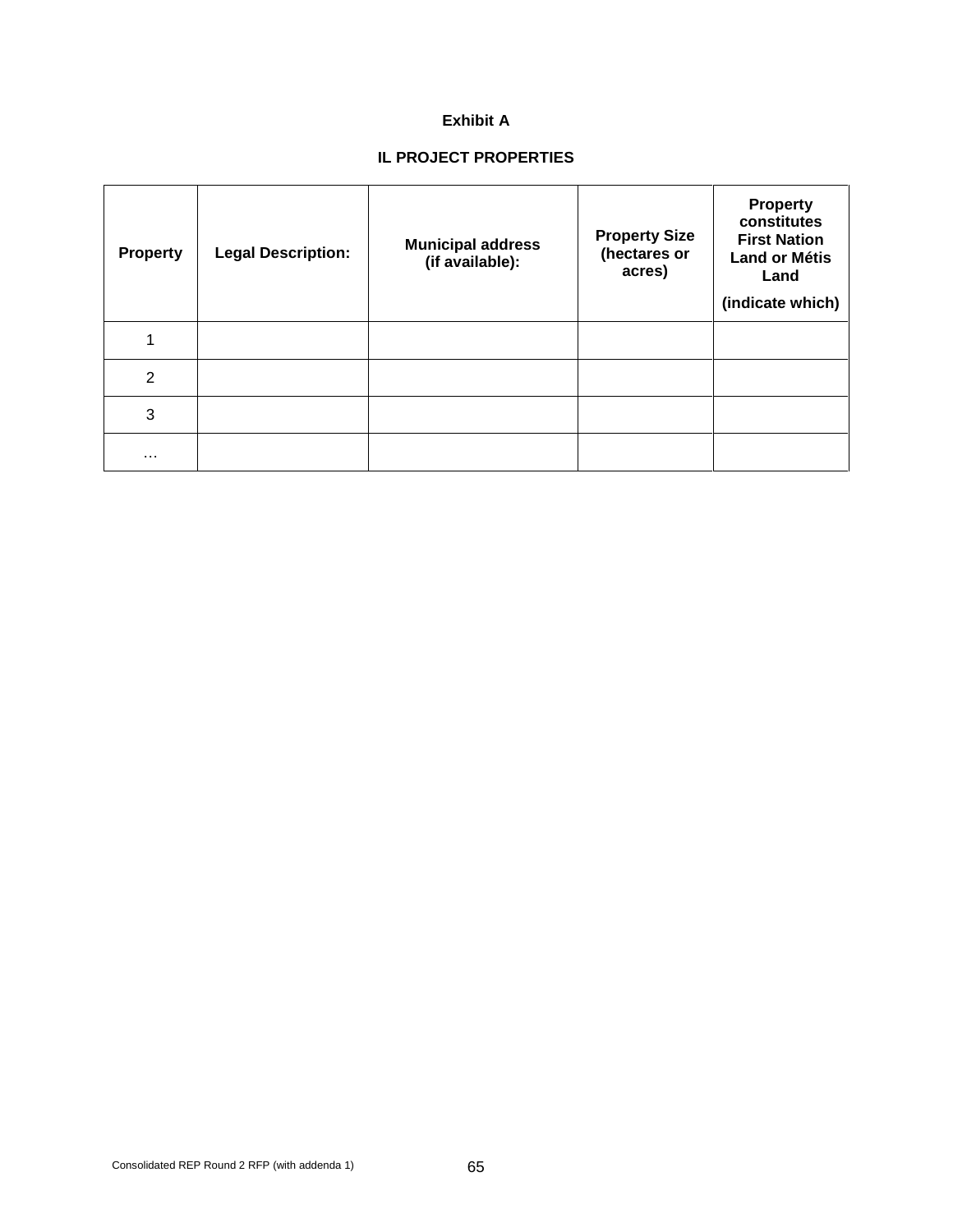### **Exhibit B**

### **SITE DIAGRAM**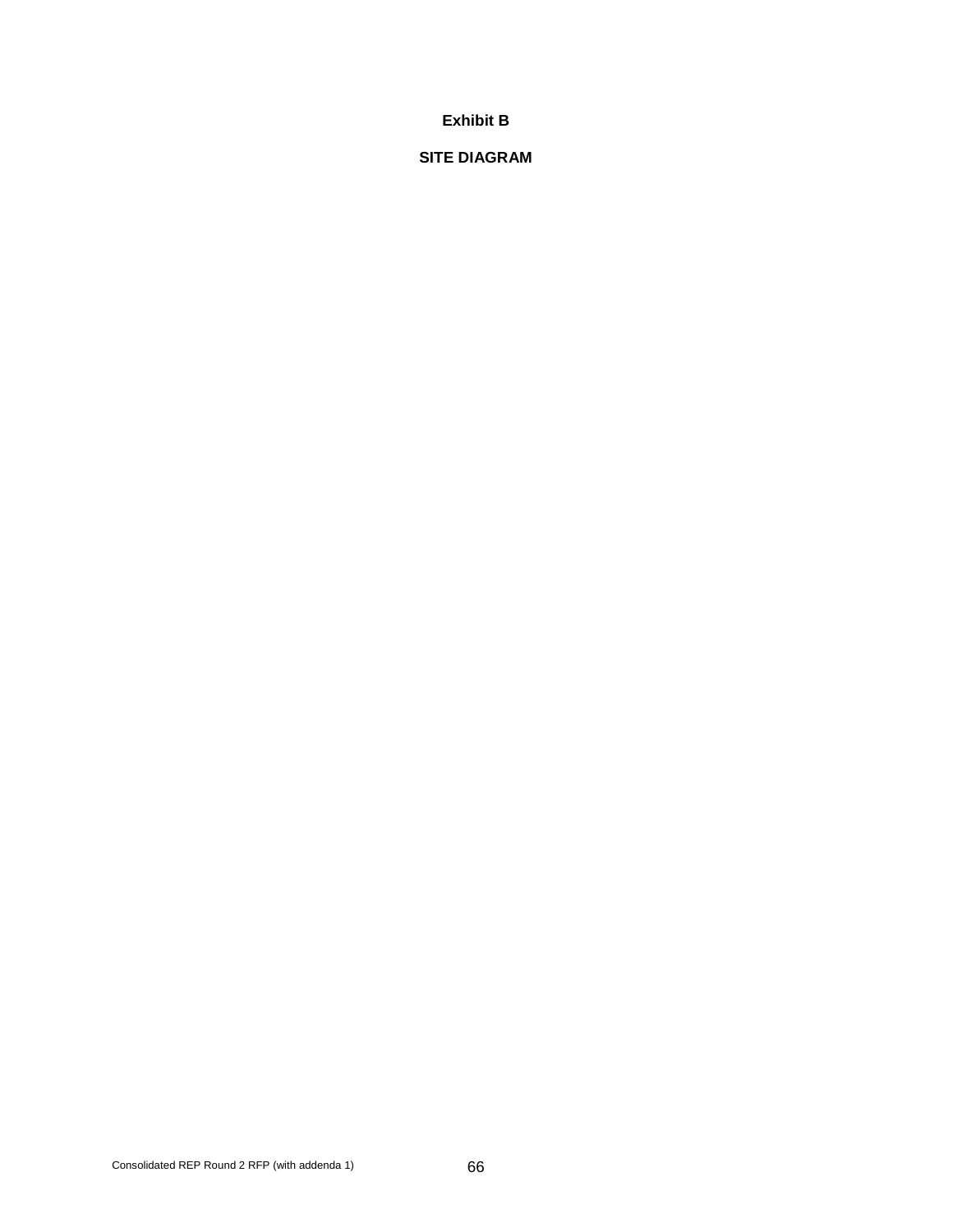# **REQUEST FOR PROPOSALS**

# **APPENDIX G**

# **PRESCRIBED FORM – SECTION 89 WAIVER**

- **To:** Independent System Operator (operating as the Alberta Electric System Operator) (the "**AESO**")
- **RE:** The Renewable Electricity Support Agreement to be entered into between the AESO and [●] (the "**Generator**")

\_\_\_\_\_\_\_\_\_\_\_\_\_\_\_\_\_\_\_\_\_\_\_\_\_\_\_\_\_\_\_\_\_\_\_\_\_\_\_\_\_\_\_\_\_\_\_\_\_\_\_\_\_\_\_\_\_\_\_\_\_\_\_\_\_\_\_\_\_\_\_\_\_\_\_\_\_\_\_\_\_\_\_\_

Capitalized terms used herein and not otherwise defined shall have the meaning ascribed to them in the final form of Renewable Electricity Support Agreement which is attached as Appendix B to the Request for Proposals which was issued by the AESO on September 17, 2018 in respect of REP Round 2 (such agreement, including as executed by the AESO and the Generator, and as amended, the "**RESA**").

The undersigned First Nation, in consideration of the AESO's agreement to execute and deliver the RESA, and for other good and valuable consideration, the receipt and sufficiency of which is hereby acknowledged, agrees to irrevocably waive, and irrevocably waives, in favour of the AESO and its successors and assigns and effective as of the date that the RESA is executed by the AESO and the Generator, all rights and protections the undersigned has or may have under Section 89 of the *Indian Act* (Canada) in relation to any of its real or personal property which is situated on a reserve and which is any way related to the Assets, the Project, or the undersigned's Economic Interest in the Generator.

DATED the \_\_\_ day of \_\_\_\_\_\_\_\_\_\_\_\_, 2018

[insert signature block for First Nation]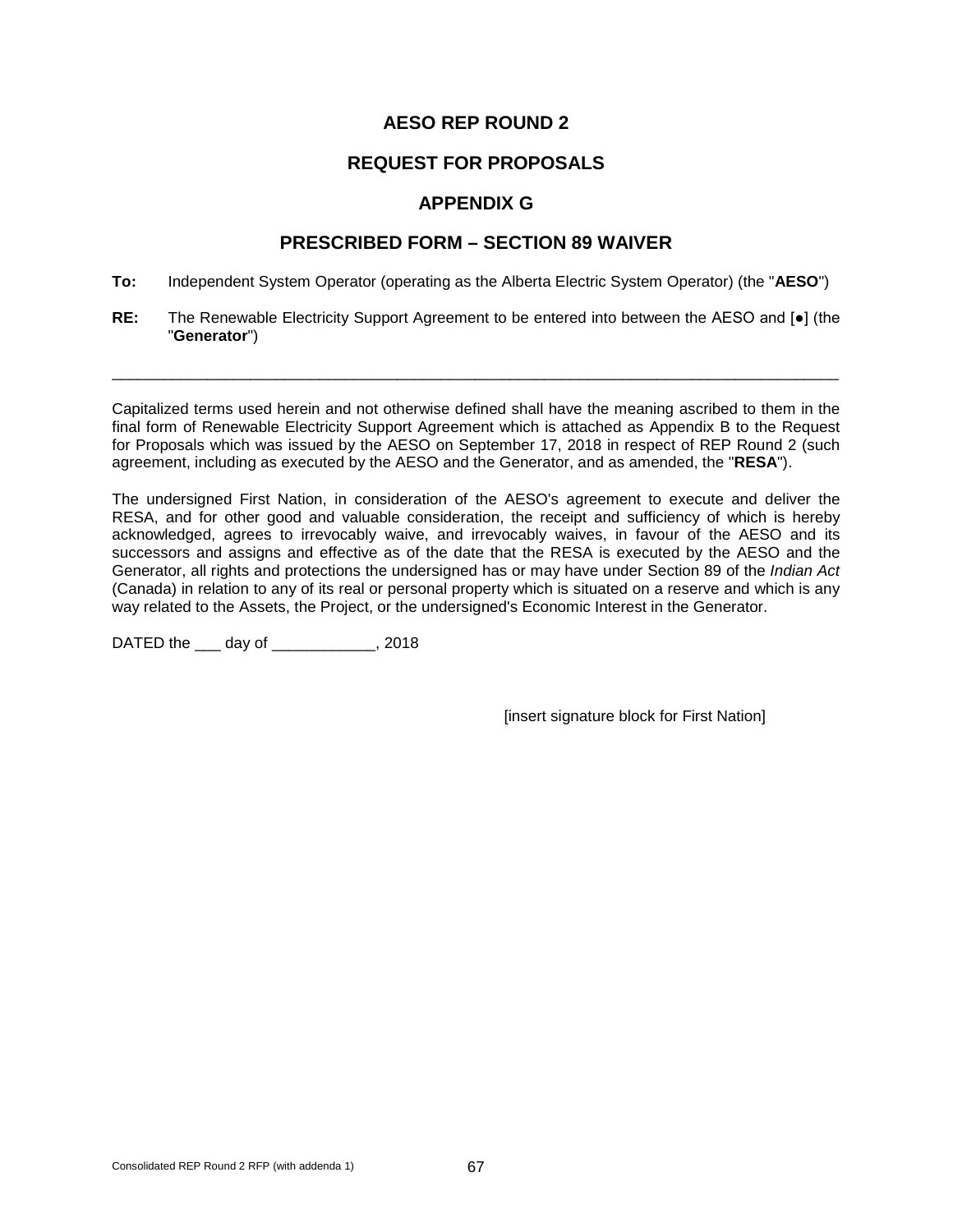## **REQUEST FOR PROPOSALS**

### **APPENDIX H**

### **PRESCRIBED FORM - STRIKE PRICE OFFER**

#### **A.** [insert **NAME OF PROPONENT**]

- **B.** [insert **NAME OF COUNTERPARTY** if different than in A above]
- **C.** [insert **NAME OF RENEWABLES PROJECT** as provided in Appendix E]
- **D.** Strike Price offer for [insert **NAME OF RENEWABLES PROJECT** as provided in Appendix E], which Strike Price offer is irrevocable until the expiry of the Conclusion Date:

#### \$**[XX.XX]** per MWh.

The Strike Price should be provided to two decimal places. If the Strike Price is not provided to two decimal places, then any required, but not provided, Strike Price digits, will be deemed to be zero. If the Strike Price is provided to three or more decimal places, then all such decimal places, other than the first two decimal places, will be deemed to be zero.

**[Insert name of Proponent]**

|  |  | Signature of Proponent's Representative |
|--|--|-----------------------------------------|
|  |  |                                         |

<u> 1980 - Johann Barbara, martin a</u>

Name:

Title:

Organization: <u>\_\_\_\_\_\_\_\_\_\_\_\_\_\_\_\_\_</u>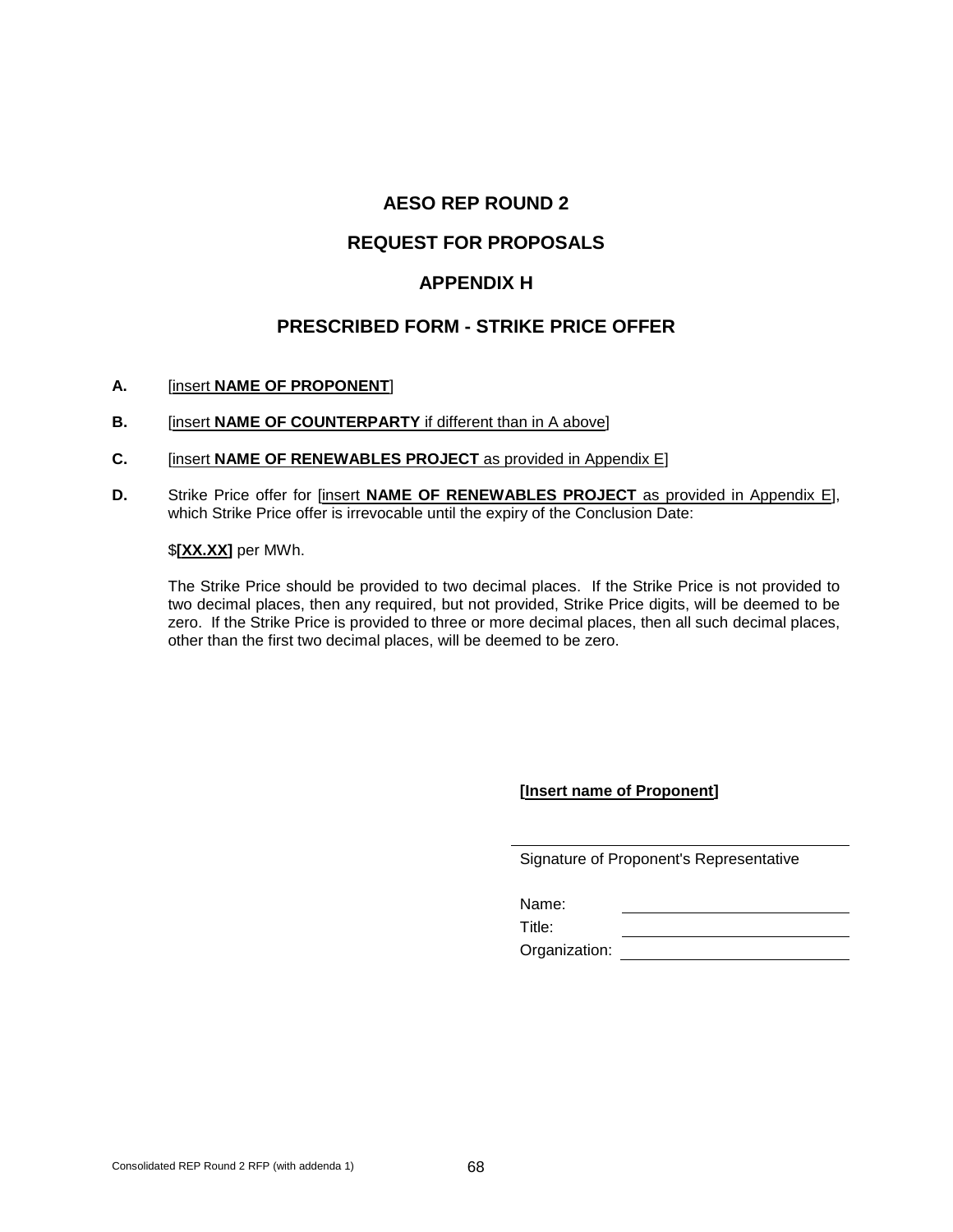# **REQUEST FOR PROPOSALS**

# **APPENDIX I**

### **PRESCRIBED FORM - SOLICITOR'S OPINION**

Alberta Electric System Operator Calgary Place 2500, 330 - 5th Avenue S.W. Calgary, AB T2P 0L4

Dear Sir/Madam:

#### **Re: [Name of Renewables Project] (the "Project") Renewable Electricity Support Agreement dated [●], 2018 between the AESO and [Name of Counterparty] (the "Agreement") in respect of the Project**

We have acted as legal advisors to [Insert name of Counterparty] (the "Counterparty") in connection with the Agreement.

Capitalized terms and acronyms used in this letter and not defined herein have the meanings given those same capitalized terms and acronyms in the Request for Proposals issued by the AESO on September 17, 2018 (as amended) respecting the Project.

#### **I. Scope of Review**

For the purposes of this opinion, we have examined an executed copy of the Agreement executed by the Counterparty.

We have also made such investigations and examined originals or copies certified or otherwise identified to our satisfaction, of such certificates of public officials and such other certificates, documents, records and matters of law as we have considered necessary or relevant for the purposes of the opinions hereinafter expressed, including **[NTD: Form to be consequentially altered if Counterparty is other than a Corporation or if the Economic Interest in the Counterparty is not held by a Qualifying Indigenous Entity]**:

- **A.** an Officer's Certificate of the Counterparty dated [ $\bullet$ ], 2018 as to the following factual matters, and attaching the following:
	- i. [●]
	- ii. the [Unanimous Shareholder Agreement] of the Counterparty;
	- iii. the [share register] of the Counterparty;
	- iv. the [Articles of Incorporation] of the Counterparty;
	- v. the [Bylaws] of the Counterparty;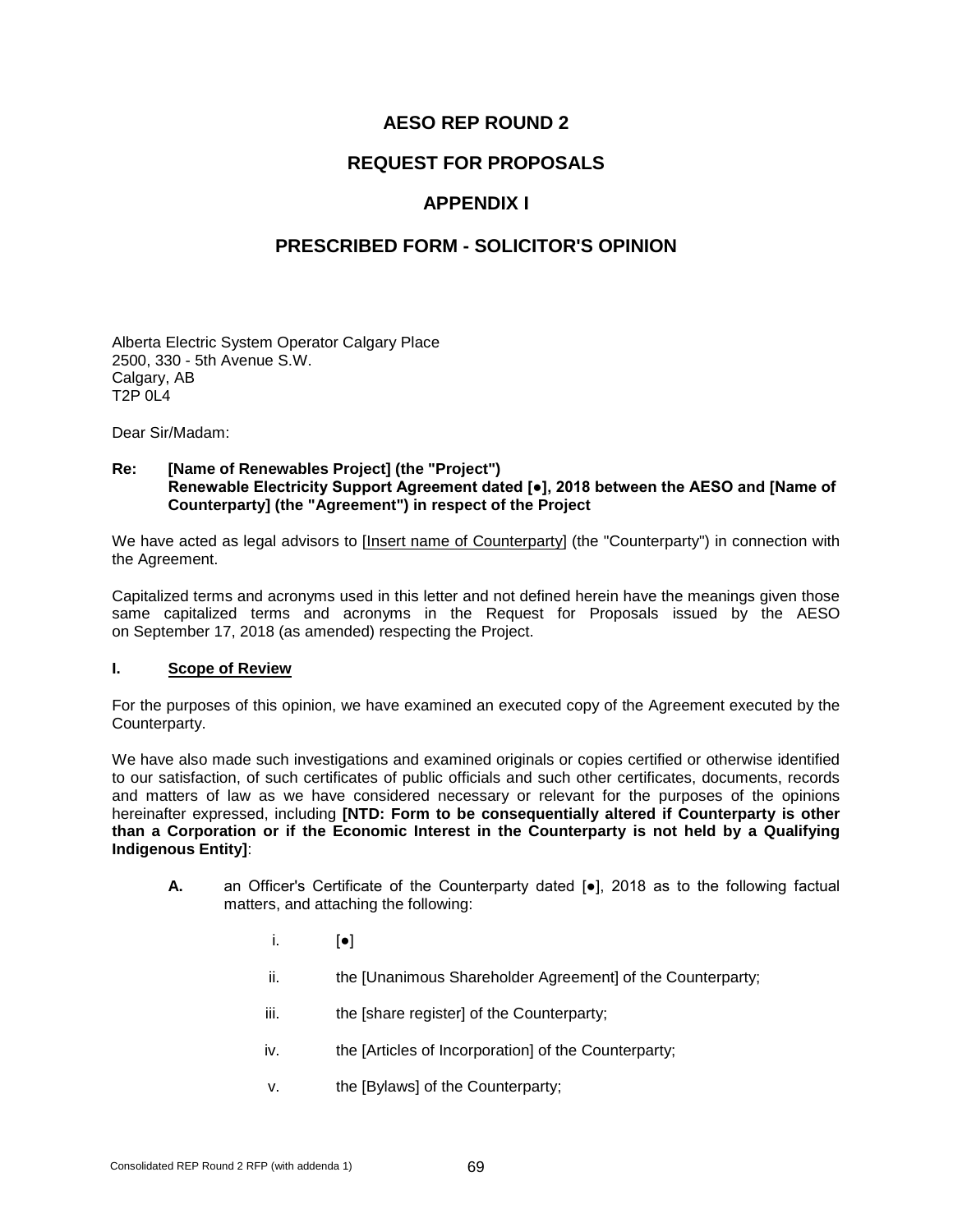- vi. certain resolutions of the [directors of the Counterparty]; and
- vii. **[a certificate of incumbency]**;
- **B.** a certificate of status dated [●], 2018 and issued by [Alberta Corporate Registries] in respect of the Counterparty; and
- **C.** an Officer's Certificate of the Qualifying Indigenous Entity dated [●], 2018 as to the following factual matters, and attaching the following:
	- i. [●]
	- ii. the [share register] of the Qualifying Indigenous Entity;
	- iii. the [Articles of Incorporation] of the Qualifying Indigenous Entity;
	- iv. the [Bylaws] of the Qualifying Indigenous Entity; and
	- v. [other evidence] of the Qualifying Indigenous Entity;

We have not reviewed, except as described above, any other corporate records of the Counterparty or the Qualifying Indigenous Entity. We have relied upon the certificates referred to in paragraphs A, B and C above with respect to the accuracy of the factual matters contained therein and we have not performed any independent investigation or verification of such factual matters. Notwithstanding the foregoing, none of the members of our firm who provided legal services to the Counterparty in connection with the Agreement is actually aware of any facts or circumstances that would render any of the facts and matters in those certificates inaccurate in any material respect.

#### **II. Assumptions**

We have assumed:

- **A.** with respect to all documents (including the Agreement) examined by us (collectively the "Documents"), the genuineness of all signatures and the conformity with originals of all documents submitted to us as photocopies, by facsimile transmission or by Portable Document Format ("PDF");
- **B.** that all facts set forth in the official public records, certificates and documents supplied by public officials or governmental authorities or otherwise conveyed to us by public officials or governmental authorities are complete, true and accurate;
- **C.** subject to actual awareness to the contrary of those members of our firm who provided legal services to the Counterparty in connection with the Agreement, that all facts set forth in the officer's certificate referenced above are complete, true and accurate;
- **D.** that the Agreement has been duly authorized, executed and delivered by the AESO;
- **E.** that the Agreement constitutes a legal, valid and binding obligation of the AESO enforceable against it in accordance with its terms;
- **F.** that if any obligation pursuant to the Agreement is required to be performed in any jurisdiction outside the Province of Alberta, the performance of that obligation will not be illegal under the laws of that jurisdiction; and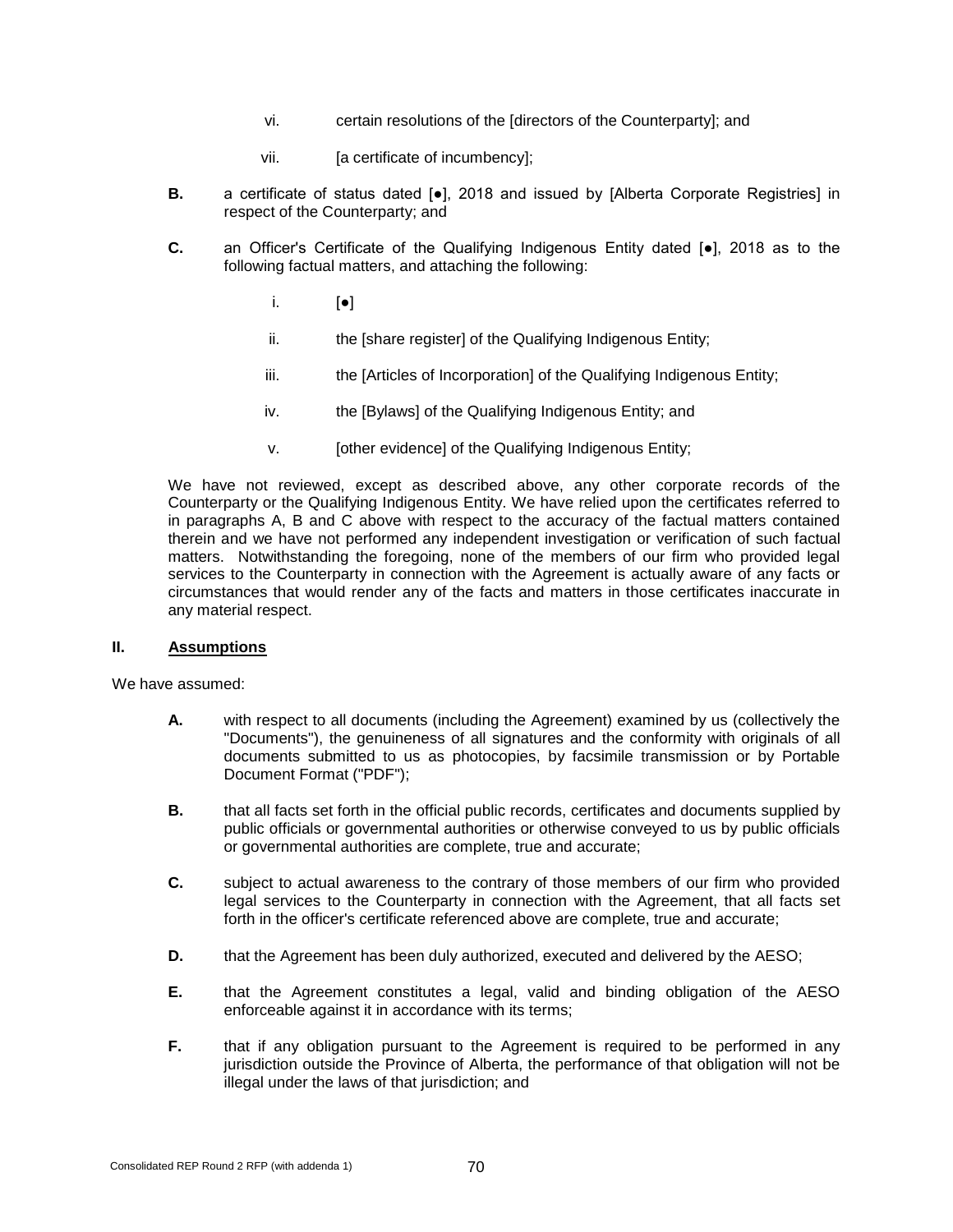**G.** that the certificate of status referred to above continues to be accurate as of the date hereof.

#### **III. Laws Addressed**

This opinion is rendered solely with respect to the laws of Alberta and the federal laws of Canada applicable in Alberta (collectively the "Laws") in effect on the date of this opinion.

#### **IV. Opinions**

Based upon and subject to the foregoing assumptions, limitations and qualifications and the qualifications hereinafter expressed, including, without limitation, the qualifications set out in Schedule "A" attached hereto, we are of the opinion that:

- **A.** The Counterparty is duly **[incorporated / formed / organized]** under the laws of **[]**;
- **B.** The Counterparty if not **[incorporated / formed/ organized]** in Alberta is duly registered to carry on business in the Province of Alberta (if necessary);
- **C.** The execution and delivery by the Counterparty of the Agreement and the performance by the Counterparty of its obligations thereunder have been duly authorized by all necessary [corporate/partnership] action. The Counterparty has full [corporate/partnership] **[corporate/partnership]** power, capacity and authority to execute and deliver the Agreement and to perform and observe its obligations thereunder.
- **D.** All authorizations, approvals and other actions by, and all notices to and filings, registrations or recordings with, any governmental authority or regulatory body of the Province of Alberta required for the due execution and delivery by the Counterparty of the Agreement or to ensure the legality, validity and binding nature of the Agreement have been obtained.
- **E.** The Agreement has been duly executed and delivered by the Counterparty to the AESO and constitutes legal, valid and binding obligations of the Counterparty enforceable against it in accordance with its terms.
- **F.** Not less than twenty-five percent (25%) of the Economic Interest in respect of the Counterparty is held by one or more Qualifying Indigenous Communities or Qualifying Indigenous Entities.

#### **V. Reliance**

This opinion is solely for the benefit of the AESO in connection with the Project and may not be used or relied upon by any other person or for any other purpose, or quoted or made public in any other way without our prior written consent. The opinions stated herein are limited to the matters expressly stated herein and no opinion is implied or is to be inferred beyond the matters expressly stated in this letter.

This opinion is given as of the above date and we expressly disclaim any undertaking or obligation to modify this opinion to reflect changes in facts or developments in the Laws which may occur after the date hereof.

Yours very truly,

[Name of Firm]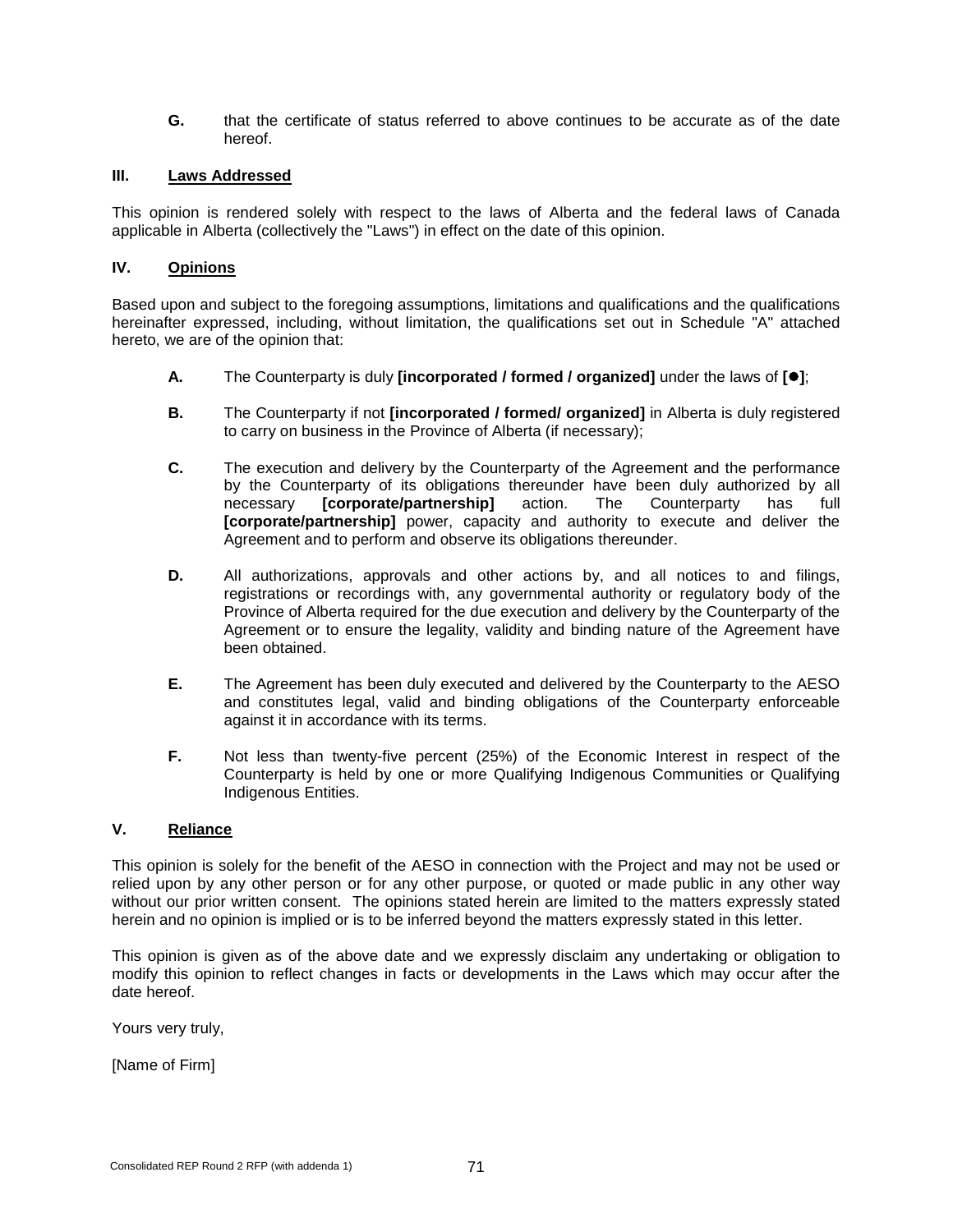## **REQUEST FOR PROPOSALS**

## **SCHEDULE A**

### **QUALIFICATIONS TO OPINION**

The following qualifications apply to our opinion:

- the enforceability of the Agreement may be limited by applicable bankruptcy, winding-up insolvency, moratorium, reorganization, liquidation, arrangement, fraudulent preference and conveyance, assignment and preference and other similar laws and judicial decisions affecting creditors' rights generally;
- the enforceability of the Agreement may be limited by equitable limitations on the availability of legal remedies, including, without limitation, that a court may exercise discretion in the granting of equitable remedies such as specific performance and injunction. Accordingly no opinion is expressed as to the availability of any equitable or discretionary remedies including, without limitation, the remedy of specific performance or injunctive relief;
- the enforceability of the Agreement may be limited by general principles of law and equity relating to the conduct of the parties prior to execution of or in the administration or performance of the Agreement, including, without limitation; (i) undue influence, unconscionability, duress, misrepresentation and deceit; (ii) estoppel and waiver; (iii) laches; and (iv) reasonableness and good faith in the exercise of discretionary powers.
- a court has statutory and inherent powers to grant relief from penalties or forfeiture, to stay proceedings before it and to stay executions of judgments;
- the choice of law and choice of jurisdiction provisions in the Agreement may be found by a court not to be enforceable according to their respective terms;
- the enforceability of the Agreement is subject to applicable laws regarding limitations of actions;
- the enforceability of any provision of the Agreement which purports to sever any provision which is prohibited or unenforceable under applicable laws without affecting the enforceability or validity of the remainder of such documents, or which allows for the compensation for, or the set-off of, un-matured or un-liquidated claims, would be determined only in the discretion of the court;
- the enforceability of any provisions of the Agreement which have the effect of exculpating a party from a liability or duty otherwise owed by it to another party may be limited under applicable law;
- provisions of the Agreement granting an irrevocable power of attorney may not be enforceable;
- provisions of the Agreement which provide that delay or failure by a party to exercise any right or remedy will not operate as a waiver thereof may not be enforceable;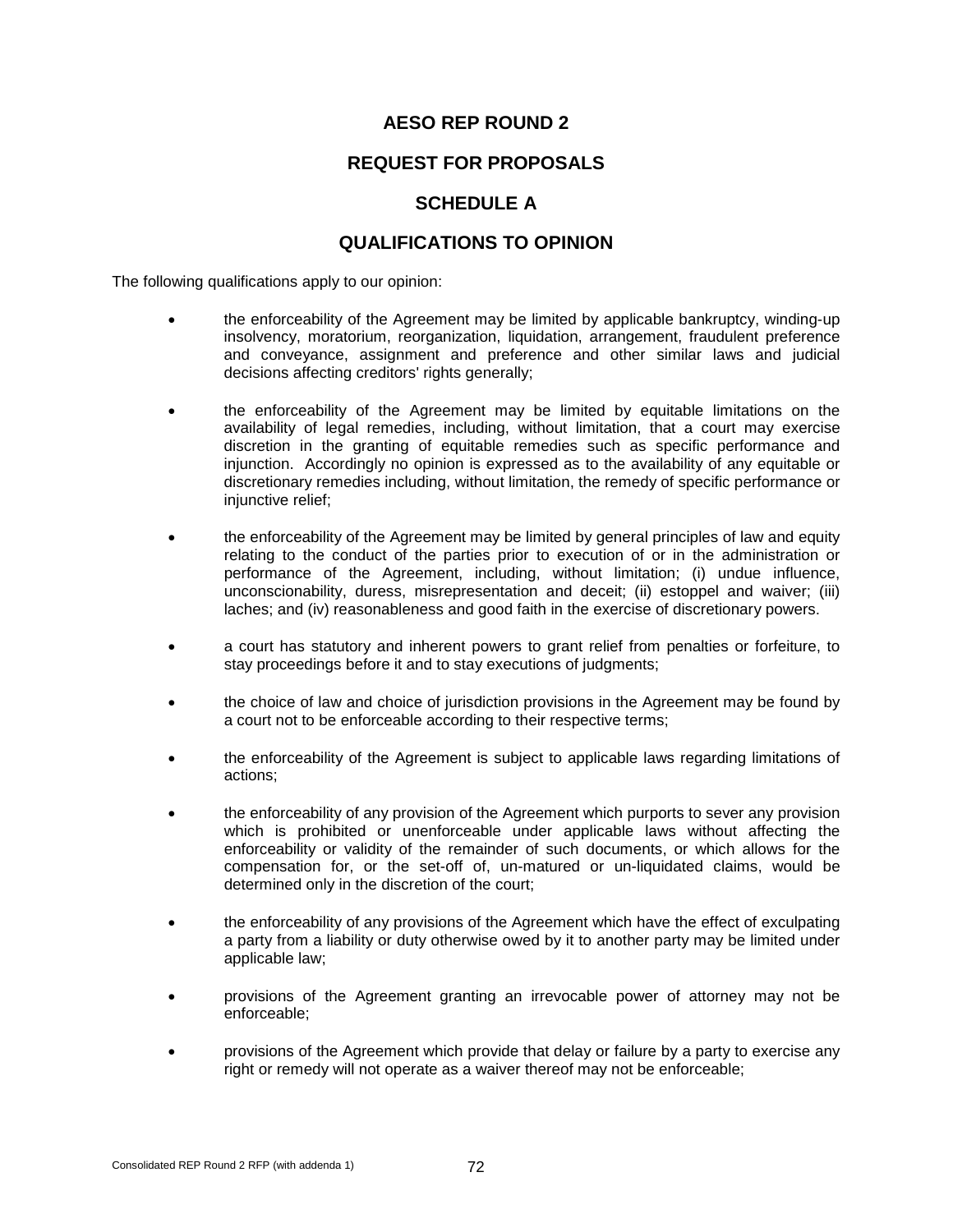- we express no opinion as to the enforceability of any exclusive jurisdiction clauses contained in the Agreement;
- we express no opinion as to the enforceability of any provision of the Agreement that states that amendments or waivers of or with respect to the Agreement that are not made in writing will not be effective;
- the enforceability of the Agreement may be limited by the discretion which a court may reserve to itself to decline to hear an action if it is contrary to public policy for it to do so or if it is not the proper forum to hear such action;
- no opinion is given that any particular remedy will be available upon any default or that each and every provision of the Agreement will be upheld or enforced in all circumstances by a court of competent jurisdiction;
- provisions in the Agreement providing for recovery of fees and expenses may be restricted by a court to a reasonable amount and counsel fees are subject to taxation;
- provisions of the Agreement that purport to establish evidentiary standards, such as provisions stating that certain calculations or certificates will be conclusive and binding, may not be enforceable or may be limited in their application;
- a court may decline to accept the factual and legal determinations of a party notwithstanding that a contract or instrument provides that the determinations of the party shall be conclusive;
- limitations under applicable legislation on the rate of interest which a prejudgment debt that is subsequently confirmed by judgment, or a judgment debt, bears may apply;
- the *Currency Act* (Canada) precludes a court in Canada from giving judgment in any currency other than Canadian currency;
- a court may decline to enforce rights of indemnification or contribution to the extent that they: (i) relate to liabilities imposed by law on the indemnified party for which it would be contrary to public policy to require indemnification or contribution by the indemnifying party, (ii) constitute a penalty, or (iii) relate to fraud, wilful misconduct or gross negligence on the part of the indemnified party;
- we express no opinion as to the enforceability by or against a person who is not a party to the Agreement of any provision in the Agreement which purports to bind or affect or confer a benefit upon that person;
- we express no opinion on the enforceability of any provisions of the Agreement referring certain matters to arbitration, since, under the *Arbitration Act* (Alberta) (the "**Act**"), a court of competent jurisdiction in Alberta (an "**Alberta Court**") may, in its discretion and on certain grounds, refuse to stay judicial proceedings in which event an arbitration proceeding pursuant to the Agreement may not be commenced or continued; and the Act provides that an Alberta Court may hear an appeal of an arbitration award on a question of law, or set aside an arbitration award or declare it invalid, in each case on certain prescribed grounds; and
- we express no opinion as to the compliance with the *Personal Information Protection and Electronic Documents Act* (Canada), the *Personal Information Protection Act* (Alberta), or any other privacy laws with respect to any provision in the Agreement which purports to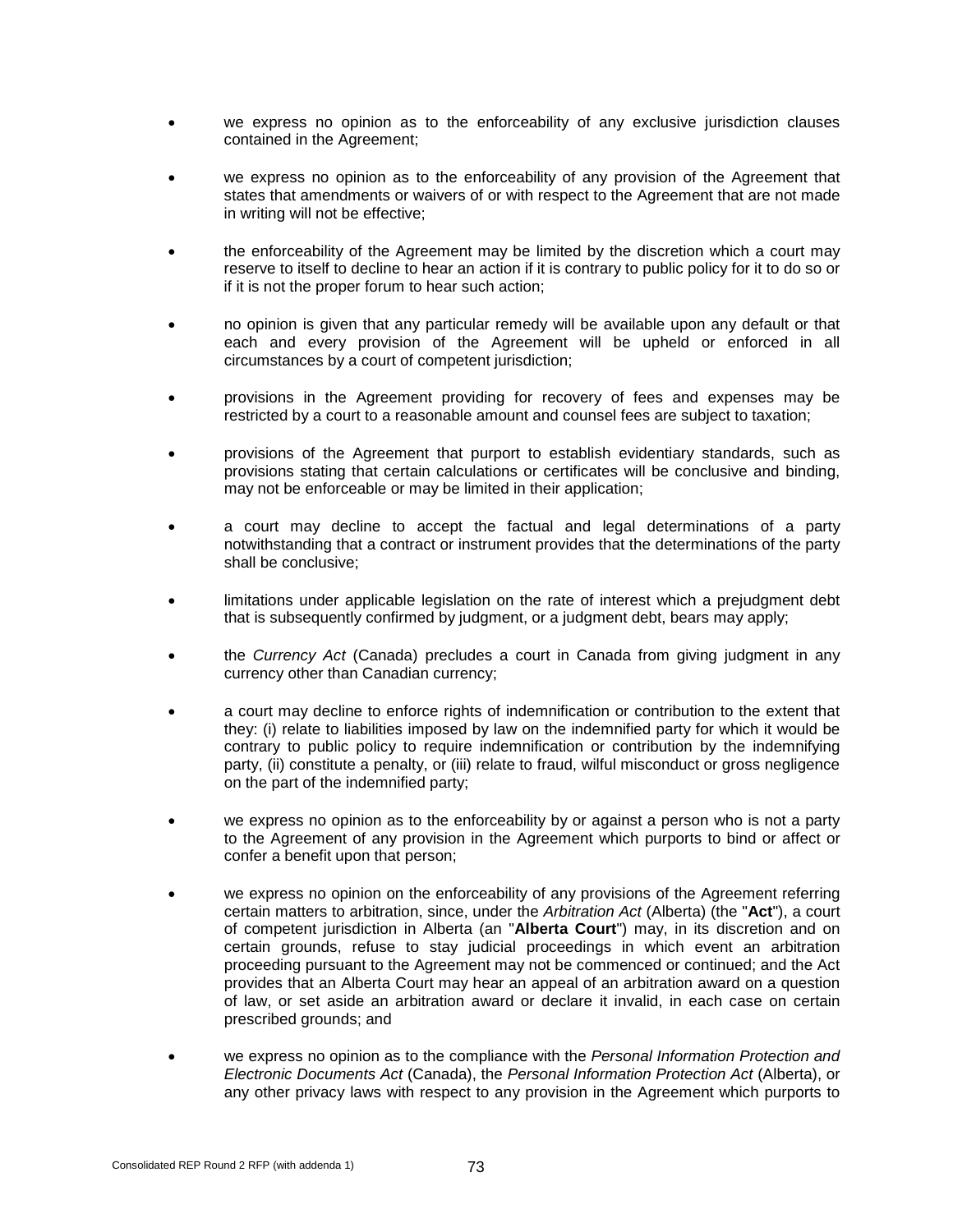grant to the AESO or any other person access to books, correspondence, records or other information of any person.